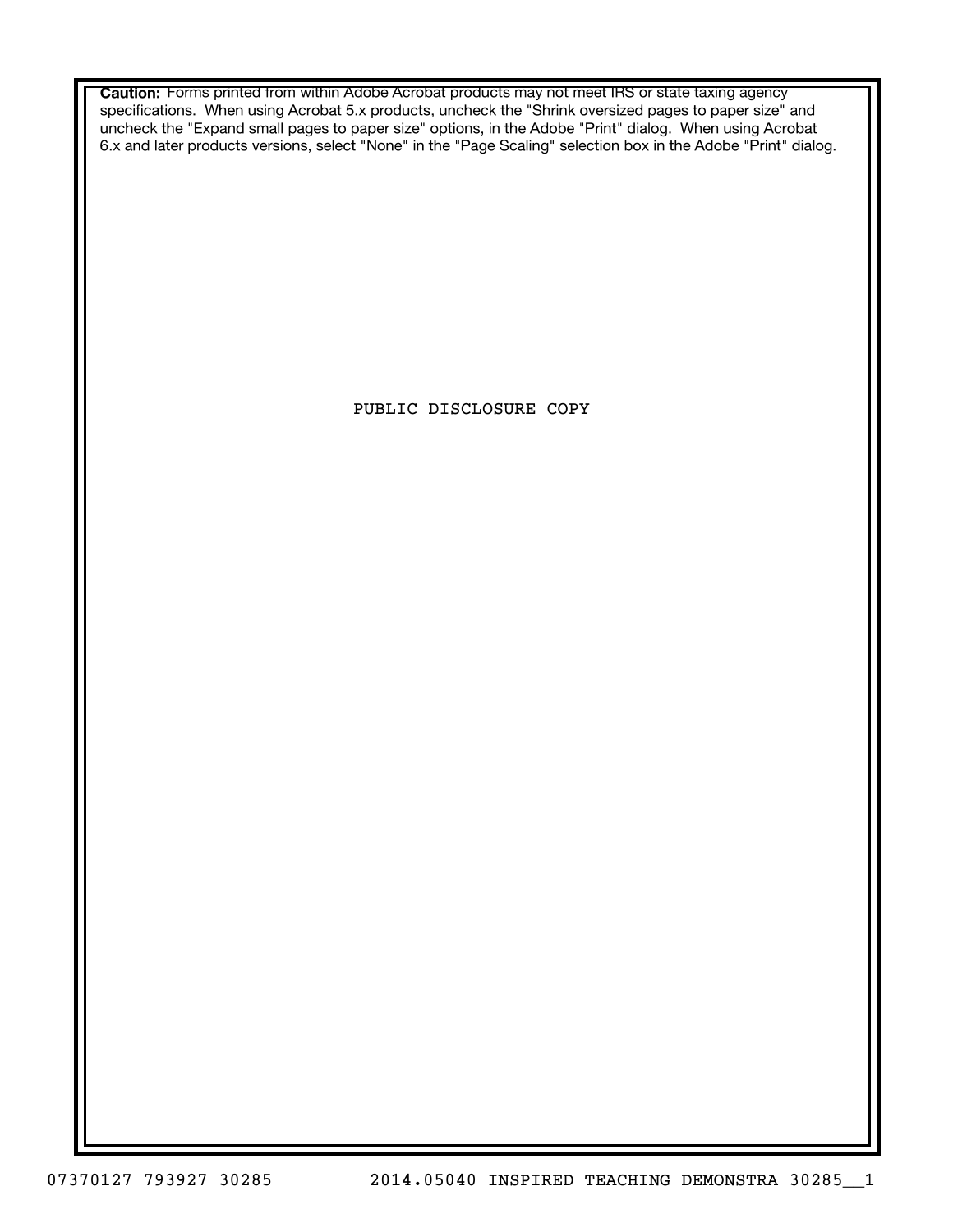| Form 8879-EO                           | <b>IRS e-file Signature Authorization<br/>for an Exempt Organization</b>                                                                                                                                                                                                                                                                                                                                                                                                                                                                                                                                                                                                                                                                                                                                                                                                                                                                                                                                                                                                                                                                                                                                                                                                                                                                                                                                                                                                                                                                                                                                                                                                                                                                                                             | OMB No. 1545-1878                                 |
|----------------------------------------|--------------------------------------------------------------------------------------------------------------------------------------------------------------------------------------------------------------------------------------------------------------------------------------------------------------------------------------------------------------------------------------------------------------------------------------------------------------------------------------------------------------------------------------------------------------------------------------------------------------------------------------------------------------------------------------------------------------------------------------------------------------------------------------------------------------------------------------------------------------------------------------------------------------------------------------------------------------------------------------------------------------------------------------------------------------------------------------------------------------------------------------------------------------------------------------------------------------------------------------------------------------------------------------------------------------------------------------------------------------------------------------------------------------------------------------------------------------------------------------------------------------------------------------------------------------------------------------------------------------------------------------------------------------------------------------------------------------------------------------------------------------------------------------|---------------------------------------------------|
|                                        | For calendar year 2014, or fiscal year beginning $JUL-1$ , 2014, and ending $JUN-30$ , 20 $15$                                                                                                                                                                                                                                                                                                                                                                                                                                                                                                                                                                                                                                                                                                                                                                                                                                                                                                                                                                                                                                                                                                                                                                                                                                                                                                                                                                                                                                                                                                                                                                                                                                                                                       |                                                   |
| Department of the Treasury             | Do not send to the IRS. Keep for your records.                                                                                                                                                                                                                                                                                                                                                                                                                                                                                                                                                                                                                                                                                                                                                                                                                                                                                                                                                                                                                                                                                                                                                                                                                                                                                                                                                                                                                                                                                                                                                                                                                                                                                                                                       | 2014                                              |
| Internal Revenue Service               | Information about Form 8879-EO and its instructions is at $www.irs.gov/formB879e0$ .                                                                                                                                                                                                                                                                                                                                                                                                                                                                                                                                                                                                                                                                                                                                                                                                                                                                                                                                                                                                                                                                                                                                                                                                                                                                                                                                                                                                                                                                                                                                                                                                                                                                                                 |                                                   |
| Name of exempt organization            |                                                                                                                                                                                                                                                                                                                                                                                                                                                                                                                                                                                                                                                                                                                                                                                                                                                                                                                                                                                                                                                                                                                                                                                                                                                                                                                                                                                                                                                                                                                                                                                                                                                                                                                                                                                      | <b>Employer identification number</b>             |
|                                        | INSPIRED TEACHING DEMONSTRATION                                                                                                                                                                                                                                                                                                                                                                                                                                                                                                                                                                                                                                                                                                                                                                                                                                                                                                                                                                                                                                                                                                                                                                                                                                                                                                                                                                                                                                                                                                                                                                                                                                                                                                                                                      |                                                   |
| PUBLIC CHARTER SCHOOL                  |                                                                                                                                                                                                                                                                                                                                                                                                                                                                                                                                                                                                                                                                                                                                                                                                                                                                                                                                                                                                                                                                                                                                                                                                                                                                                                                                                                                                                                                                                                                                                                                                                                                                                                                                                                                      | 27-2618506                                        |
| Name and title of officer              |                                                                                                                                                                                                                                                                                                                                                                                                                                                                                                                                                                                                                                                                                                                                                                                                                                                                                                                                                                                                                                                                                                                                                                                                                                                                                                                                                                                                                                                                                                                                                                                                                                                                                                                                                                                      |                                                   |
| DEBORAH WILLIAMS                       |                                                                                                                                                                                                                                                                                                                                                                                                                                                                                                                                                                                                                                                                                                                                                                                                                                                                                                                                                                                                                                                                                                                                                                                                                                                                                                                                                                                                                                                                                                                                                                                                                                                                                                                                                                                      |                                                   |
| EXECUTIVE DIRECTOR<br>Parti            | Type of Return and Return Information (Whole Dollars Only)                                                                                                                                                                                                                                                                                                                                                                                                                                                                                                                                                                                                                                                                                                                                                                                                                                                                                                                                                                                                                                                                                                                                                                                                                                                                                                                                                                                                                                                                                                                                                                                                                                                                                                                           |                                                   |
|                                        | Check the box for the return for which you are using this Form 8879-EO and enter the applicable amount, if any, from the return. If you check the box                                                                                                                                                                                                                                                                                                                                                                                                                                                                                                                                                                                                                                                                                                                                                                                                                                                                                                                                                                                                                                                                                                                                                                                                                                                                                                                                                                                                                                                                                                                                                                                                                                |                                                   |
| than 1 line in Part I.                 | on line 1a, 2a, 3a, 4a, or 5a, below, and the amount on that line for the return being filed with this form was blank, then leave line 1b, 2b, 3b, 4b, or 5b,<br>whichever is applicable, blank (do not enter 0). But, if you entered 0 on the return, then enter 0 on the applicable line below. Do not complete more                                                                                                                                                                                                                                                                                                                                                                                                                                                                                                                                                                                                                                                                                                                                                                                                                                                                                                                                                                                                                                                                                                                                                                                                                                                                                                                                                                                                                                                               |                                                   |
| 1a Form 990 check here                 | $\blacktriangleright$ $\mathsf{I} \mathsf{X}$                                                                                                                                                                                                                                                                                                                                                                                                                                                                                                                                                                                                                                                                                                                                                                                                                                                                                                                                                                                                                                                                                                                                                                                                                                                                                                                                                                                                                                                                                                                                                                                                                                                                                                                                        |                                                   |
| 2a Form 990-EZ check here              |                                                                                                                                                                                                                                                                                                                                                                                                                                                                                                                                                                                                                                                                                                                                                                                                                                                                                                                                                                                                                                                                                                                                                                                                                                                                                                                                                                                                                                                                                                                                                                                                                                                                                                                                                                                      |                                                   |
| 3a Form 1120-POL check here            |                                                                                                                                                                                                                                                                                                                                                                                                                                                                                                                                                                                                                                                                                                                                                                                                                                                                                                                                                                                                                                                                                                                                                                                                                                                                                                                                                                                                                                                                                                                                                                                                                                                                                                                                                                                      |                                                   |
| 4a Form 990-PF check here              | b Tax based on investment income (Form 990-PF, Part VI, line 5)  4b [100]                                                                                                                                                                                                                                                                                                                                                                                                                                                                                                                                                                                                                                                                                                                                                                                                                                                                                                                                                                                                                                                                                                                                                                                                                                                                                                                                                                                                                                                                                                                                                                                                                                                                                                            |                                                   |
| 5a Form 8868 check here                | <b>b</b> Balance Due (Form 8868, Part I, line 3c or Part II, line 8c) <i>manumeraness.</i> 5b                                                                                                                                                                                                                                                                                                                                                                                                                                                                                                                                                                                                                                                                                                                                                                                                                                                                                                                                                                                                                                                                                                                                                                                                                                                                                                                                                                                                                                                                                                                                                                                                                                                                                        |                                                   |
| Part II                                | Declaration and Signature Authorization of Officer                                                                                                                                                                                                                                                                                                                                                                                                                                                                                                                                                                                                                                                                                                                                                                                                                                                                                                                                                                                                                                                                                                                                                                                                                                                                                                                                                                                                                                                                                                                                                                                                                                                                                                                                   |                                                   |
|                                        | Under penalties of perjury, I declare that I am an officer of the above organization and that I have examined a copy of the organization's 2014<br>electronic return and accompanying schedules and statements and to the best of my knowledge and belief, they are true, correct, and complete. I<br>further declare that the amount in Part I above is the amount shown on the copy of the organization's electronic return. I consent to allow my<br>intermediate service provider, transmitter, or electronic return originator (ERO) to send the organization's return to the IRS and to receive from the IRS<br>(a) an acknowledgement of receipt or reason for rejection of the transmission, (b) the reason for any delay in processing the return or refund, and (c)<br>the date of any refund. If applicable, I authorize the U.S. Treasury and its designated Financial Agent to initiate an electronic funds withdrawal (direct<br>debit) entry to the financial institution account indicated in the tax preparation software for payment of the organization's federal taxes owed on this<br>return, and the financial institution to debit the entry to this account. To revoke a payment, I must contact the U.S. Treasury Financial Agent at<br>1-888-353-4537 no later than 2 business days prior to the payment (settlement) date. I also authorize the financial institutions involved in the<br>processing of the electronic payment of taxes to receive confidential information necessary to answer inquiries and resolve issues related to the<br>payment. I have selected a personal identification number (PIN) as my signature for the organization's electronic return and, if applicable, the<br>organization's consent to electronic funds withdrawal. |                                                   |
| Officer's PIN: check one box only      |                                                                                                                                                                                                                                                                                                                                                                                                                                                                                                                                                                                                                                                                                                                                                                                                                                                                                                                                                                                                                                                                                                                                                                                                                                                                                                                                                                                                                                                                                                                                                                                                                                                                                                                                                                                      |                                                   |
|                                        | $\boxed{\text{X}}$ authorize JONES, MARESCA & MCQUADE, PA                                                                                                                                                                                                                                                                                                                                                                                                                                                                                                                                                                                                                                                                                                                                                                                                                                                                                                                                                                                                                                                                                                                                                                                                                                                                                                                                                                                                                                                                                                                                                                                                                                                                                                                            | 21044<br>to enter my PIN                          |
|                                        | ERO firm name                                                                                                                                                                                                                                                                                                                                                                                                                                                                                                                                                                                                                                                                                                                                                                                                                                                                                                                                                                                                                                                                                                                                                                                                                                                                                                                                                                                                                                                                                                                                                                                                                                                                                                                                                                        | Enter five numbers, but<br>do not enter all zeros |
|                                        | as my signature on the organization's tax year 2014 electronically filed return. If I have indicated within this return that a copy of the return<br>is being filed with a state agency(ies) regulating charities as part of the IRS Fed/State program, I also authorize the aforementioned ERO to<br>enter my PIN on the return's disclosure consent screen.<br>As an officer of the organization, I will enter my PIN as my signature on the organization's tax year 2014 electronically filed return. If I have<br>indicated within this return that a copy of the return is being filed with a state agency(ies) regulating charities as part of the IRS Fed/State                                                                                                                                                                                                                                                                                                                                                                                                                                                                                                                                                                                                                                                                                                                                                                                                                                                                                                                                                                                                                                                                                                               |                                                   |
|                                        | program I will enter my DIN on the return's disalpeurs consent adress                                                                                                                                                                                                                                                                                                                                                                                                                                                                                                                                                                                                                                                                                                                                                                                                                                                                                                                                                                                                                                                                                                                                                                                                                                                                                                                                                                                                                                                                                                                                                                                                                                                                                                                |                                                   |
| Officer's signature                    | Date 1                                                                                                                                                                                                                                                                                                                                                                                                                                                                                                                                                                                                                                                                                                                                                                                                                                                                                                                                                                                                                                                                                                                                                                                                                                                                                                                                                                                                                                                                                                                                                                                                                                                                                                                                                                               | z o I ("                                          |
| Part III                               | <b>Certification and Authentication</b>                                                                                                                                                                                                                                                                                                                                                                                                                                                                                                                                                                                                                                                                                                                                                                                                                                                                                                                                                                                                                                                                                                                                                                                                                                                                                                                                                                                                                                                                                                                                                                                                                                                                                                                                              |                                                   |
|                                        | ERO's EFIN/PIN. Enter your six-digit electronic filing identification                                                                                                                                                                                                                                                                                                                                                                                                                                                                                                                                                                                                                                                                                                                                                                                                                                                                                                                                                                                                                                                                                                                                                                                                                                                                                                                                                                                                                                                                                                                                                                                                                                                                                                                |                                                   |
|                                        | 52249421044<br>number (EFIN) followed by your five-digit self-selected PIN.<br>do not enter all zeros                                                                                                                                                                                                                                                                                                                                                                                                                                                                                                                                                                                                                                                                                                                                                                                                                                                                                                                                                                                                                                                                                                                                                                                                                                                                                                                                                                                                                                                                                                                                                                                                                                                                                |                                                   |
| e-file Providers for Business Returns. | I certify that the above numeric entry is my PIN, which is my signature on the 2014 electronically filed return for the organization indicated above. I<br>confirm that I am submitting this return in accordance with the requirements of Pub. 4163, Modernized e-File (MeF) Information for Authorized IRS                                                                                                                                                                                                                                                                                                                                                                                                                                                                                                                                                                                                                                                                                                                                                                                                                                                                                                                                                                                                                                                                                                                                                                                                                                                                                                                                                                                                                                                                         |                                                   |
| ERO's signature $\blacktriangleright$  | $\Box$                                                                                                                                                                                                                                                                                                                                                                                                                                                                                                                                                                                                                                                                                                                                                                                                                                                                                                                                                                                                                                                                                                                                                                                                                                                                                                                                                                                                                                                                                                                                                                                                                                                                                                                                                                               |                                                   |
|                                        | <b>ERO Must Retain This Form - See Instructions</b><br>Do Not Submit This Form To the IRS Unless Requested To Do So                                                                                                                                                                                                                                                                                                                                                                                                                                                                                                                                                                                                                                                                                                                                                                                                                                                                                                                                                                                                                                                                                                                                                                                                                                                                                                                                                                                                                                                                                                                                                                                                                                                                  |                                                   |
| 423051<br>09-29-14                     | LHA For Paperwork Reduction Act Notice, see instructions.                                                                                                                                                                                                                                                                                                                                                                                                                                                                                                                                                                                                                                                                                                                                                                                                                                                                                                                                                                                                                                                                                                                                                                                                                                                                                                                                                                                                                                                                                                                                                                                                                                                                                                                            | Form 8879-EO (2014)                               |
|                                        | AEAAA TMODIDIDO MEAGUITMO DEMONICIDA                                                                                                                                                                                                                                                                                                                                                                                                                                                                                                                                                                                                                                                                                                                                                                                                                                                                                                                                                                                                                                                                                                                                                                                                                                                                                                                                                                                                                                                                                                                                                                                                                                                                                                                                                 |                                                   |

 $\begin{array}{c} 1 \\ 1 \\ 1 \\ 1 \end{array}$ 

ţ.

 $\pm$ 

 $\hat{\mathcal{E}}$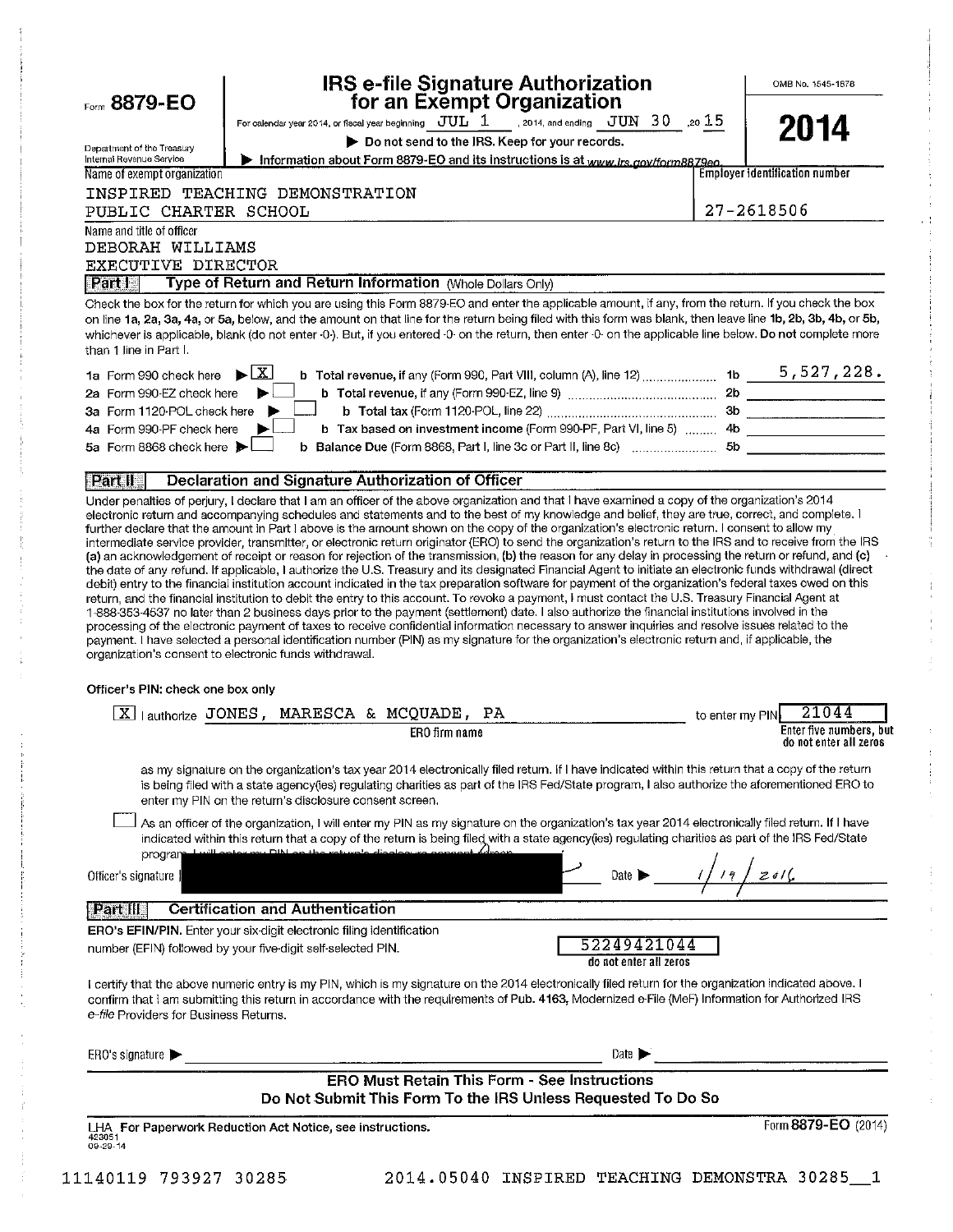| Form 8879-EO                                           | <b>IRS e-file Signature Authorization</b><br>for an Exempt Organization                                                                                                                                                                                                                                                                                                                                                                                                                                                                                                                                                                                                   | OMB No. 1545-1878                          |
|--------------------------------------------------------|---------------------------------------------------------------------------------------------------------------------------------------------------------------------------------------------------------------------------------------------------------------------------------------------------------------------------------------------------------------------------------------------------------------------------------------------------------------------------------------------------------------------------------------------------------------------------------------------------------------------------------------------------------------------------|--------------------------------------------|
|                                                        | For calendar year 2014, or fiscal year beginning $JUL$ $1$ , 2014, and ending $JUN$ $30$ , 20 $15$                                                                                                                                                                                                                                                                                                                                                                                                                                                                                                                                                                        |                                            |
|                                                        | Do not send to the IRS. Keep for your records.                                                                                                                                                                                                                                                                                                                                                                                                                                                                                                                                                                                                                            | 2014                                       |
| Department of the Treasury<br>Internal Revenue Service | Information about Form 8879-EO and its instructions is at www.irs.gov/form8879eo.                                                                                                                                                                                                                                                                                                                                                                                                                                                                                                                                                                                         |                                            |
| Name of exempt organization                            |                                                                                                                                                                                                                                                                                                                                                                                                                                                                                                                                                                                                                                                                           | <b>Employer identification number</b>      |
|                                                        | INSPIRED TEACHING DEMONSTRATION                                                                                                                                                                                                                                                                                                                                                                                                                                                                                                                                                                                                                                           |                                            |
| PUBLIC CHARTER SCHOOL                                  |                                                                                                                                                                                                                                                                                                                                                                                                                                                                                                                                                                                                                                                                           | 27-2618506                                 |
| Name and title of officer                              |                                                                                                                                                                                                                                                                                                                                                                                                                                                                                                                                                                                                                                                                           |                                            |
| DEBORAH WILLIAMS                                       |                                                                                                                                                                                                                                                                                                                                                                                                                                                                                                                                                                                                                                                                           |                                            |
| EXECUTIVE DIRECTOR                                     |                                                                                                                                                                                                                                                                                                                                                                                                                                                                                                                                                                                                                                                                           |                                            |
| Part I                                                 | Type of Return and Return Information (Whole Dollars Only)                                                                                                                                                                                                                                                                                                                                                                                                                                                                                                                                                                                                                |                                            |
| than 1 line in Part I.                                 | Check the box for the return for which you are using this Form 8879-EO and enter the applicable amount, if any, from the return. If you check the box<br>on line 1a, 2a, 3a, 4a, or 5a, below, and the amount on that line for the return being filed with this form was blank, then leave line 1b, 2b, 3b, 4b, or 5b,<br>whichever is applicable, blank (do not enter -0-). But, if you entered -0- on the return, then enter -0- on the applicable line below. Do not complete more                                                                                                                                                                                     |                                            |
| 1a Form 990 check here                                 | -X l                                                                                                                                                                                                                                                                                                                                                                                                                                                                                                                                                                                                                                                                      |                                            |
| 2a Form 990-EZ check here                              |                                                                                                                                                                                                                                                                                                                                                                                                                                                                                                                                                                                                                                                                           |                                            |
| 3a Form 1120-POL check here                            |                                                                                                                                                                                                                                                                                                                                                                                                                                                                                                                                                                                                                                                                           |                                            |
| 4a Form 990-PF check here                              | b Tax based on investment income (Form 990-PF, Part VI, line 5)  4b ______________________                                                                                                                                                                                                                                                                                                                                                                                                                                                                                                                                                                                |                                            |
| 5a Form 8868 check here                                |                                                                                                                                                                                                                                                                                                                                                                                                                                                                                                                                                                                                                                                                           |                                            |
|                                                        |                                                                                                                                                                                                                                                                                                                                                                                                                                                                                                                                                                                                                                                                           |                                            |
| Part II                                                | <b>Declaration and Signature Authorization of Officer</b>                                                                                                                                                                                                                                                                                                                                                                                                                                                                                                                                                                                                                 |                                            |
| Officer's PIN: check one box only                      | return, and the financial institution to debit the entry to this account. To revoke a payment, I must contact the U.S. Treasury Financial Agent at<br>1-888-353-4537 no later than 2 business days prior to the payment (settlement) date. I also authorize the financial institutions involved in the<br>processing of the electronic payment of taxes to receive confidential information necessary to answer inquiries and resolve issues related to the<br>payment. I have selected a personal identification number (PIN) as my signature for the organization's electronic return and, if applicable, the<br>organization's consent to electronic funds withdrawal. |                                            |
|                                                        | $ \underline{X} $ authorize JONES, MARESCA & MCQUADE, PA                                                                                                                                                                                                                                                                                                                                                                                                                                                                                                                                                                                                                  | 21044                                      |
|                                                        | <b>ERO</b> firm name                                                                                                                                                                                                                                                                                                                                                                                                                                                                                                                                                                                                                                                      | to enter my PIN<br>Enter five numbers, but |
|                                                        |                                                                                                                                                                                                                                                                                                                                                                                                                                                                                                                                                                                                                                                                           | do not enter all zeros                     |
|                                                        | as my signature on the organization's tax year 2014 electronically filed return. If I have indicated within this return that a copy of the return<br>is being filed with a state agency(ies) regulating charities as part of the IRS Fed/State program, I also authorize the aforementioned ERO to<br>enter my PIN on the return's disclosure consent screen.                                                                                                                                                                                                                                                                                                             |                                            |
|                                                        | As an officer of the organization, I will enter my PIN as my signature on the organization's tax year 2014 electronically filed return. If I have<br>indicated within this return that a copy of the return is being filed with a state agency(ies) regulating charities as part of the IRS Fed/State<br>program, I will enter my PIN on the return's disclosure consent screen.                                                                                                                                                                                                                                                                                          |                                            |
| Officer's signature $\blacktriangleright$              | <u> 1980 - Johann Barbara, martin amerikan basar dan berasal dalam basa dalam basar dalam basar dalam basar dala</u>                                                                                                                                                                                                                                                                                                                                                                                                                                                                                                                                                      | Date $\blacktriangleright$                 |
| Part III                                               | <b>Certification and Authentication</b>                                                                                                                                                                                                                                                                                                                                                                                                                                                                                                                                                                                                                                   |                                            |
|                                                        | <b>ERO's EFIN/PIN.</b> Enter your six-digit electronic filing identification                                                                                                                                                                                                                                                                                                                                                                                                                                                                                                                                                                                              |                                            |
|                                                        | 52249421044<br>number (EFIN) followed by your five-digit self-selected PIN.                                                                                                                                                                                                                                                                                                                                                                                                                                                                                                                                                                                               |                                            |
|                                                        | do not enter all zeros                                                                                                                                                                                                                                                                                                                                                                                                                                                                                                                                                                                                                                                    |                                            |
| e-file Providers for Business Returns.                 | I certify that the above numeric entry is my PIN, which is my signature on the 2014 electronically filed return for the organization indicated above. I<br>confirm that I am submitting this return in accordance with the requirements of <b>Pub. 4163</b> , Modernized e-File (MeF) Information for Authorized IRS                                                                                                                                                                                                                                                                                                                                                      |                                            |
| ERO's signature $\blacktriangleright$                  | Date $\blacktriangleright$                                                                                                                                                                                                                                                                                                                                                                                                                                                                                                                                                                                                                                                |                                            |
|                                                        |                                                                                                                                                                                                                                                                                                                                                                                                                                                                                                                                                                                                                                                                           |                                            |
|                                                        | <b>ERO Must Retain This Form - See Instructions</b><br>Do Not Submit This Form To the IRS Unless Requested To Do So                                                                                                                                                                                                                                                                                                                                                                                                                                                                                                                                                       |                                            |
| 423051<br>09-29-14                                     | LHA For Paperwork Reduction Act Notice, see instructions.                                                                                                                                                                                                                                                                                                                                                                                                                                                                                                                                                                                                                 | Form 8879-EO (2014)                        |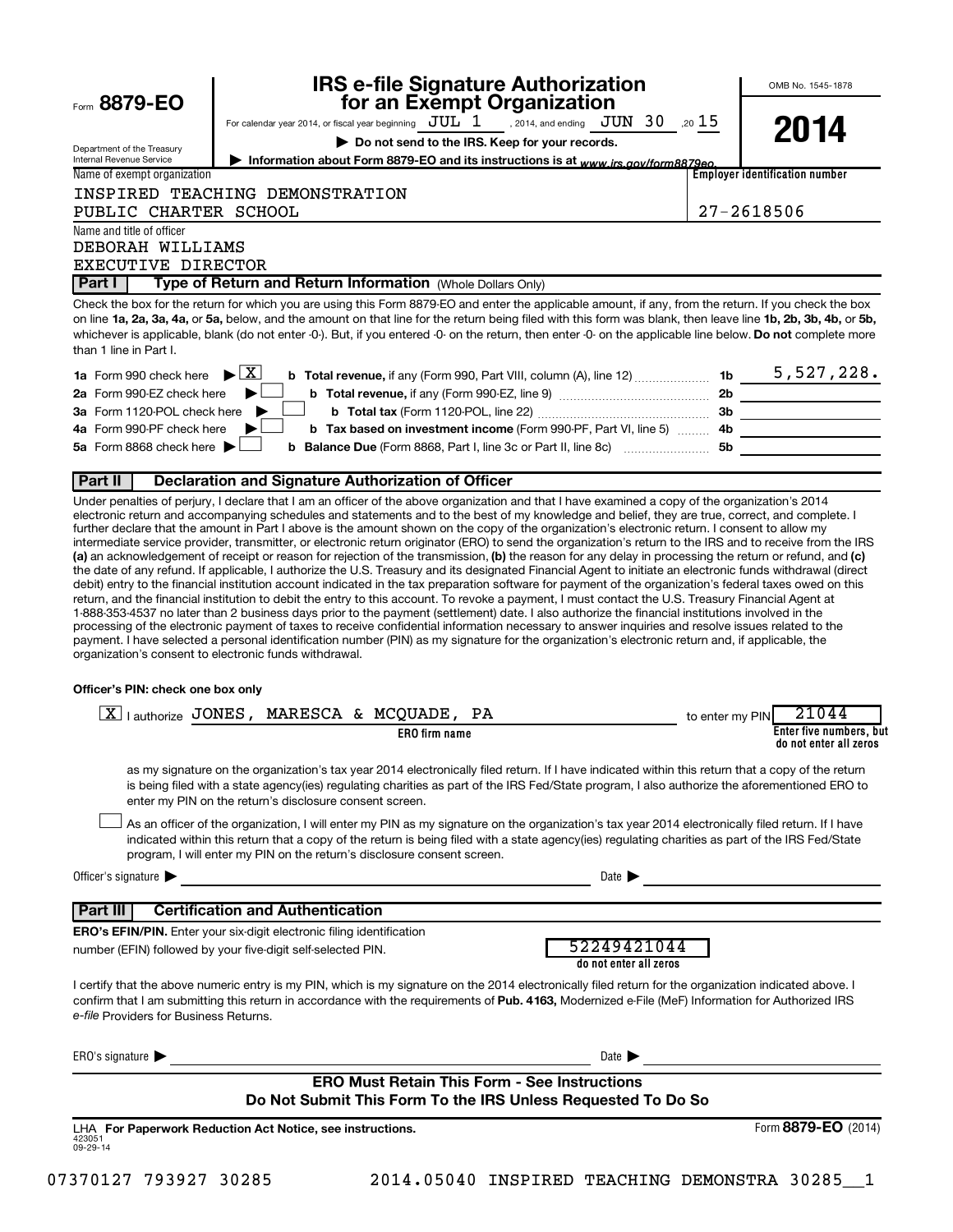|                         |                               |                                | ** PUBLIC DISCLOSURE COPY **                                                                                                                                               |                                                                       |                                                         |
|-------------------------|-------------------------------|--------------------------------|----------------------------------------------------------------------------------------------------------------------------------------------------------------------------|-----------------------------------------------------------------------|---------------------------------------------------------|
|                         |                               |                                | <b>Return of Organization Exempt From Income Tax</b>                                                                                                                       |                                                                       | OMB No. 1545-0047                                       |
|                         |                               | Form 990                       | Under section 501(c), 527, or 4947(a)(1) of the Internal Revenue Code (except private foundations)                                                                         |                                                                       |                                                         |
|                         |                               | Department of the Treasury     | Do not enter social security numbers on this form as it may be made public.                                                                                                |                                                                       | <b>Open to Public</b>                                   |
|                         |                               | Internal Revenue Service       | Information about Form 990 and its instructions is at www.irs.gov/form990.                                                                                                 |                                                                       | Inspection                                              |
|                         |                               |                                | A For the 2014 calendar year, or tax year beginning $JUL$ 1, $2014$                                                                                                        | 2015<br>and ending $J\bar{U}N$ 30,                                    |                                                         |
|                         | <b>B</b> Check if applicable: |                                | C Name of organization                                                                                                                                                     | D Employer identification number                                      |                                                         |
|                         | Address                       |                                | INSPIRED TEACHING DEMONSTRATION                                                                                                                                            |                                                                       |                                                         |
|                         | change<br>Name                |                                | PUBLIC CHARTER SCHOOL                                                                                                                                                      |                                                                       |                                                         |
|                         | change<br>Initial             |                                | Doing business as                                                                                                                                                          |                                                                       | 27-2618506                                              |
|                         | return<br>Final               |                                | Number and street (or P.O. box if mail is not delivered to street address)<br>Room/suite                                                                                   | E Telephone number                                                    | $202 - 248 - 6825$                                      |
|                         | return/<br>termin-<br>ated    |                                | 200 DOUGLAS ST. NE                                                                                                                                                         |                                                                       | 5,536,876.                                              |
|                         | Amended                       |                                | City or town, state or province, country, and ZIP or foreign postal code<br>WASHINGTON, DC<br>20002                                                                        | G Gross receipts \$                                                   |                                                         |
|                         | Ireturn<br>Applica-<br>Ition  |                                | F Name and address of principal officer: DEBORAH WILLIAMS                                                                                                                  | $H(a)$ is this a group return                                         | $\sqrt{}$ Yes $\sqrt{}$ X $\sqrt{}$ No                  |
|                         | pending                       |                                | 200 DOUGLAS ST. NE, WASHINGTON, DC<br>20002                                                                                                                                | for subordinates?<br>$H(b)$ Are all subordinates included? $\Box$ Yes | l No                                                    |
|                         |                               |                                | Tax-exempt status: $X \ 501(c)(3)$<br>$501(c)$ (<br>$\mathcal{A}$ (insert no.)<br>4947(a)(1) or                                                                            | 527                                                                   | If "No," attach a list. (see instructions)              |
|                         |                               |                                | J Website: WWW.INSPIREDTEACHINGSCHOOL.ORG                                                                                                                                  | $H(c)$ Group exemption number $\blacktriangleright$                   |                                                         |
|                         |                               |                                | K Form of organization: $X$ Corporation<br>Other $\blacktriangleright$<br>Trust<br>Association                                                                             |                                                                       | L Year of formation: 2010 M State of legal domicile: DC |
|                         | Part I                        | <b>Summary</b>                 |                                                                                                                                                                            |                                                                       |                                                         |
|                         | 1                             |                                | Briefly describe the organization's mission or most significant activities: INSPIRED TEACHING DEMONSTRATION                                                                |                                                                       |                                                         |
| Governance              |                               |                                | PUBLIC CHARTER SCHOOL ENSURES THAT A DIVERSE GROUP OF STUDENTS                                                                                                             |                                                                       |                                                         |
|                         | 2                             |                                | Check this box $\blacktriangleright$ $\Box$ if the organization discontinued its operations or disposed of more than 25% of its net assets.                                |                                                                       |                                                         |
|                         | 3                             |                                | Number of voting members of the governing body (Part VI, line 1a)                                                                                                          | 3                                                                     | 11                                                      |
|                         | 4                             |                                |                                                                                                                                                                            | $\overline{4}$                                                        | 10                                                      |
|                         | 5                             |                                |                                                                                                                                                                            | $5\phantom{1}$                                                        | 65                                                      |
| <b>Activities &amp;</b> | 6                             |                                |                                                                                                                                                                            | 6                                                                     | 10                                                      |
|                         |                               |                                |                                                                                                                                                                            | 7a                                                                    | $\overline{0}$ .                                        |
|                         |                               |                                |                                                                                                                                                                            | 7b                                                                    | $\overline{0}$ .                                        |
|                         |                               |                                |                                                                                                                                                                            | <b>Prior Year</b>                                                     | <b>Current Year</b>                                     |
|                         | 8                             |                                |                                                                                                                                                                            | 4,628,905.<br>95,470.                                                 | 276, 726.<br>5, 219, 396.                               |
| Revenue                 | 9                             |                                | Program service revenue (Part VIII, line 2g)                                                                                                                               | 728.                                                                  | 1,106.                                                  |
|                         | 10                            |                                |                                                                                                                                                                            | 54.                                                                   | 30,000.                                                 |
|                         | 11<br>12                      |                                | Other revenue (Part VIII, column (A), lines 5, 6d, 8c, 9c, 10c, and 11e)<br>Total revenue - add lines 8 through 11 (must equal Part VIII, column (A), line 12)             | 4,725,157.                                                            | 5,527,228.                                              |
|                         | 13                            |                                | Grants and similar amounts paid (Part IX, column (A), lines 1-3)                                                                                                           | Ο.                                                                    | ο.                                                      |
|                         | 14                            |                                | Benefits paid to or for members (Part IX, column (A), line 4)                                                                                                              | $\overline{0}$ .                                                      | 0.                                                      |
|                         | 15                            |                                | Salaries, other compensation, employee benefits (Part IX, column (A), lines 5-10)                                                                                          | 2,387,297.                                                            | 2,564,188.                                              |
| nses                    |                               |                                | 16a Professional fundraising fees (Part IX, column (A), line 11e)                                                                                                          | σ.                                                                    | Ο.                                                      |
| Exper                   |                               |                                | 3,856.<br><b>b</b> Total fundraising expenses (Part IX, column (D), line 25)<br>▶                                                                                          |                                                                       |                                                         |
|                         | 17                            |                                |                                                                                                                                                                            | 1,688,723.                                                            | 2, 297, 974.                                            |
|                         | 18                            |                                | Total expenses. Add lines 13-17 (must equal Part IX, column (A), line 25)                                                                                                  | 4,076,020.                                                            | 4,862,162.                                              |
|                         | 19                            |                                |                                                                                                                                                                            | 649,137.                                                              | 665,066.                                                |
| Net Assets or           |                               |                                |                                                                                                                                                                            | <b>Beginning of Current Year</b>                                      | <b>End of Year</b>                                      |
|                         | 20                            | Total assets (Part X, line 16) |                                                                                                                                                                            | 1,717,659.                                                            | 2, 260, 281.                                            |
|                         | 21                            |                                | Total liabilities (Part X, line 26)                                                                                                                                        | $\overline{219,427}$ .                                                | 96,983.                                                 |
|                         | 22                            |                                |                                                                                                                                                                            | 1,498,232.                                                            | 2,163,298.                                              |
|                         | Part II                       | Signature Block                |                                                                                                                                                                            |                                                                       |                                                         |
|                         |                               |                                | Under penalties of perjury, I declare that I have examined this return, including accompanying schedules and statements, and to the best of my knowledge and belief, it is |                                                                       |                                                         |
|                         |                               |                                | true, correct, and complete. Declaration of preparer (other than officer) is based on all information of which preparer has any knowledge.                                 |                                                                       |                                                         |
|                         |                               |                                | Signature of officer                                                                                                                                                       | Date                                                                  |                                                         |
| Sign                    |                               |                                |                                                                                                                                                                            |                                                                       |                                                         |

| Sign     | Signature of officer                                                                                 |                      |      | Date                         |  |  |  |  |  |  |
|----------|------------------------------------------------------------------------------------------------------|----------------------|------|------------------------------|--|--|--|--|--|--|
| Here     | DEBORAH WILLIAMS,<br>Type or print name and title                                                    | EXECUTIVE DIRECTOR   |      |                              |  |  |  |  |  |  |
|          | Print/Type preparer's name                                                                           | Preparer's signature | Date | <b>PTIN</b><br>Check         |  |  |  |  |  |  |
| Paid     | DAVID JONES                                                                                          |                      |      | P01361002<br>self-employed   |  |  |  |  |  |  |
| Preparer | JONES MARESCA & MCQUADE PA<br>Firm's name                                                            |                      |      | 52-1853933<br>Firm's $EIN$   |  |  |  |  |  |  |
| Use Only | Firm's address 1730 RHODE ISLAND AVE, N.W.,                                                          | SUITE 800            |      |                              |  |  |  |  |  |  |
|          | WASHINGTON, DC 20036                                                                                 |                      |      | Phone no. $202 - 296 - 3306$ |  |  |  |  |  |  |
|          | ΧI<br>Yes<br>No<br>May the IRS discuss this return with the preparer shown above? (see instructions) |                      |      |                              |  |  |  |  |  |  |

SEE SCHEDULE O FOR ORGANIZATION MISSION STATEMENT CONTINUATION

Form **990** (2014)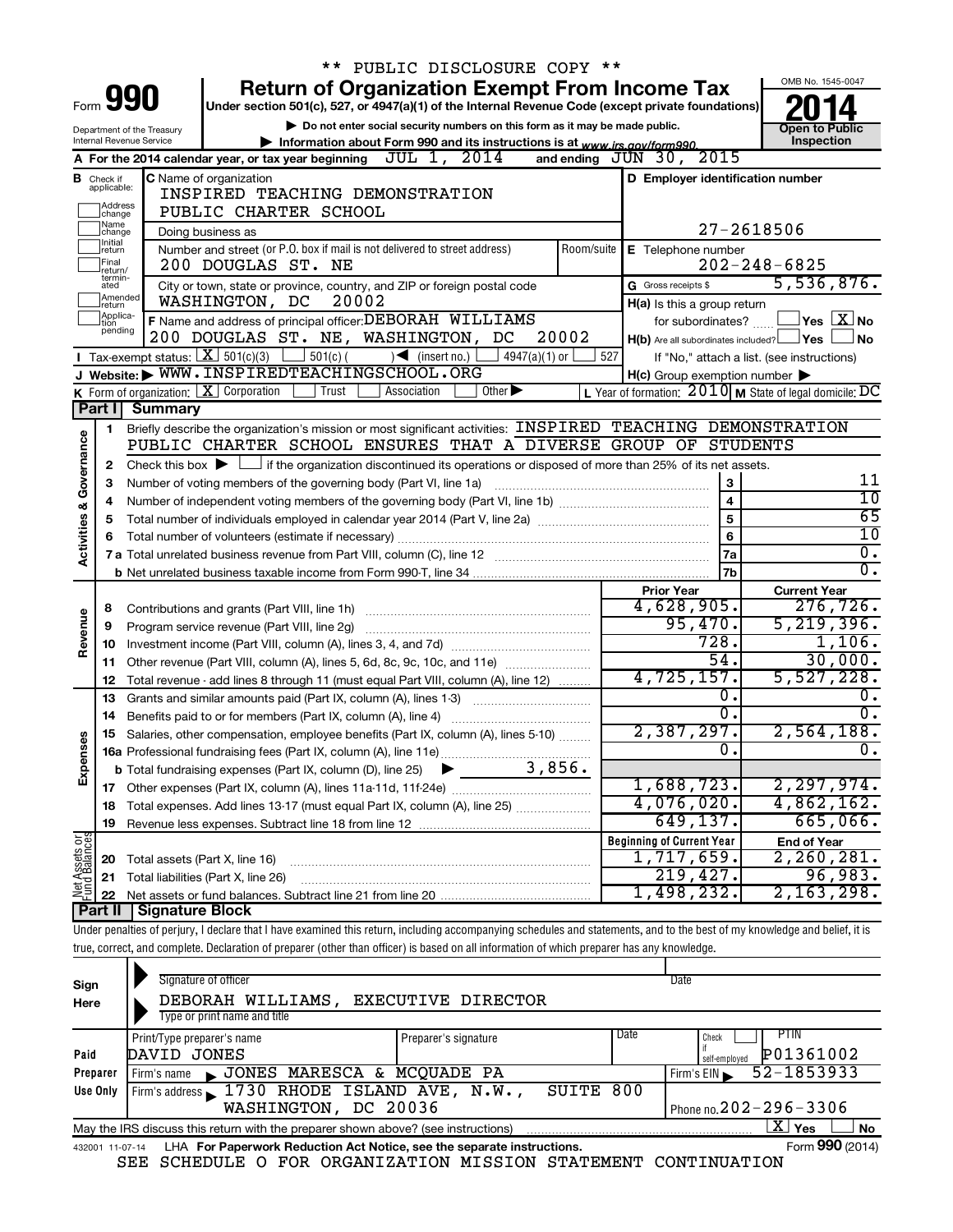|              | 27-2618506<br>PUBLIC CHARTER SCHOOL<br>Page 2<br>Form 990 (2014)<br><b>Part III   Statement of Program Service Accomplishments</b>                             |
|--------------|----------------------------------------------------------------------------------------------------------------------------------------------------------------|
|              | $\boxed{\text{X}}$                                                                                                                                             |
|              |                                                                                                                                                                |
| 1            | Briefly describe the organization's mission:<br>INSPIRED TEACHING DEMONSTRATION PUBLIC CHARTER SCHOOL ENSURES THAT A                                           |
|              | DIVERSE GROUP OF STUDENTS ACHIEVE THEIR POTENTIAL AS ACCOMPLISHED                                                                                              |
|              | LEARNERS, THOUGHTFUL CITIZENS, AND IMAGINATIVE AND INQUISITIVE                                                                                                 |
|              | PROBLEM-OLVERS THROUGH A DEMANDING, INQUIRY-BASED CURRICULUM.<br>THE                                                                                           |
| $\mathbf{2}$ | Did the organization undertake any significant program services during the year which were not listed on                                                       |
|              | $\sqrt{}$ Yes $\sqrt{X}$ No<br>the prior Form 990 or 990-EZ?                                                                                                   |
|              | If "Yes," describe these new services on Schedule O.                                                                                                           |
| 3            | $\vert$ Yes $\vert$ $\overline{\mathrm{X}}$ No<br>Did the organization cease conducting, or make significant changes in how it conducts, any program services? |
|              | If "Yes," describe these changes on Schedule O.                                                                                                                |
| 4            | Describe the organization's program service accomplishments for each of its three largest program services, as measured by expenses.                           |
|              | Section 501(c)(3) and 501(c)(4) organizations are required to report the amount of grants and allocations to others, the total expenses, and                   |
|              | revenue, if any, for each program service reported.                                                                                                            |
|              | 5,336,077.<br>$4,240,311$ $\cdot$ including grants of \$<br>4a (Code:<br>) (Revenue \$<br>(Expenses \$                                                         |
|              | AT THE INSPIRED TEACHING DEMONSTRATION PUBLIC CHARTER SCHOOL<br>(THE)                                                                                          |
|              | "SCHOOL"), A PROFESSIONAL LEARNING COMMUNITY OF MASTER TEACHERS AND                                                                                            |
|              | TEACHER RESIDENTS ENSURE THAT A DIVERSE GROUP OF STUDENTS ACHIEVE THEIR                                                                                        |
|              | POTENTIAL AS ACCOMPLISHED LEARNERS, THOUGHTFUL CITIZENS, AND                                                                                                   |
|              | IMAGINATIVE AND INQUISITIVE PROBLEM SOLVERS THROUGH A DEMANDING,                                                                                               |
|              | INQUIRY-BASED CURRICULUM. THE DEFINING CHARACTERISTIC OF THE SCHOOL IS                                                                                         |
|              | A PROFESSIONAL LEARNING COMMUNITY FOCUSED ON A PROGRESSIVE,                                                                                                    |
|              | CONSTRUCTIVIST APPROACH TO TEACHING AND LEARNING BASED ON THE RESEARCH                                                                                         |
|              | ON HOW THE BRAIN WORKS AND HOW CHILDREN LEARN. THE SCHOOL IS ORGANIZED                                                                                         |
|              | TO MEET TWO RELATED, MUTUALLY REINFORCING PRIMARY GOALS: TO PROVIDE AN                                                                                         |
|              | EXCELLENT EDUCATION FOR STUDENTS, AND TO PROVIDE EXCELLENT TEACHER                                                                                             |
|              | PREPARATION AND PROFESSIONAL DEVELOPMENT FOR NEW TEACHERS AND TEACHER                                                                                          |
| 4b           | ) (Revenue \$<br>(Code: ) (Expenses \$<br>including grants of \$                                                                                               |
|              |                                                                                                                                                                |
|              |                                                                                                                                                                |
|              |                                                                                                                                                                |
|              |                                                                                                                                                                |
|              |                                                                                                                                                                |
|              |                                                                                                                                                                |
|              |                                                                                                                                                                |
| 4с           | (Code: ) (Expenses \$<br>including grants of \$<br>) (Revenue \$                                                                                               |
|              |                                                                                                                                                                |
|              |                                                                                                                                                                |
|              |                                                                                                                                                                |
|              |                                                                                                                                                                |
|              |                                                                                                                                                                |
|              |                                                                                                                                                                |
|              |                                                                                                                                                                |
|              |                                                                                                                                                                |
|              |                                                                                                                                                                |
|              |                                                                                                                                                                |
|              |                                                                                                                                                                |
|              |                                                                                                                                                                |
|              |                                                                                                                                                                |
| 4d.          | Other program services (Describe in Schedule O.)                                                                                                               |
|              | (Expenses \$<br>(Revenue \$<br>including grants of \$                                                                                                          |
| 4е           | 4, 240, 311.<br>Total program service expenses                                                                                                                 |
| 432002       | Form 990 (2014)                                                                                                                                                |
| $11-07-14$   | SEE SCHEDULE O FOR CONTINUATION(S)                                                                                                                             |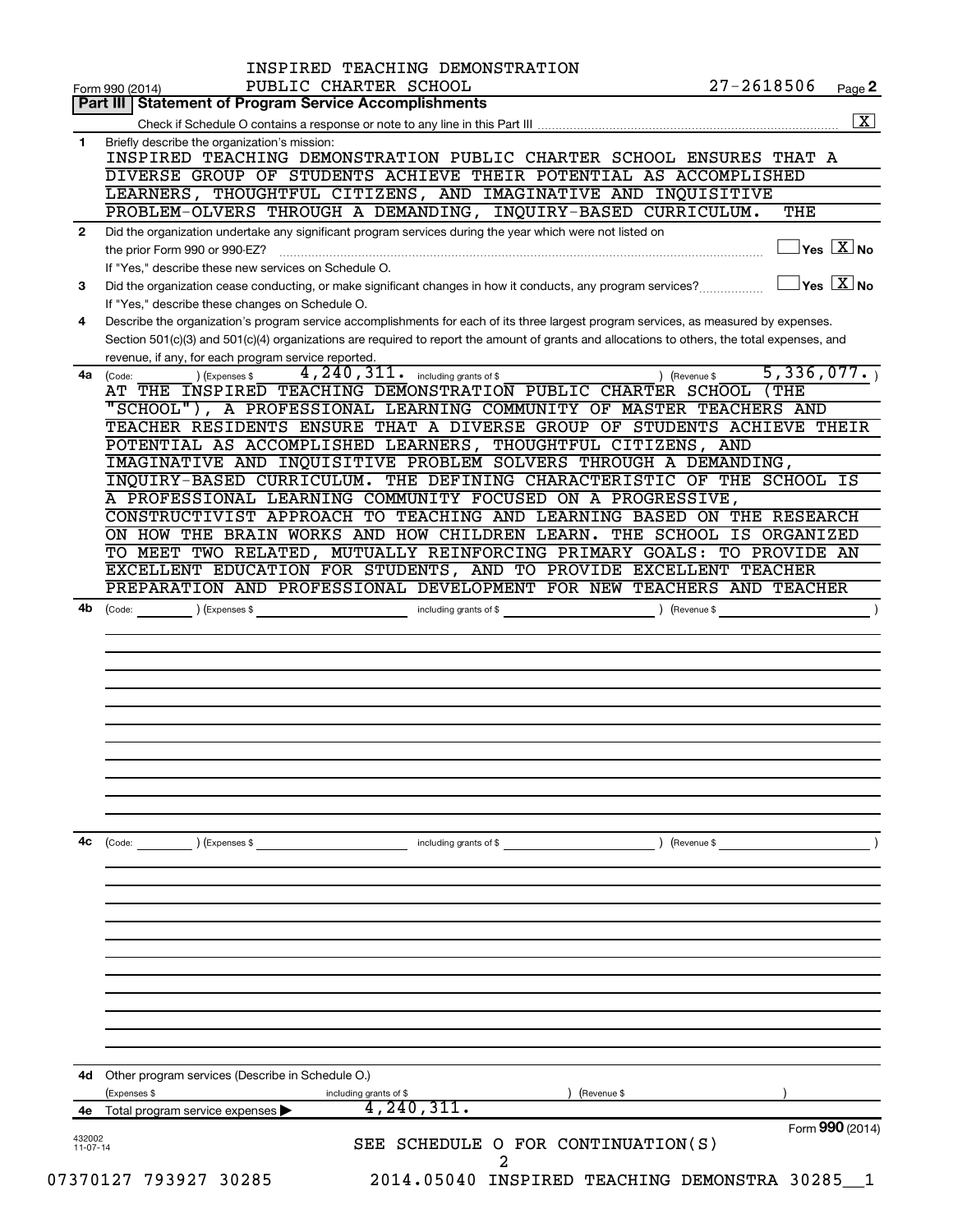|     | Part IV   Checklist of Required Schedules                                                                                            |                 |                         |                         |
|-----|--------------------------------------------------------------------------------------------------------------------------------------|-----------------|-------------------------|-------------------------|
|     |                                                                                                                                      |                 | Yes                     | No                      |
| 1.  | Is the organization described in section $501(c)(3)$ or $4947(a)(1)$ (other than a private foundation)?                              |                 |                         |                         |
|     | If "Yes," complete Schedule A                                                                                                        | 1               | х                       |                         |
| 2   |                                                                                                                                      | $\mathbf{2}$    | $\overline{\mathbf{x}}$ |                         |
| 3   | Did the organization engage in direct or indirect political campaign activities on behalf of or in opposition to candidates for      |                 |                         |                         |
|     |                                                                                                                                      | 3               |                         | x                       |
| 4   | Section 501(c)(3) organizations. Did the organization engage in lobbying activities, or have a section 501(h) election in effect     |                 |                         |                         |
|     |                                                                                                                                      | 4               |                         | x                       |
| 5   | Is the organization a section 501(c)(4), 501(c)(5), or 501(c)(6) organization that receives membership dues, assessments, or         |                 |                         |                         |
|     |                                                                                                                                      | 5               |                         | x                       |
| 6   | Did the organization maintain any donor advised funds or any similar funds or accounts for which donors have the right to            |                 |                         |                         |
|     | provide advice on the distribution or investment of amounts in such funds or accounts? If "Yes," complete Schedule D, Part I         | 6               |                         | x                       |
| 7   | Did the organization receive or hold a conservation easement, including easements to preserve open space,                            |                 |                         |                         |
|     |                                                                                                                                      | $\overline{7}$  |                         | х                       |
| 8   | Did the organization maintain collections of works of art, historical treasures, or other similar assets? If "Yes," complete         |                 |                         |                         |
|     |                                                                                                                                      | 8               |                         | x.                      |
| 9   | Did the organization report an amount in Part X, line 21, for escrow or custodial account liability; serve as a custodian for        |                 |                         |                         |
|     | amounts not listed in Part X; or provide credit counseling, debt management, credit repair, or debt negotiation services?            |                 |                         |                         |
|     | If "Yes," complete Schedule D, Part IV                                                                                               | 9               |                         | х                       |
| 10  | Did the organization, directly or through a related organization, hold assets in temporarily restricted endowments, permanent        |                 |                         |                         |
|     |                                                                                                                                      | 10              |                         | x                       |
| 11  | If the organization's answer to any of the following questions is "Yes," then complete Schedule D, Parts VI, VII, VIII, IX, or X     |                 |                         |                         |
|     | as applicable.                                                                                                                       |                 |                         |                         |
|     | a Did the organization report an amount for land, buildings, and equipment in Part X, line 10? If "Yes," complete Schedule D,        |                 |                         |                         |
|     | Part VI                                                                                                                              | 11a             | х                       |                         |
|     | <b>b</b> Did the organization report an amount for investments - other securities in Part X, line 12 that is 5% or more of its total |                 |                         |                         |
|     |                                                                                                                                      | 11b             | х                       |                         |
|     | c Did the organization report an amount for investments - program related in Part X, line 13 that is 5% or more of its total         |                 |                         |                         |
|     |                                                                                                                                      | 11c             |                         | х                       |
|     | d Did the organization report an amount for other assets in Part X, line 15 that is 5% or more of its total assets reported in       |                 |                         |                         |
|     |                                                                                                                                      | 11d             |                         | х                       |
|     | e Did the organization report an amount for other liabilities in Part X, line 25? If "Yes," complete Schedule D, Part X              | 11e             |                         | $\overline{\mathbf{x}}$ |
|     | f Did the organization's separate or consolidated financial statements for the tax year include a footnote that addresses            |                 |                         |                         |
|     | the organization's liability for uncertain tax positions under FIN 48 (ASC 740)? If "Yes," complete Schedule D, Part X               | 11f             | х                       |                         |
|     | 12a Did the organization obtain separate, independent audited financial statements for the tax year? If "Yes," complete              |                 |                         |                         |
|     | Schedule D, Parts XI and XII                                                                                                         | 12a             | х                       |                         |
|     | <b>b</b> Was the organization included in consolidated, independent audited financial statements for the tax year?                   |                 |                         |                         |
|     | If "Yes," and if the organization answered "No" to line 12a, then completing Schedule D, Parts XI and XII is optional                | 12 <sub>b</sub> |                         | х                       |
| 13  |                                                                                                                                      | 13              | х                       |                         |
| 14a |                                                                                                                                      | 14a             |                         | x                       |
| b   | Did the organization have aggregate revenues or expenses of more than \$10,000 from grantmaking, fundraising, business,              |                 |                         |                         |
|     | investment, and program service activities outside the United States, or aggregate foreign investments valued at \$100,000           |                 |                         |                         |
|     |                                                                                                                                      | 14b             |                         | x                       |
| 15  | Did the organization report on Part IX, column (A), line 3, more than \$5,000 of grants or other assistance to or for any            |                 |                         |                         |
|     |                                                                                                                                      | 15              |                         | х                       |
| 16  | Did the organization report on Part IX, column (A), line 3, more than \$5,000 of aggregate grants or other assistance to             |                 |                         |                         |
|     |                                                                                                                                      | 16              |                         | x                       |
| 17  | Did the organization report a total of more than \$15,000 of expenses for professional fundraising services on Part IX,              |                 |                         |                         |
|     |                                                                                                                                      | 17              |                         | x                       |
| 18  | Did the organization report more than \$15,000 total of fundraising event gross income and contributions on Part VIII, lines         |                 |                         |                         |
|     |                                                                                                                                      | 18              | х                       |                         |
| 19  | Did the organization report more than \$15,000 of gross income from gaming activities on Part VIII, line 9a? If "Yes,"               |                 |                         |                         |
|     |                                                                                                                                      | 19              |                         | х                       |
|     |                                                                                                                                      | 20a             |                         | x                       |
|     |                                                                                                                                      | 20 <sub>b</sub> |                         |                         |

Form (2014) **990**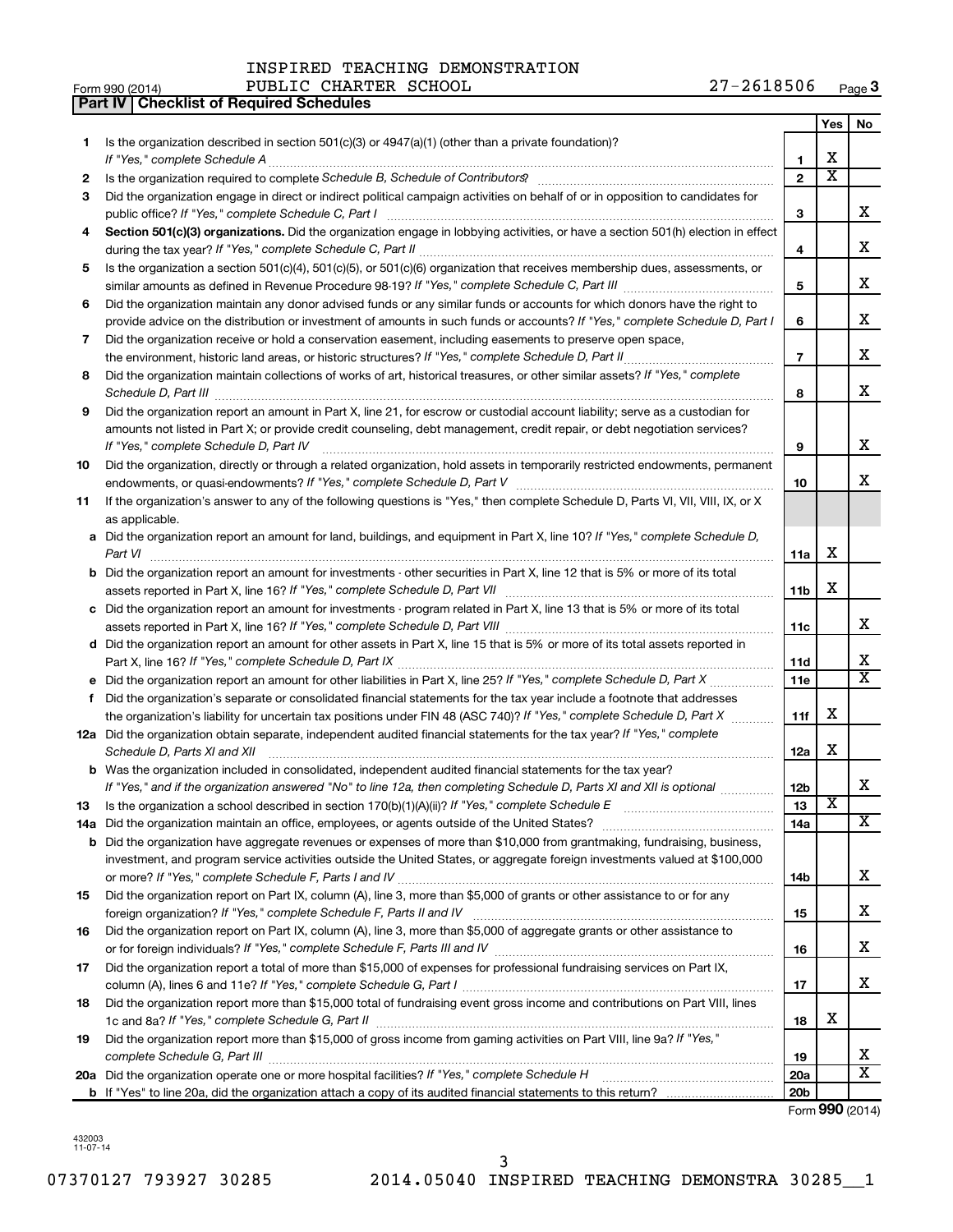|    | Part IV   Checklist of Required Schedules (continued)                                                                                                                                                                                                                                                                                                                                    |                 |                         |    |
|----|------------------------------------------------------------------------------------------------------------------------------------------------------------------------------------------------------------------------------------------------------------------------------------------------------------------------------------------------------------------------------------------|-----------------|-------------------------|----|
|    |                                                                                                                                                                                                                                                                                                                                                                                          |                 | Yes                     | No |
| 21 | Did the organization report more than \$5,000 of grants or other assistance to any domestic organization or                                                                                                                                                                                                                                                                              |                 |                         |    |
|    |                                                                                                                                                                                                                                                                                                                                                                                          | 21              |                         | х  |
| 22 | Did the organization report more than \$5,000 of grants or other assistance to or for domestic individuals on                                                                                                                                                                                                                                                                            |                 |                         |    |
|    | Part IX, column (A), line 2? If "Yes," complete Schedule I, Parts I and III                                                                                                                                                                                                                                                                                                              | 22              |                         | х  |
| 23 | Did the organization answer "Yes" to Part VII, Section A, line 3, 4, or 5 about compensation of the organization's current                                                                                                                                                                                                                                                               |                 |                         |    |
|    | and former officers, directors, trustees, key employees, and highest compensated employees? If "Yes," complete                                                                                                                                                                                                                                                                           |                 |                         |    |
|    | $\textit{Schedule J} \textit{ \textbf{} \textbf{} \textbf{} \textbf{} \textbf{} \textbf{} \textbf{} \textbf{} \textbf{} \textbf{} \textbf{} \textbf{} \textbf{} \textbf{} \textbf{} \textbf{} \textbf{} \textbf{} \textbf{} \textbf{} \textbf{} \textbf{} \textbf{} \textbf{} \textbf{} \textbf{} \textbf{} \textbf{} \textbf{} \textbf{} \textbf{} \textbf{} \textbf{} \textbf{} \text$ | 23              | x                       |    |
|    | 24a Did the organization have a tax-exempt bond issue with an outstanding principal amount of more than \$100,000 as of the                                                                                                                                                                                                                                                              |                 |                         |    |
|    | last day of the year, that was issued after December 31, 2002? If "Yes," answer lines 24b through 24d and complete                                                                                                                                                                                                                                                                       |                 |                         |    |
|    | Schedule K. If "No", go to line 25a                                                                                                                                                                                                                                                                                                                                                      | 24a             |                         | x  |
|    | <b>b</b> Did the organization invest any proceeds of tax-exempt bonds beyond a temporary period exception?                                                                                                                                                                                                                                                                               | 24b             |                         |    |
|    | c Did the organization maintain an escrow account other than a refunding escrow at any time during the year to defease                                                                                                                                                                                                                                                                   |                 |                         |    |
|    |                                                                                                                                                                                                                                                                                                                                                                                          | 24c             |                         |    |
|    |                                                                                                                                                                                                                                                                                                                                                                                          | 24d             |                         |    |
|    | 25a Section 501(c)(3), 501(c)(4), and 501(c)(29) organizations. Did the organization engage in an excess benefit                                                                                                                                                                                                                                                                         |                 |                         |    |
|    |                                                                                                                                                                                                                                                                                                                                                                                          | 25a             |                         | x  |
|    | <b>b</b> Is the organization aware that it engaged in an excess benefit transaction with a disqualified person in a prior year, and                                                                                                                                                                                                                                                      |                 |                         |    |
|    | that the transaction has not been reported on any of the organization's prior Forms 990 or 990-EZ? If "Yes," complete                                                                                                                                                                                                                                                                    |                 |                         |    |
|    | Schedule L, Part I                                                                                                                                                                                                                                                                                                                                                                       | 25b             |                         | x  |
| 26 | Did the organization report any amount on Part X, line 5, 6, or 22 for receivables from or payables to any current or                                                                                                                                                                                                                                                                    |                 |                         |    |
|    | former officers, directors, trustees, key employees, highest compensated employees, or disqualified persons? If "Yes,"                                                                                                                                                                                                                                                                   |                 |                         |    |
|    |                                                                                                                                                                                                                                                                                                                                                                                          | 26              |                         | x  |
| 27 | Did the organization provide a grant or other assistance to an officer, director, trustee, key employee, substantial                                                                                                                                                                                                                                                                     |                 |                         |    |
|    | contributor or employee thereof, a grant selection committee member, or to a 35% controlled entity or family member                                                                                                                                                                                                                                                                      |                 |                         |    |
|    |                                                                                                                                                                                                                                                                                                                                                                                          | 27              |                         | х  |
| 28 | Was the organization a party to a business transaction with one of the following parties (see Schedule L, Part IV                                                                                                                                                                                                                                                                        |                 |                         |    |
|    | instructions for applicable filing thresholds, conditions, and exceptions):                                                                                                                                                                                                                                                                                                              |                 |                         |    |
|    | a A current or former officer, director, trustee, or key employee? If "Yes," complete Schedule L, Part IV                                                                                                                                                                                                                                                                                | 28a             |                         | x  |
|    | <b>b</b> A family member of a current or former officer, director, trustee, or key employee? If "Yes," complete Schedule L, Part IV                                                                                                                                                                                                                                                      | 28 <sub>b</sub> |                         | X  |
|    | c An entity of which a current or former officer, director, trustee, or key employee (or a family member thereof) was an officer,                                                                                                                                                                                                                                                        |                 |                         |    |
|    | director, trustee, or direct or indirect owner? If "Yes," complete Schedule L, Part IV [[[[[[[[[[[[[[[[[[[[[[                                                                                                                                                                                                                                                                            | 28c             | х                       |    |
| 29 |                                                                                                                                                                                                                                                                                                                                                                                          | 29              | $\overline{\mathbf{x}}$ |    |
| 30 | Did the organization receive contributions of art, historical treasures, or other similar assets, or qualified conservation                                                                                                                                                                                                                                                              |                 |                         |    |
|    |                                                                                                                                                                                                                                                                                                                                                                                          | 30              |                         | x  |
| 31 | Did the organization liquidate, terminate, or dissolve and cease operations?                                                                                                                                                                                                                                                                                                             |                 |                         |    |
|    | If "Yes," complete Schedule N, Part I                                                                                                                                                                                                                                                                                                                                                    | 31              |                         | X  |
| 32 | Did the organization sell, exchange, dispose of, or transfer more than 25% of its net assets? If "Yes," complete                                                                                                                                                                                                                                                                         |                 |                         |    |
|    |                                                                                                                                                                                                                                                                                                                                                                                          | 32              |                         | x  |
| 33 | Did the organization own 100% of an entity disregarded as separate from the organization under Regulations                                                                                                                                                                                                                                                                               |                 |                         |    |
|    |                                                                                                                                                                                                                                                                                                                                                                                          | 33              |                         | X  |
| 34 | Was the organization related to any tax-exempt or taxable entity? If "Yes," complete Schedule R, Part II, III, or IV, and                                                                                                                                                                                                                                                                |                 |                         |    |
|    |                                                                                                                                                                                                                                                                                                                                                                                          | 34              |                         | х  |
|    |                                                                                                                                                                                                                                                                                                                                                                                          | 35a             |                         | x  |
|    | <b>b</b> If "Yes" to line 35a, did the organization receive any payment from or engage in any transaction with a controlled entity                                                                                                                                                                                                                                                       |                 |                         |    |
|    |                                                                                                                                                                                                                                                                                                                                                                                          | 35b             |                         |    |
| 36 | Section 501(c)(3) organizations. Did the organization make any transfers to an exempt non-charitable related organization?                                                                                                                                                                                                                                                               |                 |                         |    |
|    |                                                                                                                                                                                                                                                                                                                                                                                          | 36              |                         | х  |
| 37 | Did the organization conduct more than 5% of its activities through an entity that is not a related organization                                                                                                                                                                                                                                                                         |                 |                         |    |
|    |                                                                                                                                                                                                                                                                                                                                                                                          | 37              |                         | х  |
| 38 | Did the organization complete Schedule O and provide explanations in Schedule O for Part VI, lines 11b and 19?                                                                                                                                                                                                                                                                           |                 |                         |    |
|    |                                                                                                                                                                                                                                                                                                                                                                                          | 38              | х                       |    |

Form (2014) **990**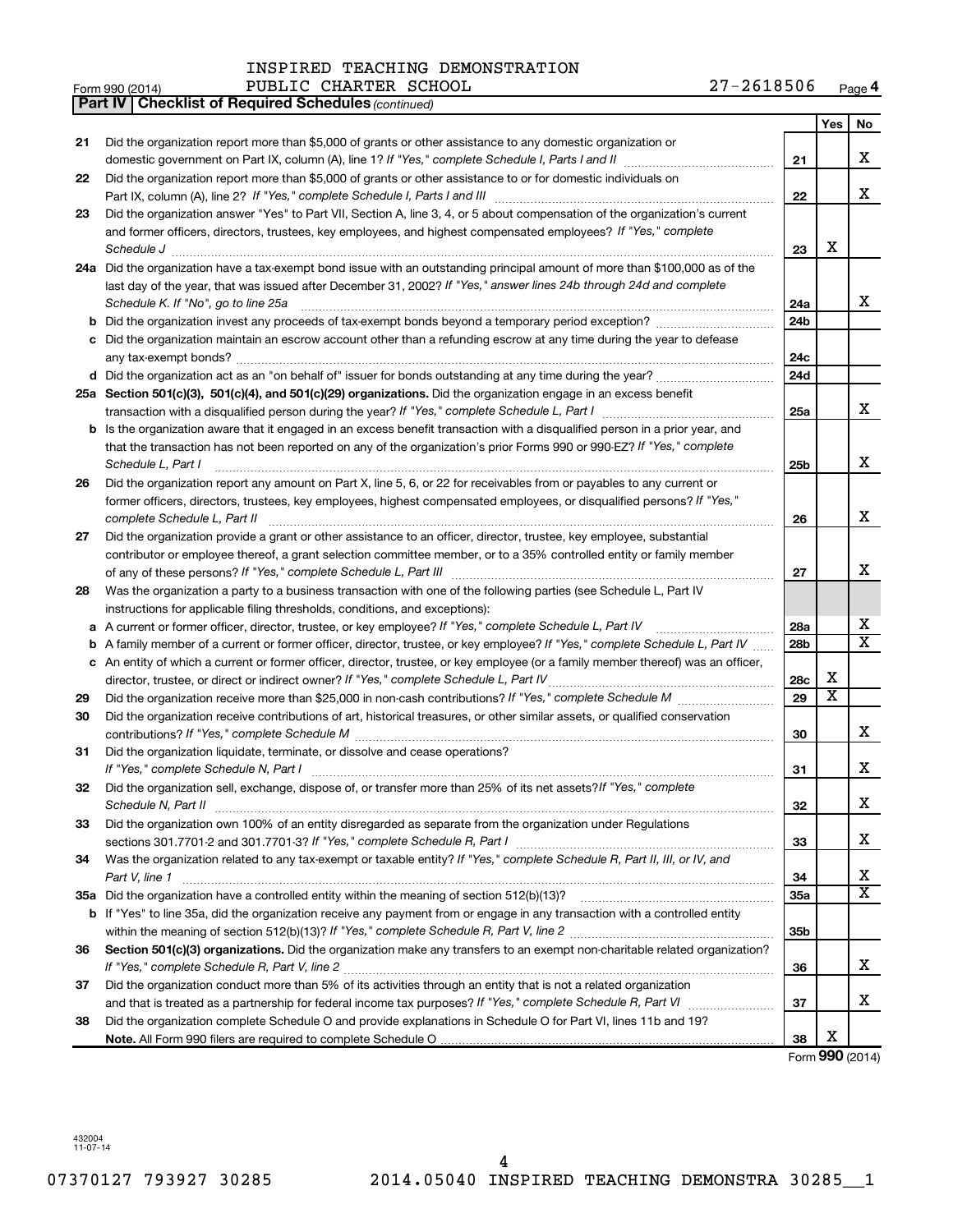| Part V  | <b>Statements Regarding Other IRS Filings and Tax Compliance</b><br>Check if Schedule O contains a response or note to any line in this Part V  |                 |    |                |     |    |
|---------|-------------------------------------------------------------------------------------------------------------------------------------------------|-----------------|----|----------------|-----|----|
|         |                                                                                                                                                 |                 |    |                | Yes | No |
| 1а      | Enter the number reported in Box 3 of Form 1096. Enter -0- if not applicable                                                                    | 1a              | 23 |                |     |    |
| b       |                                                                                                                                                 | 1 <sub>b</sub>  |    |                |     |    |
| с       | Did the organization comply with backup withholding rules for reportable payments to vendors and reportable gaming                              |                 |    |                |     |    |
|         |                                                                                                                                                 |                 |    | 1c             | х   |    |
|         | 2a Enter the number of employees reported on Form W-3, Transmittal of Wage and Tax Statements,                                                  |                 |    |                |     |    |
|         | filed for the calendar year ending with or within the year covered by this return                                                               | 2a              | 65 |                |     |    |
|         |                                                                                                                                                 |                 |    | 2 <sub>b</sub> | х   |    |
|         |                                                                                                                                                 |                 |    |                |     |    |
|         | 3a Did the organization have unrelated business gross income of \$1,000 or more during the year?                                                |                 |    | За             |     | х  |
|         | <b>b</b> If "Yes," has it filed a Form 990-T for this year? If "No," to line 3b, provide an explanation in Schedule O                           |                 |    | 3b             |     |    |
|         | 4a At any time during the calendar year, did the organization have an interest in, or a signature or other authority over, a                    |                 |    |                |     |    |
|         | financial account in a foreign country (such as a bank account, securities account, or other financial account)?                                |                 |    | 4a             |     | х  |
|         | <b>b</b> If "Yes," enter the name of the foreign country: $\blacktriangleright$                                                                 |                 |    |                |     |    |
|         | See instructions for filing requirements for FinCEN Form 114, Report of Foreign Bank and Financial Accounts (FBAR).                             |                 |    |                |     |    |
|         |                                                                                                                                                 |                 |    | 5a             |     | x  |
|         |                                                                                                                                                 |                 |    | 5 <sub>b</sub> |     | x  |
|         |                                                                                                                                                 |                 |    | 5c             |     |    |
|         | 6a Does the organization have annual gross receipts that are normally greater than \$100,000, and did the organization solicit                  |                 |    |                |     |    |
|         |                                                                                                                                                 |                 |    | 6a             |     | х  |
|         | b If "Yes," did the organization include with every solicitation an express statement that such contributions or gifts                          |                 |    |                |     |    |
|         | were not tax deductible?                                                                                                                        |                 |    | 6b             |     |    |
| 7       | Organizations that may receive deductible contributions under section 170(c).                                                                   |                 |    |                |     |    |
|         | Did the organization receive a payment in excess of \$75 made partly as a contribution and partly for goods and services provided to the payor? |                 |    | 7a             | х   |    |
| b       |                                                                                                                                                 |                 |    | 7b             | х   |    |
|         | c Did the organization sell, exchange, or otherwise dispose of tangible personal property for which it was required                             |                 |    |                |     |    |
|         |                                                                                                                                                 |                 |    | 7c             |     | х  |
|         | d If "Yes," indicate the number of Forms 8282 filed during the year [11, 11, 11, 11, 11, 11]                                                    | 7d              |    |                |     |    |
| е       | Did the organization receive any funds, directly or indirectly, to pay premiums on a personal benefit contract?                                 |                 |    | 7e             |     | x  |
| f       |                                                                                                                                                 |                 |    | 7f             |     | X  |
| g       | If the organization received a contribution of qualified intellectual property, did the organization file Form 8899 as required?                |                 |    | 7g             |     |    |
|         | h If the organization received a contribution of cars, boats, airplanes, or other vehicles, did the organization file a Form 1098-C?            |                 |    | 7h             |     |    |
| 8       | Sponsoring organizations maintaining donor advised funds. Did a donor advised fund maintained by the                                            |                 |    |                |     |    |
|         | sponsoring organization have excess business holdings at any time during the year?                                                              |                 |    | 8              |     |    |
| 9       | Sponsoring organizations maintaining donor advised funds.                                                                                       |                 |    |                |     |    |
|         | Did the sponsoring organization make any taxable distributions under section 4966?                                                              |                 |    | 9a             |     |    |
| b       | Did the sponsoring organization make a distribution to a donor, donor advisor, or related person?                                               |                 |    | 9b             |     |    |
| 10<br>a | Section 501(c)(7) organizations. Enter:                                                                                                         | 10a             |    |                |     |    |
|         | Gross receipts, included on Form 990, Part VIII, line 12, for public use of club facilities                                                     | 10b             |    |                |     |    |
| b<br>11 | Section 501(c)(12) organizations. Enter:                                                                                                        |                 |    |                |     |    |
| a       |                                                                                                                                                 | 11a             |    |                |     |    |
|         | b Gross income from other sources (Do not net amounts due or paid to other sources against                                                      |                 |    |                |     |    |
|         |                                                                                                                                                 | 11b             |    |                |     |    |
|         | 12a Section 4947(a)(1) non-exempt charitable trusts. Is the organization filing Form 990 in lieu of Form 1041?                                  |                 |    | 12a            |     |    |
|         | <b>b</b> If "Yes," enter the amount of tax-exempt interest received or accrued during the year                                                  | 12b             |    |                |     |    |
| 13      | Section 501(c)(29) qualified nonprofit health insurance issuers.                                                                                |                 |    |                |     |    |
|         |                                                                                                                                                 |                 |    | 13а            |     |    |
|         | Note. See the instructions for additional information the organization must report on Schedule O.                                               |                 |    |                |     |    |
|         | <b>b</b> Enter the amount of reserves the organization is required to maintain by the states in which the                                       |                 |    |                |     |    |
|         |                                                                                                                                                 | 13b             |    |                |     |    |
|         |                                                                                                                                                 | 13 <sub>c</sub> |    |                |     |    |
|         | 14a Did the organization receive any payments for indoor tanning services during the tax year?                                                  |                 |    | 14a            |     | x  |
|         |                                                                                                                                                 |                 |    | 14b            |     |    |

Form **990** (2014)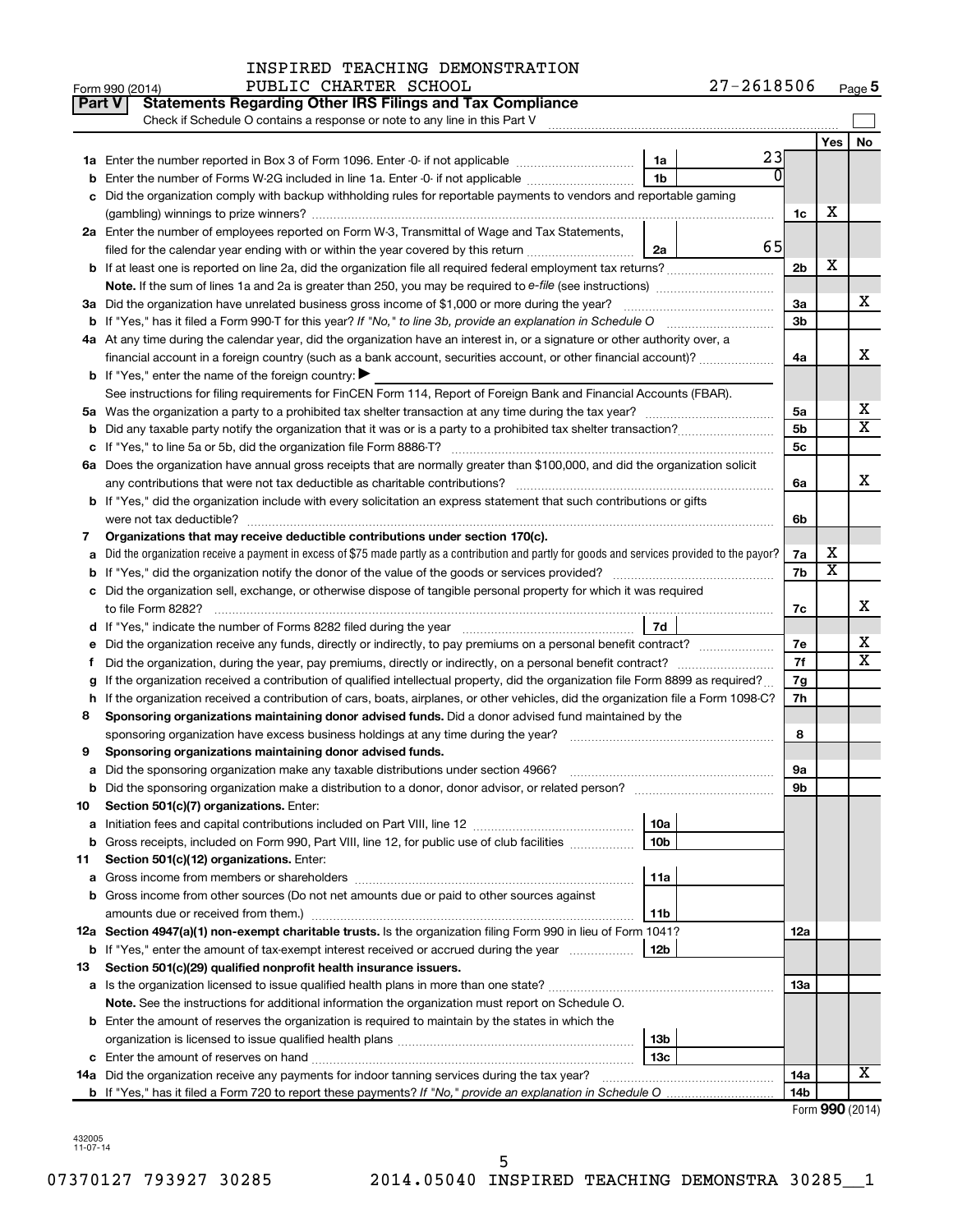### INSPIRED TEACHING DEMONSTRATION PUBLIC CHARTER SCHOOL 27-2618506

 $\frac{2014}{20140}$  PUBLIC CHARTER SCHOOL Page 27-2618506 Page **6**

*For each "Yes" response to lines 2 through 7b below, and for a "No" response to line 8a, 8b, or 10b below, describe the circumstances, processes, or changes in Schedule O. See instructions.* **Part VI Governance, Management, and Disclosure** 

| Check if Schedule O contains a response or note to any line in this Part VI |  |
|-----------------------------------------------------------------------------|--|
| <b>Section A Governing Body and Management</b>                              |  |

 $\boxed{\text{X}}$ 

|          | ouon A. Governing Douy and managem                                                                                                                                                                             |    |    |                        | Yes                          | No                      |  |  |
|----------|----------------------------------------------------------------------------------------------------------------------------------------------------------------------------------------------------------------|----|----|------------------------|------------------------------|-------------------------|--|--|
|          |                                                                                                                                                                                                                | 1a | 11 |                        |                              |                         |  |  |
|          | <b>1a</b> Enter the number of voting members of the governing body at the end of the tax year<br>If there are material differences in voting rights among members of the governing body, or if the governing   |    |    |                        |                              |                         |  |  |
|          | body delegated broad authority to an executive committee or similar committee, explain in Schedule O.                                                                                                          |    |    |                        |                              |                         |  |  |
| b        | Enter the number of voting members included in line 1a, above, who are independent <i>manumum</i>                                                                                                              | 1b | 10 |                        |                              |                         |  |  |
| 2        | Did any officer, director, trustee, or key employee have a family relationship or a business relationship with any other                                                                                       |    |    |                        |                              |                         |  |  |
|          | officer, director, trustee, or key employee?                                                                                                                                                                   |    |    | 2                      |                              | х                       |  |  |
| 3        | Did the organization delegate control over management duties customarily performed by or under the direct supervision                                                                                          |    |    |                        |                              |                         |  |  |
|          |                                                                                                                                                                                                                |    |    | 3                      |                              | x                       |  |  |
|          |                                                                                                                                                                                                                |    |    | $\overline{4}$         | $\overline{\mathbf{x}}$      |                         |  |  |
| 4        | Did the organization make any significant changes to its governing documents since the prior Form 990 was filed?                                                                                               |    |    | 5                      |                              | X                       |  |  |
| 5        |                                                                                                                                                                                                                |    |    | 6                      |                              | $\overline{\mathbf{x}}$ |  |  |
| 6        | Did the organization have members or stockholders?<br>Did the organization have members, stockholders, or other persons who had the power to elect or appoint one or                                           |    |    |                        |                              |                         |  |  |
| 7a       |                                                                                                                                                                                                                |    |    |                        |                              | x                       |  |  |
|          | more members of the governing body?<br><b>b</b> Are any governance decisions of the organization reserved to (or subject to approval by) members, stockholders, or                                             |    |    | 7a                     |                              |                         |  |  |
|          |                                                                                                                                                                                                                |    |    | 7b                     |                              | х                       |  |  |
|          | persons other than the governing body?<br>Did the organization contemporaneously document the meetings held or written actions undertaken during the year by the following:                                    |    |    |                        |                              |                         |  |  |
| 8        |                                                                                                                                                                                                                |    |    |                        | х                            |                         |  |  |
| а        |                                                                                                                                                                                                                |    |    | 8a                     | x                            |                         |  |  |
| b        | Each committee with authority to act on behalf of the governing body?                                                                                                                                          |    |    | 8b                     |                              |                         |  |  |
| 9        | Is there any officer, director, trustee, or key employee listed in Part VII, Section A, who cannot be reached at the                                                                                           |    |    | 9                      |                              | x                       |  |  |
|          | organization's mailing address? If "Yes," provide the names and addresses in Schedule O<br>Section B. Policies (This Section B requests information about policies not required by the Internal Revenue Code.) |    |    |                        |                              |                         |  |  |
|          |                                                                                                                                                                                                                |    |    |                        |                              |                         |  |  |
|          |                                                                                                                                                                                                                |    |    | 10a                    | Yes                          | No<br>x                 |  |  |
|          |                                                                                                                                                                                                                |    |    |                        |                              |                         |  |  |
|          | <b>b</b> If "Yes," did the organization have written policies and procedures governing the activities of such chapters, affiliates,                                                                            |    |    |                        |                              |                         |  |  |
|          |                                                                                                                                                                                                                |    |    | 10b                    |                              | x                       |  |  |
|          | 11a Has the organization provided a complete copy of this Form 990 to all members of its governing body before filing the form?                                                                                |    |    | 11a                    |                              |                         |  |  |
|          | <b>b</b> Describe in Schedule O the process, if any, used by the organization to review this Form 990.                                                                                                         |    |    |                        |                              |                         |  |  |
| 12a      | Did the organization have a written conflict of interest policy? If "No," go to line 13                                                                                                                        |    |    | 12a<br>12 <sub>b</sub> | X<br>$\overline{\mathbf{x}}$ |                         |  |  |
|          | Were officers, directors, or trustees, and key employees required to disclose annually interests that could give rise to conflicts?<br>b                                                                       |    |    |                        |                              |                         |  |  |
|          | Did the organization regularly and consistently monitor and enforce compliance with the policy? If "Yes," describe<br>с                                                                                        |    |    |                        |                              |                         |  |  |
|          | in Schedule O how this was done manufactured and continuum and contact the was done manufactured and contact t                                                                                                 |    |    | 12c                    | X<br>X                       |                         |  |  |
| 13       | Did the organization have a written whistleblower policy?                                                                                                                                                      |    |    | 13<br>14               | X                            |                         |  |  |
| 14       | Did the process for determining compensation of the following persons include a review and approval by independent                                                                                             |    |    |                        |                              |                         |  |  |
| 15       |                                                                                                                                                                                                                |    |    |                        |                              |                         |  |  |
|          | persons, comparability data, and contemporaneous substantiation of the deliberation and decision?                                                                                                              |    |    | 15a                    | х                            |                         |  |  |
| а        |                                                                                                                                                                                                                |    |    |                        | х                            |                         |  |  |
|          | If "Yes" to line 15a or 15b, describe the process in Schedule O (see instructions).                                                                                                                            |    |    | 15 <sub>b</sub>        |                              |                         |  |  |
|          |                                                                                                                                                                                                                |    |    |                        |                              |                         |  |  |
|          | <b>16a</b> Did the organization invest in, contribute assets to, or participate in a joint venture or similar arrangement with a                                                                               |    |    |                        |                              | x                       |  |  |
|          | taxable entity during the year?<br>b If "Yes," did the organization follow a written policy or procedure requiring the organization to evaluate its participation                                              |    |    | 16a                    |                              |                         |  |  |
|          | in joint venture arrangements under applicable federal tax law, and take steps to safeguard the organization's                                                                                                 |    |    |                        |                              |                         |  |  |
|          | exempt status with respect to such arrangements?                                                                                                                                                               |    |    | 16b                    |                              |                         |  |  |
|          | <b>Section C. Disclosure</b>                                                                                                                                                                                   |    |    |                        |                              |                         |  |  |
|          | <b>NONE</b><br>List the states with which a copy of this Form 990 is required to be filed $\blacktriangleright$                                                                                                |    |    |                        |                              |                         |  |  |
| 17<br>18 | Section 6104 requires an organization to make its Forms 1023 (or 1024 if applicable), 990, and 990-T (Section 501(c)(3)s only) available                                                                       |    |    |                        |                              |                         |  |  |
|          | for public inspection. Indicate how you made these available. Check all that apply.                                                                                                                            |    |    |                        |                              |                         |  |  |
|          | $\lfloor x \rfloor$ Upon request<br>Another's website<br>Other (explain in Schedule O)<br>Own website                                                                                                          |    |    |                        |                              |                         |  |  |
|          |                                                                                                                                                                                                                |    |    |                        |                              |                         |  |  |
| 19       | Describe in Schedule O whether (and if so, how) the organization made its governing documents, conflict of interest policy, and financial                                                                      |    |    |                        |                              |                         |  |  |
|          | statements available to the public during the tax year.                                                                                                                                                        |    |    |                        |                              |                         |  |  |
| 20       | State the name, address, and telephone number of the person who possesses the organization's books and records:<br>THE ORGANIZATION - 202-248-6825                                                             |    |    |                        |                              |                         |  |  |
|          | 20002<br>200 DOUGLAS ST. NE, WASHINGTON, DC                                                                                                                                                                    |    |    |                        |                              |                         |  |  |
|          |                                                                                                                                                                                                                |    |    |                        |                              | Form 990 (2014)         |  |  |
|          | 432006 11-07-14<br>6                                                                                                                                                                                           |    |    |                        |                              |                         |  |  |
|          |                                                                                                                                                                                                                |    |    |                        |                              |                         |  |  |

07370127 793927 30285 2014.05040 INSPIRED TEACHING DEMONSTRA 30285\_1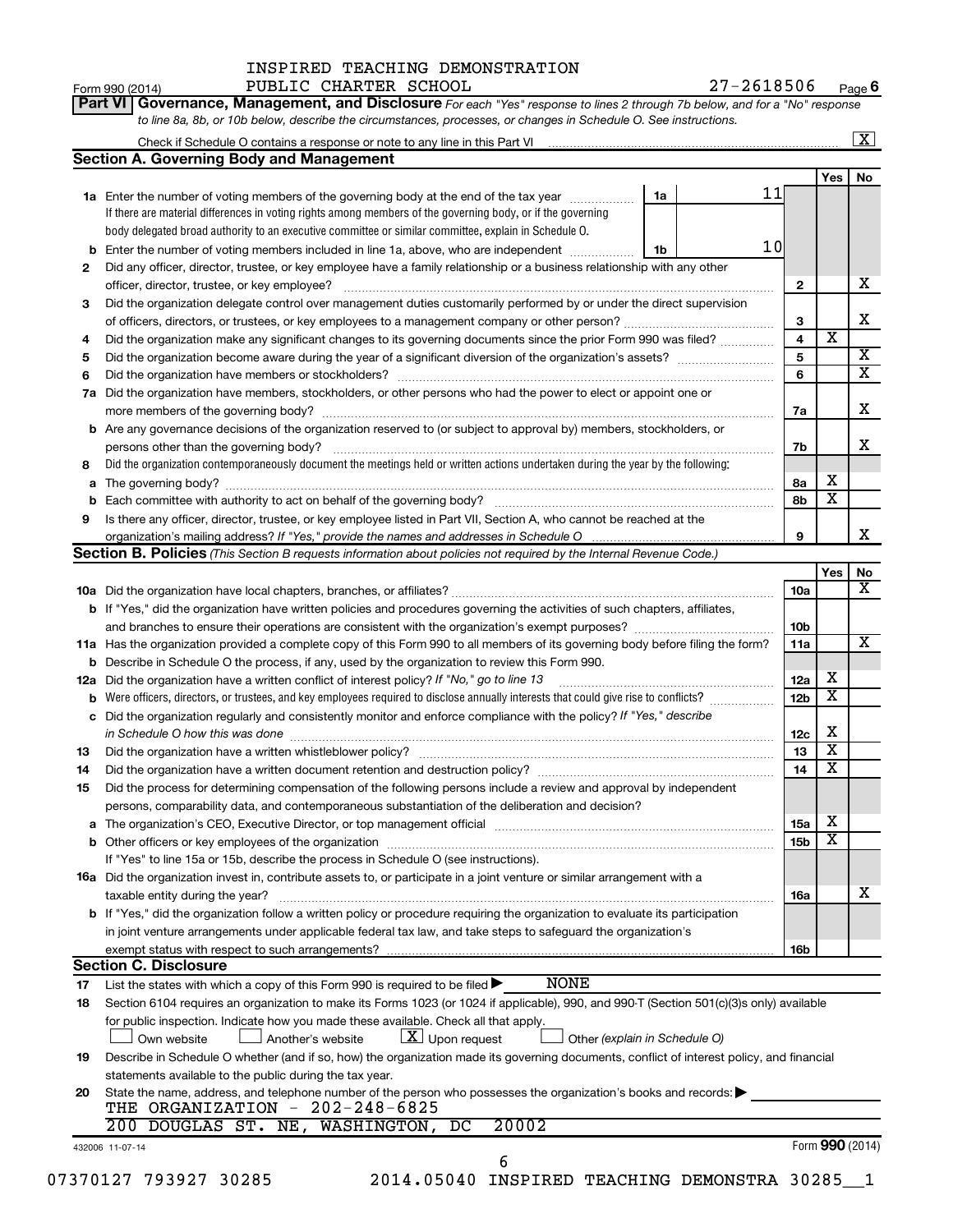$\frac{1}{27-2618506}$  PUBLIC CHARTER SCHOOL  $27-2618506$  Page **7**

 $\left| \begin{array}{c} \hline \hline \hline \hline \hline \hline \hline \hline \hline \hline \hline \end{array} \right|$ 

| Part VII Compensation of Officers, Directors, Trustees, Key Employees, Highest Compensated |  |  |
|--------------------------------------------------------------------------------------------|--|--|
| <b>Employees, and Independent Contractors</b>                                              |  |  |

Check if Schedule O contains a response or note to any line in this Part VII

#### **Section A. Officers, Directors, Trustees, Key Employees, and Highest Compensated Employees**

**1a**  Complete this table for all persons required to be listed. Report compensation for the calendar year ending with or within the organization's tax year.

• List all of the organization's current officers, directors, trustees (whether individuals or organizations), regardless of amount of compensation. Enter -0- in columns (D), (E), and (F) if no compensation was paid.

**•** List all of the organization's **current** key employees, if any. See instructions for definition of "key employee."

**•** List the organization's five *current* highest compensated employees (other than an officer, director, trustee, or key employee) who received report-• List all of the organization's former officers, key employees, and highest compensated employees who received more than \$100,000 of able compensation (Box 5 of Form W-2 and/or Box 7 of Form 1099-MISC) of more than \$100,000 from the organization and any related organizations.

reportable compensation from the organization and any related organizations.

**•** List all of the organization's former directors or trustees that received, in the capacity as a former director or trustee of the organization, more than \$10,000 of reportable compensation from the organization and any related organizations. List persons in the following order: individual trustees or directors; institutional trustees; officers; key employees; highest compensated employees;

and former such persons. Check this box if neither the organization nor any related organization compensated any current officer, director, or trustee. †

| (A)                     | (B)                    | (C)                            |                                                                                                 |          |                |                                 |        | (D)                 | (E)                              | (F)                      |
|-------------------------|------------------------|--------------------------------|-------------------------------------------------------------------------------------------------|----------|----------------|---------------------------------|--------|---------------------|----------------------------------|--------------------------|
| Name and Title          | Average                |                                |                                                                                                 | Position |                |                                 |        | Reportable          | Reportable                       | Estimated                |
|                         | hours per              |                                | (do not check more than one<br>box, unless person is both an<br>officer and a director/trustee) |          |                |                                 |        | compensation        | compensation                     | amount of                |
|                         | week                   |                                |                                                                                                 |          |                |                                 |        | from                | from related                     | other                    |
|                         | (list any<br>hours for |                                |                                                                                                 |          |                |                                 |        | the<br>organization | organizations<br>(W-2/1099-MISC) | compensation<br>from the |
|                         | related                |                                |                                                                                                 |          |                |                                 |        | (W-2/1099-MISC)     |                                  | organization             |
|                         | organizations          |                                |                                                                                                 |          |                |                                 |        |                     |                                  | and related              |
|                         | below                  | Individual trustee or director | Institutional trustee                                                                           |          | əə Kojd wə Aəy | Highestcompensated<br> employee |        |                     |                                  | organizations            |
|                         | line)                  |                                |                                                                                                 | Officer  |                |                                 | Former |                     |                                  |                          |
| GARY COHEN<br>(1)       | 2.00                   |                                |                                                                                                 |          |                |                                 |        |                     |                                  |                          |
| <b>BOARD CHAIR</b>      |                        | X                              |                                                                                                 | X        |                |                                 |        | $\mathbf 0$ .       | $\mathbf 0$ .                    | $\mathbf 0$ .            |
| MICHAEL REED<br>(2)     | 1.00                   |                                |                                                                                                 |          |                |                                 |        |                     |                                  |                          |
| <b>BOARD TREASURER</b>  |                        | X                              |                                                                                                 | X        |                |                                 |        | $\mathbf 0$ .       | $\mathbf 0$ .                    | $\mathbf 0$ .            |
| ELI SAVIT<br>(3)        | 1.00                   |                                |                                                                                                 |          |                |                                 |        |                     |                                  |                          |
| BOARD MEMBER            |                        | X                              |                                                                                                 | X        |                |                                 |        | $\mathbf 0$ .       | $\mathbf 0$ .                    | $\mathbf 0$ .            |
| BONNIE J BARHYTE<br>(4) | 1.00                   |                                |                                                                                                 |          |                |                                 |        |                     |                                  |                          |
| <b>BOARD SECRETARY</b>  |                        | Χ                              |                                                                                                 |          |                |                                 |        | $\mathbf 0$ .       | $\mathbf 0$ .                    | $\mathbf 0$ .            |
| GAY CIOFFI<br>(5)       | 1.00                   |                                |                                                                                                 |          |                |                                 |        |                     |                                  |                          |
| <b>BOARD MEMBER</b>     |                        | $\mathbf X$                    |                                                                                                 |          |                |                                 |        | $\mathbf 0$ .       | $\mathbf 0$ .                    | $\mathbf 0$ .            |
| MARC FISHER<br>(6)      | 1.00                   |                                |                                                                                                 |          |                |                                 |        |                     |                                  |                          |
| <b>BOARD MEMBER</b>     |                        | X                              |                                                                                                 |          |                |                                 |        | $\mathbf 0$ .       | $\mathbf 0$ .                    | $\mathbf 0$ .            |
| CARMEN E JENKINS<br>(7) | 1.00                   |                                |                                                                                                 |          |                |                                 |        |                     |                                  |                          |
| BOARD PARENT REP        |                        | $\mathbf X$                    |                                                                                                 |          |                |                                 |        | $\mathbf 0$ .       | $\mathbf 0$ .                    | $0$ .                    |
| DEBORAH WILLIAMS<br>(8) | 40.00                  |                                |                                                                                                 |          |                |                                 |        |                     |                                  |                          |
| EXECUTIVE DIRECTOR      |                        | $\mathbf x$                    |                                                                                                 | X        |                |                                 |        | 139,000.            | $\mathbf 0$ .                    | 13,127.                  |
| ALETA MARGOLIS<br>(9)   | 1.00                   |                                |                                                                                                 |          |                |                                 |        |                     |                                  |                          |
| BOARD MEMBER            |                        | X                              |                                                                                                 |          |                |                                 |        | $\mathbf 0$ .       | $\mathbf 0$ .                    | $\mathbf 0$ .            |
| (10) REBECCA MCCOYER    | 1.00                   |                                |                                                                                                 |          |                |                                 |        |                     |                                  |                          |
| BOARD PARENT REP        |                        | X                              |                                                                                                 |          |                |                                 |        | О.                  | $\mathbf 0$ .                    | $\mathbf 0$ .            |
| (11) LAUREL WINGATE     | 1.00                   |                                |                                                                                                 |          |                |                                 |        |                     |                                  |                          |
| BOARD MEMBER            |                        | $\mathbf x$                    |                                                                                                 |          |                |                                 |        | $\mathbf 0$ .       | $\mathbf 0$ .                    | $\mathbf 0$ .            |
| (12) KATE KEPLINGER     | 40.00                  |                                |                                                                                                 |          |                |                                 |        |                     |                                  |                          |
| CHIEF OP OFFICER        |                        |                                |                                                                                                 | X        |                |                                 |        | 89,000.             | $\mathbf 0$ .                    | 5,538.                   |
| (13) ZOE DUSKIN         | 40.00                  |                                |                                                                                                 |          |                |                                 |        |                     |                                  |                          |
| PRINCIPAL               |                        |                                |                                                                                                 |          |                | X                               |        | 115,978.            | $\mathbf 0$ .                    | 5,853.                   |
|                         |                        |                                |                                                                                                 |          |                |                                 |        |                     |                                  |                          |
|                         |                        |                                |                                                                                                 |          |                |                                 |        |                     |                                  |                          |
|                         |                        |                                |                                                                                                 |          |                |                                 |        |                     |                                  |                          |
|                         |                        |                                |                                                                                                 |          |                |                                 |        |                     |                                  |                          |
|                         |                        |                                |                                                                                                 |          |                |                                 |        |                     |                                  |                          |
|                         |                        |                                |                                                                                                 |          |                |                                 |        |                     |                                  |                          |
|                         |                        |                                |                                                                                                 |          |                |                                 |        |                     |                                  |                          |
|                         |                        |                                |                                                                                                 |          |                |                                 |        |                     |                                  |                          |

7

432007 11-07-14

Form (2014) **990**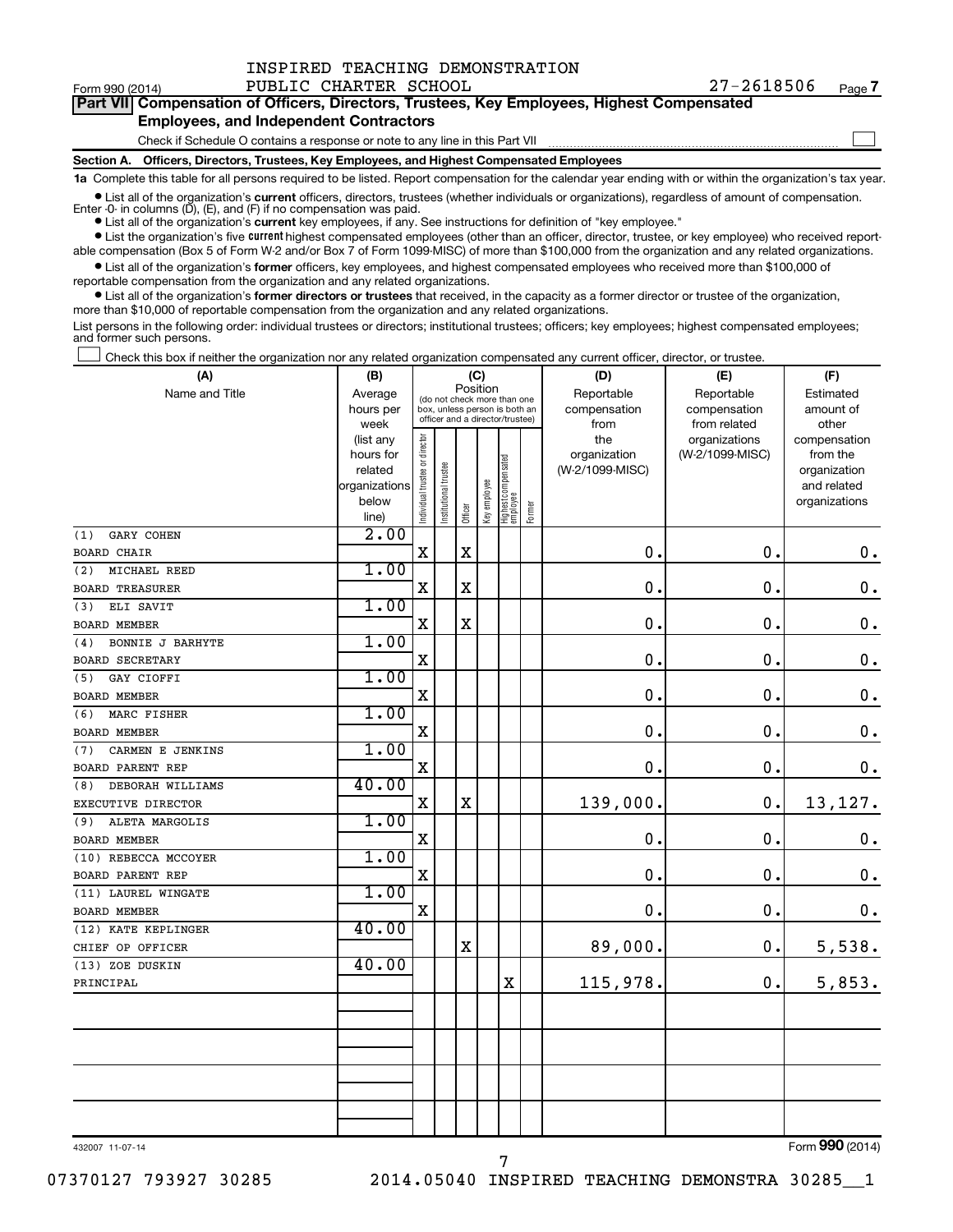|                 | INSPIRED TEACHING DEMONSTRATION |            |      |
|-----------------|---------------------------------|------------|------|
| Form 990 (2014) | PUBLIC CHARTER SCHOOL           | 27-2618506 | Page |

27-2618506 Page 8

|        | Part VII Section A. Officers, Directors, Trustees, Key Employees, and Highest Compensated Employees (continued)                      |                        |                               |                       |          |              |                                                                  |        |                         |                               |                                      |                         |          |                             |
|--------|--------------------------------------------------------------------------------------------------------------------------------------|------------------------|-------------------------------|-----------------------|----------|--------------|------------------------------------------------------------------|--------|-------------------------|-------------------------------|--------------------------------------|-------------------------|----------|-----------------------------|
|        | (A)                                                                                                                                  | (B)                    |                               |                       |          | (C)          |                                                                  |        | (D)                     | (E)                           |                                      |                         | (F)      |                             |
|        | Name and title                                                                                                                       | Average                |                               |                       | Position |              | (do not check more than one                                      |        | Reportable              | Reportable                    |                                      | Estimated               |          |                             |
|        |                                                                                                                                      | hours per<br>week      |                               |                       |          |              | box, unless person is both an<br>officer and a director/trustee) |        | compensation            | compensation                  |                                      | amount of               |          |                             |
|        |                                                                                                                                      | (list any              |                               |                       |          |              |                                                                  |        | from<br>the             | from related<br>organizations |                                      | compensation            | other    |                             |
|        |                                                                                                                                      | hours for              |                               |                       |          |              |                                                                  |        | organization            | (W-2/1099-MISC)               |                                      |                         | from the |                             |
|        |                                                                                                                                      | related                |                               |                       |          |              |                                                                  |        | (W-2/1099-MISC)         |                               |                                      | organization            |          |                             |
|        |                                                                                                                                      | organizations<br>below |                               |                       |          |              |                                                                  |        |                         |                               |                                      | and related             |          |                             |
|        |                                                                                                                                      | line)                  | ndividual trustee or director | Institutional trustee | Officer  | Key employee | Highest com pensated<br>employee                                 | Former |                         |                               |                                      | organizations           |          |                             |
|        |                                                                                                                                      |                        |                               |                       |          |              |                                                                  |        |                         |                               |                                      |                         |          |                             |
|        |                                                                                                                                      |                        |                               |                       |          |              |                                                                  |        |                         |                               |                                      |                         |          |                             |
|        |                                                                                                                                      |                        |                               |                       |          |              |                                                                  |        |                         |                               |                                      |                         |          |                             |
|        |                                                                                                                                      |                        |                               |                       |          |              |                                                                  |        |                         |                               |                                      |                         |          |                             |
|        |                                                                                                                                      |                        |                               |                       |          |              |                                                                  |        |                         |                               |                                      |                         |          |                             |
|        |                                                                                                                                      |                        |                               |                       |          |              |                                                                  |        |                         |                               |                                      |                         |          |                             |
|        |                                                                                                                                      |                        |                               |                       |          |              |                                                                  |        |                         |                               |                                      |                         |          |                             |
|        |                                                                                                                                      |                        |                               |                       |          |              |                                                                  |        |                         |                               |                                      |                         |          |                             |
|        |                                                                                                                                      |                        |                               |                       |          |              |                                                                  |        |                         |                               |                                      |                         |          |                             |
|        |                                                                                                                                      |                        |                               |                       |          |              |                                                                  |        |                         |                               |                                      |                         |          |                             |
|        |                                                                                                                                      |                        |                               |                       |          |              |                                                                  |        |                         |                               |                                      |                         |          |                             |
|        |                                                                                                                                      |                        |                               |                       |          |              |                                                                  |        |                         |                               |                                      |                         |          |                             |
|        |                                                                                                                                      |                        |                               |                       |          |              |                                                                  |        |                         |                               |                                      |                         |          |                             |
|        |                                                                                                                                      |                        |                               |                       |          |              |                                                                  |        |                         |                               |                                      |                         |          |                             |
|        |                                                                                                                                      |                        |                               |                       |          |              |                                                                  |        |                         |                               |                                      |                         |          |                             |
|        |                                                                                                                                      |                        |                               |                       |          |              |                                                                  |        |                         |                               |                                      |                         |          |                             |
|        |                                                                                                                                      |                        |                               |                       |          |              |                                                                  |        |                         |                               |                                      |                         |          |                             |
|        |                                                                                                                                      |                        |                               |                       |          |              |                                                                  |        | 343,978.<br>Ο.          |                               | $\overline{0}$ .<br>$\overline{0}$ . |                         |          | 24,518.<br>$\overline{0}$ . |
| c      |                                                                                                                                      |                        |                               |                       |          |              |                                                                  |        | 343,978.                |                               | $\overline{0}$ .                     |                         |          | 24,518.                     |
| d<br>2 | Total number of individuals (including but not limited to those listed above) who received more than \$100,000 of reportable         |                        |                               |                       |          |              |                                                                  | ▶      |                         |                               |                                      |                         |          |                             |
|        | compensation from the organization $\blacktriangleright$                                                                             |                        |                               |                       |          |              |                                                                  |        |                         |                               |                                      |                         |          |                             |
|        |                                                                                                                                      |                        |                               |                       |          |              |                                                                  |        |                         |                               |                                      |                         | Yes      | No                          |
| 3      | Did the organization list any former officer, director, or trustee, key employee, or highest compensated employee on                 |                        |                               |                       |          |              |                                                                  |        |                         |                               |                                      |                         |          |                             |
|        | line 1a? If "Yes," complete Schedule J for such individual                                                                           |                        |                               |                       |          |              |                                                                  |        |                         |                               |                                      | 3                       |          | X.                          |
| 4      | For any individual listed on line 1a, is the sum of reportable compensation and other compensation from the organization             |                        |                               |                       |          |              |                                                                  |        |                         |                               |                                      |                         |          |                             |
|        |                                                                                                                                      |                        |                               |                       |          |              |                                                                  |        |                         |                               |                                      | $\overline{\mathbf{4}}$ | х        |                             |
|        | Did any person listed on line 1a receive or accrue compensation from any unrelated organization or individual for services           |                        |                               |                       |          |              |                                                                  |        |                         |                               |                                      |                         |          |                             |
|        | <b>Section B. Independent Contractors</b>                                                                                            |                        |                               |                       |          |              |                                                                  |        |                         |                               |                                      | 5                       |          | x                           |
|        | Complete this table for your five highest compensated independent contractors that received more than \$100,000 of compensation from |                        |                               |                       |          |              |                                                                  |        |                         |                               |                                      |                         |          |                             |
| 1      | the organization. Report compensation for the calendar year ending with or within the organization's tax year.                       |                        |                               |                       |          |              |                                                                  |        |                         |                               |                                      |                         |          |                             |
|        | (A)                                                                                                                                  |                        |                               |                       |          |              |                                                                  |        | (B)                     |                               |                                      | (C)                     |          |                             |
|        | Name and business address                                                                                                            |                        |                               |                       |          |              |                                                                  |        | Description of services |                               |                                      | Compensation            |          |                             |
|        | CENTER FOR INSPIRED TEACHING, 1436 U ST,                                                                                             |                        |                               |                       |          |              |                                                                  |        | <b>PROFESSIONAL</b>     |                               |                                      |                         |          |                             |
|        | NW, STE 400, WASHINGTON, DC 20009                                                                                                    |                        |                               |                       |          |              |                                                                  |        | DEVELOPMENT             |                               |                                      | 210,000.                |          |                             |
|        | COLLIERS INTERNATIONAL, 1625 I ST, NW, STE                                                                                           |                        |                               |                       |          |              |                                                                  |        |                         |                               |                                      |                         |          |                             |
|        | 700, WASHINGTON, DC 20006                                                                                                            |                        |                               |                       |          |              |                                                                  |        | REAL ESTATE BROKER      |                               |                                      | 200,000.                |          |                             |
|        |                                                                                                                                      |                        |                               |                       |          |              |                                                                  |        |                         |                               |                                      |                         |          |                             |
|        |                                                                                                                                      |                        |                               |                       |          |              |                                                                  |        |                         |                               |                                      |                         |          |                             |
|        |                                                                                                                                      |                        |                               |                       |          |              |                                                                  |        |                         |                               |                                      |                         |          |                             |
|        |                                                                                                                                      |                        |                               |                       |          |              |                                                                  |        |                         |                               |                                      |                         |          |                             |
|        |                                                                                                                                      |                        |                               |                       |          |              |                                                                  |        |                         |                               |                                      |                         |          |                             |
| 2      | Total number of independent contractors (including but not limited to those listed above) who received more than                     |                        |                               |                       |          |              |                                                                  |        |                         |                               |                                      |                         |          |                             |
|        | \$100,000 of compensation from the organization                                                                                      |                        |                               |                       |          |              | 2                                                                |        |                         |                               |                                      |                         |          |                             |
|        |                                                                                                                                      |                        |                               |                       |          |              |                                                                  |        |                         |                               |                                      | Form 990 (2014)         |          |                             |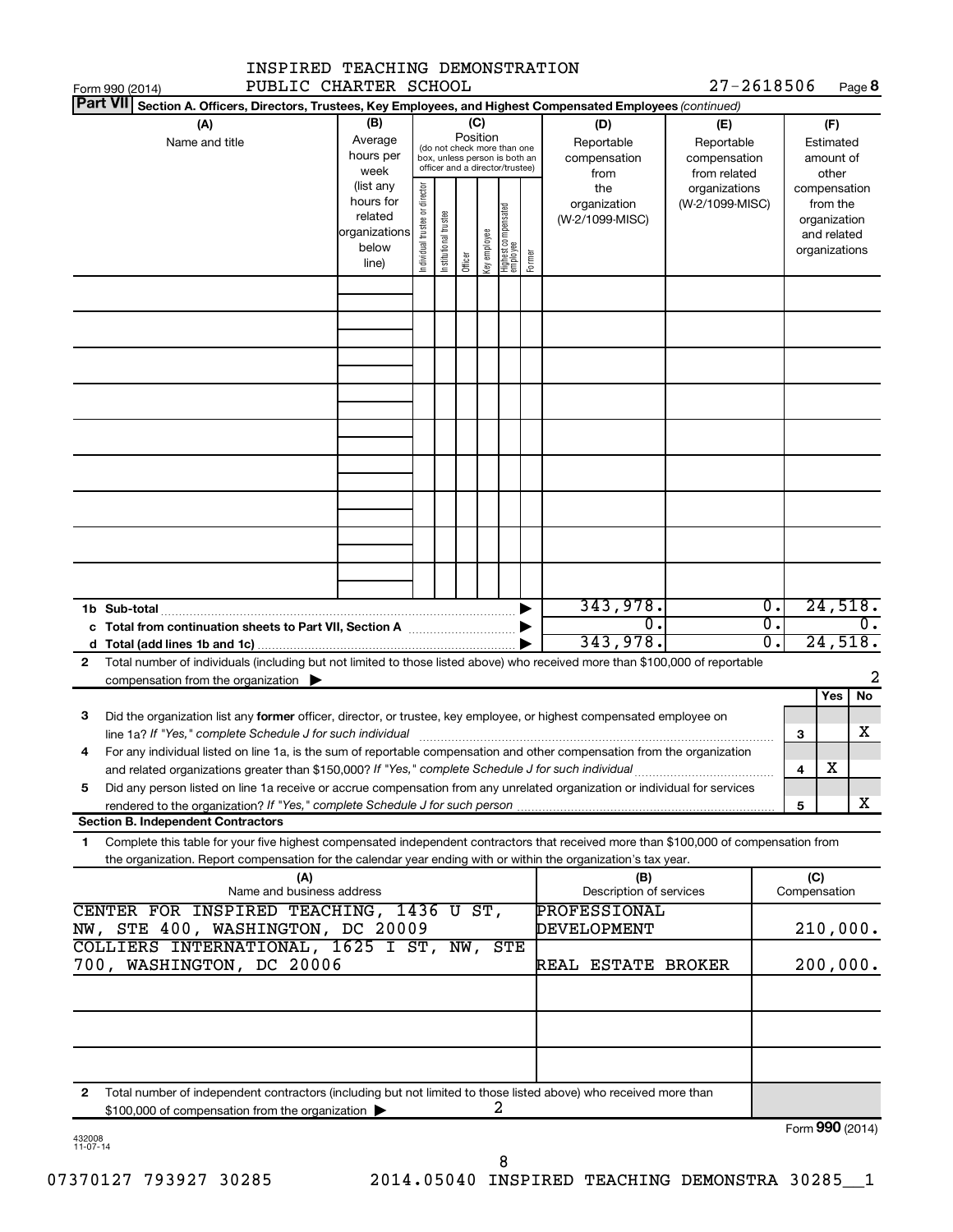## $\frac{1}{27-2618506}$  PUBLIC CHARTER SCHOOL  $27-2618506$  Page INSPIRED TEACHING DEMONSTRATION

27-2618506 Page 9

|                              | <b>Part VIII</b><br><b>Statement of Revenue</b> |                                                                                                                                                                                                                                                                                             |                                                          |                                            |                                              |                                                 |                                         |                                                             |
|------------------------------|-------------------------------------------------|---------------------------------------------------------------------------------------------------------------------------------------------------------------------------------------------------------------------------------------------------------------------------------------------|----------------------------------------------------------|--------------------------------------------|----------------------------------------------|-------------------------------------------------|-----------------------------------------|-------------------------------------------------------------|
|                              |                                                 | Check if Schedule O contains a response or note to any line in this Part VIII                                                                                                                                                                                                               |                                                          |                                            |                                              |                                                 |                                         |                                                             |
|                              |                                                 |                                                                                                                                                                                                                                                                                             |                                                          |                                            | (A)<br>Total revenue                         | (B)<br>Related or<br>exempt function<br>revenue | (C)<br>Unrelated<br>business<br>revenue | Revenue excluded<br>from tax under<br>sections<br>512 - 514 |
| Contributions, Gifts, Grants |                                                 | 1 a Federated campaigns<br><b>b</b> Membership dues<br>c Fundraising events<br>d Related organizations<br>e Government grants (contributions)<br>f All other contributions, gifts, grants, and<br>similar amounts not included above<br>g Noncash contributions included in lines 1a-1f: \$ | 1a<br>1 <sub>b</sub><br>1 <sub>c</sub><br>1d<br>1e<br>1f | 76,326.<br>118, 184.<br>82,216.<br>75,169. | 276,726.                                     |                                                 |                                         |                                                             |
|                              |                                                 | h Total. Add lines 1a-1f                                                                                                                                                                                                                                                                    |                                                          |                                            |                                              |                                                 |                                         |                                                             |
| Program Service<br>Revenue   | C.<br>d<br>е                                    | 2 a PER PUPIL APPROPRIATIO<br>b PER PUPIL FACILITY ALL<br>PROGRAM SERVICE FEES                                                                                                                                                                                                              |                                                          | <b>Business Code</b><br>900099<br>611710   | $900099$ 4, 216, 374.4, 216, 374.<br>29,198. | $973,824.$ 973,824.<br>29,198.                  |                                         |                                                             |
|                              |                                                 | f All other program service revenue                                                                                                                                                                                                                                                         |                                                          |                                            |                                              |                                                 |                                         |                                                             |
|                              |                                                 |                                                                                                                                                                                                                                                                                             |                                                          |                                            | $\blacktriangleright$ 5,219,396.             |                                                 |                                         |                                                             |
|                              | З<br>4<br>5                                     | Investment income (including dividends, interest, and<br>Income from investment of tax-exempt bond proceeds                                                                                                                                                                                 |                                                          |                                            | 1,106.                                       |                                                 |                                         | 1,106.                                                      |
|                              |                                                 |                                                                                                                                                                                                                                                                                             | (i) Real                                                 | (ii) Personal                              |                                              |                                                 |                                         |                                                             |
|                              |                                                 | 6 a Gross rents<br>$\ldots \ldots \ldots \ldots \ldots$<br><b>b</b> Less: rental expenses<br><b>c</b> Rental income or (loss)                                                                                                                                                               | 30,000.<br>σ.<br>30,000.                                 |                                            |                                              |                                                 |                                         |                                                             |
|                              |                                                 | d Net rental income or (loss)                                                                                                                                                                                                                                                               |                                                          |                                            | 30,000.                                      | 30,000.                                         |                                         |                                                             |
|                              |                                                 | 7 a Gross amount from sales of<br>assets other than inventory                                                                                                                                                                                                                               | (i) Securities                                           | (ii) Other                                 |                                              |                                                 |                                         |                                                             |
|                              |                                                 | <b>b</b> Less: cost or other basis<br>and sales expenses<br>8 a Gross income from fundraising events (not                                                                                                                                                                                   |                                                          |                                            |                                              |                                                 |                                         |                                                             |
| nue<br>Other Reve            |                                                 | including \$<br>contributions reported on line 1c). See                                                                                                                                                                                                                                     | $76,326.$ of<br>$\mathbf b$                              | 9,648.<br>9,648.                           |                                              |                                                 |                                         |                                                             |
|                              |                                                 |                                                                                                                                                                                                                                                                                             |                                                          |                                            | 0.                                           |                                                 |                                         |                                                             |
|                              |                                                 | 9 a Gross income from gaming activities. See                                                                                                                                                                                                                                                |                                                          |                                            |                                              |                                                 |                                         |                                                             |
|                              |                                                 | <b>b</b> Less: direct expenses <b>contained b</b> Less: direct expenses<br>c Net income or (loss) from gaming activities                                                                                                                                                                    | $\mathbf{b}$                                             | ▶                                          |                                              |                                                 |                                         |                                                             |
|                              |                                                 | 10 a Gross sales of inventory, less returns<br><b>b</b> Less: cost of goods sold $\ldots$ <b>b</b>                                                                                                                                                                                          |                                                          |                                            |                                              |                                                 |                                         |                                                             |
|                              |                                                 | c Net income or (loss) from sales of inventory                                                                                                                                                                                                                                              |                                                          |                                            |                                              |                                                 |                                         |                                                             |
|                              |                                                 | Miscellaneous Revenue                                                                                                                                                                                                                                                                       |                                                          | <b>Business Code</b>                       |                                              |                                                 |                                         |                                                             |
|                              | 11 a                                            |                                                                                                                                                                                                                                                                                             |                                                          |                                            |                                              |                                                 |                                         |                                                             |
|                              | b                                               | <u> 1980 - Jan Stein Berlin, amerikansk politiker (</u>                                                                                                                                                                                                                                     |                                                          |                                            |                                              |                                                 |                                         |                                                             |
|                              | с                                               | <u> 1980 - Jan Barbara Barbara, manazarta bash</u>                                                                                                                                                                                                                                          |                                                          |                                            |                                              |                                                 |                                         |                                                             |
|                              |                                                 |                                                                                                                                                                                                                                                                                             |                                                          |                                            |                                              |                                                 |                                         |                                                             |
|                              | 12                                              |                                                                                                                                                                                                                                                                                             |                                                          |                                            |                                              | $\blacktriangleright$ 5,527,228.5,249,396.      | $\overline{0}$ .                        | 1,106.                                                      |
| 432009<br>11-07-14           |                                                 |                                                                                                                                                                                                                                                                                             |                                                          |                                            |                                              |                                                 |                                         | Form 990 (2014)                                             |
|                              |                                                 |                                                                                                                                                                                                                                                                                             |                                                          |                                            | 9                                            |                                                 |                                         |                                                             |

07370127 793927 30285 2014.05040 INSPIRED TEACHING DEMONSTRA 30285\_1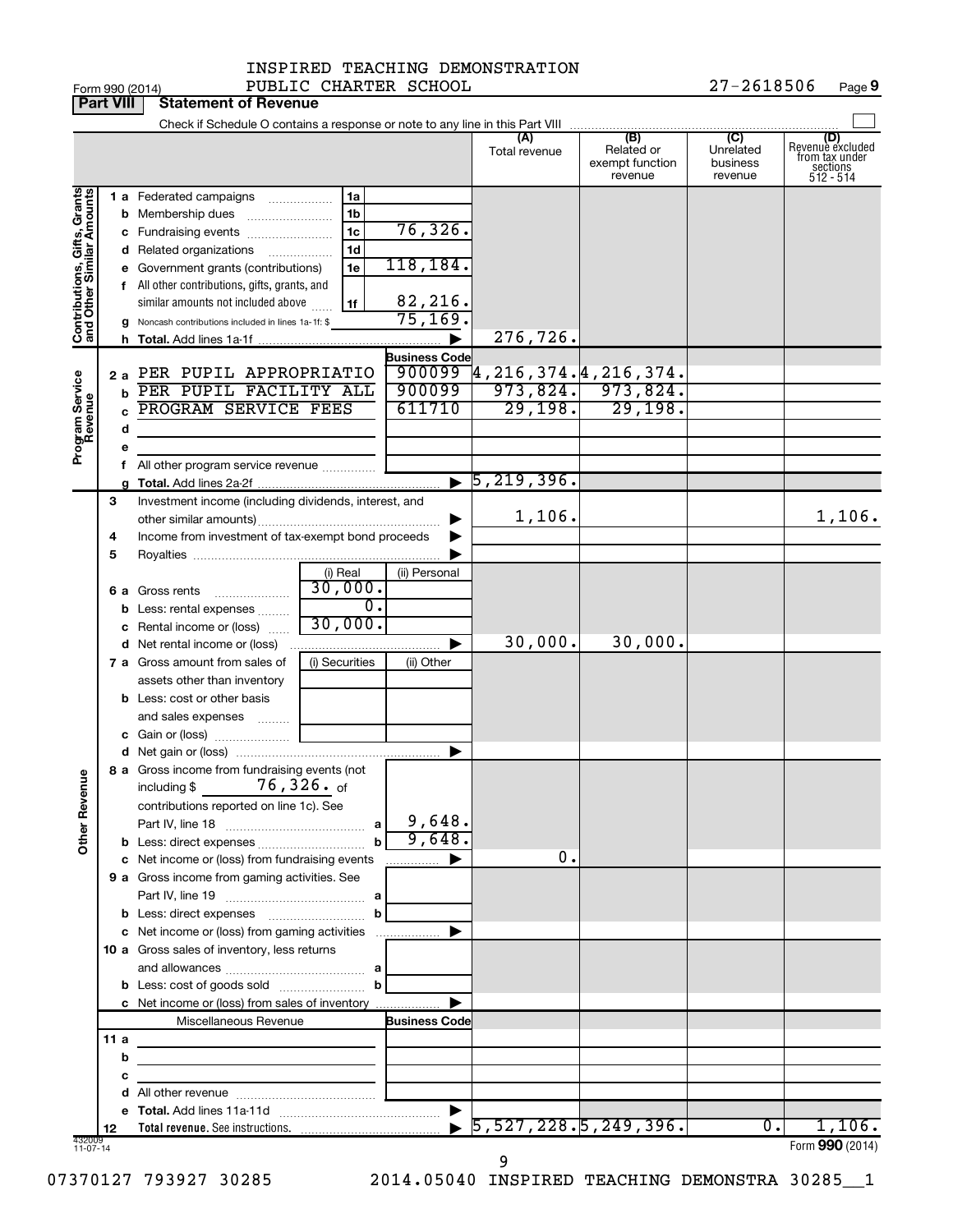#### $\frac{1}{2}$ Form 990 (2014) PUBLIC CHARTER SCHOOL Page 27-2618506 Page INSPIRED TEACHING DEMONSTRATION PUBLIC CHARTER SCHOOL

**Part IX | Statement of Functional Expenses** 

27-2618506 Page 10

| Section 501(c)(3) and 501(c)(4) organizations must complete all columns. All other organizations must complete column (A). |                                                                                                           |                            |                                    |                                           |                                |  |  |  |
|----------------------------------------------------------------------------------------------------------------------------|-----------------------------------------------------------------------------------------------------------|----------------------------|------------------------------------|-------------------------------------------|--------------------------------|--|--|--|
|                                                                                                                            | Check if Schedule O contains a response or note to any line in this Part IX                               |                            |                                    |                                           |                                |  |  |  |
|                                                                                                                            | Do not include amounts reported on lines 6b,<br>7b, 8b, 9b, and 10b of Part VIII.                         | (A)<br>Total expenses      | (B)<br>Program service<br>expenses | (C)<br>Management and<br>general expenses | (D)<br>Fundraising<br>expenses |  |  |  |
| 1.                                                                                                                         | Grants and other assistance to domestic organizations                                                     |                            |                                    |                                           |                                |  |  |  |
|                                                                                                                            | and domestic governments. See Part IV, line 21                                                            |                            |                                    |                                           |                                |  |  |  |
| $\mathbf{2}$                                                                                                               | Grants and other assistance to domestic                                                                   |                            |                                    |                                           |                                |  |  |  |
|                                                                                                                            | individuals. See Part IV, line 22                                                                         |                            |                                    |                                           |                                |  |  |  |
| 3                                                                                                                          | Grants and other assistance to foreign                                                                    |                            |                                    |                                           |                                |  |  |  |
|                                                                                                                            | organizations, foreign governments, and foreign                                                           |                            |                                    |                                           |                                |  |  |  |
|                                                                                                                            | individuals. See Part IV, lines 15 and 16                                                                 |                            |                                    |                                           |                                |  |  |  |
| 4                                                                                                                          |                                                                                                           |                            |                                    |                                           |                                |  |  |  |
| 5                                                                                                                          | Compensation of current officers, directors,                                                              |                            |                                    |                                           |                                |  |  |  |
|                                                                                                                            | trustees, and key employees                                                                               | 268,942.                   | 89,497.                            | 179,445.                                  |                                |  |  |  |
| 6                                                                                                                          | Compensation not included above, to disqualified                                                          |                            |                                    |                                           |                                |  |  |  |
|                                                                                                                            | persons (as defined under section 4958(f)(1)) and                                                         |                            |                                    |                                           |                                |  |  |  |
|                                                                                                                            | persons described in section 4958(c)(3)(B)                                                                | 2,001,473.                 | 1,941,723.                         | 59,750.                                   |                                |  |  |  |
| 7                                                                                                                          | Other salaries and wages                                                                                  |                            |                                    |                                           |                                |  |  |  |
| 8                                                                                                                          | Pension plan accruals and contributions (include                                                          |                            |                                    |                                           |                                |  |  |  |
|                                                                                                                            | section 401(k) and 403(b) employer contributions)                                                         | $\frac{12,879.}{101,215.}$ | $\frac{11,968}{94,368}$            | $\frac{911}{6,847}$                       |                                |  |  |  |
| 9<br>10                                                                                                                    |                                                                                                           | 179,679.                   | 161,070.                           | 18,609.                                   |                                |  |  |  |
| 11                                                                                                                         | Fees for services (non-employees):                                                                        |                            |                                    |                                           |                                |  |  |  |
| a                                                                                                                          |                                                                                                           |                            |                                    |                                           |                                |  |  |  |
| b                                                                                                                          |                                                                                                           | 39,099.                    | 22,985.                            | 16, 114.                                  |                                |  |  |  |
| С                                                                                                                          |                                                                                                           | 105, 754.                  | 62, 169.                           | 43,585.                                   |                                |  |  |  |
| d                                                                                                                          |                                                                                                           |                            |                                    |                                           |                                |  |  |  |
| е                                                                                                                          | Professional fundraising services. See Part IV, line 17                                                   |                            |                                    |                                           |                                |  |  |  |
| f                                                                                                                          | Investment management fees                                                                                |                            |                                    |                                           |                                |  |  |  |
| g                                                                                                                          | Other. (If line 11g amount exceeds 10% of line 25,                                                        |                            |                                    |                                           |                                |  |  |  |
|                                                                                                                            | column (A) amount, list line 11g expenses on Sch O.)                                                      | 55,949.                    | 1,794.                             | 54,155.                                   |                                |  |  |  |
| 12                                                                                                                         |                                                                                                           |                            |                                    |                                           |                                |  |  |  |
| 13                                                                                                                         |                                                                                                           | 81,148.                    | 72,741.                            | 8,407.                                    |                                |  |  |  |
| 14                                                                                                                         |                                                                                                           |                            |                                    |                                           |                                |  |  |  |
| 15                                                                                                                         |                                                                                                           |                            |                                    |                                           |                                |  |  |  |
| 16                                                                                                                         |                                                                                                           | 1,035,723.                 | 1,015,071.                         | 20,652.                                   |                                |  |  |  |
| 17                                                                                                                         | Travel                                                                                                    |                            |                                    |                                           |                                |  |  |  |
| 18                                                                                                                         | Payments of travel or entertainment expenses                                                              |                            |                                    |                                           |                                |  |  |  |
|                                                                                                                            | for any federal, state, or local public officials                                                         |                            |                                    |                                           |                                |  |  |  |
| 19                                                                                                                         | Conferences, conventions, and meetings                                                                    |                            |                                    |                                           |                                |  |  |  |
| 20                                                                                                                         | Interest                                                                                                  |                            |                                    |                                           |                                |  |  |  |
| 21                                                                                                                         | Depreciation, depletion, and amortization                                                                 | 60, 221.                   | 57, 214.                           | 3,007.                                    |                                |  |  |  |
| 22<br>23                                                                                                                   | Insurance                                                                                                 | 17,555.                    | 15,737.                            | 1,818.                                    |                                |  |  |  |
| 24                                                                                                                         | Other expenses. Itemize expenses not covered                                                              |                            |                                    |                                           |                                |  |  |  |
|                                                                                                                            | above. (List miscellaneous expenses in line 24e. If line<br>24e amount exceeds 10% of line 25, column (A) |                            |                                    |                                           |                                |  |  |  |
|                                                                                                                            | amount, list line 24e expenses on Schedule O.) $\ldots$                                                   |                            |                                    |                                           |                                |  |  |  |
| a                                                                                                                          | DIRECT STUDENT COSTS                                                                                      | 625,531.                   | 625,531.                           |                                           |                                |  |  |  |
| b                                                                                                                          | FEES AND LICENSES                                                                                         | 205,905.                   | 2,500.                             | 203, 405.                                 |                                |  |  |  |
| c                                                                                                                          | OTHER STAFF RELATED EXP                                                                                   | 37,597.                    | 36, 307.                           | 1,290.                                    |                                |  |  |  |
| d                                                                                                                          | PROFESSIONAL DEVELOPMEN                                                                                   | 29,636.                    | 29,636.                            |                                           |                                |  |  |  |
|                                                                                                                            | e All other expenses                                                                                      | 3,856.                     |                                    |                                           | 3,856.                         |  |  |  |
| 25                                                                                                                         | Total functional expenses. Add lines 1 through 24e                                                        | 4,862,162.                 | 4, 240, 311.                       | 617,995.                                  | 3,856.                         |  |  |  |
| 26                                                                                                                         | Joint costs. Complete this line only if the organization                                                  |                            |                                    |                                           |                                |  |  |  |
|                                                                                                                            | reported in column (B) joint costs from a combined                                                        |                            |                                    |                                           |                                |  |  |  |
|                                                                                                                            | educational campaign and fundraising solicitation.                                                        |                            |                                    |                                           |                                |  |  |  |
|                                                                                                                            | Check here $\blacktriangleright$<br>if following SOP 98-2 (ASC 958-720)                                   |                            |                                    |                                           |                                |  |  |  |

432010 11-07-14

07370127 793927 30285 2014.05040 INSPIRED TEACHING DEMONSTRA 30285\_1

Form (2014) **990**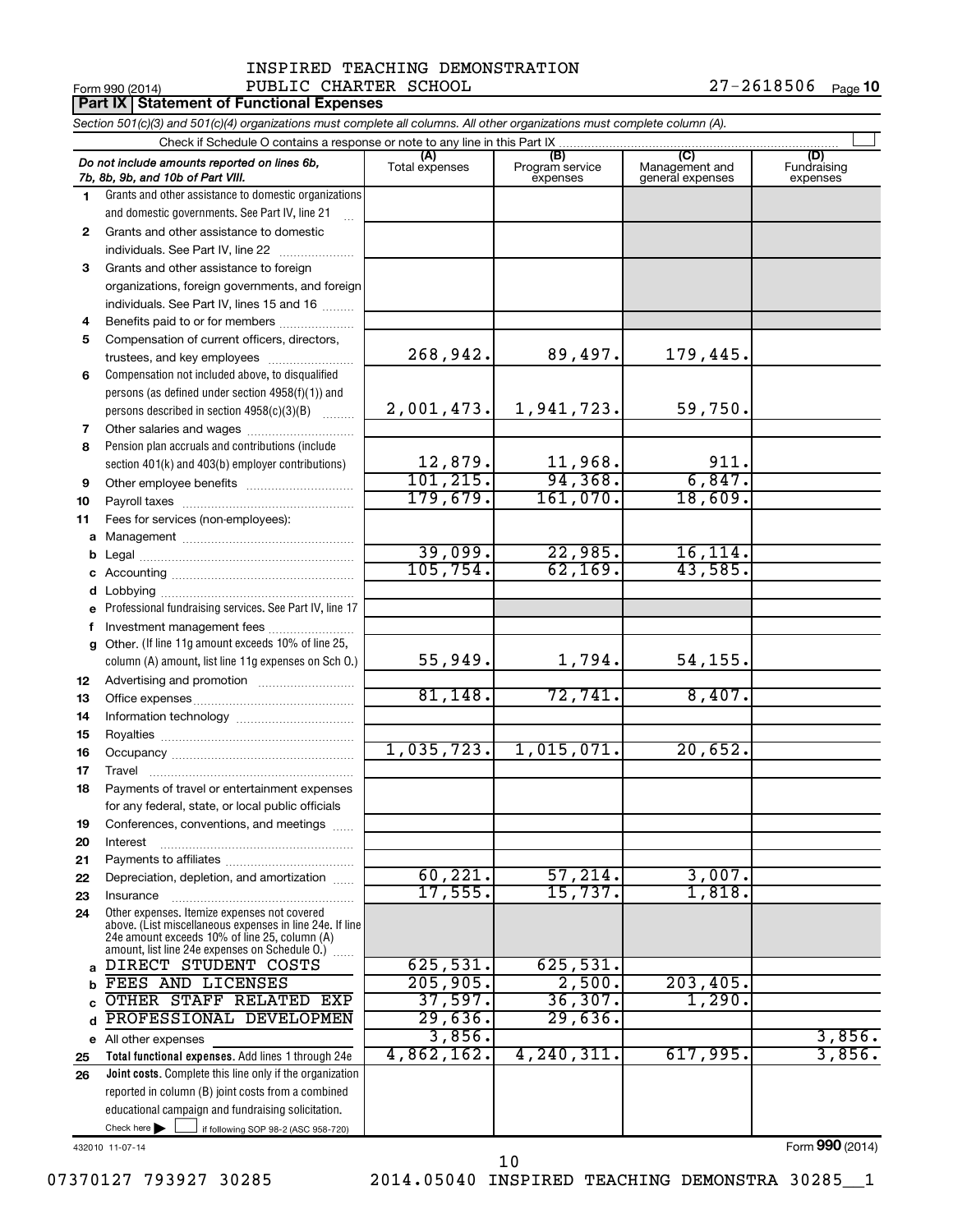## $\frac{1}{27-2618506}$  PUBLIC CHARTER SCHOOL  $\frac{27-2618506}{27-2618506}$ INSPIRED TEACHING DEMONSTRATION

27-2618506 Page 11

**Part X Balance Sheet**<br>**Part X Balance Sheet** 

|                             |          |                                                                                                                              |           |           | (A)<br>Beginning of year |                         | (B)<br>End of year |
|-----------------------------|----------|------------------------------------------------------------------------------------------------------------------------------|-----------|-----------|--------------------------|-------------------------|--------------------|
|                             | 1.       |                                                                                                                              |           |           |                          | 1                       |                    |
|                             | 2        |                                                                                                                              |           |           | 927,788.                 | $\mathbf{2}$            | 1,635,718.         |
|                             | з        |                                                                                                                              |           |           | 287,096.                 | 3                       | 11,897.            |
|                             | 4        |                                                                                                                              |           |           | 4,222.                   | $\overline{\mathbf{4}}$ | 39,399.            |
|                             | 5        | Loans and other receivables from current and former officers, directors,                                                     |           |           |                          |                         |                    |
|                             |          | trustees, key employees, and highest compensated employees. Complete                                                         |           |           |                          |                         |                    |
|                             |          | Part II of Schedule L                                                                                                        |           |           |                          | 5                       |                    |
|                             | 6        | Loans and other receivables from other disqualified persons (as defined under                                                |           |           |                          |                         |                    |
|                             |          | section $4958(f)(1)$ , persons described in section $4958(c)(3)(B)$ , and contributing                                       |           |           |                          |                         |                    |
|                             |          | employers and sponsoring organizations of section 501(c)(9) voluntary                                                        |           |           |                          |                         |                    |
|                             |          | employees' beneficiary organizations (see instr). Complete Part II of Sch L                                                  |           |           |                          | 6                       |                    |
| Assets                      | 7        |                                                                                                                              |           |           |                          | $\overline{7}$          |                    |
|                             | 8        |                                                                                                                              |           |           |                          | 8                       |                    |
|                             | 9        |                                                                                                                              |           |           | 15,458.                  | 9                       | 5,306.             |
|                             |          | <b>10a</b> Land, buildings, and equipment: cost or other                                                                     |           |           |                          |                         |                    |
|                             |          | basis. Complete Part VI of Schedule D  10a                                                                                   |           | 236,809.  |                          |                         |                    |
|                             |          |                                                                                                                              |           | 101, 433. | 85,510.                  | 10 <sub>c</sub>         | 135,376.           |
|                             | 11       |                                                                                                                              |           |           |                          | 11                      |                    |
|                             | 12       |                                                                                                                              | 375, 152. | 12        | 405, 152.                |                         |                    |
|                             | 13       |                                                                                                                              |           | 13        |                          |                         |                    |
|                             | 14       |                                                                                                                              | 22,433.   | 14        | 27,433.                  |                         |                    |
|                             | 15       |                                                                                                                              |           |           | 1,717,659.               | 15                      | 2, 260, 281.       |
|                             | 16       |                                                                                                                              |           |           | 219,427.                 | 16<br>17                | 96,983.            |
|                             | 17       |                                                                                                                              |           |           | 18                       |                         |                    |
|                             | 18<br>19 |                                                                                                                              |           | 19        |                          |                         |                    |
|                             | 20       |                                                                                                                              |           |           |                          | 20                      |                    |
|                             | 21       | Escrow or custodial account liability. Complete Part IV of Schedule D                                                        |           |           |                          | 21                      |                    |
|                             | 22       | Loans and other payables to current and former officers, directors, trustees,                                                |           |           |                          |                         |                    |
| Liabilities                 |          | key employees, highest compensated employees, and disqualified persons.                                                      |           |           |                          |                         |                    |
|                             |          |                                                                                                                              |           |           |                          | 22                      |                    |
|                             | 23       | Secured mortgages and notes payable to unrelated third parties <i>manumum</i>                                                |           |           |                          | 23                      |                    |
|                             | 24       |                                                                                                                              |           |           |                          | 24                      |                    |
|                             | 25       | Other liabilities (including federal income tax, payables to related third                                                   |           |           |                          |                         |                    |
|                             |          | parties, and other liabilities not included on lines 17-24). Complete Part X of                                              |           |           |                          |                         |                    |
|                             |          | Schedule D                                                                                                                   |           |           |                          | 25                      |                    |
|                             | 26       | Total liabilities. Add lines 17 through 25                                                                                   |           |           | 219,427.                 | 26                      | 96,983.            |
|                             |          | Organizations that follow SFAS 117 (ASC 958), check here $\blacktriangleright \begin{array}{c} \boxed{X} \\ \end{array}$ and |           |           |                          |                         |                    |
|                             |          | complete lines 27 through 29, and lines 33 and 34.                                                                           |           |           |                          |                         |                    |
|                             | 27       |                                                                                                                              |           |           | 1,476,922.               | 27                      | 2, 146, 184.       |
|                             | 28       |                                                                                                                              |           |           | 21,310.                  | 28                      | 17, 114.           |
|                             | 29       | Permanently restricted net assets                                                                                            |           |           |                          | 29                      |                    |
| Net Assets or Fund Balances |          | Organizations that do not follow SFAS 117 (ASC 958), check here $\blacktriangleright$                                        |           |           |                          |                         |                    |
|                             |          | and complete lines 30 through 34.                                                                                            |           |           |                          |                         |                    |
|                             | 30       |                                                                                                                              |           |           |                          | 30                      |                    |
|                             | 31       | Paid-in or capital surplus, or land, building, or equipment fund                                                             |           |           |                          | 31                      |                    |
|                             | 32       | Retained earnings, endowment, accumulated income, or other funds                                                             |           |           |                          | 32                      |                    |
|                             | 33       |                                                                                                                              |           |           | 1,498,232.               | 33                      | 2,163,298.         |
|                             | 34       | Total liabilities and net assets/fund balances                                                                               |           |           | 1,717,659.               | 34                      | 2, 260, 281.       |

Form (2014) **990**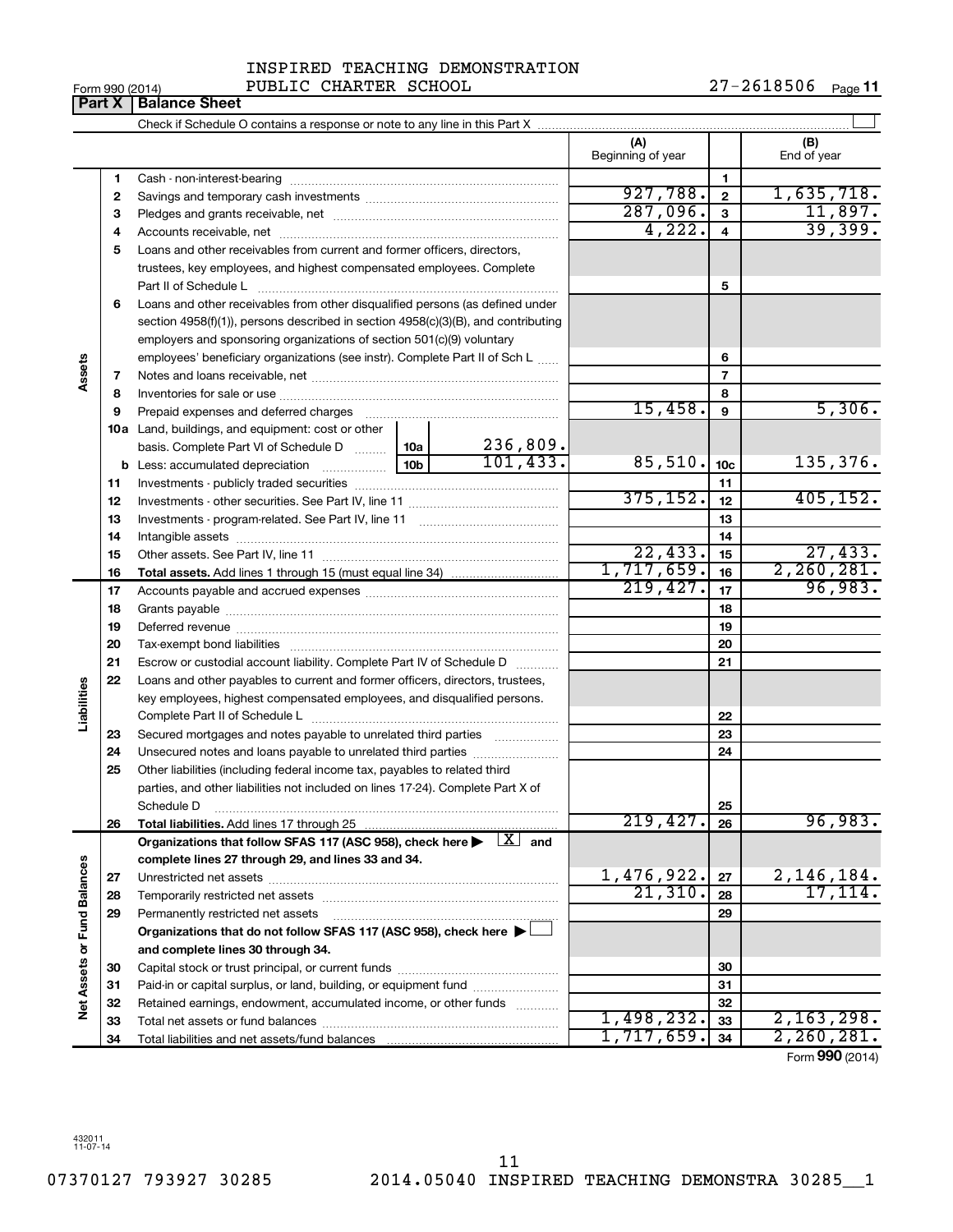|    | PUBLIC CHARTER SCHOOL<br>Form 990 (2014)                                                                                        |                         | 27-2618506     |     | Page 12          |
|----|---------------------------------------------------------------------------------------------------------------------------------|-------------------------|----------------|-----|------------------|
|    | <b>Part XI Reconciliation of Net Assets</b>                                                                                     |                         |                |     |                  |
|    |                                                                                                                                 |                         |                |     |                  |
|    |                                                                                                                                 |                         |                |     |                  |
| 1  |                                                                                                                                 | 1                       | 5,527,228.     |     |                  |
| 2  |                                                                                                                                 | $\mathbf{2}$            | 4,862,162.     |     |                  |
| з  | Revenue less expenses. Subtract line 2 from line 1                                                                              | 3                       |                |     | 665,066.         |
| 4  |                                                                                                                                 | $\overline{\mathbf{4}}$ | 1,498,232.     |     |                  |
| 5  |                                                                                                                                 | 5                       |                |     |                  |
| 6  | Donated services and use of facilities                                                                                          | 6                       |                |     |                  |
| 7  | Investment expenses                                                                                                             | $\overline{7}$          |                |     |                  |
| 8  | Prior period adjustments                                                                                                        | 8                       |                |     |                  |
| 9  |                                                                                                                                 | 9                       |                |     | $\overline{0}$ . |
| 10 | Net assets or fund balances at end of year. Combine lines 3 through 9 (must equal Part X, line 33,                              |                         |                |     |                  |
|    | column (B))                                                                                                                     | 10                      | 2,163,298.     |     |                  |
|    | Part XII Financial Statements and Reporting                                                                                     |                         |                |     |                  |
|    |                                                                                                                                 |                         |                |     |                  |
|    |                                                                                                                                 |                         |                | Yes | No               |
| 1  | Accounting method used to prepare the Form 990: $\Box$ Cash $\Box$ Accrual $\Box$ Other                                         |                         |                |     |                  |
|    | If the organization changed its method of accounting from a prior year or checked "Other," explain in Schedule O.               |                         |                |     |                  |
|    |                                                                                                                                 |                         | 2a             |     | х                |
|    | If "Yes," check a box below to indicate whether the financial statements for the year were compiled or reviewed on a            |                         |                |     |                  |
|    | separate basis, consolidated basis, or both:                                                                                    |                         |                |     |                  |
|    | Separate basis<br>Consolidated basis<br>Both consolidated and separate basis                                                    |                         |                |     |                  |
|    |                                                                                                                                 |                         | 2 <sub>b</sub> | х   |                  |
|    | If "Yes," check a box below to indicate whether the financial statements for the year were audited on a separate basis,         |                         |                |     |                  |
|    | consolidated basis, or both:                                                                                                    |                         |                |     |                  |
|    | $X$ Separate basis<br>Consolidated basis<br>Both consolidated and separate basis                                                |                         |                |     |                  |
|    | c If "Yes" to line 2a or 2b, does the organization have a committee that assumes responsibility for oversight of the audit,     |                         |                |     |                  |
|    |                                                                                                                                 |                         | 2c             |     | x                |
|    | If the organization changed either its oversight process or selection process during the tax year, explain in Schedule O.       |                         |                |     |                  |
|    | 3a As a result of a federal award, was the organization required to undergo an audit or audits as set forth in the Single Audit |                         |                |     |                  |
|    |                                                                                                                                 |                         | 3a             |     | x                |
|    | b If "Yes," did the organization undergo the required audit or audits? If the organization did not undergo the required audit   |                         |                |     |                  |
|    |                                                                                                                                 |                         | 3b             |     |                  |

Form (2014) **990**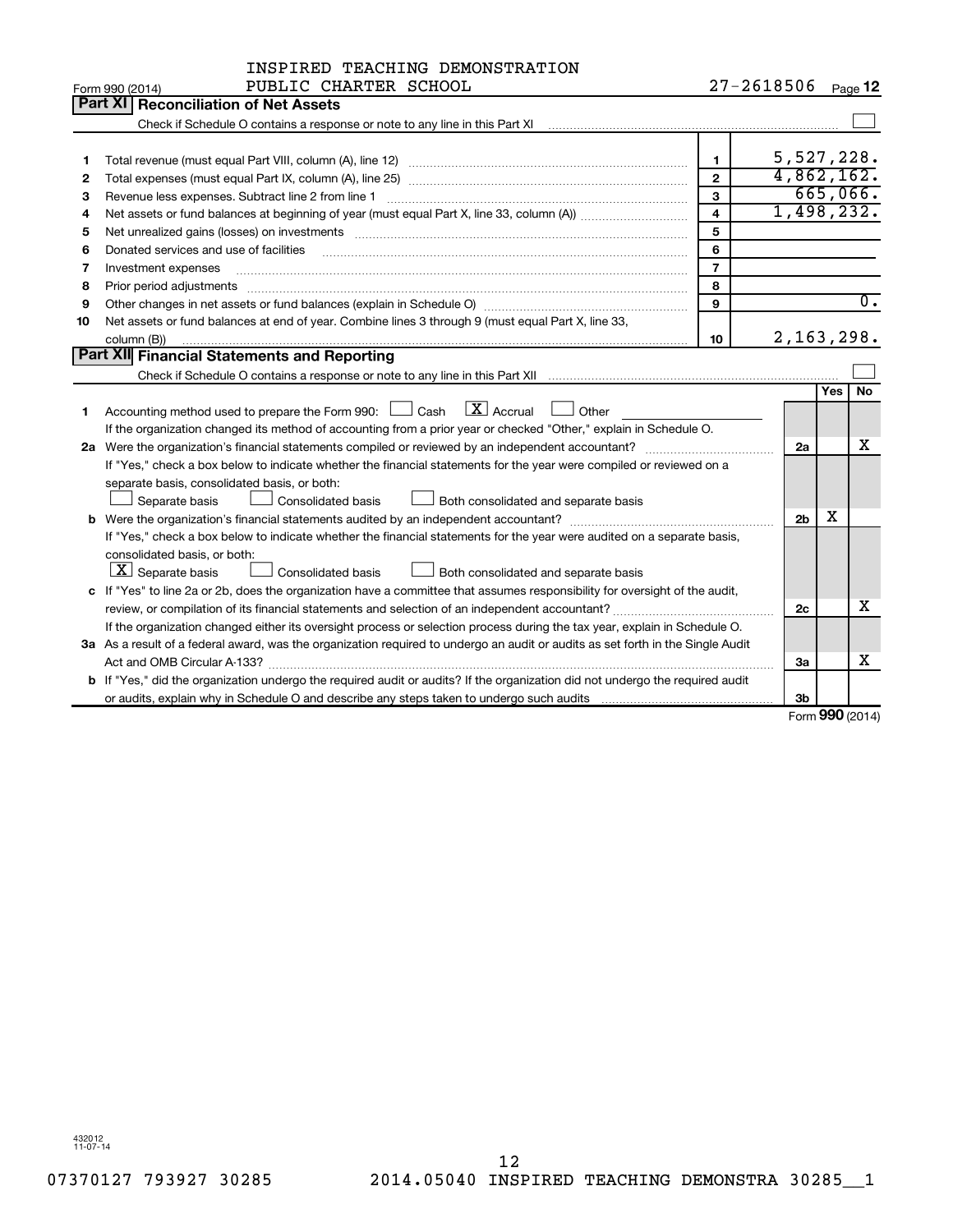| <b>SCHEDULE A</b><br>(Form 990 or 990-EZ)<br>Department of the Treasury<br>Internal Revenue Service |          |                          |  |                                                                                    | <b>Public Charity Status and Public Support</b><br>Complete if the organization is a section $501(c)(3)$ organization or a section<br>4947(a)(1) nonexempt charitable trust.<br>Attach to Form 990 or Form 990-EZ.<br>Information about Schedule A (Form 990 or 990-EZ) and its instructions is at www.irs.gov/form990. |                |                           |                        |  | OMB No. 1545-0047<br><b>Open to Public</b><br>Inspection                                                                                      |
|-----------------------------------------------------------------------------------------------------|----------|--------------------------|--|------------------------------------------------------------------------------------|-------------------------------------------------------------------------------------------------------------------------------------------------------------------------------------------------------------------------------------------------------------------------------------------------------------------------|----------------|---------------------------|------------------------|--|-----------------------------------------------------------------------------------------------------------------------------------------------|
|                                                                                                     |          | Name of the organization |  |                                                                                    | INSPIRED TEACHING DEMONSTRATION                                                                                                                                                                                                                                                                                         |                |                           |                        |  | <b>Employer identification number</b>                                                                                                         |
|                                                                                                     |          |                          |  | PUBLIC CHARTER SCHOOL                                                              |                                                                                                                                                                                                                                                                                                                         |                |                           |                        |  | 27-2618506                                                                                                                                    |
| Part I                                                                                              |          |                          |  |                                                                                    | Reason for Public Charity Status (All organizations must complete this part.) See instructions.                                                                                                                                                                                                                         |                |                           |                        |  |                                                                                                                                               |
|                                                                                                     |          |                          |  |                                                                                    | The organization is not a private foundation because it is: (For lines 1 through 11, check only one box.)                                                                                                                                                                                                               |                |                           |                        |  |                                                                                                                                               |
| 1                                                                                                   |          |                          |  |                                                                                    | A church, convention of churches, or association of churches described in section 170(b)(1)(A)(i).                                                                                                                                                                                                                      |                |                           |                        |  |                                                                                                                                               |
| 2                                                                                                   | <u>x</u> |                          |  | A school described in section 170(b)(1)(A)(ii). (Attach Schedule E.)               |                                                                                                                                                                                                                                                                                                                         |                |                           |                        |  |                                                                                                                                               |
| З                                                                                                   |          |                          |  |                                                                                    | A hospital or a cooperative hospital service organization described in <b>section 170(b)(1)(A)(iii).</b>                                                                                                                                                                                                                |                |                           |                        |  |                                                                                                                                               |
| 4                                                                                                   |          |                          |  |                                                                                    | A medical research organization operated in conjunction with a hospital described in section 170(b)(1)(A)(iii). Enter the hospital's name,                                                                                                                                                                              |                |                           |                        |  |                                                                                                                                               |
|                                                                                                     |          | city, and state:         |  |                                                                                    |                                                                                                                                                                                                                                                                                                                         |                |                           |                        |  |                                                                                                                                               |
| 5                                                                                                   |          |                          |  |                                                                                    | An organization operated for the benefit of a college or university owned or operated by a governmental unit described in                                                                                                                                                                                               |                |                           |                        |  |                                                                                                                                               |
|                                                                                                     |          |                          |  | section 170(b)(1)(A)(iv). (Complete Part II.)                                      |                                                                                                                                                                                                                                                                                                                         |                |                           |                        |  |                                                                                                                                               |
| 6                                                                                                   |          |                          |  |                                                                                    | A federal, state, or local government or governmental unit described in section 170(b)(1)(A)(v).                                                                                                                                                                                                                        |                |                           |                        |  |                                                                                                                                               |
| 7                                                                                                   |          |                          |  | section 170(b)(1)(A)(vi). (Complete Part II.)                                      | An organization that normally receives a substantial part of its support from a governmental unit or from the general public described in                                                                                                                                                                               |                |                           |                        |  |                                                                                                                                               |
| 8                                                                                                   |          |                          |  |                                                                                    | A community trust described in section 170(b)(1)(A)(vi). (Complete Part II.)                                                                                                                                                                                                                                            |                |                           |                        |  |                                                                                                                                               |
| 9                                                                                                   |          |                          |  |                                                                                    | An organization that normally receives: (1) more than 33 1/3% of its support from contributions, membership fees, and gross receipts from                                                                                                                                                                               |                |                           |                        |  |                                                                                                                                               |
|                                                                                                     |          |                          |  |                                                                                    |                                                                                                                                                                                                                                                                                                                         |                |                           |                        |  | activities related to its exempt functions - subject to certain exceptions, and (2) no more than 33 1/3% of its support from gross investment |
|                                                                                                     |          |                          |  |                                                                                    | income and unrelated business taxable income (less section 511 tax) from businesses acquired by the organization after June 30, 1975.                                                                                                                                                                                   |                |                           |                        |  |                                                                                                                                               |
|                                                                                                     |          |                          |  | See section 509(a)(2). (Complete Part III.)                                        |                                                                                                                                                                                                                                                                                                                         |                |                           |                        |  |                                                                                                                                               |
| 10                                                                                                  |          |                          |  |                                                                                    | An organization organized and operated exclusively to test for public safety. See section 509(a)(4).                                                                                                                                                                                                                    |                |                           |                        |  |                                                                                                                                               |
| 11                                                                                                  |          |                          |  |                                                                                    | An organization organized and operated exclusively for the benefit of, to perform the functions of, or to carry out the purposes of one or                                                                                                                                                                              |                |                           |                        |  |                                                                                                                                               |
|                                                                                                     |          |                          |  |                                                                                    | more publicly supported organizations described in section 509(a)(1) or section 509(a)(2). See section 509(a)(3). Check the box in                                                                                                                                                                                      |                |                           |                        |  |                                                                                                                                               |
|                                                                                                     |          |                          |  |                                                                                    | lines 11a through 11d that describes the type of supporting organization and complete lines 11e, 11f, and 11g.                                                                                                                                                                                                          |                |                           |                        |  |                                                                                                                                               |
| а                                                                                                   |          |                          |  |                                                                                    | Type I. A supporting organization operated, supervised, or controlled by its supported organization(s), typically by giving                                                                                                                                                                                             |                |                           |                        |  |                                                                                                                                               |
|                                                                                                     |          |                          |  |                                                                                    | the supported organization(s) the power to regularly appoint or elect a majority of the directors or trustees of the supporting                                                                                                                                                                                         |                |                           |                        |  |                                                                                                                                               |
|                                                                                                     |          |                          |  | organization. You must complete Part IV, Sections A and B.                         |                                                                                                                                                                                                                                                                                                                         |                |                           |                        |  |                                                                                                                                               |
| b                                                                                                   |          |                          |  |                                                                                    | Type II. A supporting organization supervised or controlled in connection with its supported organization(s), by having<br>control or management of the supporting organization vested in the same persons that control or manage the supported                                                                         |                |                           |                        |  |                                                                                                                                               |
|                                                                                                     |          |                          |  | organization(s). You must complete Part IV, Sections A and C.                      |                                                                                                                                                                                                                                                                                                                         |                |                           |                        |  |                                                                                                                                               |
| с                                                                                                   |          |                          |  |                                                                                    | Type III functionally integrated. A supporting organization operated in connection with, and functionally integrated with,                                                                                                                                                                                              |                |                           |                        |  |                                                                                                                                               |
|                                                                                                     |          |                          |  |                                                                                    | its supported organization(s) (see instructions). You must complete Part IV, Sections A, D, and E.                                                                                                                                                                                                                      |                |                           |                        |  |                                                                                                                                               |
| d                                                                                                   |          |                          |  |                                                                                    | Type III non-functionally integrated. A supporting organization operated in connection with its supported organization(s)                                                                                                                                                                                               |                |                           |                        |  |                                                                                                                                               |
|                                                                                                     |          |                          |  |                                                                                    | that is not functionally integrated. The organization generally must satisfy a distribution requirement and an attentiveness                                                                                                                                                                                            |                |                           |                        |  |                                                                                                                                               |
|                                                                                                     |          |                          |  |                                                                                    | requirement (see instructions). You must complete Part IV, Sections A and D, and Part V.                                                                                                                                                                                                                                |                |                           |                        |  |                                                                                                                                               |
| е                                                                                                   |          |                          |  |                                                                                    | Check this box if the organization received a written determination from the IRS that it is a Type I, Type II, Type III                                                                                                                                                                                                 |                |                           |                        |  |                                                                                                                                               |
|                                                                                                     |          |                          |  |                                                                                    | functionally integrated, or Type III non-functionally integrated supporting organization.                                                                                                                                                                                                                               |                |                           |                        |  |                                                                                                                                               |
|                                                                                                     |          |                          |  |                                                                                    |                                                                                                                                                                                                                                                                                                                         |                |                           |                        |  |                                                                                                                                               |
|                                                                                                     |          | (i) Name of supported    |  | Provide the following information about the supported organization(s).<br>(ii) EIN | (iii) Type of organization                                                                                                                                                                                                                                                                                              |                | (iv) Is the organization  | (v) Amount of monetary |  | (vi) Amount of                                                                                                                                |
|                                                                                                     |          | organization             |  |                                                                                    | (described on lines 1-9                                                                                                                                                                                                                                                                                                 | listed in your |                           | support (see           |  | other support (see                                                                                                                            |
|                                                                                                     |          |                          |  |                                                                                    | above or IRC section                                                                                                                                                                                                                                                                                                    | Yes            | governing document?<br>No | Instructions)          |  | Instructions)                                                                                                                                 |
|                                                                                                     |          |                          |  |                                                                                    | (see instructions))                                                                                                                                                                                                                                                                                                     |                |                           |                        |  |                                                                                                                                               |
|                                                                                                     |          |                          |  |                                                                                    |                                                                                                                                                                                                                                                                                                                         |                |                           |                        |  |                                                                                                                                               |
|                                                                                                     |          |                          |  |                                                                                    |                                                                                                                                                                                                                                                                                                                         |                |                           |                        |  |                                                                                                                                               |
|                                                                                                     |          |                          |  |                                                                                    |                                                                                                                                                                                                                                                                                                                         |                |                           |                        |  |                                                                                                                                               |
|                                                                                                     |          |                          |  |                                                                                    |                                                                                                                                                                                                                                                                                                                         |                |                           |                        |  |                                                                                                                                               |
|                                                                                                     |          |                          |  |                                                                                    |                                                                                                                                                                                                                                                                                                                         |                |                           |                        |  |                                                                                                                                               |
|                                                                                                     |          |                          |  |                                                                                    |                                                                                                                                                                                                                                                                                                                         |                |                           |                        |  |                                                                                                                                               |
|                                                                                                     |          |                          |  |                                                                                    |                                                                                                                                                                                                                                                                                                                         |                |                           |                        |  |                                                                                                                                               |
|                                                                                                     |          |                          |  |                                                                                    |                                                                                                                                                                                                                                                                                                                         |                |                           |                        |  |                                                                                                                                               |
|                                                                                                     |          |                          |  |                                                                                    |                                                                                                                                                                                                                                                                                                                         |                |                           |                        |  |                                                                                                                                               |
| Total                                                                                               |          |                          |  |                                                                                    |                                                                                                                                                                                                                                                                                                                         |                |                           |                        |  |                                                                                                                                               |
|                                                                                                     |          |                          |  | LHA For Paperwork Reduction Act Notice, see the Instructions for                   |                                                                                                                                                                                                                                                                                                                         |                |                           |                        |  | Schedule A (Form 990 or 990-EZ) 2014                                                                                                          |

432021 09-17-14 **Form 990 or 990-EZ.**

**Schedule A (Form 990 or 990-EZ) 2014**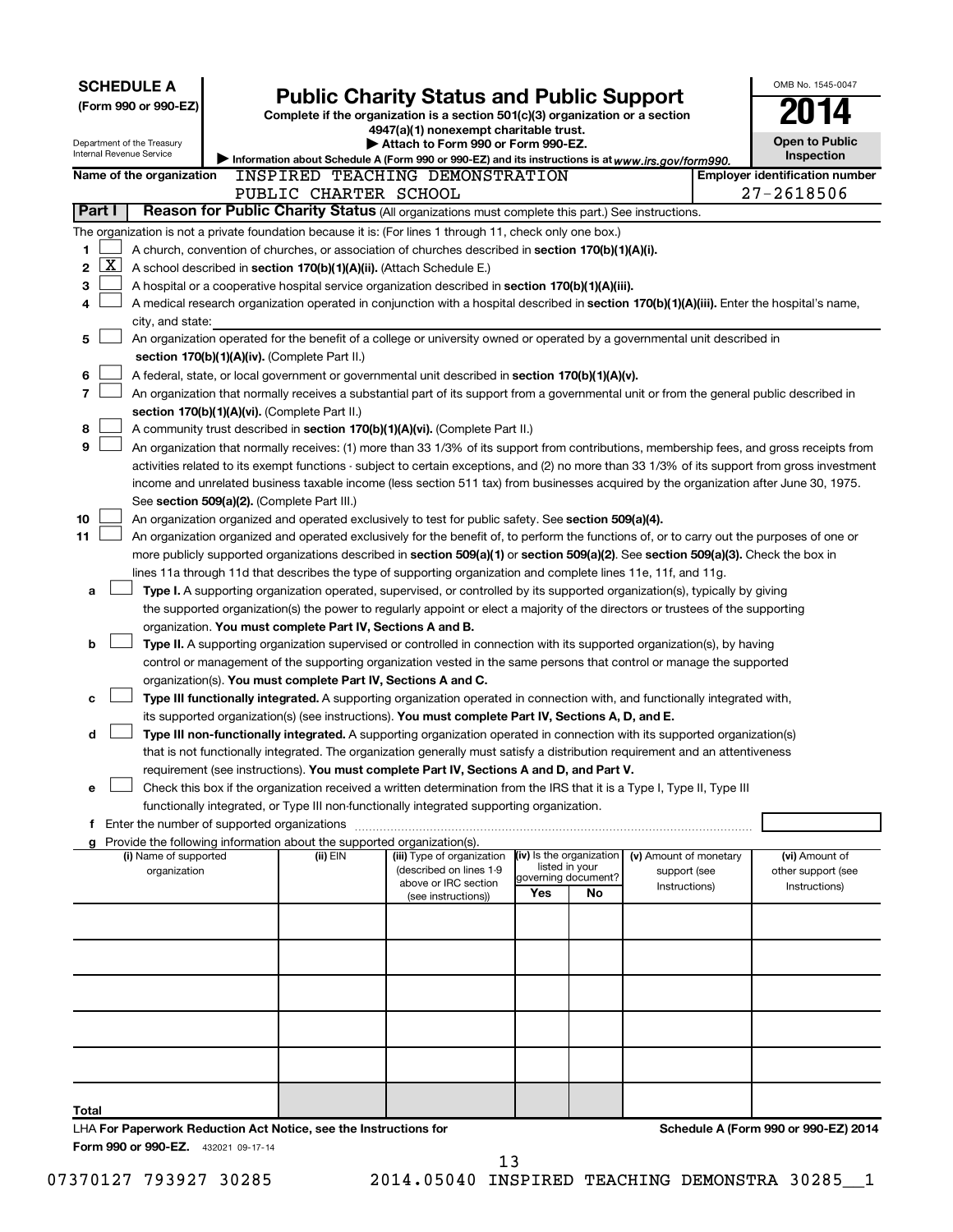27-2618506 Page 2

## Schedule A (Form 990 or 990-EZ) 2014 PUBLIC CHARTER SCHOOL  $27-2618506$  Page **Part II Support Schedule for Organizations Described in Sections 170(b)(1)(A)(iv) and 170(b)(1)(A)(vi)**

(Complete only if you checked the box on line 5, 7, or 8 of Part I or if the organization failed to qualify under Part III. If the organization fails to qualify under the tests listed below, please complete Part III.)

|   | <b>Section A. Public Support</b>                                                                                                                                                                                              |          |          |            |            |                 |           |
|---|-------------------------------------------------------------------------------------------------------------------------------------------------------------------------------------------------------------------------------|----------|----------|------------|------------|-----------------|-----------|
|   | Calendar year (or fiscal year beginning in)                                                                                                                                                                                   | (a) 2010 | (b) 2011 | (c) 2012   | $(d)$ 2013 | <b>(e)</b> 2014 | (f) Total |
|   | 1 Gifts, grants, contributions, and                                                                                                                                                                                           |          |          |            |            |                 |           |
|   | membership fees received. (Do not                                                                                                                                                                                             |          |          |            |            |                 |           |
|   | include any "unusual grants.")                                                                                                                                                                                                |          |          |            |            |                 |           |
|   | 2 Tax revenues levied for the organ-                                                                                                                                                                                          |          |          |            |            |                 |           |
|   | ization's benefit and either paid to                                                                                                                                                                                          |          |          |            |            |                 |           |
|   | or expended on its behalf                                                                                                                                                                                                     |          |          |            |            |                 |           |
|   | 3 The value of services or facilities                                                                                                                                                                                         |          |          |            |            |                 |           |
|   | furnished by a governmental unit to                                                                                                                                                                                           |          |          |            |            |                 |           |
|   | the organization without charge                                                                                                                                                                                               |          |          |            |            |                 |           |
|   | 4 Total. Add lines 1 through 3                                                                                                                                                                                                |          |          |            |            |                 |           |
|   | 5 The portion of total contributions                                                                                                                                                                                          |          |          |            |            |                 |           |
|   | by each person (other than a                                                                                                                                                                                                  |          |          |            |            |                 |           |
|   | governmental unit or publicly                                                                                                                                                                                                 |          |          |            |            |                 |           |
|   | supported organization) included                                                                                                                                                                                              |          |          |            |            |                 |           |
|   | on line 1 that exceeds 2% of the                                                                                                                                                                                              |          |          |            |            |                 |           |
|   | amount shown on line 11,                                                                                                                                                                                                      |          |          |            |            |                 |           |
|   | column (f)                                                                                                                                                                                                                    |          |          |            |            |                 |           |
|   | 6 Public support. Subtract line 5 from line 4.                                                                                                                                                                                |          |          |            |            |                 |           |
|   | <b>Section B. Total Support</b>                                                                                                                                                                                               |          |          |            |            |                 |           |
|   | Calendar year (or fiscal year beginning in)                                                                                                                                                                                   | (a) 2010 | (b) 2011 | $(c)$ 2012 | $(d)$ 2013 | $(e)$ 2014      | (f) Total |
|   | 7 Amounts from line 4                                                                                                                                                                                                         |          |          |            |            |                 |           |
|   | 8 Gross income from interest,                                                                                                                                                                                                 |          |          |            |            |                 |           |
|   | dividends, payments received on                                                                                                                                                                                               |          |          |            |            |                 |           |
|   | securities loans, rents, royalties                                                                                                                                                                                            |          |          |            |            |                 |           |
|   | and income from similar sources                                                                                                                                                                                               |          |          |            |            |                 |           |
| 9 | Net income from unrelated business                                                                                                                                                                                            |          |          |            |            |                 |           |
|   | activities, whether or not the                                                                                                                                                                                                |          |          |            |            |                 |           |
|   | business is regularly carried on                                                                                                                                                                                              |          |          |            |            |                 |           |
|   | <b>10</b> Other income. Do not include gain                                                                                                                                                                                   |          |          |            |            |                 |           |
|   | or loss from the sale of capital                                                                                                                                                                                              |          |          |            |            |                 |           |
|   | assets (Explain in Part VI.)                                                                                                                                                                                                  |          |          |            |            |                 |           |
|   | <b>11 Total support.</b> Add lines 7 through 10                                                                                                                                                                               |          |          |            |            |                 |           |
|   | <b>12</b> Gross receipts from related activities, etc. (see instructions)                                                                                                                                                     |          |          |            |            | 12              |           |
|   | 13 First five years. If the Form 990 is for the organization's first, second, third, fourth, or fifth tax year as a section 501(c)(3)                                                                                         |          |          |            |            |                 |           |
|   | organization, check this box and stop here                                                                                                                                                                                    |          |          |            |            |                 |           |
|   | Section C. Computation of Public Support Percentage                                                                                                                                                                           |          |          |            |            |                 |           |
|   | 14 Public support percentage for 2014 (line 6, column (f) divided by line 11, column (f))                                                                                                                                     |          |          |            |            | 14              | %         |
|   |                                                                                                                                                                                                                               |          |          |            |            | 15              | %         |
|   | 16a 33 1/3% support test - 2014. If the organization did not check the box on line 13, and line 14 is 33 1/3% or more, check this box and                                                                                     |          |          |            |            |                 |           |
|   | stop here. The organization qualifies as a publicly supported organization manufaction manufacture or manufacture or manufacture or manufacture or manufacture or manufacture or manufacture or manufacture or manufacture or |          |          |            |            |                 |           |
|   | <b>b 33 1/3% support test - 2013.</b> If the organization did not check a box on line 13 or 16a, and line 15 is 33 1/3% or more, check this box                                                                               |          |          |            |            |                 |           |
|   |                                                                                                                                                                                                                               |          |          |            |            |                 |           |
|   | 17a 10% -facts-and-circumstances test - 2014. If the organization did not check a box on line 13, 16a, or 16b, and line 14 is 10% or more,                                                                                    |          |          |            |            |                 |           |
|   | and if the organization meets the "facts-and-circumstances" test, check this box and <b>stop here.</b> Explain in Part VI how the organization                                                                                |          |          |            |            |                 |           |
|   |                                                                                                                                                                                                                               |          |          |            |            |                 |           |
|   | b 10% -facts-and-circumstances test - 2013. If the organization did not check a box on line 13, 16a, 16b, or 17a, and line 15 is 10% or                                                                                       |          |          |            |            |                 |           |
|   | more, and if the organization meets the "facts-and-circumstances" test, check this box and stop here. Explain in Part VI how the                                                                                              |          |          |            |            |                 |           |
|   |                                                                                                                                                                                                                               |          |          |            |            |                 |           |
|   | 18 Private foundation. If the organization did not check a box on line 13, 16a, 16b, 17a, or 17b, check this box and see instructions                                                                                         |          |          |            |            |                 |           |
|   |                                                                                                                                                                                                                               |          |          |            |            |                 |           |

**Schedule A (Form 990 or 990-EZ) 2014**

432022 09-17-14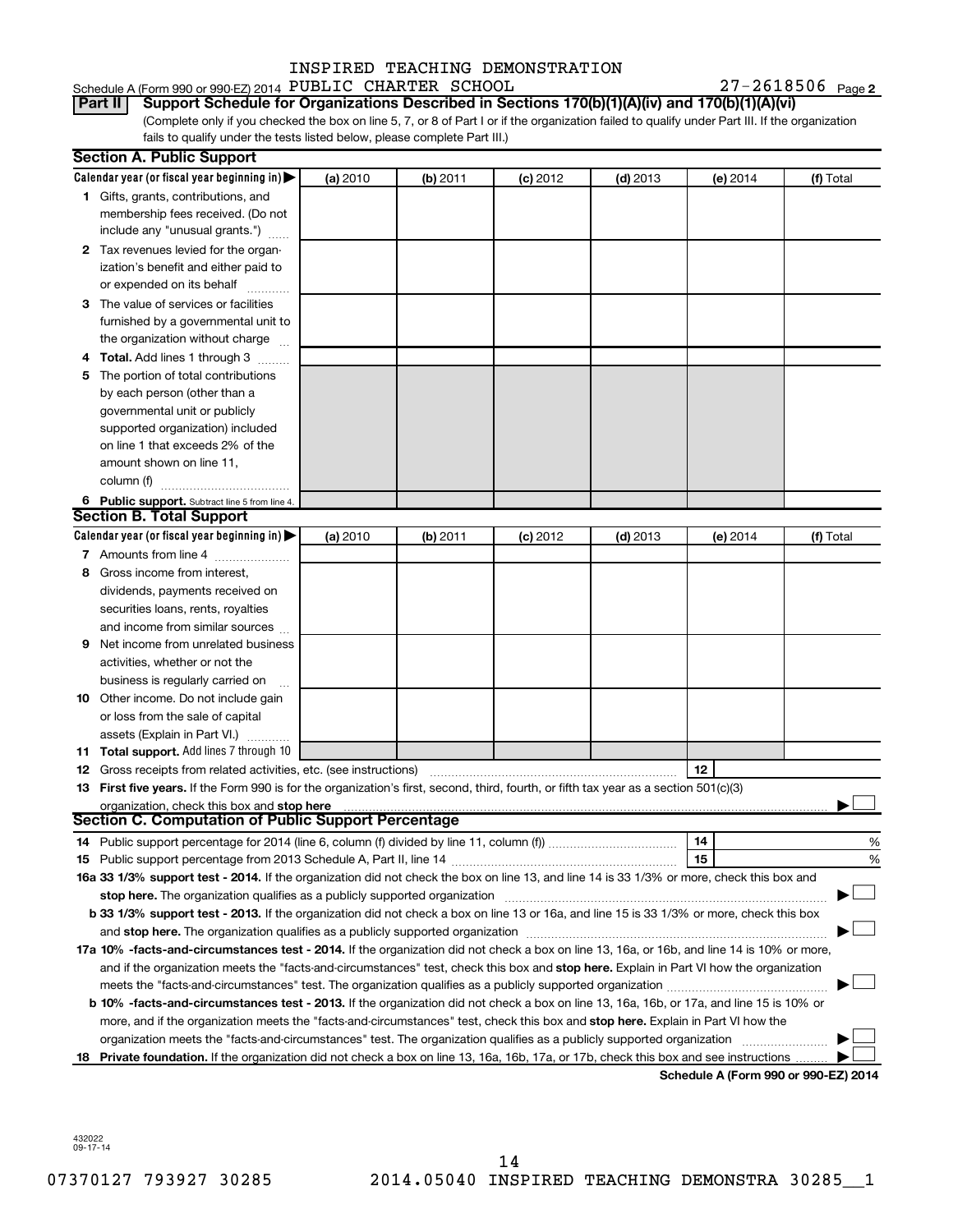|    | (Complete only if you checked the box on line 9 of Part I or if the organization failed to qualify under Part II. If the organization fails to      |          |          |            |            |            |                                      |
|----|-----------------------------------------------------------------------------------------------------------------------------------------------------|----------|----------|------------|------------|------------|--------------------------------------|
|    | qualify under the tests listed below, please complete Part II.)                                                                                     |          |          |            |            |            |                                      |
|    | <b>Section A. Public Support</b>                                                                                                                    |          |          |            |            |            |                                      |
|    | Calendar year (or fiscal year beginning in) $\blacktriangleright$                                                                                   | (a) 2010 | (b) 2011 | $(c)$ 2012 | $(d)$ 2013 | (e) $2014$ | (f) Total                            |
|    | 1 Gifts, grants, contributions, and                                                                                                                 |          |          |            |            |            |                                      |
|    | membership fees received. (Do not                                                                                                                   |          |          |            |            |            |                                      |
|    | include any "unusual grants.")                                                                                                                      |          |          |            |            |            |                                      |
|    | 2 Gross receipts from admissions,                                                                                                                   |          |          |            |            |            |                                      |
|    | merchandise sold or services per-                                                                                                                   |          |          |            |            |            |                                      |
|    | formed, or facilities furnished in<br>any activity that is related to the                                                                           |          |          |            |            |            |                                      |
|    | organization's tax-exempt purpose                                                                                                                   |          |          |            |            |            |                                      |
|    | 3 Gross receipts from activities that                                                                                                               |          |          |            |            |            |                                      |
|    | are not an unrelated trade or bus-                                                                                                                  |          |          |            |            |            |                                      |
|    | iness under section 513                                                                                                                             |          |          |            |            |            |                                      |
|    | 4 Tax revenues levied for the organ-                                                                                                                |          |          |            |            |            |                                      |
|    | ization's benefit and either paid to                                                                                                                |          |          |            |            |            |                                      |
|    | or expended on its behalf                                                                                                                           |          |          |            |            |            |                                      |
|    | .<br>5 The value of services or facilities                                                                                                          |          |          |            |            |            |                                      |
|    | furnished by a governmental unit to                                                                                                                 |          |          |            |            |            |                                      |
|    | the organization without charge                                                                                                                     |          |          |            |            |            |                                      |
|    |                                                                                                                                                     |          |          |            |            |            |                                      |
|    | 6 Total. Add lines 1 through 5                                                                                                                      |          |          |            |            |            |                                      |
|    | 7a Amounts included on lines 1, 2, and                                                                                                              |          |          |            |            |            |                                      |
|    | 3 received from disqualified persons                                                                                                                |          |          |            |            |            |                                      |
|    | <b>b</b> Amounts included on lines 2 and 3 received<br>from other than disqualified persons that                                                    |          |          |            |            |            |                                      |
|    | exceed the greater of \$5,000 or 1% of the                                                                                                          |          |          |            |            |            |                                      |
|    | amount on line 13 for the year                                                                                                                      |          |          |            |            |            |                                      |
|    | c Add lines 7a and 7b                                                                                                                               |          |          |            |            |            |                                      |
|    | 8 Public support (Subtract line 7c from line 6.)                                                                                                    |          |          |            |            |            |                                      |
|    | <b>Section B. Total Support</b>                                                                                                                     |          |          |            |            |            |                                      |
|    | Calendar year (or fiscal year beginning in)                                                                                                         | (a) 2010 | (b) 2011 | $(c)$ 2012 | $(d)$ 2013 | $(e)$ 2014 | (f) Total                            |
|    | 9 Amounts from line 6                                                                                                                               |          |          |            |            |            |                                      |
|    | <b>10a</b> Gross income from interest,<br>dividends, payments received on                                                                           |          |          |            |            |            |                                      |
|    | securities loans, rents, royalties                                                                                                                  |          |          |            |            |            |                                      |
|    | and income from similar sources                                                                                                                     |          |          |            |            |            |                                      |
|    | <b>b</b> Unrelated business taxable income                                                                                                          |          |          |            |            |            |                                      |
|    | (less section 511 taxes) from businesses                                                                                                            |          |          |            |            |            |                                      |
|    | acquired after June 30, 1975<br>.                                                                                                                   |          |          |            |            |            |                                      |
|    | c Add lines 10a and 10b                                                                                                                             |          |          |            |            |            |                                      |
|    | 11 Net income from unrelated business                                                                                                               |          |          |            |            |            |                                      |
|    | activities not included in line 10b,<br>whether or not the business is                                                                              |          |          |            |            |            |                                      |
|    | regularly carried on                                                                                                                                |          |          |            |            |            |                                      |
|    | <b>12</b> Other income. Do not include gain                                                                                                         |          |          |            |            |            |                                      |
|    | or loss from the sale of capital                                                                                                                    |          |          |            |            |            |                                      |
|    | assets (Explain in Part VI.)<br>13 Total support. (Add lines 9, 10c, 11, and 12.)                                                                   |          |          |            |            |            |                                      |
|    | 14 First five years. If the Form 990 is for the organization's first, second, third, fourth, or fifth tax year as a section 501(c)(3) organization, |          |          |            |            |            |                                      |
|    | check this box and stop here                                                                                                                        |          |          |            |            |            |                                      |
|    | <b>Section C. Computation of Public Support Percentage</b>                                                                                          |          |          |            |            |            |                                      |
|    |                                                                                                                                                     |          |          |            |            | 15         | %                                    |
| 16 | Public support percentage from 2013 Schedule A, Part III, line 15                                                                                   |          |          |            |            | 16         | $\%$                                 |
|    | Section D. Computation of Investment Income Percentage                                                                                              |          |          |            |            |            |                                      |
| 17 |                                                                                                                                                     |          |          |            |            | 17         | %                                    |
|    |                                                                                                                                                     |          |          |            |            | 18         | %                                    |
| 18 |                                                                                                                                                     |          |          |            |            |            |                                      |
|    | 19a 33 1/3% support tests - 2014. If the organization did not check the box on line 14, and line 15 is more than 33 1/3%, and line 17 is not        |          |          |            |            |            |                                      |
|    | more than 33 1/3%, check this box and stop here. The organization qualifies as a publicly supported organization <i>manamerroum</i>                 |          |          |            |            |            |                                      |
|    | b 33 1/3% support tests - 2013. If the organization did not check a box on line 14 or line 19a, and line 16 is more than 33 1/3%, and               |          |          |            |            |            |                                      |
|    | line 18 is not more than 33 1/3%, check this box and stop here. The organization qualifies as a publicly supported organization                     |          |          |            |            |            |                                      |
|    | 20 Private foundation. If the organization did not check a box on line 14, 19a, or 19b, check this box and see instructions                         |          |          |            |            |            |                                      |
|    | 432023 09-17-14                                                                                                                                     |          |          |            |            |            | Schedule A (Form 990 or 990-EZ) 2014 |

#### Schedule A (Form 990 or 990-EZ) 2014 Page 2014 Page 2014 Page 2014 Page 2014 Page 2014 Page 2015 Page 2016 Page **Part III Support Schedule for Organizations Described in Section 509(a)(2)**

 <sup>15</sup>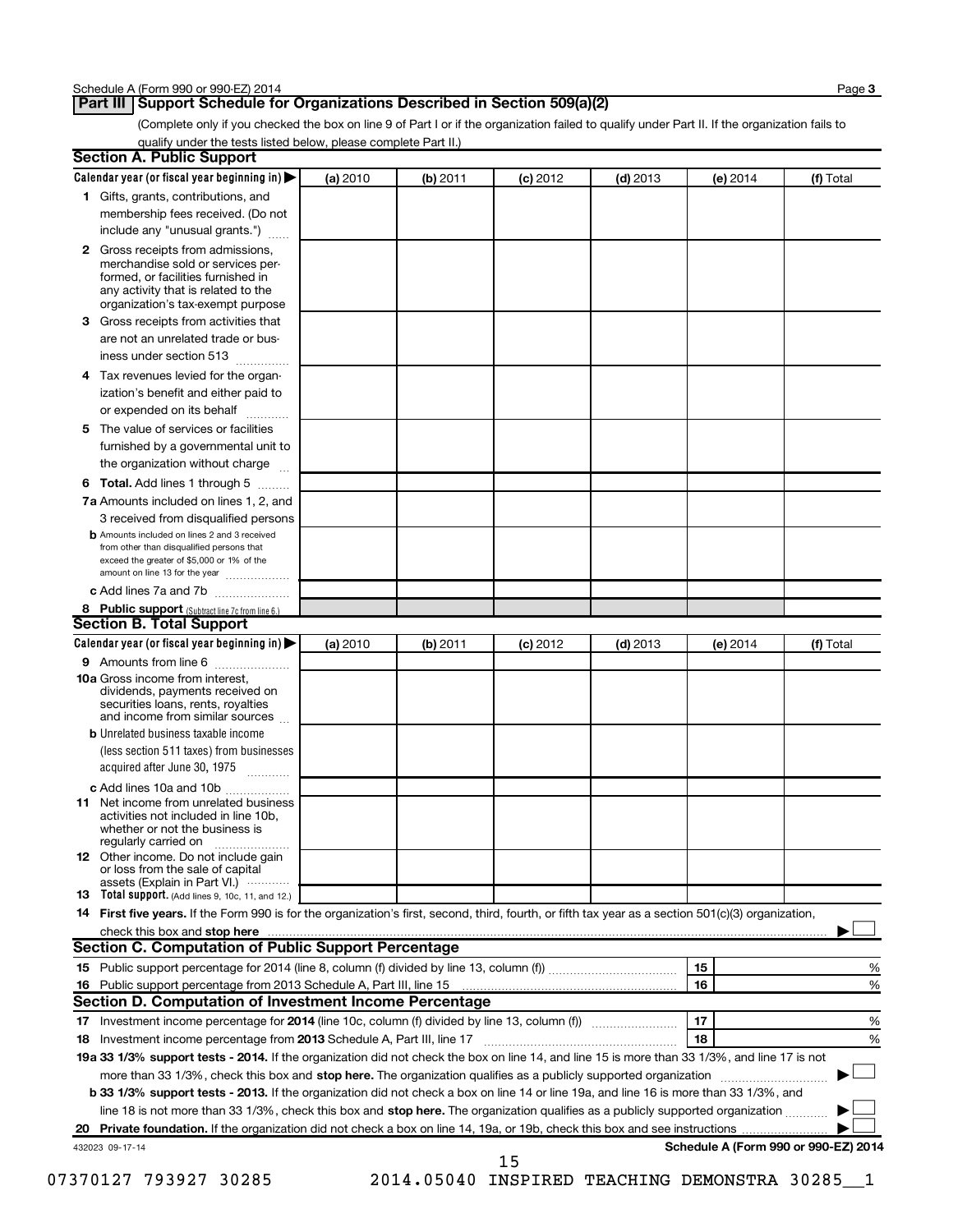**1**

**2**

**3a**

**3b**

**3c**

**4a**

**4b**

**4c**

**5a**

**5b 5c**

**6**

**7**

**8**

**9a**

**9b**

**9c**

**10a**

**10b**

**Yes No**

#### **Part IV** Supporting Organizations

(Complete only if you checked a box on line 11 of Part I. If you checked 11a of Part I, complete Sections A and B. If you checked 11b of Part I, complete Sections A and C. If you checked 11c of Part I, complete Sections A, D, and E. If you checked 11d of Part I, complete Sections A and D, and complete Part V.)

#### **Section A. All Supporting Organizations**

- **1** Are all of the organization's supported organizations listed by name in the organization's governing documents? If "No" describe in  $_{\mathsf{Part}}$   $_{\mathsf{V}}$  how the supported organizations are designated. If designated by *class or purpose, describe the designation. If historic and continuing relationship, explain.*
- **2** Did the organization have any supported organization that does not have an IRS determination of status under section 509(a)(1) or (2)? If "Yes," explain in  $_{\sf Part}$   $_{\sf VI}$  how the organization determined that the supported *organization was described in section 509(a)(1) or (2).*
- **3a** Did the organization have a supported organization described in section 501(c)(4), (5), or (6)? If "Yes," answer *(b) and (c) below.*
- **b** Did the organization confirm that each supported organization qualified under section 501(c)(4), (5), or (6) and satisfied the public support tests under section 509(a)(2)? If "Yes," describe in  $_{\rm Part}$   $_{\rm VI}$  when and how the *organization made the determination.*
- **c** Did the organization ensure that all support to such organizations was used exclusively for section 170(c)(2) (B) purposes? If "Yes," explain in  $_{\rm Part}$   $_{\rm VI}$  what controls the organization put in place to ensure such use.
- **4 a** *If* Was any supported organization not organized in the United States ("foreign supported organization")? *"Yes" and if you checked 11a or 11b in Part I, answer (b) and (c) below.*
- **b** Did the organization have ultimate control and discretion in deciding whether to make grants to the foreign supported organization? If "Yes," describe in Part VI how the organization had such control and discretion *despite being controlled or supervised by or in connection with its supported organizations.*
- **c** Did the organization support any foreign supported organization that does not have an IRS determination under sections 501(c)(3) and 509(a)(1) or (2)? If "Yes," ex*plain in*  $_{\sf Part}$  *v*J what controls the organization used *to ensure that all support to the foreign supported organization was used exclusively for section 170(c)(2)(B) purposes.*
- **5a** Did the organization add, substitute, or remove any supported organizations during the tax year? If "Yes," answer (b) and (c) below (if applicable). Also, provide detail in  $_{\sf Part}$   $_{\sf VI,}$  including (i) the names and EIN *numbers of the supported organizations added, substituted, or removed, (ii) the reasons for each such action, (iii) the authority under the organization's organizing document authorizing such action, and (iv) how the action was accomplished (such as by amendment to the organizing document).*
- **b** Type I or Type II only. Was any added or substituted supported organization part of a class already designated in the organization's organizing document?
- **c Substitutions only.**  Was the substitution the result of an event beyond the organization's control?
- **6** Did the organization provide support (whether in the form of grants or the provision of services or facilities) to support or benefit one or more of the filing organization's supported organizations? If "Yes," provide detail in anyone other than (a) its supported organizations; (b) individuals that are part of the charitable class benefited by one or more of its supported organizations; or (c) other supporting organizations that also *Part VI.*
- **7** Did the organization provide a grant, loan, compensation, or other similar payment to a substantial controlled entity with regard to a substantial contributor? If "Yes," complete Part I of Schedule L (Form 990). contributor (defined in IRC 4958(c)(3)(C)), a family member of a substantial contributor, or a 35-percent
- **8** Did the organization make a loan to a disqualified person (as defined in section 4958) not described in line 7? *If "Yes," complete Part I of Schedule L (Form 990).*
- **9 a** Was the organization controlled directly or indirectly at any time during the tax year by one or more *If "Yes," provide detail in*  in section 509(a)(1) or (2))? *Part VI.* disqualified persons as defined in section 4946 (other than foundation managers and organizations described
- **b** Did one or more disqualified persons (as defined in line 9(a)) hold a controlling interest in any entity in which  *If "Yes," provide detail in*  the supporting organization had an interest? *Part VI.*
- **c** Did a disqualified person (as defined in line 9(a)) have an ownership interest in, or derive any personal benefit from, assets in which the supporting organization also had an interest? If "Yes," *provide detail in Part VI.*
- **10 a** Was the organization subject to the excess business holdings rules of IRC 4943 because of IRC 4943(f)  *If "Yes," answer (b) below.* organizations)? (regarding certain Type II supporting organizations, and all Type III non-functionally integrated supporting
- **b** Did the organization have any excess business holdings in the tax year? (Use Schedule C, Form 4720, to *determine whether the organization had excess business holdings.)*

432024 09-17-14

**Schedule A (Form 990 or 990-EZ) 2014**

07370127 793927 30285 2014.05040 INSPIRED TEACHING DEMONSTRA 30285 1 16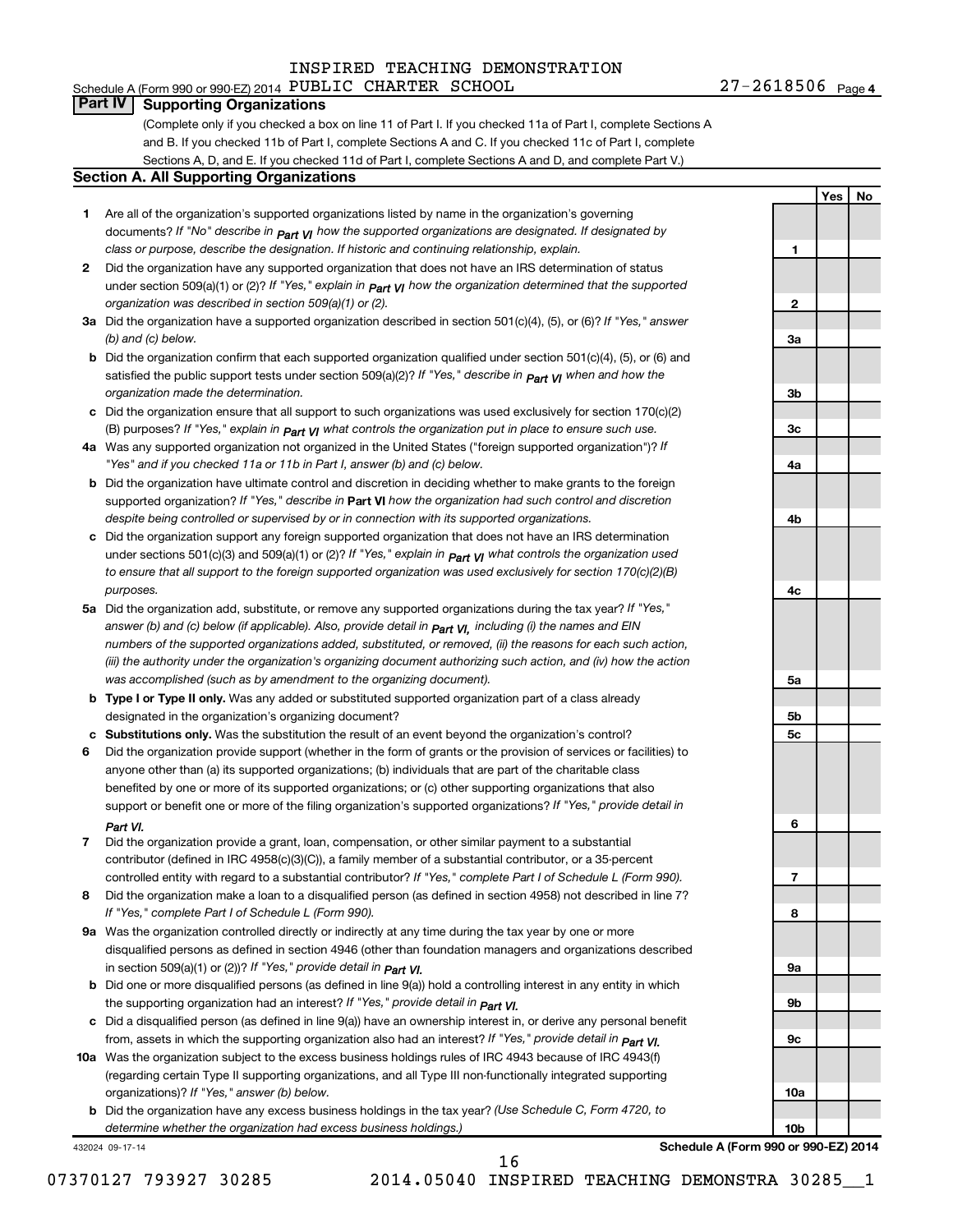**5** Schedule A (Form 990 or 990-EZ) 2014 Page PUBLIC CHARTER SCHOOL 27-2618506

|    | Part IV<br><b>Supporting Organizations (continued)</b>                                                                             |                 |     |    |
|----|------------------------------------------------------------------------------------------------------------------------------------|-----------------|-----|----|
|    |                                                                                                                                    |                 | Yes | No |
| 11 | Has the organization accepted a gift or contribution from any of the following persons?                                            |                 |     |    |
|    | a A person who directly or indirectly controls, either alone or together with persons described in (b) and (c)                     |                 |     |    |
|    | below, the governing body of a supported organization?                                                                             | 11a             |     |    |
|    | <b>b</b> A family member of a person described in (a) above?                                                                       | 11 <sub>b</sub> |     |    |
|    | c A 35% controlled entity of a person described in (a) or (b) above? If "Yes" to a, b, or c, provide detail in $P_{\text{art VI}}$ | 11c             |     |    |
|    | <b>Section B. Type I Supporting Organizations</b>                                                                                  |                 |     |    |
|    |                                                                                                                                    |                 | Yes | No |
|    | Did the directors, trustees, or membership of one or more supported organizations have the power to                                |                 |     |    |
| 1  |                                                                                                                                    |                 |     |    |
|    | regularly appoint or elect at least a majority of the organization's directors or trustees at all times during the                 |                 |     |    |
|    | tax year? If "No," describe in $P_{art}$ $V$ how the supported organization(s) effectively operated, supervised, or                |                 |     |    |
|    | controlled the organization's activities. If the organization had more than one supported organization,                            |                 |     |    |
|    | describe how the powers to appoint and/or remove directors or trustees were allocated among the supported                          |                 |     |    |
|    | organizations and what conditions or restrictions, if any, applied to such powers during the tax year.                             | 1               |     |    |
| 2  | Did the organization operate for the benefit of any supported organization other than the supported                                |                 |     |    |
|    | organization(s) that operated, supervised, or controlled the supporting organization? If "Yes," explain in                         |                 |     |    |
|    | Part VI how providing such benefit carried out the purposes of the supported organization(s) that operated,                        |                 |     |    |
|    | supervised, or controlled the supporting organization.                                                                             | 2               |     |    |
|    | <b>Section C. Type II Supporting Organizations</b>                                                                                 |                 |     |    |
|    |                                                                                                                                    |                 | Yes | No |
| 1  | Were a majority of the organization's directors or trustees during the tax year also a majority of the directors                   |                 |     |    |
|    | or trustees of each of the organization's supported organization(s)? If "No," describe in Part VI how control                      |                 |     |    |
|    | or management of the supporting organization was vested in the same persons that controlled or managed                             |                 |     |    |
|    | the supported organization(s).                                                                                                     | 1               |     |    |
|    | <b>Section D. Type III Supporting Organizations</b>                                                                                |                 |     |    |
|    |                                                                                                                                    |                 | Yes | No |
| 1  | Did the organization provide to each of its supported organizations, by the last day of the fifth month of the                     |                 |     |    |
|    | organization's tax year, (1) a written notice describing the type and amount of support provided during the prior tax              |                 |     |    |
|    | year, (2) a copy of the Form 990 that was most recently filed as of the date of notification, and (3) copies of the                |                 |     |    |
|    | organization's governing documents in effect on the date of notification, to the extent not previously provided?                   | 1               |     |    |
| 2  | Were any of the organization's officers, directors, or trustees either (i) appointed or elected by the supported                   |                 |     |    |
|    | organization(s) or (ii) serving on the governing body of a supported organization? If "No," explain in part VI how                 |                 |     |    |
|    | the organization maintained a close and continuous working relationship with the supported organization(s).                        | 2               |     |    |
| 3  | By reason of the relationship described in (2), did the organization's supported organizations have a                              |                 |     |    |
|    | significant voice in the organization's investment policies and in directing the use of the organization's                         |                 |     |    |
|    | income or assets at all times during the tax year? If "Yes," describe in $_{Part}$ $_{VI}$ the role the organization's             |                 |     |    |
|    | supported organizations played in this regard.                                                                                     | 3               |     |    |
|    | Section E. Type III Functionally-Integrated Supporting Organizations                                                               |                 |     |    |
| 1  | Check the box next to the method that the organization used to satisfy the Integral Part Test during the year(see instructions):   |                 |     |    |
| a  | The organization satisfied the Activities Test. Complete line 2 below.                                                             |                 |     |    |
| b  | The organization is the parent of each of its supported organizations. Complete $_{\text{line 3}}$ below.                          |                 |     |    |
| с  | The organization supported a governmental entity. Describe in Part VI how you supported a government entity (see instructions).    |                 |     |    |
| 2  | Activities Test. Answer (a) and (b) below.                                                                                         |                 | Yes | No |
| а  | Did substantially all of the organization's activities during the tax year directly further the exempt purposes of                 |                 |     |    |
|    | the supported organization(s) to which the organization was responsive? If "Yes," then in Part VI identify                         |                 |     |    |
|    | how these activities directly furthered their exempt purposes,<br>those supported organizations and explain                        |                 |     |    |
|    | how the organization was responsive to those supported organizations, and how the organization determined                          |                 |     |    |
|    | that these activities constituted substantially all of its activities.                                                             | 2a              |     |    |
|    | <b>b</b> Did the activities described in (a) constitute activities that, but for the organization's involvement, one or more       |                 |     |    |
|    | of the organization's supported organization(s) would have been engaged in? If "Yes," explain in $P_{\text{art}}$ $V_I$ the        |                 |     |    |
|    | reasons for the organization's position that its supported organization(s) would have engaged in these                             |                 |     |    |
|    | activities but for the organization's involvement.                                                                                 | 2b              |     |    |
| 3  | Parent of Supported Organizations. Answer (a) and (b) below.                                                                       |                 |     |    |
| a  | Did the organization have the power to regularly appoint or elect a majority of the officers, directors, or                        |                 |     |    |
|    | trustees of each of the supported organizations? Provide details in <i>Part VI.</i>                                                | 3a              |     |    |
|    | <b>b</b> Did the organization exercise a substantial degree of direction over the policies, programs, and activities of each       |                 |     |    |
|    | of its supported organizations? If "Yes," describe in $P_{\text{diff}}$ $y_1$ the role played by the organization in this regard.  | Зb              |     |    |
|    | Schedule A (Form 990 or 990-EZ) 2014<br>432025 09-17-14                                                                            |                 |     |    |

07370127 793927 30285 2014.05040 INSPIRED TEACHING DEMONSTRA 30285\_1

17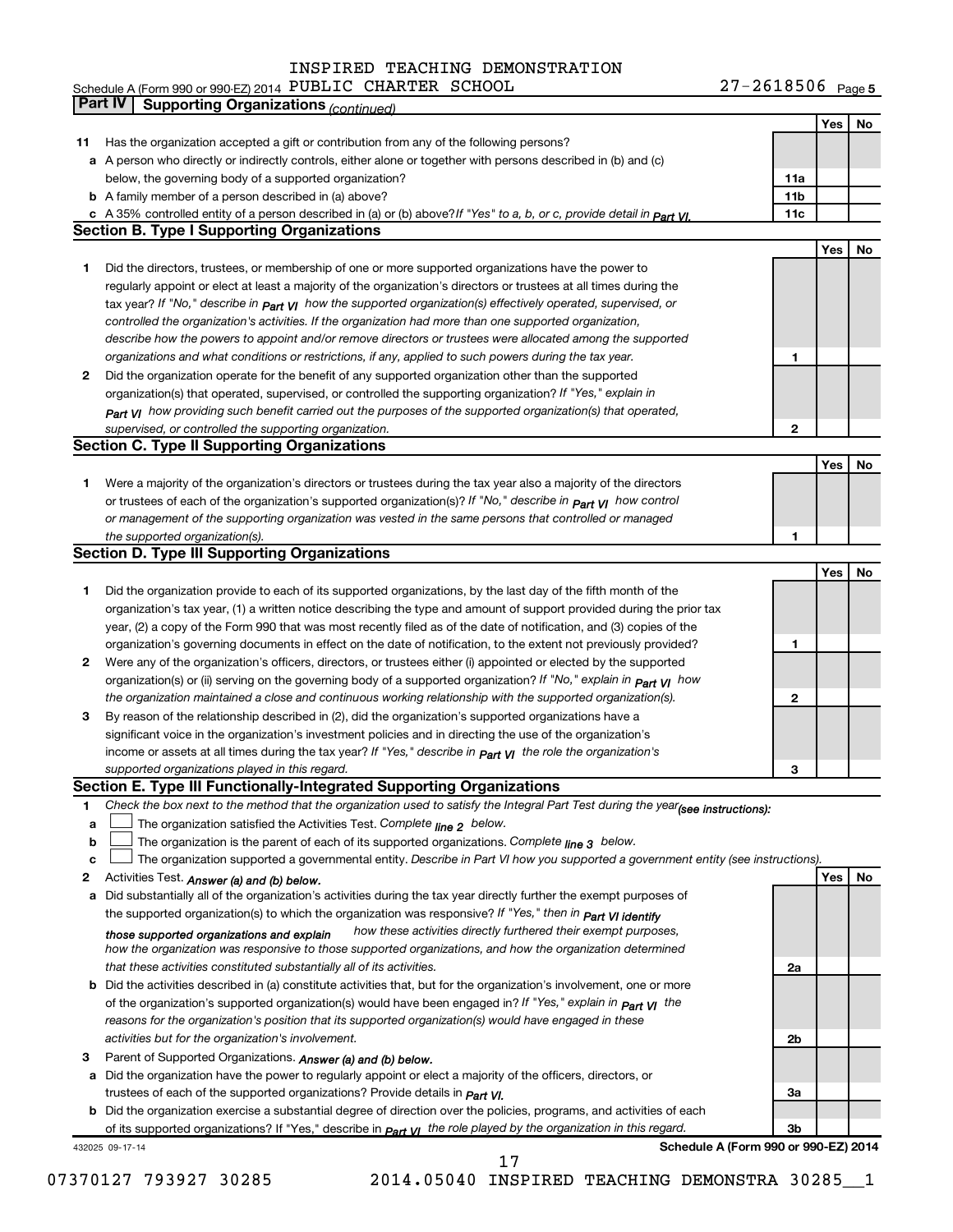27-2618506 Page 6 Schedule A (Form 990 or 990-EZ) 2014 PUBLIC CHARTER SCHOOL  $27-2618506$  Page

|                | <b>Part V</b><br>Type III Non-Functionally Integrated 509(a)(3) Supporting Organizations                                          |                |                |                     |
|----------------|-----------------------------------------------------------------------------------------------------------------------------------|----------------|----------------|---------------------|
| 1.             | Check here if the organization satisfied the Integral Part Test as a qualifying trust on Nov. 20, 1970. See instructions. All     |                |                |                     |
|                | other Type III non-functionally integrated supporting organizations must complete Sections A through E.                           |                |                |                     |
|                |                                                                                                                                   |                |                | (B) Current Year    |
|                | Section A - Adjusted Net Income                                                                                                   |                | (A) Prior Year | (optional)          |
| 1              | Net short-term capital gain                                                                                                       | 1              |                |                     |
| 2              | Recoveries of prior-year distributions                                                                                            | $\mathbf{2}$   |                |                     |
| 3              | Other gross income (see instructions)                                                                                             | 3              |                |                     |
| 4              | Add lines 1 through 3                                                                                                             | 4              |                |                     |
| 5              | Depreciation and depletion                                                                                                        | 5              |                |                     |
| 6              | Portion of operating expenses paid or incurred for production or                                                                  |                |                |                     |
|                | collection of gross income or for management, conservation, or                                                                    |                |                |                     |
|                | maintenance of property held for production of income (see instructions)                                                          | 6              |                |                     |
| 7              | Other expenses (see instructions)                                                                                                 | $\overline{7}$ |                |                     |
| 8              | Adjusted Net Income (subtract lines 5, 6 and 7 from line 4)                                                                       | 8              |                |                     |
|                | <b>Section B - Minimum Asset Amount</b>                                                                                           |                | (A) Prior Year | (B) Current Year    |
|                |                                                                                                                                   |                |                | (optional)          |
| 1.             | Aggregate fair market value of all non-exempt-use assets (see                                                                     |                |                |                     |
|                | instructions for short tax year or assets held for part of year):                                                                 | 1a             |                |                     |
|                | a Average monthly value of securities                                                                                             | 1b             |                |                     |
|                | <b>b</b> Average monthly cash balances                                                                                            |                |                |                     |
|                | c Fair market value of other non-exempt-use assets                                                                                | 1c             |                |                     |
|                | d Total (add lines 1a, 1b, and 1c)                                                                                                | 1d             |                |                     |
|                | <b>e</b> Discount claimed for blockage or other                                                                                   |                |                |                     |
|                | factors (explain in detail in Part VI):                                                                                           | $\mathbf{2}$   |                |                     |
| 2              | Acquisition indebtedness applicable to non-exempt-use assets                                                                      |                |                |                     |
| 3              | Subtract line 2 from line 1d                                                                                                      | 3              |                |                     |
| 4              | Cash deemed held for exempt use. Enter 1-1/2% of line 3 (for greater amount,                                                      |                |                |                     |
|                | see instructions).                                                                                                                | 4              |                |                     |
| 5              | Net value of non-exempt-use assets (subtract line 4 from line 3)                                                                  | 5<br>6         |                |                     |
| 6              | 035. Multiply line 5 by                                                                                                           | $\overline{7}$ |                |                     |
| $\overline{7}$ | Recoveries of prior-year distributions                                                                                            |                |                |                     |
| 8              | Minimum Asset Amount (add line 7 to line 6)                                                                                       | 8              |                |                     |
|                | <b>Section C - Distributable Amount</b>                                                                                           |                |                | <b>Current Year</b> |
| 1              | Adjusted net income for prior year (from Section A, line 8, Column A)                                                             | 1              |                |                     |
| $\mathbf{2}$   | Enter 85% of line 1                                                                                                               | $\mathbf{2}$   |                |                     |
| 3              | Minimum asset amount for prior year (from Section B, line 8, Column A)                                                            | 3              |                |                     |
| 4              | Enter greater of line 2 or line 3                                                                                                 | 4              |                |                     |
| 5              | Income tax imposed in prior year                                                                                                  | 5              |                |                     |
| 6              | <b>Distributable Amount.</b> Subtract line 5 from line 4, unless subject to                                                       |                |                |                     |
|                | emergency temporary reduction (see instructions)                                                                                  | 6              |                |                     |
| $\overline{7}$ | Check here if the current year is the organization's first as a non-functionally-integrated Type III supporting organization (see |                |                |                     |
|                | instructions).                                                                                                                    |                |                |                     |

**Schedule A (Form 990 or 990-EZ) 2014**

432026 09-17-14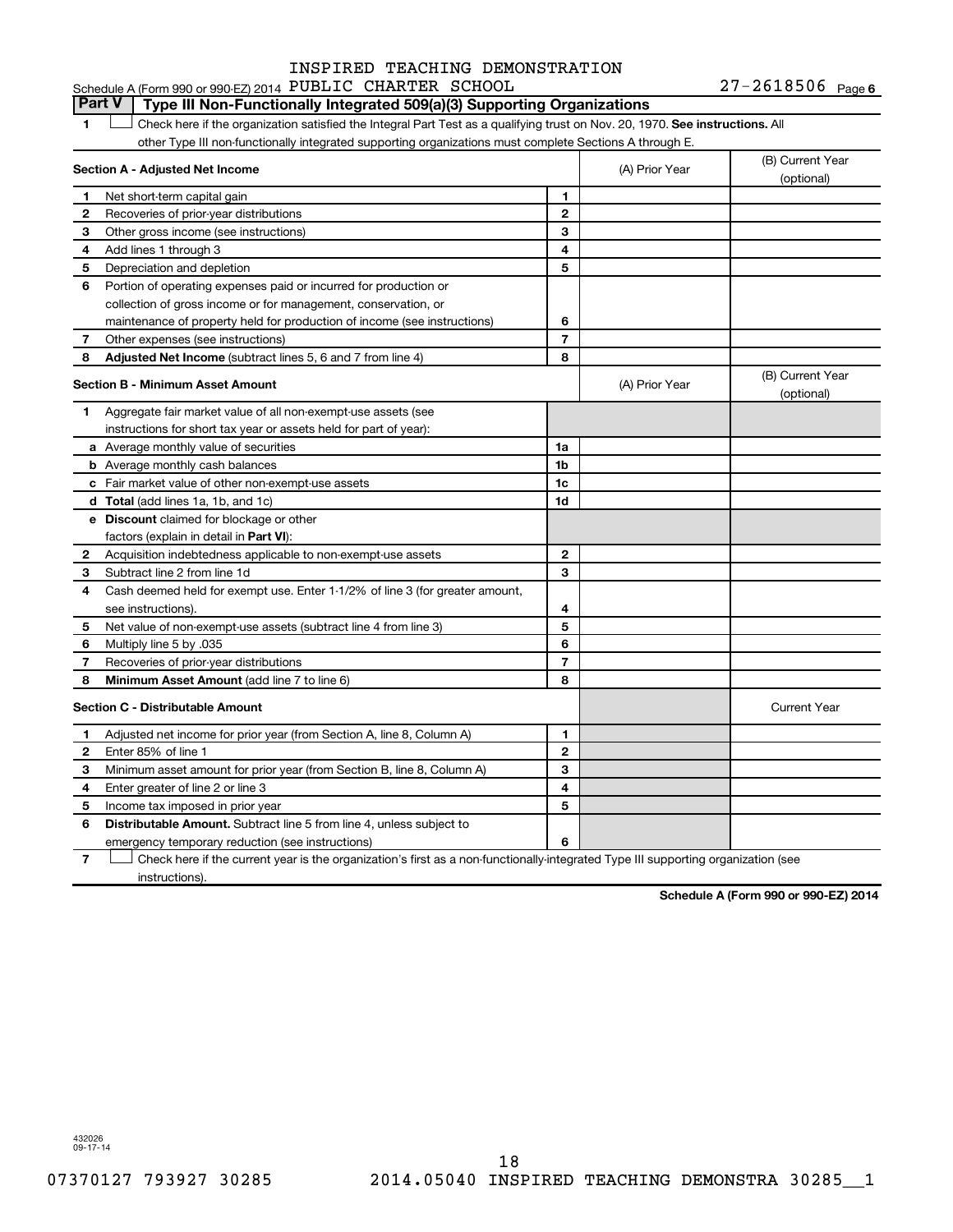27-2618506 Page 7 Schedule A (Form 990 or 990-EZ) 2014 PUBLIC CHARTER SCHOOL  $27-2618506$  Page

|    | <b>Part V</b><br>Type III Non-Functionally Integrated 509(a)(3) Supporting Organizations (continued) |                             |                           |                      |  |  |  |  |  |
|----|------------------------------------------------------------------------------------------------------|-----------------------------|---------------------------|----------------------|--|--|--|--|--|
|    | <b>Section D - Distributions</b>                                                                     |                             |                           | <b>Current Year</b>  |  |  |  |  |  |
| 1  | Amounts paid to supported organizations to accomplish exempt purposes                                |                             |                           |                      |  |  |  |  |  |
| 2  | Amounts paid to perform activity that directly furthers exempt purposes of supported                 |                             |                           |                      |  |  |  |  |  |
|    | organizations, in excess of income from activity                                                     |                             |                           |                      |  |  |  |  |  |
| 3  | Administrative expenses paid to accomplish exempt purposes of supported organizations                |                             |                           |                      |  |  |  |  |  |
| 4  | Amounts paid to acquire exempt-use assets                                                            |                             |                           |                      |  |  |  |  |  |
| 5  | Qualified set-aside amounts (prior IRS approval required)                                            |                             |                           |                      |  |  |  |  |  |
| 6  | Other distributions (describe in Part VI). See instructions.                                         |                             |                           |                      |  |  |  |  |  |
| 7  | Total annual distributions. Add lines 1 through 6.                                                   |                             |                           |                      |  |  |  |  |  |
| 8  | Distributions to attentive supported organizations to which the organization is responsive           |                             |                           |                      |  |  |  |  |  |
|    | (provide details in Part VI). See instructions.                                                      |                             |                           |                      |  |  |  |  |  |
| 9  | Distributable amount for 2014 from Section C, line 6                                                 |                             |                           |                      |  |  |  |  |  |
| 10 | Line 8 amount divided by Line 9 amount                                                               |                             |                           |                      |  |  |  |  |  |
|    |                                                                                                      | (i)                         | (ii)                      | (iii)                |  |  |  |  |  |
|    |                                                                                                      | <b>Excess Distributions</b> | <b>Underdistributions</b> | <b>Distributable</b> |  |  |  |  |  |
|    | Section E - Distribution Allocations (see instructions)                                              |                             | Pre-2014                  | Amount for 2014      |  |  |  |  |  |
| 1. | Distributable amount for 2014 from Section C, line 6                                                 |                             |                           |                      |  |  |  |  |  |
| 2  | Underdistributions, if any, for years prior to 2014                                                  |                             |                           |                      |  |  |  |  |  |
|    | (reasonable cause required-see instructions)                                                         |                             |                           |                      |  |  |  |  |  |
| 3  | Excess distributions carryover, if any, to 2014:                                                     |                             |                           |                      |  |  |  |  |  |
| а  |                                                                                                      |                             |                           |                      |  |  |  |  |  |
| b  |                                                                                                      |                             |                           |                      |  |  |  |  |  |
| c  |                                                                                                      |                             |                           |                      |  |  |  |  |  |
| d  |                                                                                                      |                             |                           |                      |  |  |  |  |  |
|    | e From 2013                                                                                          |                             |                           |                      |  |  |  |  |  |
|    | f Total of lines 3a through e                                                                        |                             |                           |                      |  |  |  |  |  |
|    | g Applied to underdistributions of prior years                                                       |                             |                           |                      |  |  |  |  |  |
|    | <b>h</b> Applied to 2014 distributable amount                                                        |                             |                           |                      |  |  |  |  |  |
| i. | Carryover from 2009 not applied (see instructions)                                                   |                             |                           |                      |  |  |  |  |  |
|    | Remainder. Subtract lines 3g, 3h, and 3i from 3f.                                                    |                             |                           |                      |  |  |  |  |  |
| 4  | Distributions for 2014 from Section D,                                                               |                             |                           |                      |  |  |  |  |  |
|    | \$<br>line $7:$                                                                                      |                             |                           |                      |  |  |  |  |  |
|    | <b>a</b> Applied to underdistributions of prior years                                                |                             |                           |                      |  |  |  |  |  |
|    | <b>b</b> Applied to 2014 distributable amount                                                        |                             |                           |                      |  |  |  |  |  |
|    | c Remainder. Subtract lines 4a and 4b from 4.                                                        |                             |                           |                      |  |  |  |  |  |
| 5  | Remaining underdistributions for years prior to 2014, if                                             |                             |                           |                      |  |  |  |  |  |
|    | any. Subtract lines 3g and 4a from line 2 (if amount                                                 |                             |                           |                      |  |  |  |  |  |
|    | greater than zero, see instructions).                                                                |                             |                           |                      |  |  |  |  |  |
| 6  | Remaining underdistributions for 2014. Subtract lines 3h                                             |                             |                           |                      |  |  |  |  |  |
|    | and 4b from line 1 (if amount greater than zero, see                                                 |                             |                           |                      |  |  |  |  |  |
|    | instructions).                                                                                       |                             |                           |                      |  |  |  |  |  |
| 7  | Excess distributions carryover to 2015. Add lines 3j                                                 |                             |                           |                      |  |  |  |  |  |
|    | and 4c.                                                                                              |                             |                           |                      |  |  |  |  |  |
| 8  | Breakdown of line 7:                                                                                 |                             |                           |                      |  |  |  |  |  |
| a  |                                                                                                      |                             |                           |                      |  |  |  |  |  |
| b  |                                                                                                      |                             |                           |                      |  |  |  |  |  |
| c  |                                                                                                      |                             |                           |                      |  |  |  |  |  |
|    | d Excess from 2013                                                                                   |                             |                           |                      |  |  |  |  |  |
|    | e Excess from 2014                                                                                   |                             |                           |                      |  |  |  |  |  |

**Schedule A (Form 990 or 990-EZ) 2014**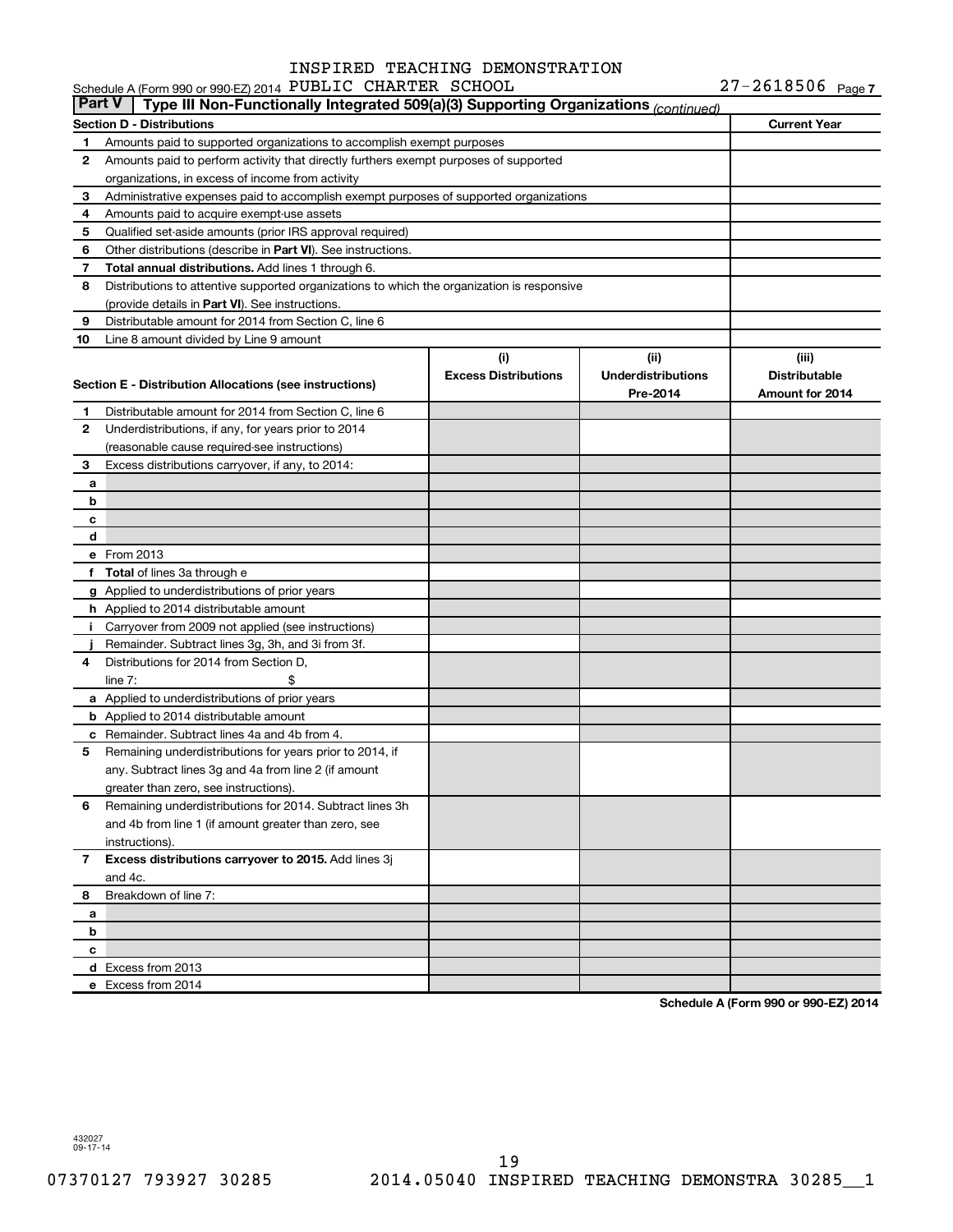27-2618506 Page 8 Schedule A (Form 990 or 990-EZ) 2014 Page PUBLIC CHARTER SCHOOL 27-2618506

Part VI | Supplemental Information. Provide the explanations required by Part II, line 10; Part II, line 17a or 17b; and Part III, line 12. Also complete this part for any additional information. (See instructions).

| 432028 09-17-14<br>07370127 793927 30285 | Schedule A (Form 990 or 990-EZ) 2014<br>$2\,0$<br>2014.05040 INSPIRED TEACHING DEMONSTRA 30285_1 |
|------------------------------------------|--------------------------------------------------------------------------------------------------|
|                                          |                                                                                                  |
|                                          |                                                                                                  |
|                                          |                                                                                                  |
|                                          |                                                                                                  |
|                                          |                                                                                                  |
|                                          |                                                                                                  |
|                                          |                                                                                                  |
|                                          |                                                                                                  |
|                                          |                                                                                                  |
|                                          |                                                                                                  |
|                                          |                                                                                                  |
|                                          |                                                                                                  |
|                                          |                                                                                                  |
|                                          |                                                                                                  |
|                                          |                                                                                                  |
|                                          |                                                                                                  |
|                                          |                                                                                                  |
|                                          |                                                                                                  |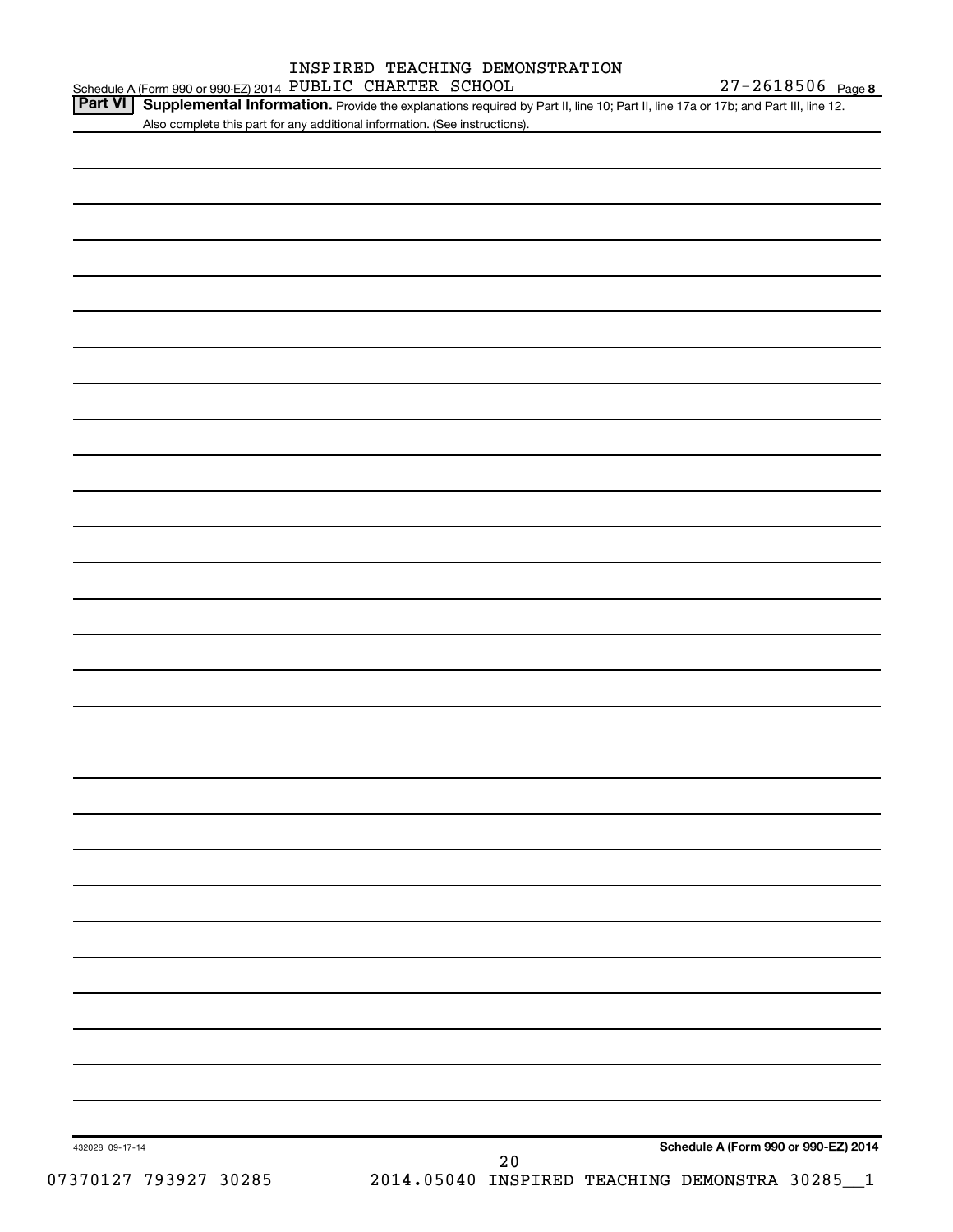#### \*\* PUBLIC DISCLOSURE COPY \*\*

| <b>Schedule B</b><br>(Form 990, 990-EZ,<br>or 990-PF)<br>Department of the Treasury<br>Internal Revenue Service | <b>Schedule of Contributors</b><br>Attach to Form 990, Form 990-EZ, or Form 990-PF.<br>Information about Schedule B (Form 990, 990-EZ, or 990-PF) and<br>its instructions is at www.irs.gov/form990 . | OMB No. 1545-0047<br>2014             |
|-----------------------------------------------------------------------------------------------------------------|-------------------------------------------------------------------------------------------------------------------------------------------------------------------------------------------------------|---------------------------------------|
| Name of the organization                                                                                        |                                                                                                                                                                                                       | <b>Employer identification number</b> |
|                                                                                                                 | TEACHING DEMONSTRATION<br>INSPIRED                                                                                                                                                                    |                                       |
|                                                                                                                 | PUBLIC CHARTER SCHOOL                                                                                                                                                                                 | $27 - 2618506$                        |
| <b>Organization type (check one):</b>                                                                           |                                                                                                                                                                                                       |                                       |
| Filers of:                                                                                                      | Section:                                                                                                                                                                                              |                                       |
| Form 990 or 990-EZ                                                                                              | 501(c)( $3$ ) (enter number) organization<br>$\mathbf{X}$                                                                                                                                             |                                       |
|                                                                                                                 | $4947(a)(1)$ nonexempt charitable trust not treated as a private foundation                                                                                                                           |                                       |
|                                                                                                                 | 527 political organization                                                                                                                                                                            |                                       |
| Form 990-PF                                                                                                     | 501(c)(3) exempt private foundation                                                                                                                                                                   |                                       |
|                                                                                                                 | 4947(a)(1) nonexempt charitable trust treated as a private foundation                                                                                                                                 |                                       |
|                                                                                                                 | 501(c)(3) taxable private foundation                                                                                                                                                                  |                                       |

Check if your organization is covered by the General Rule or a Special Rule.

**Note.**  Only a section 501(c)(7), (8), or (10) organization can check boxes for both the General Rule and a Special Rule. See instructions.

### **General Rule**

 $\boxed{\textbf{X}}$  For an organization filing Form 990, 990-EZ, or 990-PF that received, during the year, contributions totaling \$5,000 or more (in money or property) from any one contributor. Complete Parts I and II. See instructions for determining a contributor's total contributions.

#### **Special Rules**

|  | For an organization described in section 501(c)(3) filing Form 990 or 990-EZ that met the 33 1/3% support test of the regulations under              |
|--|------------------------------------------------------------------------------------------------------------------------------------------------------|
|  | sections 509(a)(1) and 170(b)(1)(A)(vi), that checked Schedule A (Form 990 or 990-EZ), Part II, line 13, 16a, or 16b, and that received from         |
|  | any one contributor, during the year, total contributions of the greater of (1) \$5,000 or (2) 2% of the amount on (i) Form 990, Part VIII, line 1h, |
|  | or (ii) Form 990-EZ, line 1. Complete Parts I and II.                                                                                                |

year, total contributions of more than \$1,000 *exclusively* for religious, charitable, scientific, literary, or educational purposes, or for For an organization described in section 501(c)(7), (8), or (10) filing Form 990 or 990-EZ that received from any one contributor, during the the prevention of cruelty to children or animals. Complete Parts I, II, and III.

purpose. Do not complete any of the parts unless the General Rule applies to this organization because it received nonexclusively year, contributions *exclusively* for religious, charitable, etc., purposes, but no such contributions totaled more than \$1,000. If this box is checked, enter here the total contributions that were received during the year for an exclusively religious, charitable, etc., For an organization described in section 501(c)(7), (8), or (10) filing Form 990 or 990-EZ that received from any one contributor, during the religious, charitable, etc., contributions totaling \$5,000 or more during the year  $\ldots$  $\ldots$  $\ldots$  $\ldots$  $\ldots$  $\ldots$  $\ldots$ 

**Caution.** An organization that is not covered by the General Rule and/or the Special Rules does not file Schedule B (Form 990, 990-EZ, or 990-PF), but it **must** answer "No" on Part IV, line 2, of its Form 990; or check the box on line H of its Form 990-EZ or on its Form 990-PF, Part I, line 2, to certify that it does not meet the filing requirements of Schedule B (Form 990, 990-EZ, or 990-PF).

LHA For Paperwork Reduction Act Notice, see the Instructions for Form 990, 990-EZ, or 990-PF. Schedule B (Form 990, 990-EZ, or 990-PF) (2014)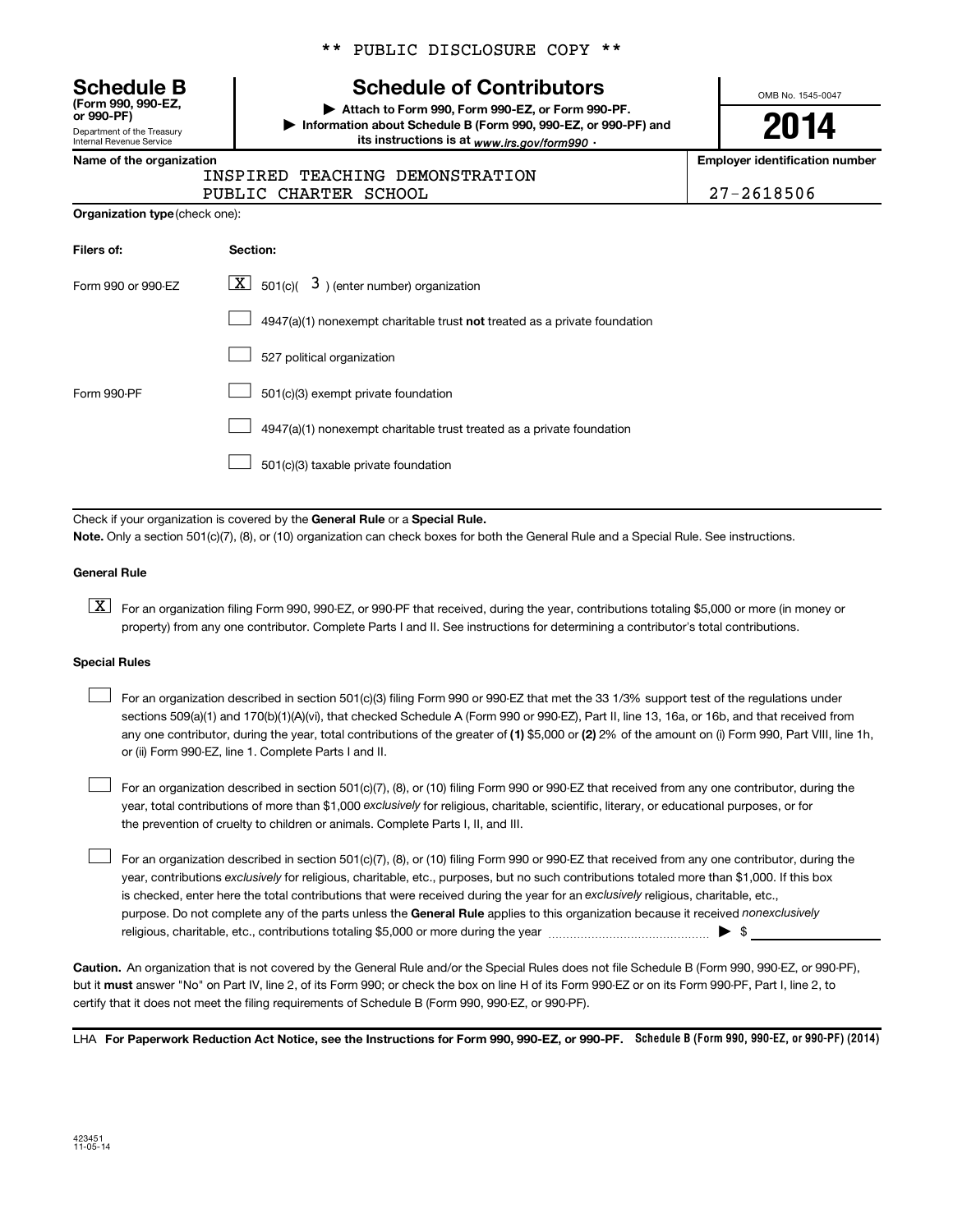|            | INSPIRED TEACHING DEMONSTRATION<br>PUBLIC CHARTER SCHOOL                                       |                                   | 27-2618506                                                                                                                          |
|------------|------------------------------------------------------------------------------------------------|-----------------------------------|-------------------------------------------------------------------------------------------------------------------------------------|
| Part I     | Contributors (see instructions). Use duplicate copies of Part I if additional space is needed. |                                   |                                                                                                                                     |
|            |                                                                                                |                                   | (d)                                                                                                                                 |
| (a)<br>No. | (b)<br>Name, address, and ZIP + 4                                                              | (c)<br><b>Total contributions</b> | Type of contribution                                                                                                                |
| 1          |                                                                                                | 75, 169.<br>$$\tilde$$            | Person<br>Payroll<br>$\overline{\mathbf{x}}$<br>Noncash<br>(Complete Part II for<br>noncash contributions.)                         |
| (a)<br>No. | (b)<br>Name, address, and ZIP + 4                                                              | (c)<br><b>Total contributions</b> | (d)<br>Type of contribution                                                                                                         |
| 2          |                                                                                                | 46,815.<br>\$                     | Person<br>Payroll<br>Noncash<br>$\boxed{\text{X}}$<br>(Complete Part II for<br>noncash contributions.)                              |
| (a)<br>No. | (b)<br>Name, address, and ZIP + 4                                                              | (c)<br><b>Total contributions</b> | (d)<br>Type of contribution                                                                                                         |
|            |                                                                                                | \$                                | Person<br>Payroll<br>Noncash<br>(Complete Part II for<br>noncash contributions.)                                                    |
| (a)<br>No. | (b)<br>Name, address, and ZIP + 4                                                              | (c)<br><b>Total contributions</b> | (d)<br>Type of contribution                                                                                                         |
|            |                                                                                                | \$                                | Person<br>Payroll<br>Noncash<br>(Complete Part II for<br>noncash contributions.)                                                    |
| (a)<br>No. | (b)<br>Name, address, and ZIP + 4                                                              | (c)<br><b>Total contributions</b> | (d)<br>Type of contribution                                                                                                         |
|            |                                                                                                | \$                                | Person<br>Payroll<br>Noncash<br>(Complete Part II for<br>noncash contributions.)                                                    |
| (a)<br>No. | (b)<br>Name, address, and ZIP + 4                                                              | (c)<br><b>Total contributions</b> | (d)<br>Type of contribution                                                                                                         |
|            | 423452 11-05-14                                                                                | \$                                | Person<br>Payroll<br>Noncash<br>(Complete Part II for<br>noncash contributions.)<br>Schedule B (Form 990, 990-EZ, or 990-PF) (2014) |

**Name of organization** 

Schedule B (Form 990, 990-EZ, or 990-PF) (2014)

07370127 793927 30285 2014.05040 INSPIRED TEACHING DEMONSTRA 30285...1

**2**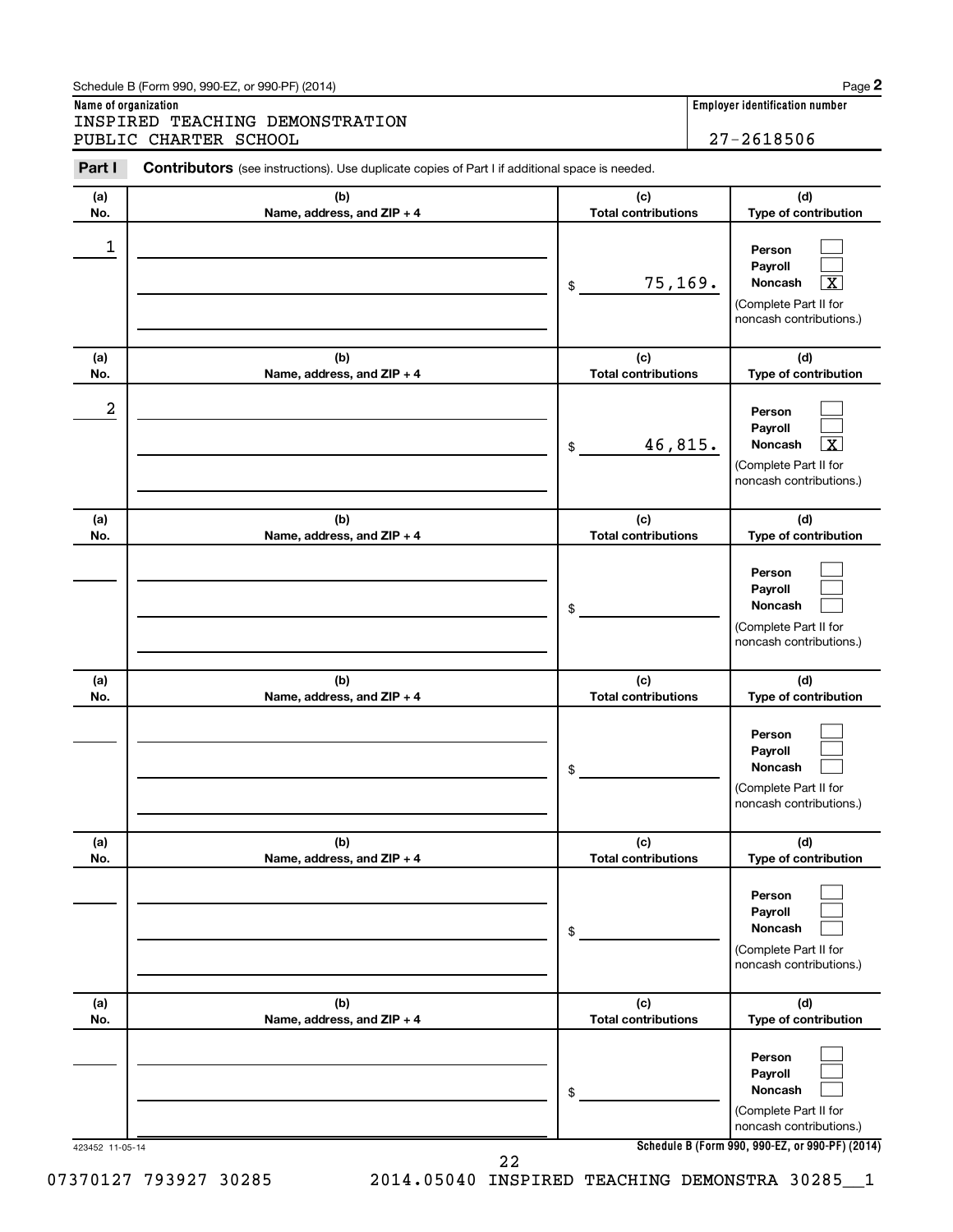|                      | Schedule B (Form 990, 990-EZ, or 990-PF) (2014)                                                     |                          | Page 3                                |
|----------------------|-----------------------------------------------------------------------------------------------------|--------------------------|---------------------------------------|
| Name of organization |                                                                                                     |                          | <b>Employer identification number</b> |
|                      | INSPIRED TEACHING DEMONSTRATION<br>PUBLIC CHARTER SCHOOL                                            |                          | $27 - 2618506$                        |
|                      |                                                                                                     |                          |                                       |
| Part II              | Noncash Property (see instructions). Use duplicate copies of Part II if additional space is needed. |                          |                                       |
| (a)                  |                                                                                                     | (c)                      |                                       |
| No.<br>from          | (b)                                                                                                 | FMV (or estimate)        | (d)                                   |
| Part I               | Description of noncash property given                                                               | (see instructions)       | Date received                         |
|                      | PLAYGROUND                                                                                          |                          |                                       |
| 1                    |                                                                                                     |                          |                                       |
|                      |                                                                                                     |                          |                                       |
|                      |                                                                                                     | 75,169.<br>\$            | 06/30/15                              |
|                      |                                                                                                     |                          |                                       |
| (a)<br>No.           | (b)                                                                                                 | (c)                      | (d)                                   |
| from                 | Description of noncash property given                                                               | FMV (or estimate)        | Date received                         |
| Part I               |                                                                                                     | (see instructions)       |                                       |
|                      | LEGAL FEES                                                                                          |                          |                                       |
| 2                    |                                                                                                     |                          |                                       |
|                      |                                                                                                     | 46,815.                  | 06/30/15                              |
|                      |                                                                                                     | \$                       |                                       |
| (a)                  |                                                                                                     |                          |                                       |
| No.                  | (b)                                                                                                 | (c)<br>FMV (or estimate) | (d)                                   |
| from<br>Part I       | Description of noncash property given                                                               | (see instructions)       | Date received                         |
|                      |                                                                                                     |                          |                                       |
|                      |                                                                                                     |                          |                                       |
|                      |                                                                                                     |                          |                                       |
|                      |                                                                                                     | \$                       |                                       |
|                      |                                                                                                     |                          |                                       |
| (a)<br>No.           | (b)                                                                                                 | (c)                      | (d)                                   |
| from                 | Description of noncash property given                                                               | FMV (or estimate)        | Date received                         |
| Part I               |                                                                                                     | (see instructions)       |                                       |
|                      |                                                                                                     |                          |                                       |
|                      |                                                                                                     |                          |                                       |
|                      |                                                                                                     |                          |                                       |
|                      |                                                                                                     | \$                       |                                       |
| (a)                  |                                                                                                     |                          |                                       |
| No.                  | (b)                                                                                                 | (c)<br>FMV (or estimate) | (d)                                   |
| from<br>Part I       | Description of noncash property given                                                               | (see instructions)       | Date received                         |
|                      |                                                                                                     |                          |                                       |
|                      |                                                                                                     |                          |                                       |
|                      |                                                                                                     |                          |                                       |
|                      |                                                                                                     | \$                       |                                       |
|                      |                                                                                                     |                          |                                       |
| (a)<br>No.           |                                                                                                     | (c)                      |                                       |
| from                 | (b)<br>Description of noncash property given                                                        | FMV (or estimate)        | (d)<br>Date received                  |
| Part I               |                                                                                                     | (see instructions)       |                                       |
|                      |                                                                                                     |                          |                                       |
|                      |                                                                                                     |                          |                                       |
|                      |                                                                                                     | \$                       |                                       |
|                      |                                                                                                     |                          |                                       |

423453 11-05-14

23

07370127 793927 30285 2014.05040 INSPIRED TEACHING DEMONSTRA 30285\_1

**Schedule B (Form 990, 990-EZ, or 990-PF) (2014)**

**3**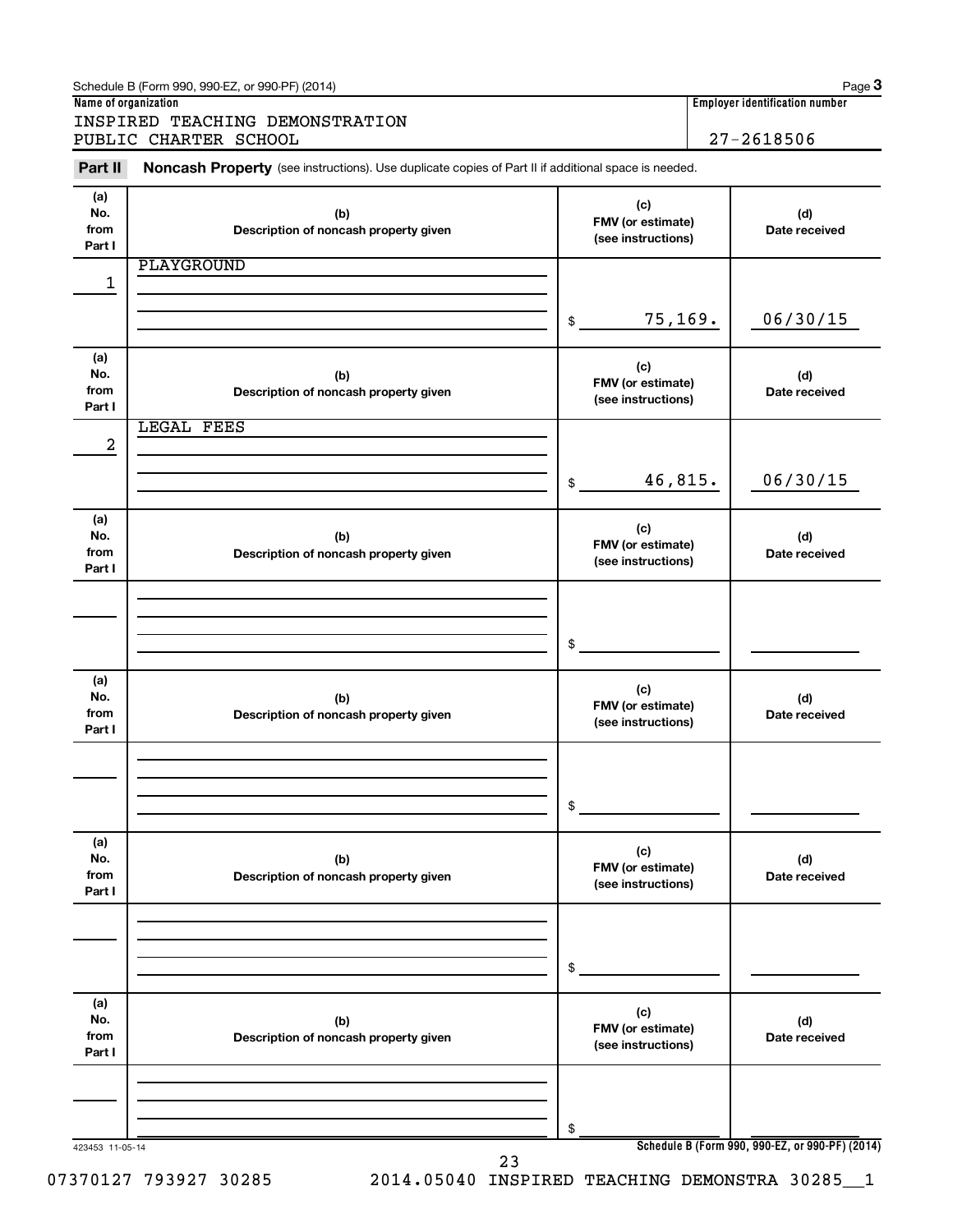|                      | Schedule B (Form 990, 990-EZ, or 990-PF) (2014)                                                                                                          |                      | Page 4                                                                                                                                                                                                                                  |
|----------------------|----------------------------------------------------------------------------------------------------------------------------------------------------------|----------------------|-----------------------------------------------------------------------------------------------------------------------------------------------------------------------------------------------------------------------------------------|
| Name of organization |                                                                                                                                                          |                      | <b>Employer identification number</b>                                                                                                                                                                                                   |
|                      | INSPIRED TEACHING DEMONSTRATION                                                                                                                          |                      |                                                                                                                                                                                                                                         |
|                      | PUBLIC CHARTER SCHOOL                                                                                                                                    |                      | 27-2618506                                                                                                                                                                                                                              |
| Part III             |                                                                                                                                                          |                      | <i>Exclusively</i> religious, charitable, etc., contributions to organizations described in section 501(c)(7), (8), or (10) that total more than \$1,000 for<br>the year from any one contributor. Complete columns (a) through (e) and |
|                      | completing Part III, enter the total of exclusively religious, charitable, etc., contributions of \$1,000 or less for the year. (Enter this info. once.) |                      |                                                                                                                                                                                                                                         |
| (a) No.              | Use duplicate copies of Part III if additional space is needed.                                                                                          |                      |                                                                                                                                                                                                                                         |
| from<br>Part I       | (b) Purpose of gift                                                                                                                                      | (c) Use of gift      | (d) Description of how gift is held                                                                                                                                                                                                     |
|                      |                                                                                                                                                          |                      |                                                                                                                                                                                                                                         |
|                      |                                                                                                                                                          |                      |                                                                                                                                                                                                                                         |
|                      |                                                                                                                                                          |                      |                                                                                                                                                                                                                                         |
|                      |                                                                                                                                                          |                      |                                                                                                                                                                                                                                         |
|                      |                                                                                                                                                          | (e) Transfer of gift |                                                                                                                                                                                                                                         |
|                      |                                                                                                                                                          |                      |                                                                                                                                                                                                                                         |
|                      | Transferee's name, address, and ZIP + 4                                                                                                                  |                      | Relationship of transferor to transferee                                                                                                                                                                                                |
|                      |                                                                                                                                                          |                      |                                                                                                                                                                                                                                         |
|                      |                                                                                                                                                          |                      |                                                                                                                                                                                                                                         |
|                      |                                                                                                                                                          |                      |                                                                                                                                                                                                                                         |
| (a) No.              |                                                                                                                                                          |                      |                                                                                                                                                                                                                                         |
| from<br>Part I       | (b) Purpose of gift                                                                                                                                      | (c) Use of gift      | (d) Description of how gift is held                                                                                                                                                                                                     |
|                      |                                                                                                                                                          |                      |                                                                                                                                                                                                                                         |
|                      |                                                                                                                                                          |                      |                                                                                                                                                                                                                                         |
|                      |                                                                                                                                                          |                      |                                                                                                                                                                                                                                         |
|                      |                                                                                                                                                          |                      |                                                                                                                                                                                                                                         |
|                      |                                                                                                                                                          | (e) Transfer of gift |                                                                                                                                                                                                                                         |
|                      | Transferee's name, address, and ZIP + 4                                                                                                                  |                      | Relationship of transferor to transferee                                                                                                                                                                                                |
|                      |                                                                                                                                                          |                      |                                                                                                                                                                                                                                         |
|                      |                                                                                                                                                          |                      |                                                                                                                                                                                                                                         |
|                      |                                                                                                                                                          |                      |                                                                                                                                                                                                                                         |
|                      |                                                                                                                                                          |                      |                                                                                                                                                                                                                                         |
| (a) No.<br>from      | (b) Purpose of gift                                                                                                                                      | (c) Use of gift      | (d) Description of how gift is held                                                                                                                                                                                                     |
| Part I               |                                                                                                                                                          |                      |                                                                                                                                                                                                                                         |
|                      |                                                                                                                                                          |                      |                                                                                                                                                                                                                                         |
|                      |                                                                                                                                                          |                      |                                                                                                                                                                                                                                         |
|                      |                                                                                                                                                          |                      |                                                                                                                                                                                                                                         |
|                      |                                                                                                                                                          | (e) Transfer of gift |                                                                                                                                                                                                                                         |
|                      |                                                                                                                                                          |                      |                                                                                                                                                                                                                                         |
|                      | Transferee's name, address, and ZIP + 4                                                                                                                  |                      | Relationship of transferor to transferee                                                                                                                                                                                                |
|                      |                                                                                                                                                          |                      |                                                                                                                                                                                                                                         |
|                      |                                                                                                                                                          |                      |                                                                                                                                                                                                                                         |
|                      |                                                                                                                                                          |                      |                                                                                                                                                                                                                                         |
| (a) No.<br>from      |                                                                                                                                                          |                      |                                                                                                                                                                                                                                         |
| Part I               | (b) Purpose of gift                                                                                                                                      | (c) Use of gift      | (d) Description of how gift is held                                                                                                                                                                                                     |
|                      |                                                                                                                                                          |                      |                                                                                                                                                                                                                                         |
|                      |                                                                                                                                                          |                      |                                                                                                                                                                                                                                         |
|                      |                                                                                                                                                          |                      |                                                                                                                                                                                                                                         |
|                      |                                                                                                                                                          |                      |                                                                                                                                                                                                                                         |
|                      |                                                                                                                                                          | (e) Transfer of gift |                                                                                                                                                                                                                                         |
|                      | Transferee's name, address, and ZIP + 4                                                                                                                  |                      | Relationship of transferor to transferee                                                                                                                                                                                                |
|                      |                                                                                                                                                          |                      |                                                                                                                                                                                                                                         |
|                      |                                                                                                                                                          |                      |                                                                                                                                                                                                                                         |
|                      |                                                                                                                                                          |                      |                                                                                                                                                                                                                                         |
|                      |                                                                                                                                                          |                      |                                                                                                                                                                                                                                         |
| 423454 11-05-14      |                                                                                                                                                          |                      | Schedule B (Form 990, 990-EZ, or 990-PF) (2014)                                                                                                                                                                                         |
|                      |                                                                                                                                                          | 24                   |                                                                                                                                                                                                                                         |

07370127 793927 30285 2014.05040 INSPIRED TEACHING DEMONSTRA 30285...1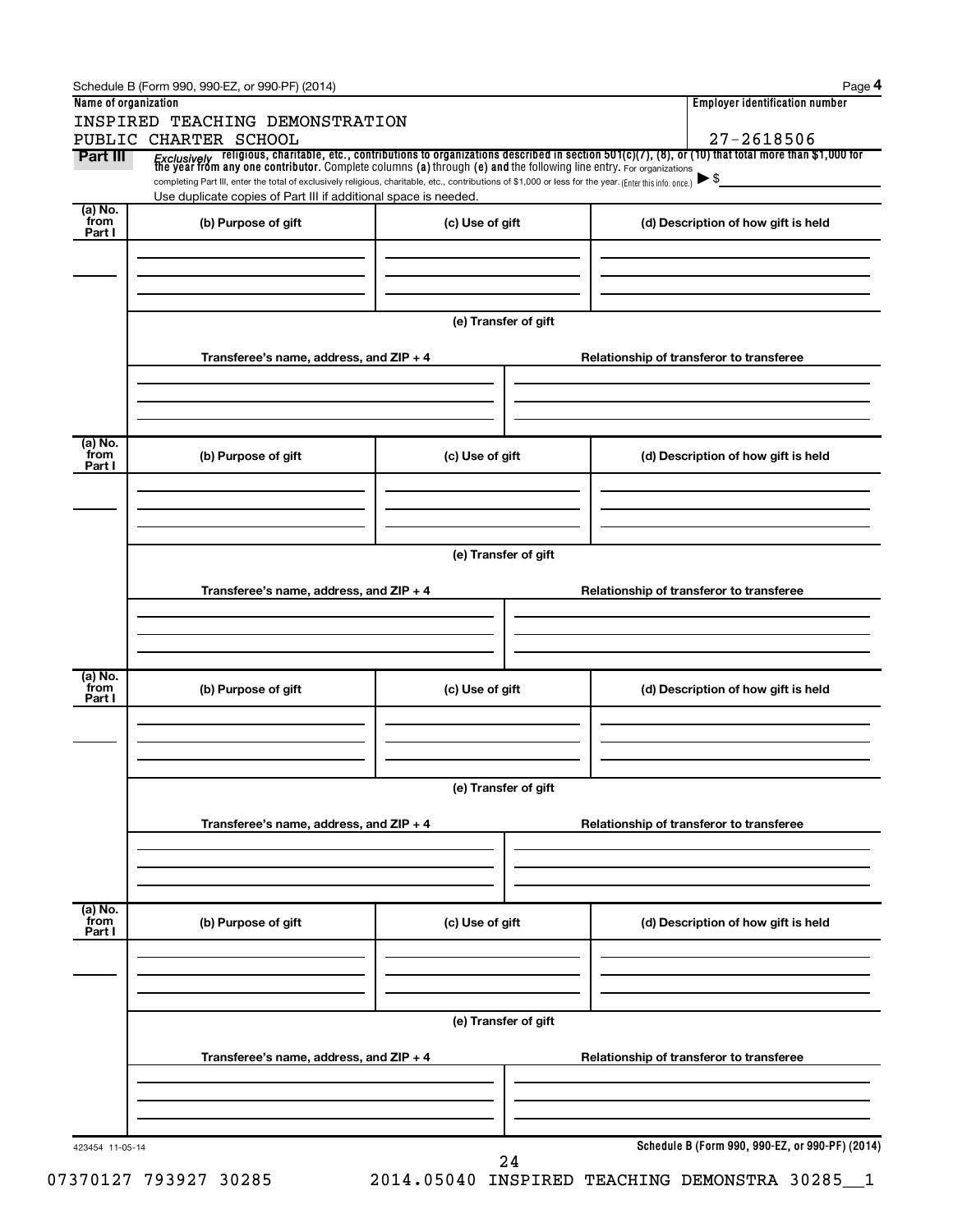| <b>Supplemental Financial Statements</b><br>Complete if the organization answered "Yes" to Form 990,<br>(Form 990)<br>Part IV, line 6, 7, 8, 9, 10, 11a, 11b, 11c, 11d, 11e, 11f, 12a, or 12b.<br><b>Open to Public</b><br>Attach to Form 990.<br>Department of the Treasury<br><b>Inspection</b><br>Information about Schedule D (Form 990) and its instructions is at www.irs.gov/form990.<br>Internal Revenue Service<br>INSPIRED TEACHING DEMONSTRATION<br><b>Employer identification number</b><br>Name of the organization<br>27-2618506<br>PUBLIC CHARTER SCHOOL<br>Organizations Maintaining Donor Advised Funds or Other Similar Funds or Accounts. Complete if the<br>Part I<br>organization answered "Yes" to Form 990, Part IV, line 6.<br>(a) Donor advised funds<br>(b) Funds and other accounts<br>1<br>Aggregate value of contributions to (during year)<br>2<br>з<br>4<br>Did the organization inform all donors and donor advisors in writing that the assets held in donor advised funds<br>5<br>Yes<br>No<br>are the organization's property, subject to the organization's exclusive legal control?<br>Did the organization inform all grantees, donors, and donor advisors in writing that grant funds can be used only<br>6<br>for charitable purposes and not for the benefit of the donor or donor advisor, or for any other purpose conferring<br>Yes<br>No<br>Part II<br>Conservation Easements. Complete if the organization answered "Yes" to Form 990, Part IV, line 7.<br>Purpose(s) of conservation easements held by the organization (check all that apply).<br>1.<br>Preservation of land for public use (e.g., recreation or education)<br>Preservation of a historically important land area<br>Protection of natural habitat<br>Preservation of a certified historic structure<br>Preservation of open space<br>Complete lines 2a through 2d if the organization held a qualified conservation contribution in the form of a conservation easement on the last<br>2<br>day of the tax year.<br>Held at the End of the Tax Year<br>2a<br>2 <sub>b</sub><br>2c<br>c<br>d Number of conservation easements included in (c) acquired after 8/17/06, and not on a historic structure<br>2d<br>Number of conservation easements modified, transferred, released, extinguished, or terminated by the organization during the tax<br>3<br>$year \blacktriangleright$<br>Number of states where property subject to conservation easement is located $\blacktriangleright$<br>4<br>Does the organization have a written policy regarding the periodic monitoring, inspection, handling of<br>5<br>Yes<br>No<br>violations, and enforcement of the conservation easements it holds?<br>Staff and volunteer hours devoted to monitoring, inspecting, and enforcing conservation easements during the year $\blacktriangleright$<br>Amount of expenses incurred in monitoring, inspecting, and enforcing conservation easements during the year $\triangleright$ \$<br>7<br>Does each conservation easement reported on line 2(d) above satisfy the requirements of section 170(h)(4)(B)(i)<br>8<br>No<br>Yes<br>and section $170(h)(4)(B)(ii)?$<br>In Part XIII, describe how the organization reports conservation easements in its revenue and expense statement, and balance sheet, and<br>9<br>include, if applicable, the text of the footnote to the organization's financial statements that describes the organization's accounting for<br>conservation easements.<br>Organizations Maintaining Collections of Art, Historical Treasures, or Other Similar Assets.<br>Part III<br>Complete if the organization answered "Yes" to Form 990, Part IV, line 8.<br>1a If the organization elected, as permitted under SFAS 116 (ASC 958), not to report in its revenue statement and balance sheet works of art,<br>historical treasures, or other similar assets held for public exhibition, education, or research in furtherance of public service, provide, in Part XIII,<br>the text of the footnote to its financial statements that describes these items.<br><b>b</b> If the organization elected, as permitted under SFAS 116 (ASC 958), to report in its revenue statement and balance sheet works of art, historical<br>treasures, or other similar assets held for public exhibition, education, or research in furtherance of public service, provide the following amounts<br>relating to these items:<br>\$<br>▶<br>$\mathcal{L}(\mathcal{L}(\mathcal{L}))$ and $\mathcal{L}(\mathcal{L}(\mathcal{L}))$ and $\mathcal{L}(\mathcal{L}(\mathcal{L}))$ . Then the contribution of<br>$\blacktriangleright$ \$<br>(ii) Assets included in Form 990, Part X<br>If the organization received or held works of art, historical treasures, or other similar assets for financial gain, provide<br>2<br>the following amounts required to be reported under SFAS 116 (ASC 958) relating to these items:<br>$\frac{1}{2}$<br>а<br>$\blacktriangleright$ \$<br>b Assets included in Form 990, Part X [1, 1, 2000] [2010] [2010] [2010] [30] Assets included in Form 990, Part X<br>LHA For Paperwork Reduction Act Notice, see the Instructions for Form 990.<br>Schedule D (Form 990) 2014<br>432051<br>10-01-14 | <b>SCHEDULE D</b> |  |  |  | OMB No. 1545-0047 |  |
|------------------------------------------------------------------------------------------------------------------------------------------------------------------------------------------------------------------------------------------------------------------------------------------------------------------------------------------------------------------------------------------------------------------------------------------------------------------------------------------------------------------------------------------------------------------------------------------------------------------------------------------------------------------------------------------------------------------------------------------------------------------------------------------------------------------------------------------------------------------------------------------------------------------------------------------------------------------------------------------------------------------------------------------------------------------------------------------------------------------------------------------------------------------------------------------------------------------------------------------------------------------------------------------------------------------------------------------------------------------------------------------------------------------------------------------------------------------------------------------------------------------------------------------------------------------------------------------------------------------------------------------------------------------------------------------------------------------------------------------------------------------------------------------------------------------------------------------------------------------------------------------------------------------------------------------------------------------------------------------------------------------------------------------------------------------------------------------------------------------------------------------------------------------------------------------------------------------------------------------------------------------------------------------------------------------------------------------------------------------------------------------------------------------------------------------------------------------------------------------------------------------------------------------------------------------------------------------------------------------------------------------------------------------------------------------------------------------------------------------------------------------------------------------------------------------------------------------------------------------------------------------------------------------------------------------------------------------------------------------------------------------------------------------------------------------------------------------------------------------------------------------------------------------------------------------------------------------------------------------------------------------------------------------------------------------------------------------------------------------------------------------------------------------------------------------------------------------------------------------------------------------------------------------------------------------------------------------------------------------------------------------------------------------------------------------------------------------------------------------------------------------------------------------------------------------------------------------------------------------------------------------------------------------------------------------------------------------------------------------------------------------------------------------------------------------------------------------------------------------------------------------------------------------------------------------------------------------------------------------------------------------------------------------------------------------------------------------------------------------------------------------------------------------------------------------------------------------------------------------------------------------------------------------------------------------------------------------------------------------------------------------------------------------------------------------------------------------------------------------------------------------------------------------------------------------------------------------------------------------------------------------------------------------------------------------------------------------------------------------------------------------------------------------------------------------------------------------------------------------------------------------------------------------------------------------------------------------------------------------------------|-------------------|--|--|--|-------------------|--|
|                                                                                                                                                                                                                                                                                                                                                                                                                                                                                                                                                                                                                                                                                                                                                                                                                                                                                                                                                                                                                                                                                                                                                                                                                                                                                                                                                                                                                                                                                                                                                                                                                                                                                                                                                                                                                                                                                                                                                                                                                                                                                                                                                                                                                                                                                                                                                                                                                                                                                                                                                                                                                                                                                                                                                                                                                                                                                                                                                                                                                                                                                                                                                                                                                                                                                                                                                                                                                                                                                                                                                                                                                                                                                                                                                                                                                                                                                                                                                                                                                                                                                                                                                                                                                                                                                                                                                                                                                                                                                                                                                                                                                                                                                                                                                                                                                                                                                                                                                                                                                                                                                                                                                                                                                                                      |                   |  |  |  |                   |  |
|                                                                                                                                                                                                                                                                                                                                                                                                                                                                                                                                                                                                                                                                                                                                                                                                                                                                                                                                                                                                                                                                                                                                                                                                                                                                                                                                                                                                                                                                                                                                                                                                                                                                                                                                                                                                                                                                                                                                                                                                                                                                                                                                                                                                                                                                                                                                                                                                                                                                                                                                                                                                                                                                                                                                                                                                                                                                                                                                                                                                                                                                                                                                                                                                                                                                                                                                                                                                                                                                                                                                                                                                                                                                                                                                                                                                                                                                                                                                                                                                                                                                                                                                                                                                                                                                                                                                                                                                                                                                                                                                                                                                                                                                                                                                                                                                                                                                                                                                                                                                                                                                                                                                                                                                                                                      |                   |  |  |  |                   |  |
|                                                                                                                                                                                                                                                                                                                                                                                                                                                                                                                                                                                                                                                                                                                                                                                                                                                                                                                                                                                                                                                                                                                                                                                                                                                                                                                                                                                                                                                                                                                                                                                                                                                                                                                                                                                                                                                                                                                                                                                                                                                                                                                                                                                                                                                                                                                                                                                                                                                                                                                                                                                                                                                                                                                                                                                                                                                                                                                                                                                                                                                                                                                                                                                                                                                                                                                                                                                                                                                                                                                                                                                                                                                                                                                                                                                                                                                                                                                                                                                                                                                                                                                                                                                                                                                                                                                                                                                                                                                                                                                                                                                                                                                                                                                                                                                                                                                                                                                                                                                                                                                                                                                                                                                                                                                      |                   |  |  |  |                   |  |
|                                                                                                                                                                                                                                                                                                                                                                                                                                                                                                                                                                                                                                                                                                                                                                                                                                                                                                                                                                                                                                                                                                                                                                                                                                                                                                                                                                                                                                                                                                                                                                                                                                                                                                                                                                                                                                                                                                                                                                                                                                                                                                                                                                                                                                                                                                                                                                                                                                                                                                                                                                                                                                                                                                                                                                                                                                                                                                                                                                                                                                                                                                                                                                                                                                                                                                                                                                                                                                                                                                                                                                                                                                                                                                                                                                                                                                                                                                                                                                                                                                                                                                                                                                                                                                                                                                                                                                                                                                                                                                                                                                                                                                                                                                                                                                                                                                                                                                                                                                                                                                                                                                                                                                                                                                                      |                   |  |  |  |                   |  |
|                                                                                                                                                                                                                                                                                                                                                                                                                                                                                                                                                                                                                                                                                                                                                                                                                                                                                                                                                                                                                                                                                                                                                                                                                                                                                                                                                                                                                                                                                                                                                                                                                                                                                                                                                                                                                                                                                                                                                                                                                                                                                                                                                                                                                                                                                                                                                                                                                                                                                                                                                                                                                                                                                                                                                                                                                                                                                                                                                                                                                                                                                                                                                                                                                                                                                                                                                                                                                                                                                                                                                                                                                                                                                                                                                                                                                                                                                                                                                                                                                                                                                                                                                                                                                                                                                                                                                                                                                                                                                                                                                                                                                                                                                                                                                                                                                                                                                                                                                                                                                                                                                                                                                                                                                                                      |                   |  |  |  |                   |  |
|                                                                                                                                                                                                                                                                                                                                                                                                                                                                                                                                                                                                                                                                                                                                                                                                                                                                                                                                                                                                                                                                                                                                                                                                                                                                                                                                                                                                                                                                                                                                                                                                                                                                                                                                                                                                                                                                                                                                                                                                                                                                                                                                                                                                                                                                                                                                                                                                                                                                                                                                                                                                                                                                                                                                                                                                                                                                                                                                                                                                                                                                                                                                                                                                                                                                                                                                                                                                                                                                                                                                                                                                                                                                                                                                                                                                                                                                                                                                                                                                                                                                                                                                                                                                                                                                                                                                                                                                                                                                                                                                                                                                                                                                                                                                                                                                                                                                                                                                                                                                                                                                                                                                                                                                                                                      |                   |  |  |  |                   |  |
|                                                                                                                                                                                                                                                                                                                                                                                                                                                                                                                                                                                                                                                                                                                                                                                                                                                                                                                                                                                                                                                                                                                                                                                                                                                                                                                                                                                                                                                                                                                                                                                                                                                                                                                                                                                                                                                                                                                                                                                                                                                                                                                                                                                                                                                                                                                                                                                                                                                                                                                                                                                                                                                                                                                                                                                                                                                                                                                                                                                                                                                                                                                                                                                                                                                                                                                                                                                                                                                                                                                                                                                                                                                                                                                                                                                                                                                                                                                                                                                                                                                                                                                                                                                                                                                                                                                                                                                                                                                                                                                                                                                                                                                                                                                                                                                                                                                                                                                                                                                                                                                                                                                                                                                                                                                      |                   |  |  |  |                   |  |
|                                                                                                                                                                                                                                                                                                                                                                                                                                                                                                                                                                                                                                                                                                                                                                                                                                                                                                                                                                                                                                                                                                                                                                                                                                                                                                                                                                                                                                                                                                                                                                                                                                                                                                                                                                                                                                                                                                                                                                                                                                                                                                                                                                                                                                                                                                                                                                                                                                                                                                                                                                                                                                                                                                                                                                                                                                                                                                                                                                                                                                                                                                                                                                                                                                                                                                                                                                                                                                                                                                                                                                                                                                                                                                                                                                                                                                                                                                                                                                                                                                                                                                                                                                                                                                                                                                                                                                                                                                                                                                                                                                                                                                                                                                                                                                                                                                                                                                                                                                                                                                                                                                                                                                                                                                                      |                   |  |  |  |                   |  |
|                                                                                                                                                                                                                                                                                                                                                                                                                                                                                                                                                                                                                                                                                                                                                                                                                                                                                                                                                                                                                                                                                                                                                                                                                                                                                                                                                                                                                                                                                                                                                                                                                                                                                                                                                                                                                                                                                                                                                                                                                                                                                                                                                                                                                                                                                                                                                                                                                                                                                                                                                                                                                                                                                                                                                                                                                                                                                                                                                                                                                                                                                                                                                                                                                                                                                                                                                                                                                                                                                                                                                                                                                                                                                                                                                                                                                                                                                                                                                                                                                                                                                                                                                                                                                                                                                                                                                                                                                                                                                                                                                                                                                                                                                                                                                                                                                                                                                                                                                                                                                                                                                                                                                                                                                                                      |                   |  |  |  |                   |  |
|                                                                                                                                                                                                                                                                                                                                                                                                                                                                                                                                                                                                                                                                                                                                                                                                                                                                                                                                                                                                                                                                                                                                                                                                                                                                                                                                                                                                                                                                                                                                                                                                                                                                                                                                                                                                                                                                                                                                                                                                                                                                                                                                                                                                                                                                                                                                                                                                                                                                                                                                                                                                                                                                                                                                                                                                                                                                                                                                                                                                                                                                                                                                                                                                                                                                                                                                                                                                                                                                                                                                                                                                                                                                                                                                                                                                                                                                                                                                                                                                                                                                                                                                                                                                                                                                                                                                                                                                                                                                                                                                                                                                                                                                                                                                                                                                                                                                                                                                                                                                                                                                                                                                                                                                                                                      |                   |  |  |  |                   |  |
|                                                                                                                                                                                                                                                                                                                                                                                                                                                                                                                                                                                                                                                                                                                                                                                                                                                                                                                                                                                                                                                                                                                                                                                                                                                                                                                                                                                                                                                                                                                                                                                                                                                                                                                                                                                                                                                                                                                                                                                                                                                                                                                                                                                                                                                                                                                                                                                                                                                                                                                                                                                                                                                                                                                                                                                                                                                                                                                                                                                                                                                                                                                                                                                                                                                                                                                                                                                                                                                                                                                                                                                                                                                                                                                                                                                                                                                                                                                                                                                                                                                                                                                                                                                                                                                                                                                                                                                                                                                                                                                                                                                                                                                                                                                                                                                                                                                                                                                                                                                                                                                                                                                                                                                                                                                      |                   |  |  |  |                   |  |
|                                                                                                                                                                                                                                                                                                                                                                                                                                                                                                                                                                                                                                                                                                                                                                                                                                                                                                                                                                                                                                                                                                                                                                                                                                                                                                                                                                                                                                                                                                                                                                                                                                                                                                                                                                                                                                                                                                                                                                                                                                                                                                                                                                                                                                                                                                                                                                                                                                                                                                                                                                                                                                                                                                                                                                                                                                                                                                                                                                                                                                                                                                                                                                                                                                                                                                                                                                                                                                                                                                                                                                                                                                                                                                                                                                                                                                                                                                                                                                                                                                                                                                                                                                                                                                                                                                                                                                                                                                                                                                                                                                                                                                                                                                                                                                                                                                                                                                                                                                                                                                                                                                                                                                                                                                                      |                   |  |  |  |                   |  |
|                                                                                                                                                                                                                                                                                                                                                                                                                                                                                                                                                                                                                                                                                                                                                                                                                                                                                                                                                                                                                                                                                                                                                                                                                                                                                                                                                                                                                                                                                                                                                                                                                                                                                                                                                                                                                                                                                                                                                                                                                                                                                                                                                                                                                                                                                                                                                                                                                                                                                                                                                                                                                                                                                                                                                                                                                                                                                                                                                                                                                                                                                                                                                                                                                                                                                                                                                                                                                                                                                                                                                                                                                                                                                                                                                                                                                                                                                                                                                                                                                                                                                                                                                                                                                                                                                                                                                                                                                                                                                                                                                                                                                                                                                                                                                                                                                                                                                                                                                                                                                                                                                                                                                                                                                                                      |                   |  |  |  |                   |  |
|                                                                                                                                                                                                                                                                                                                                                                                                                                                                                                                                                                                                                                                                                                                                                                                                                                                                                                                                                                                                                                                                                                                                                                                                                                                                                                                                                                                                                                                                                                                                                                                                                                                                                                                                                                                                                                                                                                                                                                                                                                                                                                                                                                                                                                                                                                                                                                                                                                                                                                                                                                                                                                                                                                                                                                                                                                                                                                                                                                                                                                                                                                                                                                                                                                                                                                                                                                                                                                                                                                                                                                                                                                                                                                                                                                                                                                                                                                                                                                                                                                                                                                                                                                                                                                                                                                                                                                                                                                                                                                                                                                                                                                                                                                                                                                                                                                                                                                                                                                                                                                                                                                                                                                                                                                                      |                   |  |  |  |                   |  |
|                                                                                                                                                                                                                                                                                                                                                                                                                                                                                                                                                                                                                                                                                                                                                                                                                                                                                                                                                                                                                                                                                                                                                                                                                                                                                                                                                                                                                                                                                                                                                                                                                                                                                                                                                                                                                                                                                                                                                                                                                                                                                                                                                                                                                                                                                                                                                                                                                                                                                                                                                                                                                                                                                                                                                                                                                                                                                                                                                                                                                                                                                                                                                                                                                                                                                                                                                                                                                                                                                                                                                                                                                                                                                                                                                                                                                                                                                                                                                                                                                                                                                                                                                                                                                                                                                                                                                                                                                                                                                                                                                                                                                                                                                                                                                                                                                                                                                                                                                                                                                                                                                                                                                                                                                                                      |                   |  |  |  |                   |  |
|                                                                                                                                                                                                                                                                                                                                                                                                                                                                                                                                                                                                                                                                                                                                                                                                                                                                                                                                                                                                                                                                                                                                                                                                                                                                                                                                                                                                                                                                                                                                                                                                                                                                                                                                                                                                                                                                                                                                                                                                                                                                                                                                                                                                                                                                                                                                                                                                                                                                                                                                                                                                                                                                                                                                                                                                                                                                                                                                                                                                                                                                                                                                                                                                                                                                                                                                                                                                                                                                                                                                                                                                                                                                                                                                                                                                                                                                                                                                                                                                                                                                                                                                                                                                                                                                                                                                                                                                                                                                                                                                                                                                                                                                                                                                                                                                                                                                                                                                                                                                                                                                                                                                                                                                                                                      |                   |  |  |  |                   |  |
|                                                                                                                                                                                                                                                                                                                                                                                                                                                                                                                                                                                                                                                                                                                                                                                                                                                                                                                                                                                                                                                                                                                                                                                                                                                                                                                                                                                                                                                                                                                                                                                                                                                                                                                                                                                                                                                                                                                                                                                                                                                                                                                                                                                                                                                                                                                                                                                                                                                                                                                                                                                                                                                                                                                                                                                                                                                                                                                                                                                                                                                                                                                                                                                                                                                                                                                                                                                                                                                                                                                                                                                                                                                                                                                                                                                                                                                                                                                                                                                                                                                                                                                                                                                                                                                                                                                                                                                                                                                                                                                                                                                                                                                                                                                                                                                                                                                                                                                                                                                                                                                                                                                                                                                                                                                      |                   |  |  |  |                   |  |
|                                                                                                                                                                                                                                                                                                                                                                                                                                                                                                                                                                                                                                                                                                                                                                                                                                                                                                                                                                                                                                                                                                                                                                                                                                                                                                                                                                                                                                                                                                                                                                                                                                                                                                                                                                                                                                                                                                                                                                                                                                                                                                                                                                                                                                                                                                                                                                                                                                                                                                                                                                                                                                                                                                                                                                                                                                                                                                                                                                                                                                                                                                                                                                                                                                                                                                                                                                                                                                                                                                                                                                                                                                                                                                                                                                                                                                                                                                                                                                                                                                                                                                                                                                                                                                                                                                                                                                                                                                                                                                                                                                                                                                                                                                                                                                                                                                                                                                                                                                                                                                                                                                                                                                                                                                                      |                   |  |  |  |                   |  |
|                                                                                                                                                                                                                                                                                                                                                                                                                                                                                                                                                                                                                                                                                                                                                                                                                                                                                                                                                                                                                                                                                                                                                                                                                                                                                                                                                                                                                                                                                                                                                                                                                                                                                                                                                                                                                                                                                                                                                                                                                                                                                                                                                                                                                                                                                                                                                                                                                                                                                                                                                                                                                                                                                                                                                                                                                                                                                                                                                                                                                                                                                                                                                                                                                                                                                                                                                                                                                                                                                                                                                                                                                                                                                                                                                                                                                                                                                                                                                                                                                                                                                                                                                                                                                                                                                                                                                                                                                                                                                                                                                                                                                                                                                                                                                                                                                                                                                                                                                                                                                                                                                                                                                                                                                                                      |                   |  |  |  |                   |  |
|                                                                                                                                                                                                                                                                                                                                                                                                                                                                                                                                                                                                                                                                                                                                                                                                                                                                                                                                                                                                                                                                                                                                                                                                                                                                                                                                                                                                                                                                                                                                                                                                                                                                                                                                                                                                                                                                                                                                                                                                                                                                                                                                                                                                                                                                                                                                                                                                                                                                                                                                                                                                                                                                                                                                                                                                                                                                                                                                                                                                                                                                                                                                                                                                                                                                                                                                                                                                                                                                                                                                                                                                                                                                                                                                                                                                                                                                                                                                                                                                                                                                                                                                                                                                                                                                                                                                                                                                                                                                                                                                                                                                                                                                                                                                                                                                                                                                                                                                                                                                                                                                                                                                                                                                                                                      |                   |  |  |  |                   |  |
|                                                                                                                                                                                                                                                                                                                                                                                                                                                                                                                                                                                                                                                                                                                                                                                                                                                                                                                                                                                                                                                                                                                                                                                                                                                                                                                                                                                                                                                                                                                                                                                                                                                                                                                                                                                                                                                                                                                                                                                                                                                                                                                                                                                                                                                                                                                                                                                                                                                                                                                                                                                                                                                                                                                                                                                                                                                                                                                                                                                                                                                                                                                                                                                                                                                                                                                                                                                                                                                                                                                                                                                                                                                                                                                                                                                                                                                                                                                                                                                                                                                                                                                                                                                                                                                                                                                                                                                                                                                                                                                                                                                                                                                                                                                                                                                                                                                                                                                                                                                                                                                                                                                                                                                                                                                      |                   |  |  |  |                   |  |
|                                                                                                                                                                                                                                                                                                                                                                                                                                                                                                                                                                                                                                                                                                                                                                                                                                                                                                                                                                                                                                                                                                                                                                                                                                                                                                                                                                                                                                                                                                                                                                                                                                                                                                                                                                                                                                                                                                                                                                                                                                                                                                                                                                                                                                                                                                                                                                                                                                                                                                                                                                                                                                                                                                                                                                                                                                                                                                                                                                                                                                                                                                                                                                                                                                                                                                                                                                                                                                                                                                                                                                                                                                                                                                                                                                                                                                                                                                                                                                                                                                                                                                                                                                                                                                                                                                                                                                                                                                                                                                                                                                                                                                                                                                                                                                                                                                                                                                                                                                                                                                                                                                                                                                                                                                                      |                   |  |  |  |                   |  |
|                                                                                                                                                                                                                                                                                                                                                                                                                                                                                                                                                                                                                                                                                                                                                                                                                                                                                                                                                                                                                                                                                                                                                                                                                                                                                                                                                                                                                                                                                                                                                                                                                                                                                                                                                                                                                                                                                                                                                                                                                                                                                                                                                                                                                                                                                                                                                                                                                                                                                                                                                                                                                                                                                                                                                                                                                                                                                                                                                                                                                                                                                                                                                                                                                                                                                                                                                                                                                                                                                                                                                                                                                                                                                                                                                                                                                                                                                                                                                                                                                                                                                                                                                                                                                                                                                                                                                                                                                                                                                                                                                                                                                                                                                                                                                                                                                                                                                                                                                                                                                                                                                                                                                                                                                                                      |                   |  |  |  |                   |  |
|                                                                                                                                                                                                                                                                                                                                                                                                                                                                                                                                                                                                                                                                                                                                                                                                                                                                                                                                                                                                                                                                                                                                                                                                                                                                                                                                                                                                                                                                                                                                                                                                                                                                                                                                                                                                                                                                                                                                                                                                                                                                                                                                                                                                                                                                                                                                                                                                                                                                                                                                                                                                                                                                                                                                                                                                                                                                                                                                                                                                                                                                                                                                                                                                                                                                                                                                                                                                                                                                                                                                                                                                                                                                                                                                                                                                                                                                                                                                                                                                                                                                                                                                                                                                                                                                                                                                                                                                                                                                                                                                                                                                                                                                                                                                                                                                                                                                                                                                                                                                                                                                                                                                                                                                                                                      |                   |  |  |  |                   |  |
|                                                                                                                                                                                                                                                                                                                                                                                                                                                                                                                                                                                                                                                                                                                                                                                                                                                                                                                                                                                                                                                                                                                                                                                                                                                                                                                                                                                                                                                                                                                                                                                                                                                                                                                                                                                                                                                                                                                                                                                                                                                                                                                                                                                                                                                                                                                                                                                                                                                                                                                                                                                                                                                                                                                                                                                                                                                                                                                                                                                                                                                                                                                                                                                                                                                                                                                                                                                                                                                                                                                                                                                                                                                                                                                                                                                                                                                                                                                                                                                                                                                                                                                                                                                                                                                                                                                                                                                                                                                                                                                                                                                                                                                                                                                                                                                                                                                                                                                                                                                                                                                                                                                                                                                                                                                      |                   |  |  |  |                   |  |
|                                                                                                                                                                                                                                                                                                                                                                                                                                                                                                                                                                                                                                                                                                                                                                                                                                                                                                                                                                                                                                                                                                                                                                                                                                                                                                                                                                                                                                                                                                                                                                                                                                                                                                                                                                                                                                                                                                                                                                                                                                                                                                                                                                                                                                                                                                                                                                                                                                                                                                                                                                                                                                                                                                                                                                                                                                                                                                                                                                                                                                                                                                                                                                                                                                                                                                                                                                                                                                                                                                                                                                                                                                                                                                                                                                                                                                                                                                                                                                                                                                                                                                                                                                                                                                                                                                                                                                                                                                                                                                                                                                                                                                                                                                                                                                                                                                                                                                                                                                                                                                                                                                                                                                                                                                                      |                   |  |  |  |                   |  |
|                                                                                                                                                                                                                                                                                                                                                                                                                                                                                                                                                                                                                                                                                                                                                                                                                                                                                                                                                                                                                                                                                                                                                                                                                                                                                                                                                                                                                                                                                                                                                                                                                                                                                                                                                                                                                                                                                                                                                                                                                                                                                                                                                                                                                                                                                                                                                                                                                                                                                                                                                                                                                                                                                                                                                                                                                                                                                                                                                                                                                                                                                                                                                                                                                                                                                                                                                                                                                                                                                                                                                                                                                                                                                                                                                                                                                                                                                                                                                                                                                                                                                                                                                                                                                                                                                                                                                                                                                                                                                                                                                                                                                                                                                                                                                                                                                                                                                                                                                                                                                                                                                                                                                                                                                                                      |                   |  |  |  |                   |  |
|                                                                                                                                                                                                                                                                                                                                                                                                                                                                                                                                                                                                                                                                                                                                                                                                                                                                                                                                                                                                                                                                                                                                                                                                                                                                                                                                                                                                                                                                                                                                                                                                                                                                                                                                                                                                                                                                                                                                                                                                                                                                                                                                                                                                                                                                                                                                                                                                                                                                                                                                                                                                                                                                                                                                                                                                                                                                                                                                                                                                                                                                                                                                                                                                                                                                                                                                                                                                                                                                                                                                                                                                                                                                                                                                                                                                                                                                                                                                                                                                                                                                                                                                                                                                                                                                                                                                                                                                                                                                                                                                                                                                                                                                                                                                                                                                                                                                                                                                                                                                                                                                                                                                                                                                                                                      |                   |  |  |  |                   |  |
|                                                                                                                                                                                                                                                                                                                                                                                                                                                                                                                                                                                                                                                                                                                                                                                                                                                                                                                                                                                                                                                                                                                                                                                                                                                                                                                                                                                                                                                                                                                                                                                                                                                                                                                                                                                                                                                                                                                                                                                                                                                                                                                                                                                                                                                                                                                                                                                                                                                                                                                                                                                                                                                                                                                                                                                                                                                                                                                                                                                                                                                                                                                                                                                                                                                                                                                                                                                                                                                                                                                                                                                                                                                                                                                                                                                                                                                                                                                                                                                                                                                                                                                                                                                                                                                                                                                                                                                                                                                                                                                                                                                                                                                                                                                                                                                                                                                                                                                                                                                                                                                                                                                                                                                                                                                      |                   |  |  |  |                   |  |
|                                                                                                                                                                                                                                                                                                                                                                                                                                                                                                                                                                                                                                                                                                                                                                                                                                                                                                                                                                                                                                                                                                                                                                                                                                                                                                                                                                                                                                                                                                                                                                                                                                                                                                                                                                                                                                                                                                                                                                                                                                                                                                                                                                                                                                                                                                                                                                                                                                                                                                                                                                                                                                                                                                                                                                                                                                                                                                                                                                                                                                                                                                                                                                                                                                                                                                                                                                                                                                                                                                                                                                                                                                                                                                                                                                                                                                                                                                                                                                                                                                                                                                                                                                                                                                                                                                                                                                                                                                                                                                                                                                                                                                                                                                                                                                                                                                                                                                                                                                                                                                                                                                                                                                                                                                                      |                   |  |  |  |                   |  |
|                                                                                                                                                                                                                                                                                                                                                                                                                                                                                                                                                                                                                                                                                                                                                                                                                                                                                                                                                                                                                                                                                                                                                                                                                                                                                                                                                                                                                                                                                                                                                                                                                                                                                                                                                                                                                                                                                                                                                                                                                                                                                                                                                                                                                                                                                                                                                                                                                                                                                                                                                                                                                                                                                                                                                                                                                                                                                                                                                                                                                                                                                                                                                                                                                                                                                                                                                                                                                                                                                                                                                                                                                                                                                                                                                                                                                                                                                                                                                                                                                                                                                                                                                                                                                                                                                                                                                                                                                                                                                                                                                                                                                                                                                                                                                                                                                                                                                                                                                                                                                                                                                                                                                                                                                                                      |                   |  |  |  |                   |  |
|                                                                                                                                                                                                                                                                                                                                                                                                                                                                                                                                                                                                                                                                                                                                                                                                                                                                                                                                                                                                                                                                                                                                                                                                                                                                                                                                                                                                                                                                                                                                                                                                                                                                                                                                                                                                                                                                                                                                                                                                                                                                                                                                                                                                                                                                                                                                                                                                                                                                                                                                                                                                                                                                                                                                                                                                                                                                                                                                                                                                                                                                                                                                                                                                                                                                                                                                                                                                                                                                                                                                                                                                                                                                                                                                                                                                                                                                                                                                                                                                                                                                                                                                                                                                                                                                                                                                                                                                                                                                                                                                                                                                                                                                                                                                                                                                                                                                                                                                                                                                                                                                                                                                                                                                                                                      |                   |  |  |  |                   |  |
|                                                                                                                                                                                                                                                                                                                                                                                                                                                                                                                                                                                                                                                                                                                                                                                                                                                                                                                                                                                                                                                                                                                                                                                                                                                                                                                                                                                                                                                                                                                                                                                                                                                                                                                                                                                                                                                                                                                                                                                                                                                                                                                                                                                                                                                                                                                                                                                                                                                                                                                                                                                                                                                                                                                                                                                                                                                                                                                                                                                                                                                                                                                                                                                                                                                                                                                                                                                                                                                                                                                                                                                                                                                                                                                                                                                                                                                                                                                                                                                                                                                                                                                                                                                                                                                                                                                                                                                                                                                                                                                                                                                                                                                                                                                                                                                                                                                                                                                                                                                                                                                                                                                                                                                                                                                      |                   |  |  |  |                   |  |
|                                                                                                                                                                                                                                                                                                                                                                                                                                                                                                                                                                                                                                                                                                                                                                                                                                                                                                                                                                                                                                                                                                                                                                                                                                                                                                                                                                                                                                                                                                                                                                                                                                                                                                                                                                                                                                                                                                                                                                                                                                                                                                                                                                                                                                                                                                                                                                                                                                                                                                                                                                                                                                                                                                                                                                                                                                                                                                                                                                                                                                                                                                                                                                                                                                                                                                                                                                                                                                                                                                                                                                                                                                                                                                                                                                                                                                                                                                                                                                                                                                                                                                                                                                                                                                                                                                                                                                                                                                                                                                                                                                                                                                                                                                                                                                                                                                                                                                                                                                                                                                                                                                                                                                                                                                                      |                   |  |  |  |                   |  |
|                                                                                                                                                                                                                                                                                                                                                                                                                                                                                                                                                                                                                                                                                                                                                                                                                                                                                                                                                                                                                                                                                                                                                                                                                                                                                                                                                                                                                                                                                                                                                                                                                                                                                                                                                                                                                                                                                                                                                                                                                                                                                                                                                                                                                                                                                                                                                                                                                                                                                                                                                                                                                                                                                                                                                                                                                                                                                                                                                                                                                                                                                                                                                                                                                                                                                                                                                                                                                                                                                                                                                                                                                                                                                                                                                                                                                                                                                                                                                                                                                                                                                                                                                                                                                                                                                                                                                                                                                                                                                                                                                                                                                                                                                                                                                                                                                                                                                                                                                                                                                                                                                                                                                                                                                                                      |                   |  |  |  |                   |  |
|                                                                                                                                                                                                                                                                                                                                                                                                                                                                                                                                                                                                                                                                                                                                                                                                                                                                                                                                                                                                                                                                                                                                                                                                                                                                                                                                                                                                                                                                                                                                                                                                                                                                                                                                                                                                                                                                                                                                                                                                                                                                                                                                                                                                                                                                                                                                                                                                                                                                                                                                                                                                                                                                                                                                                                                                                                                                                                                                                                                                                                                                                                                                                                                                                                                                                                                                                                                                                                                                                                                                                                                                                                                                                                                                                                                                                                                                                                                                                                                                                                                                                                                                                                                                                                                                                                                                                                                                                                                                                                                                                                                                                                                                                                                                                                                                                                                                                                                                                                                                                                                                                                                                                                                                                                                      |                   |  |  |  |                   |  |
|                                                                                                                                                                                                                                                                                                                                                                                                                                                                                                                                                                                                                                                                                                                                                                                                                                                                                                                                                                                                                                                                                                                                                                                                                                                                                                                                                                                                                                                                                                                                                                                                                                                                                                                                                                                                                                                                                                                                                                                                                                                                                                                                                                                                                                                                                                                                                                                                                                                                                                                                                                                                                                                                                                                                                                                                                                                                                                                                                                                                                                                                                                                                                                                                                                                                                                                                                                                                                                                                                                                                                                                                                                                                                                                                                                                                                                                                                                                                                                                                                                                                                                                                                                                                                                                                                                                                                                                                                                                                                                                                                                                                                                                                                                                                                                                                                                                                                                                                                                                                                                                                                                                                                                                                                                                      |                   |  |  |  |                   |  |
|                                                                                                                                                                                                                                                                                                                                                                                                                                                                                                                                                                                                                                                                                                                                                                                                                                                                                                                                                                                                                                                                                                                                                                                                                                                                                                                                                                                                                                                                                                                                                                                                                                                                                                                                                                                                                                                                                                                                                                                                                                                                                                                                                                                                                                                                                                                                                                                                                                                                                                                                                                                                                                                                                                                                                                                                                                                                                                                                                                                                                                                                                                                                                                                                                                                                                                                                                                                                                                                                                                                                                                                                                                                                                                                                                                                                                                                                                                                                                                                                                                                                                                                                                                                                                                                                                                                                                                                                                                                                                                                                                                                                                                                                                                                                                                                                                                                                                                                                                                                                                                                                                                                                                                                                                                                      |                   |  |  |  |                   |  |
|                                                                                                                                                                                                                                                                                                                                                                                                                                                                                                                                                                                                                                                                                                                                                                                                                                                                                                                                                                                                                                                                                                                                                                                                                                                                                                                                                                                                                                                                                                                                                                                                                                                                                                                                                                                                                                                                                                                                                                                                                                                                                                                                                                                                                                                                                                                                                                                                                                                                                                                                                                                                                                                                                                                                                                                                                                                                                                                                                                                                                                                                                                                                                                                                                                                                                                                                                                                                                                                                                                                                                                                                                                                                                                                                                                                                                                                                                                                                                                                                                                                                                                                                                                                                                                                                                                                                                                                                                                                                                                                                                                                                                                                                                                                                                                                                                                                                                                                                                                                                                                                                                                                                                                                                                                                      |                   |  |  |  |                   |  |
|                                                                                                                                                                                                                                                                                                                                                                                                                                                                                                                                                                                                                                                                                                                                                                                                                                                                                                                                                                                                                                                                                                                                                                                                                                                                                                                                                                                                                                                                                                                                                                                                                                                                                                                                                                                                                                                                                                                                                                                                                                                                                                                                                                                                                                                                                                                                                                                                                                                                                                                                                                                                                                                                                                                                                                                                                                                                                                                                                                                                                                                                                                                                                                                                                                                                                                                                                                                                                                                                                                                                                                                                                                                                                                                                                                                                                                                                                                                                                                                                                                                                                                                                                                                                                                                                                                                                                                                                                                                                                                                                                                                                                                                                                                                                                                                                                                                                                                                                                                                                                                                                                                                                                                                                                                                      |                   |  |  |  |                   |  |
|                                                                                                                                                                                                                                                                                                                                                                                                                                                                                                                                                                                                                                                                                                                                                                                                                                                                                                                                                                                                                                                                                                                                                                                                                                                                                                                                                                                                                                                                                                                                                                                                                                                                                                                                                                                                                                                                                                                                                                                                                                                                                                                                                                                                                                                                                                                                                                                                                                                                                                                                                                                                                                                                                                                                                                                                                                                                                                                                                                                                                                                                                                                                                                                                                                                                                                                                                                                                                                                                                                                                                                                                                                                                                                                                                                                                                                                                                                                                                                                                                                                                                                                                                                                                                                                                                                                                                                                                                                                                                                                                                                                                                                                                                                                                                                                                                                                                                                                                                                                                                                                                                                                                                                                                                                                      |                   |  |  |  |                   |  |
|                                                                                                                                                                                                                                                                                                                                                                                                                                                                                                                                                                                                                                                                                                                                                                                                                                                                                                                                                                                                                                                                                                                                                                                                                                                                                                                                                                                                                                                                                                                                                                                                                                                                                                                                                                                                                                                                                                                                                                                                                                                                                                                                                                                                                                                                                                                                                                                                                                                                                                                                                                                                                                                                                                                                                                                                                                                                                                                                                                                                                                                                                                                                                                                                                                                                                                                                                                                                                                                                                                                                                                                                                                                                                                                                                                                                                                                                                                                                                                                                                                                                                                                                                                                                                                                                                                                                                                                                                                                                                                                                                                                                                                                                                                                                                                                                                                                                                                                                                                                                                                                                                                                                                                                                                                                      |                   |  |  |  |                   |  |
|                                                                                                                                                                                                                                                                                                                                                                                                                                                                                                                                                                                                                                                                                                                                                                                                                                                                                                                                                                                                                                                                                                                                                                                                                                                                                                                                                                                                                                                                                                                                                                                                                                                                                                                                                                                                                                                                                                                                                                                                                                                                                                                                                                                                                                                                                                                                                                                                                                                                                                                                                                                                                                                                                                                                                                                                                                                                                                                                                                                                                                                                                                                                                                                                                                                                                                                                                                                                                                                                                                                                                                                                                                                                                                                                                                                                                                                                                                                                                                                                                                                                                                                                                                                                                                                                                                                                                                                                                                                                                                                                                                                                                                                                                                                                                                                                                                                                                                                                                                                                                                                                                                                                                                                                                                                      |                   |  |  |  |                   |  |
|                                                                                                                                                                                                                                                                                                                                                                                                                                                                                                                                                                                                                                                                                                                                                                                                                                                                                                                                                                                                                                                                                                                                                                                                                                                                                                                                                                                                                                                                                                                                                                                                                                                                                                                                                                                                                                                                                                                                                                                                                                                                                                                                                                                                                                                                                                                                                                                                                                                                                                                                                                                                                                                                                                                                                                                                                                                                                                                                                                                                                                                                                                                                                                                                                                                                                                                                                                                                                                                                                                                                                                                                                                                                                                                                                                                                                                                                                                                                                                                                                                                                                                                                                                                                                                                                                                                                                                                                                                                                                                                                                                                                                                                                                                                                                                                                                                                                                                                                                                                                                                                                                                                                                                                                                                                      |                   |  |  |  |                   |  |
|                                                                                                                                                                                                                                                                                                                                                                                                                                                                                                                                                                                                                                                                                                                                                                                                                                                                                                                                                                                                                                                                                                                                                                                                                                                                                                                                                                                                                                                                                                                                                                                                                                                                                                                                                                                                                                                                                                                                                                                                                                                                                                                                                                                                                                                                                                                                                                                                                                                                                                                                                                                                                                                                                                                                                                                                                                                                                                                                                                                                                                                                                                                                                                                                                                                                                                                                                                                                                                                                                                                                                                                                                                                                                                                                                                                                                                                                                                                                                                                                                                                                                                                                                                                                                                                                                                                                                                                                                                                                                                                                                                                                                                                                                                                                                                                                                                                                                                                                                                                                                                                                                                                                                                                                                                                      |                   |  |  |  |                   |  |
|                                                                                                                                                                                                                                                                                                                                                                                                                                                                                                                                                                                                                                                                                                                                                                                                                                                                                                                                                                                                                                                                                                                                                                                                                                                                                                                                                                                                                                                                                                                                                                                                                                                                                                                                                                                                                                                                                                                                                                                                                                                                                                                                                                                                                                                                                                                                                                                                                                                                                                                                                                                                                                                                                                                                                                                                                                                                                                                                                                                                                                                                                                                                                                                                                                                                                                                                                                                                                                                                                                                                                                                                                                                                                                                                                                                                                                                                                                                                                                                                                                                                                                                                                                                                                                                                                                                                                                                                                                                                                                                                                                                                                                                                                                                                                                                                                                                                                                                                                                                                                                                                                                                                                                                                                                                      |                   |  |  |  |                   |  |
|                                                                                                                                                                                                                                                                                                                                                                                                                                                                                                                                                                                                                                                                                                                                                                                                                                                                                                                                                                                                                                                                                                                                                                                                                                                                                                                                                                                                                                                                                                                                                                                                                                                                                                                                                                                                                                                                                                                                                                                                                                                                                                                                                                                                                                                                                                                                                                                                                                                                                                                                                                                                                                                                                                                                                                                                                                                                                                                                                                                                                                                                                                                                                                                                                                                                                                                                                                                                                                                                                                                                                                                                                                                                                                                                                                                                                                                                                                                                                                                                                                                                                                                                                                                                                                                                                                                                                                                                                                                                                                                                                                                                                                                                                                                                                                                                                                                                                                                                                                                                                                                                                                                                                                                                                                                      |                   |  |  |  |                   |  |
|                                                                                                                                                                                                                                                                                                                                                                                                                                                                                                                                                                                                                                                                                                                                                                                                                                                                                                                                                                                                                                                                                                                                                                                                                                                                                                                                                                                                                                                                                                                                                                                                                                                                                                                                                                                                                                                                                                                                                                                                                                                                                                                                                                                                                                                                                                                                                                                                                                                                                                                                                                                                                                                                                                                                                                                                                                                                                                                                                                                                                                                                                                                                                                                                                                                                                                                                                                                                                                                                                                                                                                                                                                                                                                                                                                                                                                                                                                                                                                                                                                                                                                                                                                                                                                                                                                                                                                                                                                                                                                                                                                                                                                                                                                                                                                                                                                                                                                                                                                                                                                                                                                                                                                                                                                                      |                   |  |  |  |                   |  |
|                                                                                                                                                                                                                                                                                                                                                                                                                                                                                                                                                                                                                                                                                                                                                                                                                                                                                                                                                                                                                                                                                                                                                                                                                                                                                                                                                                                                                                                                                                                                                                                                                                                                                                                                                                                                                                                                                                                                                                                                                                                                                                                                                                                                                                                                                                                                                                                                                                                                                                                                                                                                                                                                                                                                                                                                                                                                                                                                                                                                                                                                                                                                                                                                                                                                                                                                                                                                                                                                                                                                                                                                                                                                                                                                                                                                                                                                                                                                                                                                                                                                                                                                                                                                                                                                                                                                                                                                                                                                                                                                                                                                                                                                                                                                                                                                                                                                                                                                                                                                                                                                                                                                                                                                                                                      |                   |  |  |  |                   |  |
|                                                                                                                                                                                                                                                                                                                                                                                                                                                                                                                                                                                                                                                                                                                                                                                                                                                                                                                                                                                                                                                                                                                                                                                                                                                                                                                                                                                                                                                                                                                                                                                                                                                                                                                                                                                                                                                                                                                                                                                                                                                                                                                                                                                                                                                                                                                                                                                                                                                                                                                                                                                                                                                                                                                                                                                                                                                                                                                                                                                                                                                                                                                                                                                                                                                                                                                                                                                                                                                                                                                                                                                                                                                                                                                                                                                                                                                                                                                                                                                                                                                                                                                                                                                                                                                                                                                                                                                                                                                                                                                                                                                                                                                                                                                                                                                                                                                                                                                                                                                                                                                                                                                                                                                                                                                      |                   |  |  |  |                   |  |
|                                                                                                                                                                                                                                                                                                                                                                                                                                                                                                                                                                                                                                                                                                                                                                                                                                                                                                                                                                                                                                                                                                                                                                                                                                                                                                                                                                                                                                                                                                                                                                                                                                                                                                                                                                                                                                                                                                                                                                                                                                                                                                                                                                                                                                                                                                                                                                                                                                                                                                                                                                                                                                                                                                                                                                                                                                                                                                                                                                                                                                                                                                                                                                                                                                                                                                                                                                                                                                                                                                                                                                                                                                                                                                                                                                                                                                                                                                                                                                                                                                                                                                                                                                                                                                                                                                                                                                                                                                                                                                                                                                                                                                                                                                                                                                                                                                                                                                                                                                                                                                                                                                                                                                                                                                                      |                   |  |  |  |                   |  |
|                                                                                                                                                                                                                                                                                                                                                                                                                                                                                                                                                                                                                                                                                                                                                                                                                                                                                                                                                                                                                                                                                                                                                                                                                                                                                                                                                                                                                                                                                                                                                                                                                                                                                                                                                                                                                                                                                                                                                                                                                                                                                                                                                                                                                                                                                                                                                                                                                                                                                                                                                                                                                                                                                                                                                                                                                                                                                                                                                                                                                                                                                                                                                                                                                                                                                                                                                                                                                                                                                                                                                                                                                                                                                                                                                                                                                                                                                                                                                                                                                                                                                                                                                                                                                                                                                                                                                                                                                                                                                                                                                                                                                                                                                                                                                                                                                                                                                                                                                                                                                                                                                                                                                                                                                                                      |                   |  |  |  |                   |  |
|                                                                                                                                                                                                                                                                                                                                                                                                                                                                                                                                                                                                                                                                                                                                                                                                                                                                                                                                                                                                                                                                                                                                                                                                                                                                                                                                                                                                                                                                                                                                                                                                                                                                                                                                                                                                                                                                                                                                                                                                                                                                                                                                                                                                                                                                                                                                                                                                                                                                                                                                                                                                                                                                                                                                                                                                                                                                                                                                                                                                                                                                                                                                                                                                                                                                                                                                                                                                                                                                                                                                                                                                                                                                                                                                                                                                                                                                                                                                                                                                                                                                                                                                                                                                                                                                                                                                                                                                                                                                                                                                                                                                                                                                                                                                                                                                                                                                                                                                                                                                                                                                                                                                                                                                                                                      |                   |  |  |  |                   |  |
|                                                                                                                                                                                                                                                                                                                                                                                                                                                                                                                                                                                                                                                                                                                                                                                                                                                                                                                                                                                                                                                                                                                                                                                                                                                                                                                                                                                                                                                                                                                                                                                                                                                                                                                                                                                                                                                                                                                                                                                                                                                                                                                                                                                                                                                                                                                                                                                                                                                                                                                                                                                                                                                                                                                                                                                                                                                                                                                                                                                                                                                                                                                                                                                                                                                                                                                                                                                                                                                                                                                                                                                                                                                                                                                                                                                                                                                                                                                                                                                                                                                                                                                                                                                                                                                                                                                                                                                                                                                                                                                                                                                                                                                                                                                                                                                                                                                                                                                                                                                                                                                                                                                                                                                                                                                      |                   |  |  |  |                   |  |
|                                                                                                                                                                                                                                                                                                                                                                                                                                                                                                                                                                                                                                                                                                                                                                                                                                                                                                                                                                                                                                                                                                                                                                                                                                                                                                                                                                                                                                                                                                                                                                                                                                                                                                                                                                                                                                                                                                                                                                                                                                                                                                                                                                                                                                                                                                                                                                                                                                                                                                                                                                                                                                                                                                                                                                                                                                                                                                                                                                                                                                                                                                                                                                                                                                                                                                                                                                                                                                                                                                                                                                                                                                                                                                                                                                                                                                                                                                                                                                                                                                                                                                                                                                                                                                                                                                                                                                                                                                                                                                                                                                                                                                                                                                                                                                                                                                                                                                                                                                                                                                                                                                                                                                                                                                                      |                   |  |  |  |                   |  |

07370127 793927 30285 2014.05040 INSPIRED TEACHING DEMONSTRA 30285...1 25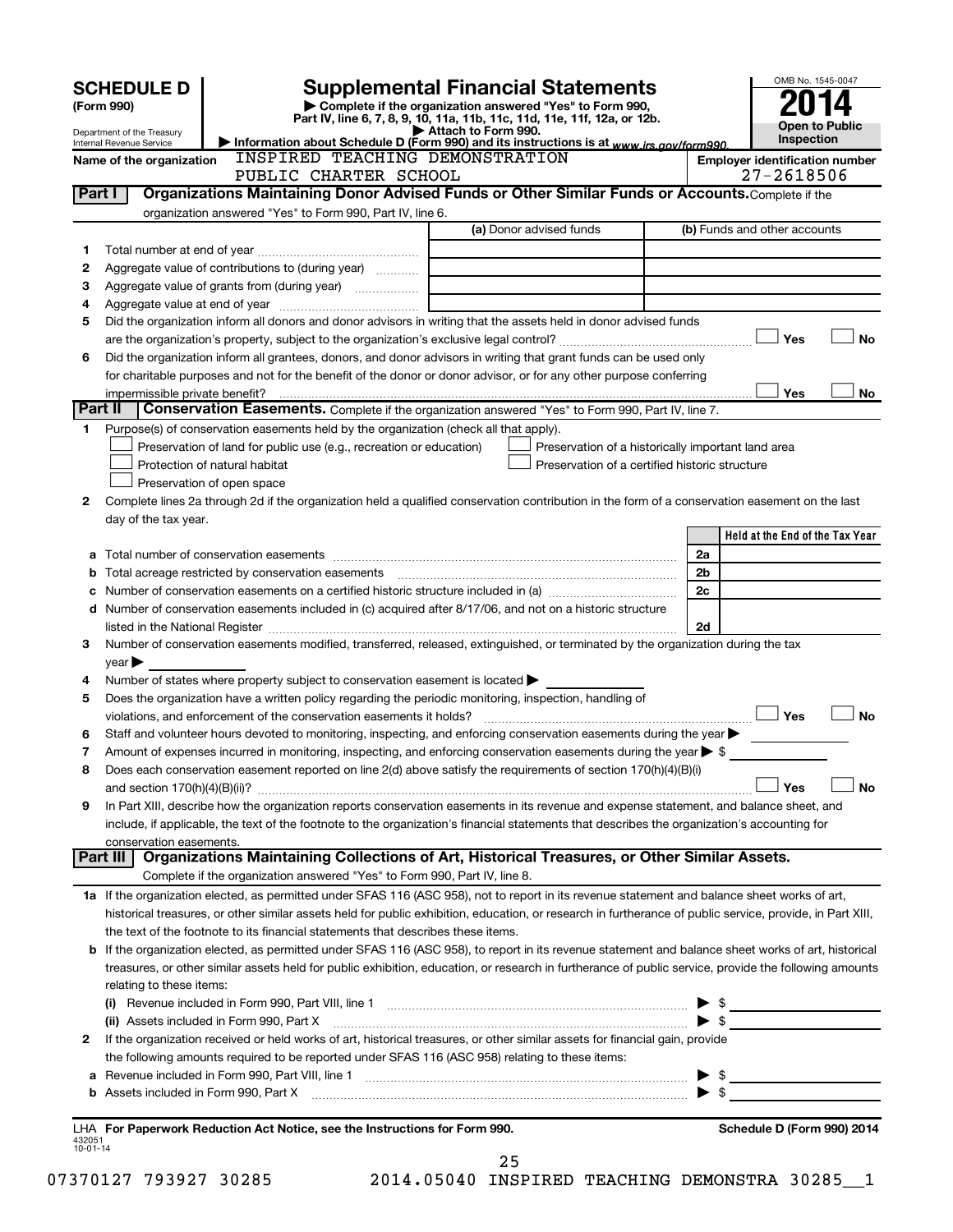|               | Schedule D (Form 990) 2014                                                                                                                                                                                                     | PUBLIC CHARTER SCHOOL |          |                |                           |                                                         | 27-2618506 Page 2          |                  |           |
|---------------|--------------------------------------------------------------------------------------------------------------------------------------------------------------------------------------------------------------------------------|-----------------------|----------|----------------|---------------------------|---------------------------------------------------------|----------------------------|------------------|-----------|
| Part III      | Organizations Maintaining Collections of Art, Historical Treasures, or Other Similar Assets (continued)                                                                                                                        |                       |          |                |                           |                                                         |                            |                  |           |
| 3             | Using the organization's acquisition, accession, and other records, check any of the following that are a significant use of its collection items                                                                              |                       |          |                |                           |                                                         |                            |                  |           |
|               | (check all that apply):                                                                                                                                                                                                        |                       |          |                |                           |                                                         |                            |                  |           |
| a             | Public exhibition                                                                                                                                                                                                              |                       | d        |                | Loan or exchange programs |                                                         |                            |                  |           |
| b             | Scholarly research                                                                                                                                                                                                             |                       | e        |                | <b>Other Community</b>    |                                                         |                            |                  |           |
| с             | Preservation for future generations                                                                                                                                                                                            |                       |          |                |                           |                                                         |                            |                  |           |
| 4             | Provide a description of the organization's collections and explain how they further the organization's exempt purpose in Part XIII.                                                                                           |                       |          |                |                           |                                                         |                            |                  |           |
| 5             | During the year, did the organization solicit or receive donations of art, historical treasures, or other similar assets                                                                                                       |                       |          |                |                           |                                                         |                            |                  |           |
|               |                                                                                                                                                                                                                                |                       |          |                |                           |                                                         | Yes                        |                  | No        |
|               | Part IV<br>Escrow and Custodial Arrangements. Complete if the organization answered "Yes" to Form 990, Part IV, line 9, or<br>reported an amount on Form 990, Part X, line 21.                                                 |                       |          |                |                           |                                                         |                            |                  |           |
|               | 1a Is the organization an agent, trustee, custodian or other intermediary for contributions or other assets not included                                                                                                       |                       |          |                |                           |                                                         |                            |                  |           |
|               |                                                                                                                                                                                                                                |                       |          |                |                           |                                                         | Yes                        |                  | <b>No</b> |
|               | b If "Yes," explain the arrangement in Part XIII and complete the following table:                                                                                                                                             |                       |          |                |                           |                                                         |                            |                  |           |
|               |                                                                                                                                                                                                                                |                       |          |                |                           |                                                         | Amount                     |                  |           |
|               |                                                                                                                                                                                                                                |                       |          |                |                           | 1c                                                      |                            |                  |           |
|               |                                                                                                                                                                                                                                |                       |          |                |                           | 1d                                                      |                            |                  |           |
|               | Distributions during the year manufactured and continuum control of the state of the control of the state of the state of the state of the state of the state of the state of the state of the state of the state of the state |                       |          |                |                           | 1e                                                      |                            |                  |           |
| f             |                                                                                                                                                                                                                                |                       |          |                |                           | 1f                                                      |                            |                  |           |
|               | 2a Did the organization include an amount on Form 990, Part X, line 21, for escrow or custodial account liability?                                                                                                             |                       |          |                |                           |                                                         | Yes                        |                  | No        |
|               | <b>b</b> If "Yes," explain the arrangement in Part XIII. Check here if the explanation has been provided in Part XIII                                                                                                          |                       |          |                |                           |                                                         |                            |                  |           |
| <b>Part V</b> | Endowment Funds. Complete if the organization answered "Yes" to Form 990, Part IV, line 10.                                                                                                                                    |                       |          |                |                           |                                                         |                            |                  |           |
|               |                                                                                                                                                                                                                                | (a) Current year      |          | (b) Prior year |                           | (c) Two years back $\vert$ (d) Three years back $\vert$ | (e) Four years back        |                  |           |
|               | <b>1a</b> Beginning of year balance <i>mimimimimimia</i>                                                                                                                                                                       |                       |          |                |                           |                                                         |                            |                  |           |
|               |                                                                                                                                                                                                                                |                       |          |                |                           |                                                         |                            |                  |           |
|               | Net investment earnings, gains, and losses                                                                                                                                                                                     |                       |          |                |                           |                                                         |                            |                  |           |
|               |                                                                                                                                                                                                                                |                       |          |                |                           |                                                         |                            |                  |           |
|               | e Other expenditures for facilities                                                                                                                                                                                            |                       |          |                |                           |                                                         |                            |                  |           |
|               |                                                                                                                                                                                                                                |                       |          |                |                           |                                                         |                            |                  |           |
| f.            | Administrative expenses                                                                                                                                                                                                        |                       |          |                |                           |                                                         |                            |                  |           |
| g             |                                                                                                                                                                                                                                |                       |          |                |                           |                                                         |                            |                  |           |
| 2             | Provide the estimated percentage of the current year end balance (line 1g, column (a)) held as:                                                                                                                                |                       |          |                |                           |                                                         |                            |                  |           |
|               | a Board designated or quasi-endowment >                                                                                                                                                                                        |                       | %        |                |                           |                                                         |                            |                  |           |
|               | <b>b</b> Permanent endowment $\blacktriangleright$                                                                                                                                                                             | %                     |          |                |                           |                                                         |                            |                  |           |
|               | <b>c</b> Temporarily restricted endowment $\blacktriangleright$                                                                                                                                                                | %                     |          |                |                           |                                                         |                            |                  |           |
|               | The percentages in lines 2a, 2b, and 2c should equal 100%.                                                                                                                                                                     |                       |          |                |                           |                                                         |                            |                  |           |
|               | 3a Are there endowment funds not in the possession of the organization that are held and administered for the organization                                                                                                     |                       |          |                |                           |                                                         |                            |                  |           |
|               | by:                                                                                                                                                                                                                            |                       |          |                |                           |                                                         |                            | Yes              | No        |
|               | (i)                                                                                                                                                                                                                            |                       |          |                |                           |                                                         | 3a(i)                      |                  |           |
|               |                                                                                                                                                                                                                                |                       |          |                |                           |                                                         | 3a(ii)                     |                  |           |
|               |                                                                                                                                                                                                                                |                       |          |                |                           |                                                         | 3b                         |                  |           |
|               | Describe in Part XIII the intended uses of the organization's endowment funds.<br>Land, Buildings, and Equipment.<br><b>Part VI</b>                                                                                            |                       |          |                |                           |                                                         |                            |                  |           |
|               | Complete if the organization answered "Yes" to Form 990, Part IV, line 11a. See Form 990, Part X, line 10.                                                                                                                     |                       |          |                |                           |                                                         |                            |                  |           |
|               | Description of property                                                                                                                                                                                                        | (a) Cost or other     |          |                | (b) Cost or other         | (c) Accumulated                                         |                            |                  |           |
|               |                                                                                                                                                                                                                                | basis (investment)    |          |                | basis (other)             | depreciation                                            | (d) Book value             |                  |           |
|               |                                                                                                                                                                                                                                |                       |          |                |                           |                                                         |                            |                  |           |
|               |                                                                                                                                                                                                                                |                       |          |                |                           |                                                         |                            |                  |           |
|               |                                                                                                                                                                                                                                |                       | 83,669.  |                |                           | 14,426.                                                 |                            | 69, 243.         |           |
|               |                                                                                                                                                                                                                                |                       | 148,640. |                |                           | 82,994.                                                 |                            | 65,646.          |           |
|               | e Other.                                                                                                                                                                                                                       |                       | 4,500.   |                |                           | 4,013.                                                  |                            |                  | 487.      |
|               | Total. Add lines 1a through 1e. (Column (d) must equal Form 990, Part X, column (B), line 10c.)                                                                                                                                |                       |          |                |                           |                                                         |                            | 135,376 <b>.</b> |           |
|               |                                                                                                                                                                                                                                |                       |          |                |                           |                                                         | Schedule D (Form 990) 2014 |                  |           |
|               |                                                                                                                                                                                                                                |                       |          |                |                           |                                                         |                            |                  |           |

432052 10-01-14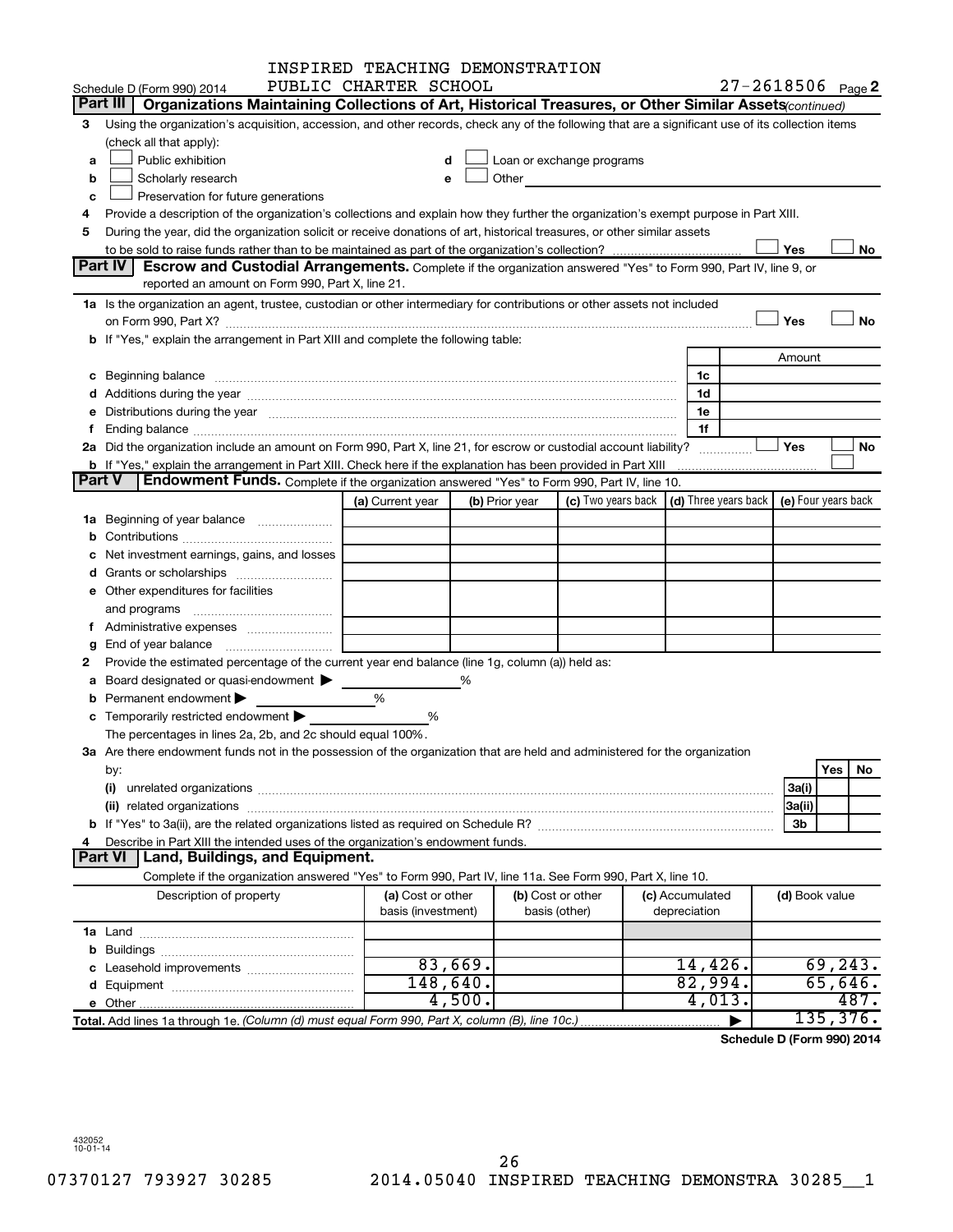#### Schedule D (Form 990) 2014 PUBLIC\_CHARTER\_SCHOOL Z 7-Z 6 I 85 U 6 Page INSPIRED TEACHING DEMONSTRATION PUBLIC CHARTER SCHOOL 27-2618506

27-2618506 Page 3

|                                    |                           | <b>Part VII</b> Investments - Other Securities.                                                 |                                                                                                                                                                                                                                                                                                                            |                |                                                           |
|------------------------------------|---------------------------|-------------------------------------------------------------------------------------------------|----------------------------------------------------------------------------------------------------------------------------------------------------------------------------------------------------------------------------------------------------------------------------------------------------------------------------|----------------|-----------------------------------------------------------|
|                                    |                           |                                                                                                 | Complete if the organization answered "Yes" to Form 990, Part IV, line 11b. See Form 990, Part X, line 12.                                                                                                                                                                                                                 |                |                                                           |
|                                    |                           | (a) Description of security or category (including name of security)                            | (b) Book value                                                                                                                                                                                                                                                                                                             |                | (c) Method of valuation: Cost or end-of-year market value |
|                                    | (1) Financial derivatives |                                                                                                 |                                                                                                                                                                                                                                                                                                                            |                |                                                           |
| (3) Other                          |                           | (2) Closely-held equity interests                                                               |                                                                                                                                                                                                                                                                                                                            |                |                                                           |
| (A)                                |                           | EQUITY INVESTMENT - SHAED                                                                       | 405, 152.                                                                                                                                                                                                                                                                                                                  | <b>COST</b>    |                                                           |
| (B)                                |                           |                                                                                                 |                                                                                                                                                                                                                                                                                                                            |                |                                                           |
| (C)                                |                           |                                                                                                 |                                                                                                                                                                                                                                                                                                                            |                |                                                           |
| (D)                                |                           |                                                                                                 |                                                                                                                                                                                                                                                                                                                            |                |                                                           |
| (E)                                |                           |                                                                                                 |                                                                                                                                                                                                                                                                                                                            |                |                                                           |
| (F)                                |                           |                                                                                                 |                                                                                                                                                                                                                                                                                                                            |                |                                                           |
| (G)                                |                           |                                                                                                 |                                                                                                                                                                                                                                                                                                                            |                |                                                           |
| (H)                                |                           |                                                                                                 |                                                                                                                                                                                                                                                                                                                            |                |                                                           |
|                                    |                           | Total. (Col. (b) must equal Form 990, Part X, col. (B) line 12.)                                | 405, 152.                                                                                                                                                                                                                                                                                                                  |                |                                                           |
|                                    |                           | Part VIII Investments - Program Related.                                                        |                                                                                                                                                                                                                                                                                                                            |                |                                                           |
|                                    |                           |                                                                                                 | Complete if the organization answered "Yes" to Form 990, Part IV, line 11c. See Form 990, Part X, line 13.                                                                                                                                                                                                                 |                |                                                           |
|                                    |                           | (a) Description of investment                                                                   | (b) Book value                                                                                                                                                                                                                                                                                                             |                | (c) Method of valuation: Cost or end-of-year market value |
| (1)                                |                           |                                                                                                 |                                                                                                                                                                                                                                                                                                                            |                |                                                           |
| (2)                                |                           |                                                                                                 |                                                                                                                                                                                                                                                                                                                            |                |                                                           |
| (3)                                |                           |                                                                                                 |                                                                                                                                                                                                                                                                                                                            |                |                                                           |
| (4)                                |                           |                                                                                                 |                                                                                                                                                                                                                                                                                                                            |                |                                                           |
| (5)<br>(6)                         |                           |                                                                                                 |                                                                                                                                                                                                                                                                                                                            |                |                                                           |
| (7)                                |                           |                                                                                                 |                                                                                                                                                                                                                                                                                                                            |                |                                                           |
| (8)                                |                           |                                                                                                 |                                                                                                                                                                                                                                                                                                                            |                |                                                           |
| (9)                                |                           |                                                                                                 |                                                                                                                                                                                                                                                                                                                            |                |                                                           |
| <b>Part IX</b>                     | <b>Other Assets.</b>      |                                                                                                 | Complete if the organization answered "Yes" to Form 990, Part IV, line 11d. See Form 990, Part X, line 15.<br>(a) Description                                                                                                                                                                                              |                | (b) Book value                                            |
| (1)                                |                           |                                                                                                 |                                                                                                                                                                                                                                                                                                                            |                |                                                           |
| (2)                                |                           |                                                                                                 |                                                                                                                                                                                                                                                                                                                            |                |                                                           |
| (3)                                |                           |                                                                                                 |                                                                                                                                                                                                                                                                                                                            |                |                                                           |
| (4)                                |                           |                                                                                                 |                                                                                                                                                                                                                                                                                                                            |                |                                                           |
| (5)                                |                           |                                                                                                 |                                                                                                                                                                                                                                                                                                                            |                |                                                           |
| (6)                                |                           |                                                                                                 |                                                                                                                                                                                                                                                                                                                            |                |                                                           |
| (7)<br>(8)                         |                           |                                                                                                 |                                                                                                                                                                                                                                                                                                                            |                |                                                           |
| (9)                                |                           |                                                                                                 |                                                                                                                                                                                                                                                                                                                            |                |                                                           |
|                                    |                           |                                                                                                 |                                                                                                                                                                                                                                                                                                                            |                |                                                           |
|                                    |                           |                                                                                                 |                                                                                                                                                                                                                                                                                                                            |                |                                                           |
|                                    |                           | Total. (Column (b) must equal Form 990, Part X, col. (B) line 15.)<br><b>Other Liabilities.</b> |                                                                                                                                                                                                                                                                                                                            |                |                                                           |
|                                    |                           |                                                                                                 |                                                                                                                                                                                                                                                                                                                            |                |                                                           |
|                                    |                           | (a) Description of liability                                                                    | Complete if the organization answered "Yes" to Form 990, Part IV, line 11e or 11f. See Form 990, Part X, line 25.                                                                                                                                                                                                          | (b) Book value |                                                           |
|                                    | Federal income taxes      |                                                                                                 |                                                                                                                                                                                                                                                                                                                            |                |                                                           |
|                                    |                           |                                                                                                 |                                                                                                                                                                                                                                                                                                                            |                |                                                           |
|                                    |                           |                                                                                                 |                                                                                                                                                                                                                                                                                                                            |                |                                                           |
|                                    |                           |                                                                                                 |                                                                                                                                                                                                                                                                                                                            |                |                                                           |
|                                    |                           |                                                                                                 |                                                                                                                                                                                                                                                                                                                            |                |                                                           |
|                                    |                           |                                                                                                 |                                                                                                                                                                                                                                                                                                                            |                |                                                           |
| (1)<br>(4)<br>(5)<br>(6)<br>(7)    |                           |                                                                                                 |                                                                                                                                                                                                                                                                                                                            |                |                                                           |
| <b>Part X</b><br>(2)<br>(3)<br>(8) |                           |                                                                                                 |                                                                                                                                                                                                                                                                                                                            |                |                                                           |
| (9)                                |                           |                                                                                                 |                                                                                                                                                                                                                                                                                                                            |                |                                                           |
|                                    |                           | Total. (Column (b) must equal Form 990, Part X, col. (B) line 25.)                              |                                                                                                                                                                                                                                                                                                                            |                |                                                           |
|                                    |                           |                                                                                                 | Liability for uncertain tax positions. In Part XIII, provide the text of the footnote to the organization's financial statements that reports the<br>organization's liability for uncertain tax positions under FIN 48 (ASC 740). Check here if the text of the footnote has been provided in Part XIII $\boxed{\text{X}}$ |                |                                                           |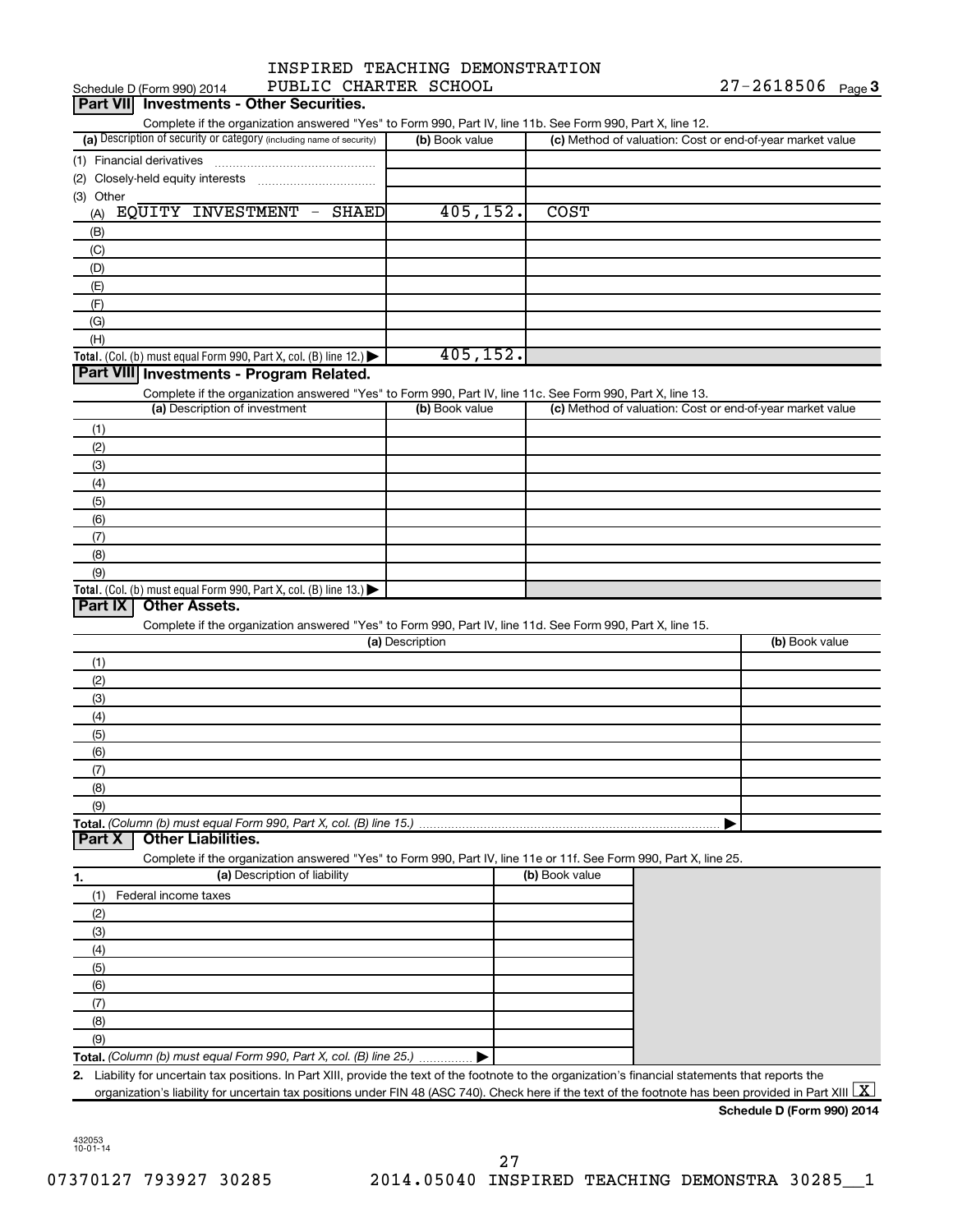| INSPIRED TEACHING DEMONSTRATION |  |
|---------------------------------|--|
|---------------------------------|--|

Schedule D (Form 990) 2014 Page PUBLIC CHARTER SCHOOL 27-2618506 27-2618506 Page 4

|    | <b>Part XI</b><br>Reconciliation of Revenue per Audited Financial Statements With Revenue per Return.                                                       |                |         |                |            |
|----|-------------------------------------------------------------------------------------------------------------------------------------------------------------|----------------|---------|----------------|------------|
|    | Complete if the organization answered "Yes" to Form 990, Part IV, line 12a.                                                                                 |                |         |                |            |
| 1  | Total revenue, gains, and other support per audited financial statements [11] [12] Total revenue, gains, and other support per audited financial statements |                |         | $\blacksquare$ | 5,583,691. |
| 2  | Amounts included on line 1 but not on Form 990, Part VIII, line 12:                                                                                         |                |         |                |            |
| a  |                                                                                                                                                             | 2a             |         |                |            |
| b  |                                                                                                                                                             | 2 <sub>b</sub> | 46,815. |                |            |
| c  |                                                                                                                                                             | 2c             |         |                |            |
| d  |                                                                                                                                                             | 2d             | 9,648.  |                |            |
|    | Add lines 2a through 2d                                                                                                                                     |                |         | 2e             | 56,463.    |
| З  | Subtract line 2e from line 1 <b>manual contract and contract line 2e</b> from line 1                                                                        |                |         | 3              | 5,527,228. |
| 4  | Amounts included on Form 990, Part VIII, line 12, but not on line 1:                                                                                        |                |         |                |            |
| a  |                                                                                                                                                             |                |         |                |            |
| b  |                                                                                                                                                             | 4 <sub>b</sub> |         |                |            |
|    | Add lines 4a and 4b                                                                                                                                         |                |         | 4c             | 0.         |
| 5. |                                                                                                                                                             |                |         | 5              | 5,527,228. |
|    |                                                                                                                                                             |                |         |                |            |
|    | Part XII Reconciliation of Expenses per Audited Financial Statements With Expenses per Return.                                                              |                |         |                |            |
|    | Complete if the organization answered "Yes" to Form 990, Part IV, line 12a.                                                                                 |                |         |                |            |
| 1  |                                                                                                                                                             |                |         | $\blacksquare$ | 4,918,625. |
| 2  | Amounts included on line 1 but not on Form 990, Part IX, line 25:                                                                                           |                |         |                |            |
| a  |                                                                                                                                                             | 2a             | 46,815. |                |            |
| b  |                                                                                                                                                             | 2 <sub>b</sub> |         |                |            |
| c  |                                                                                                                                                             | 2c             |         |                |            |
| d  |                                                                                                                                                             |                | 9,648.  |                |            |
| е  | Add lines 2a through 2d                                                                                                                                     |                |         | 2e             | 56,463.    |
| з  | Subtract line 2e from line 1 <b>manual contract and contract the 2e</b> from line 1                                                                         |                |         | 3              | 4,862,162. |
| 4  | Amounts included on Form 990, Part IX, line 25, but not on line 1:                                                                                          |                |         |                |            |
| a  |                                                                                                                                                             | - 4а           |         |                |            |
| b  |                                                                                                                                                             | 4 <sub>b</sub> |         |                |            |
|    | c Add lines 4a and 4b                                                                                                                                       |                |         | 4c             | 0.         |
|    | <b>Part XIII Supplemental Information.</b>                                                                                                                  |                |         | 5              | 4,862,162. |

Provide the descriptions required for Part II, lines 3, 5, and 9; Part III, lines 1a and 4; Part IV, lines 1b and 2b; Part V, line 4; Part X, line 2; Part XI, lines 2d and 4b; and Part XII, lines 2d and 4b. Also complete this part to provide any additional information.

#### PART X, LINE 2:

|  |  |  |  |  |  |  | THE SCHOOL HAS ADOPTED THE ACCOUNTING OF UNCERTAINTY IN INCOME TAXES AS |  |  |  |  |  |
|--|--|--|--|--|--|--|-------------------------------------------------------------------------|--|--|--|--|--|
|--|--|--|--|--|--|--|-------------------------------------------------------------------------|--|--|--|--|--|

#### REQUIRED BY THE INCOME

TAXES TOPIC OF THE FASB ASC. THIS TOPIC REQUIRES THE SCHOOL TO DETERMINE

WHETHER A TAX POSITION

IS MORE LIKELY THAN NOT TO BE SUSTAINED UPON EXAMINATION BY THE APPLICABLE

TAXING AUTHORITY,

INCLUDING RESOLUTION OF ANY RELATED APPEALS OR LITIGATION PROCESSES, BASED

ON THE TECHNICAL MERITS OF THE POSITION. THE TAX BENEFIT TO BE RECOGNIZED

IS MEASURED AS THE LARGEST AMOUNT OF BENEFIT THAT IS MORE THAN FIFTY

PERCENT LIKELY OF BEING REALIZED UPON ULTIMATE SETTLEMENT WHICH COULD

432054 10-01-14 **Schedule D (Form 990) 2014** RESULT IN THE SCHOOL RECORDING A TAX LIABILITY THAT WOULD REDUCE ITS NET 28

07370127 793927 30285 2014.05040 INSPIRED TEACHING DEMONSTRA 30285 1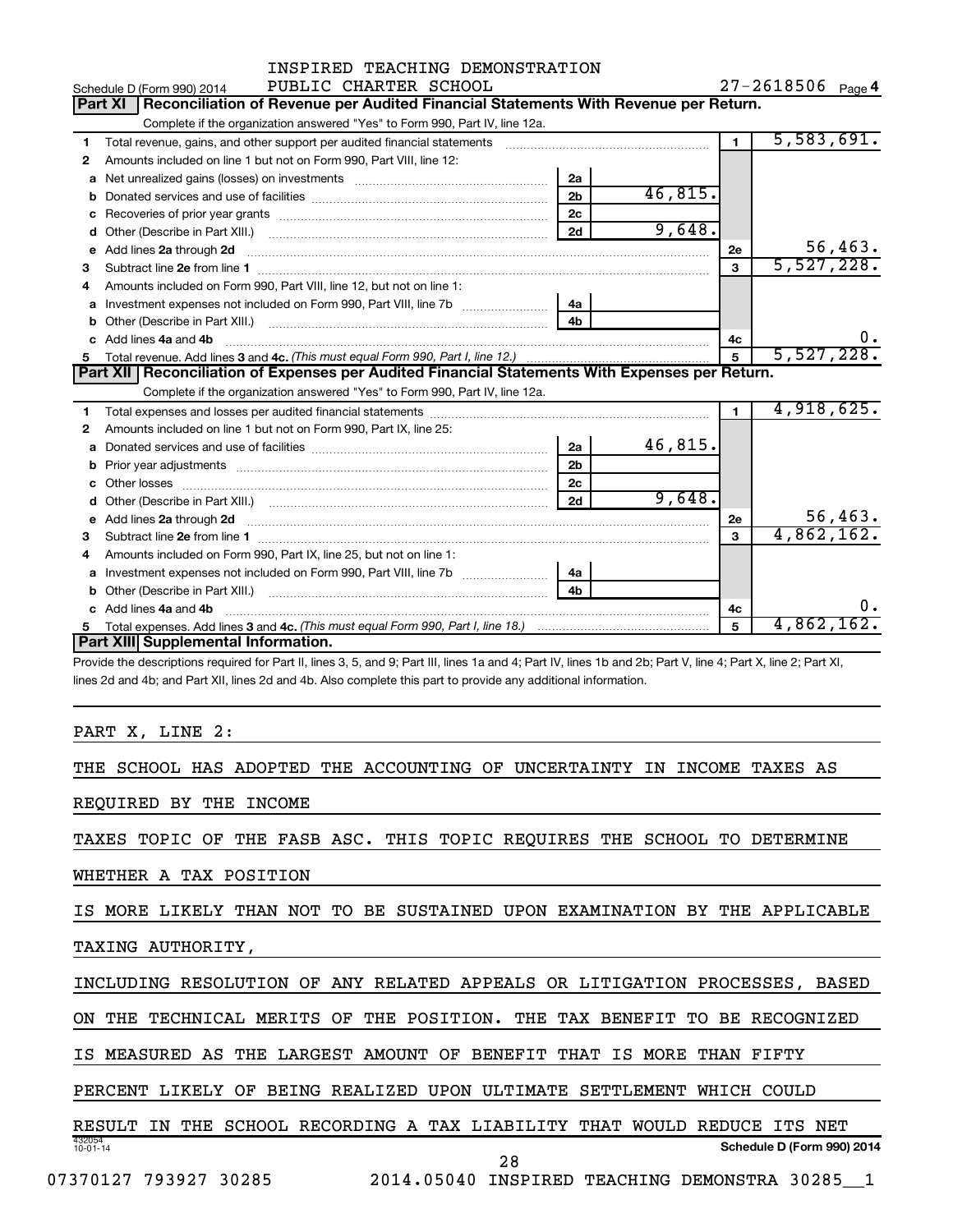**Part XIII | Supplemental Information** (continued)

ASSETS.

THE SCHOOL HAS ANALYZED ITS TAX POSITIONS, AND HAS CONCLUDED THAT NO

LIABILITY FOR UNRECOGNIZED TAX

BENEFITS SHOULD BE RECORDED RELATED TO ANY UNCERTAIN TAX POSITIONS TAKEN

ON RETURNS FILED FOR OPEN

TAX YEARS (2011-2013), OR EXPECTED TO BE TAKEN IN ITS 2014 TAX RETURN. THE

SCHOOL IS NOT AWARE OF

ANY TAX POSITIONS FOR WHICH IT BELIEVES THAT THERE IS A REASONABLE

POSSIBILITY THAT THE TOTAL AMOUNTS OF UNRECOGNIZED TAX BENEFITS WILL

CHANGE MATERIALLY IN THE NEXT TWELVE MONTHS.

SHAED IS A DISTRICT OF COLUMBIA LIMITED LIABILITY COMPANY WHICH ELECTED TO

BE TREATED AS A

PARTNERSHIP FOR INCOME TAX REPORTING PURPOSES AND, THEREFORE, IS NOT

SUBJECT TO FEDERAL INCOME TAX.

PART XI, LINE 2D - OTHER ADJUSTMENTS:

FUNDRAISING EXPENSES 9,648.

PART XII, LINE 2D - OTHER ADJUSTMENTS:

FUNDRAISING EXPENSES 9,648.

**Schedule D (Form 990) 2014**

432055 10-01-14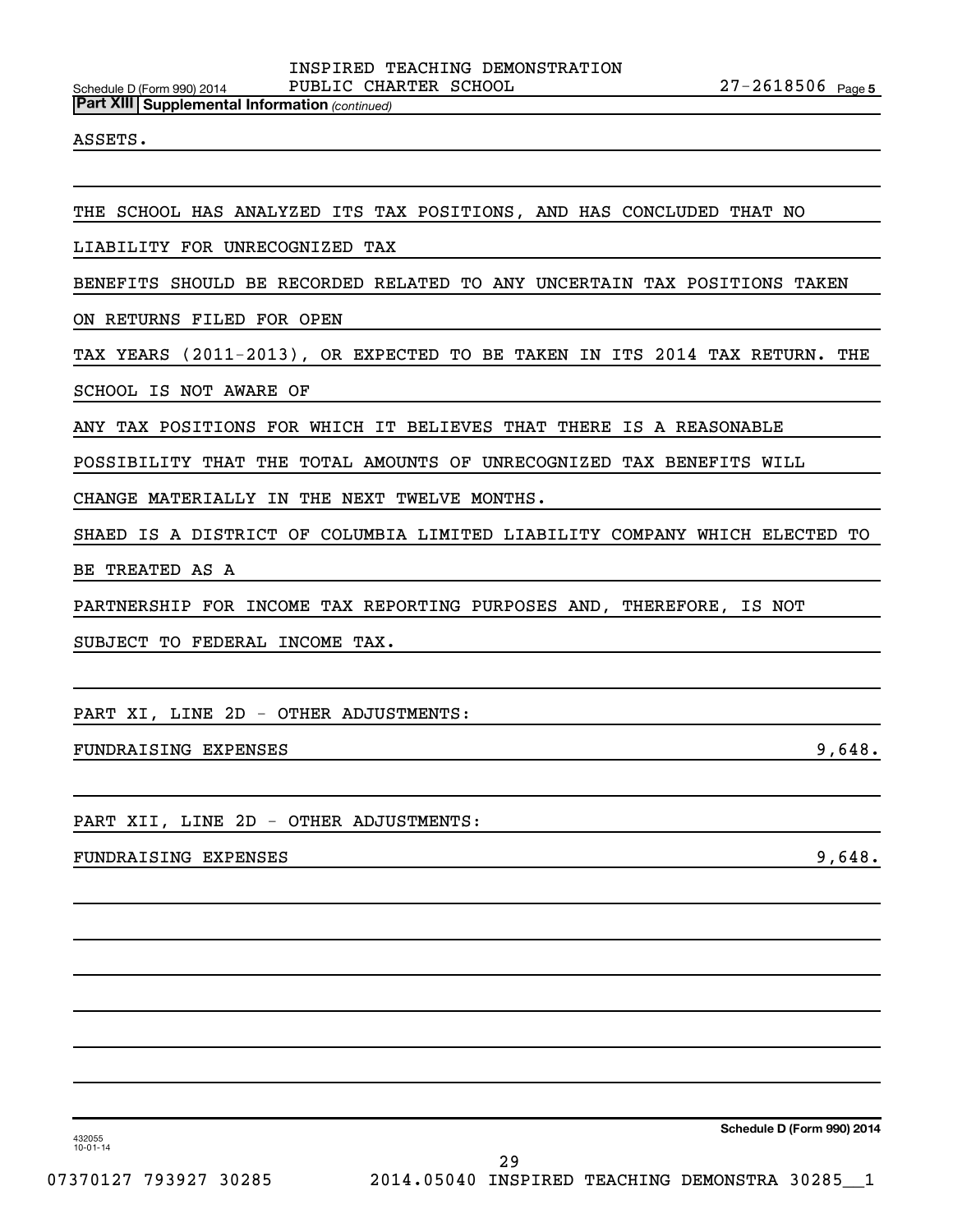## **SCHEDULE E**

## **Schools**

**(Form 990 or 990-EZ) | Complete if the organization answered "Yes" to Form 990, Part IV, line 13, or Form 990-EZ, Part VI, line 48.**

**Open to Public 2014**

OMB No. 1545-0047

|        | $1$ of $111$ 330 - L.E., $1$ at t vi, in te                                                                                                                                                       |                                                                                                                                  |                                       |                                     |                       |                         |  |  |  |
|--------|---------------------------------------------------------------------------------------------------------------------------------------------------------------------------------------------------|----------------------------------------------------------------------------------------------------------------------------------|---------------------------------------|-------------------------------------|-----------------------|-------------------------|--|--|--|
|        | Attach to Form 990 or Form 990-EZ.<br>Department of the Treasury<br>Internal Revenue Service<br>Information about Schedule E (Form 990 or 990-EZ) and its instructions is at www.irs.gov/form990. |                                                                                                                                  |                                       | <b>Open to Public</b><br>Inspection |                       |                         |  |  |  |
|        | Name of the organization                                                                                                                                                                          | INSPIRED TEACHING DEMONSTRATION                                                                                                  | <b>Employer identification number</b> |                                     |                       |                         |  |  |  |
|        |                                                                                                                                                                                                   | PUBLIC CHARTER SCHOOL                                                                                                            |                                       | 27-2618506                          |                       |                         |  |  |  |
| Part I |                                                                                                                                                                                                   |                                                                                                                                  |                                       |                                     |                       |                         |  |  |  |
|        |                                                                                                                                                                                                   |                                                                                                                                  |                                       |                                     | <b>YES</b>            | <b>NO</b>               |  |  |  |
|        |                                                                                                                                                                                                   |                                                                                                                                  |                                       |                                     |                       |                         |  |  |  |
| 1      |                                                                                                                                                                                                   | Does the organization have a racially nondiscriminatory policy toward students by statement in its charter, bylaws,              |                                       |                                     | x                     |                         |  |  |  |
|        |                                                                                                                                                                                                   |                                                                                                                                  |                                       | 1                                   |                       |                         |  |  |  |
| 2      |                                                                                                                                                                                                   | Does the organization include a statement of its racially nondiscriminatory policy toward students in all its brochures,         |                                       |                                     | х                     |                         |  |  |  |
|        |                                                                                                                                                                                                   | catalogues, and other written communications with the public dealing with student admissions, programs, and scholarships?        |                                       | $\overline{2}$                      |                       |                         |  |  |  |
| з      |                                                                                                                                                                                                   | Has the organization publicized its racially nondiscriminatory policy through newspaper or broadcast media during the            |                                       |                                     |                       |                         |  |  |  |
|        |                                                                                                                                                                                                   | period of solicitation for students, or during the registration period if it has no solicitation program, in a way that makes    |                                       |                                     |                       |                         |  |  |  |
|        |                                                                                                                                                                                                   | the policy known to all parts of the general community it serves? If "Yes," please describe. If "No," please explain.            |                                       |                                     |                       |                         |  |  |  |
|        |                                                                                                                                                                                                   |                                                                                                                                  |                                       | 3                                   | x                     |                         |  |  |  |
|        | SEE PART II                                                                                                                                                                                       |                                                                                                                                  |                                       |                                     |                       |                         |  |  |  |
|        |                                                                                                                                                                                                   |                                                                                                                                  |                                       |                                     |                       |                         |  |  |  |
|        |                                                                                                                                                                                                   |                                                                                                                                  |                                       |                                     |                       |                         |  |  |  |
|        |                                                                                                                                                                                                   |                                                                                                                                  |                                       |                                     |                       |                         |  |  |  |
|        |                                                                                                                                                                                                   |                                                                                                                                  |                                       |                                     |                       |                         |  |  |  |
| 4      |                                                                                                                                                                                                   | Does the organization maintain the following?                                                                                    |                                       |                                     |                       |                         |  |  |  |
| a      |                                                                                                                                                                                                   |                                                                                                                                  |                                       | 4a                                  | х                     |                         |  |  |  |
|        |                                                                                                                                                                                                   | <b>b</b> Records documenting that scholarships and other financial assistance are awarded on a racially nondiscriminatory basis? |                                       | 4b                                  | x                     |                         |  |  |  |
|        |                                                                                                                                                                                                   | c Copies of all catalogues, brochures, announcements, and other written communications to the public dealing with student        |                                       |                                     |                       |                         |  |  |  |
|        |                                                                                                                                                                                                   |                                                                                                                                  |                                       | 4с                                  | х                     |                         |  |  |  |
|        |                                                                                                                                                                                                   |                                                                                                                                  |                                       | 4d                                  | $\overline{\text{x}}$ |                         |  |  |  |
|        |                                                                                                                                                                                                   | If you answered "No" to any of the above, please explain. If you need more space, use Part II.                                   |                                       |                                     |                       |                         |  |  |  |
|        |                                                                                                                                                                                                   |                                                                                                                                  |                                       |                                     |                       |                         |  |  |  |
| 5      |                                                                                                                                                                                                   | Does the organization discriminate by race in any way with respect to:                                                           |                                       |                                     |                       |                         |  |  |  |
|        |                                                                                                                                                                                                   |                                                                                                                                  |                                       | 5a                                  |                       | X                       |  |  |  |
|        |                                                                                                                                                                                                   |                                                                                                                                  |                                       | 5b                                  |                       | $\overline{\mathbf{x}}$ |  |  |  |
|        |                                                                                                                                                                                                   |                                                                                                                                  |                                       | 5c                                  |                       | $\overline{\mathbf{X}}$ |  |  |  |
|        |                                                                                                                                                                                                   |                                                                                                                                  |                                       | 5d                                  |                       | $\overline{\mathbf{X}}$ |  |  |  |
|        |                                                                                                                                                                                                   |                                                                                                                                  |                                       | 5e                                  |                       | $\overline{\mathbf{x}}$ |  |  |  |
|        |                                                                                                                                                                                                   |                                                                                                                                  |                                       | 5f                                  |                       | $\overline{\mathbf{x}}$ |  |  |  |
|        |                                                                                                                                                                                                   |                                                                                                                                  |                                       | 5g                                  |                       | $\overline{\mathbf{x}}$ |  |  |  |
|        | <b>h</b> Other extracurricular activities?                                                                                                                                                        |                                                                                                                                  |                                       | 5h                                  |                       | $\overline{\mathtt{x}}$ |  |  |  |
|        |                                                                                                                                                                                                   | If you answered "Yes" to any of the above, please explain. If you need more space, use Part II.                                  |                                       |                                     |                       |                         |  |  |  |
|        |                                                                                                                                                                                                   |                                                                                                                                  |                                       |                                     |                       |                         |  |  |  |
|        |                                                                                                                                                                                                   |                                                                                                                                  |                                       | 6a                                  | х                     |                         |  |  |  |
|        |                                                                                                                                                                                                   |                                                                                                                                  |                                       | 6b                                  |                       | x                       |  |  |  |
|        |                                                                                                                                                                                                   | If you answered "Yes" to either line 6a or line 6b, explain on Part II.                                                          |                                       |                                     |                       |                         |  |  |  |

**For Paperwork Reduction Act Notice, see the Instructions for Form 990 or Form 990-EZ.** LHA

Rev. Proc. 75-50, 1975-2 C.B. 587, covering racial nondiscrimination? If "No," explain on Part II

**7** Does the organization certify that it has complied with the applicable requirements of sections 4.01 through 4.05 of

**Schedule E (Form 990 or 990-EZ) (2014)**

**7**

X

432061 10-02-14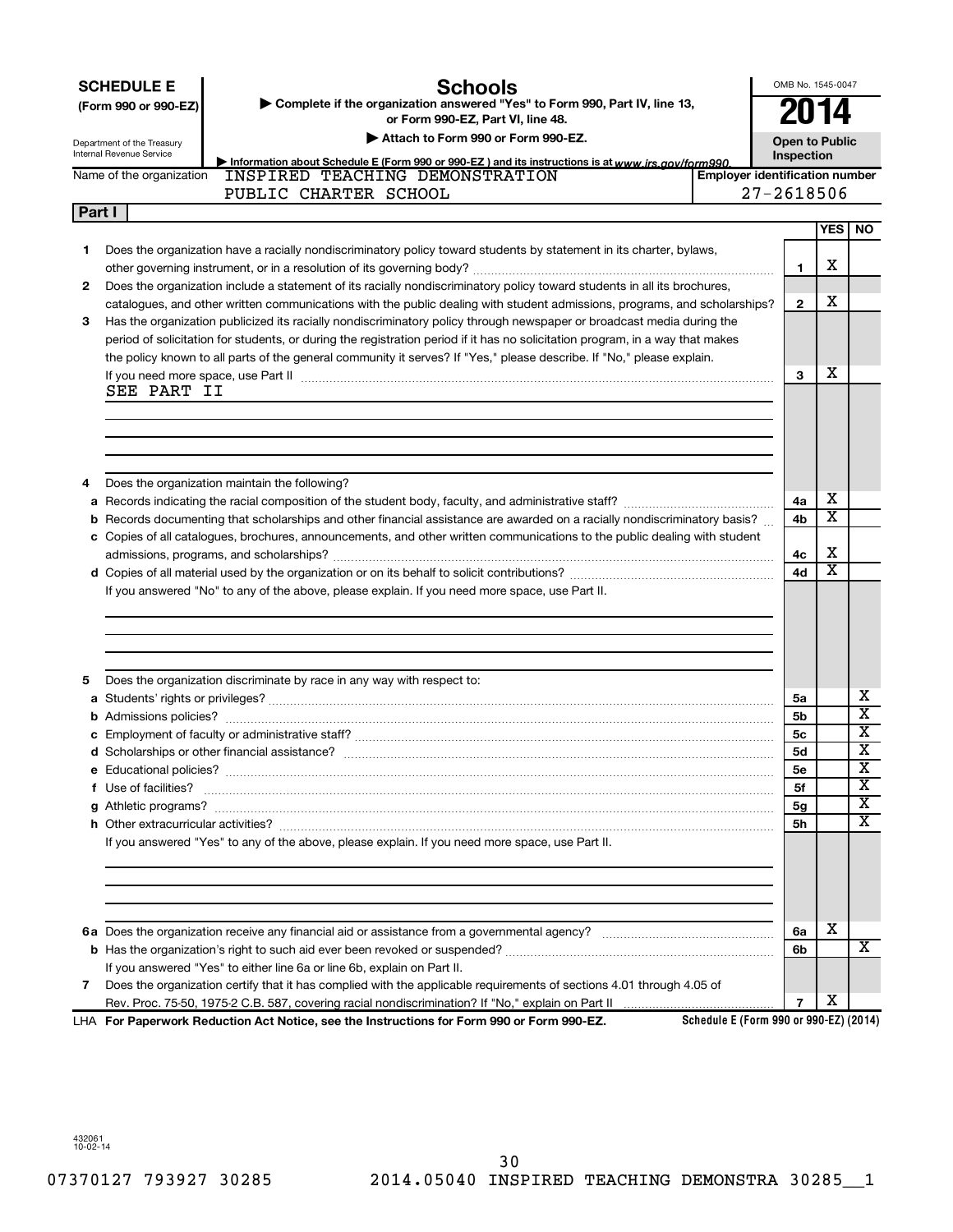27-2618506 Page 2 Schedule E (Form 990 or 990-EZ) (2014)  $\texttt{PUBLIC}$   $\texttt{CHARTER}$   $\texttt{SCHOOL}$   $27\texttt{-}2618506$   $\texttt{Page}$ 

Part II | Supplemental Information. Provide the explanations required by Part I, lines 3, 4d, 5h, 6b, and 7, as applicable. Also provide any other additional information.

LINE 3 - EXPLANATION OF NONDISCRIMINATION POLICY:

THE SCHOOL IS A PUBLIC CHARTER SCHOOL AND IS OPERATING UNDER

A CONTRACT WITH THE PUBLIC CHARTER SCHOOL BOARD. REVENUE

PROCEDURE 75-50 DOES NOT APPLY TO CHARTER SCHOOLS. ALL

MATERIALS INCLUDE A STATEMENT

OF NONDISCRIMINATORY PRACTICES AND ALL PRESENTATIONS

ANNOUNCEMENTS, IN WRITING OR BROADCAST INCLUDE THE STATEMENT OF

NONDISCRIMINATORY PRACTICES IN ORDER TO MAKE SUCH KNOWN TO THE GENERAL

COMMUNITY.

LINE 6 - EXPLANATION OF GOVERNMENT FINANCIAL AID:

THE INSPIRED TEACHING DEMONSTRATION PUBLIC CHARTER SCHOOL RECEIVES PUBLIC FUNDS FROM THE D.C. GOVERNMENT BASED ON THE NUMBER OF STUDENTS THEY ENROLL ACCORDING TO THE UNIFORM PER STUDENT FUNDING FORMULA DEVELOPED BY THE MAYOR AND CITY COUNCIL. THIS PER PUPIL ALLOCATION IS SUPPLEMENTED WITH ADDITIONAL FUNDS FOR STUDENTS WITH SPECIAL NEEDS.

432062 10-02-14

07370127 793927 30285 2014.05040 INSPIRED TEACHING DEMONSTRA 30285\_1 31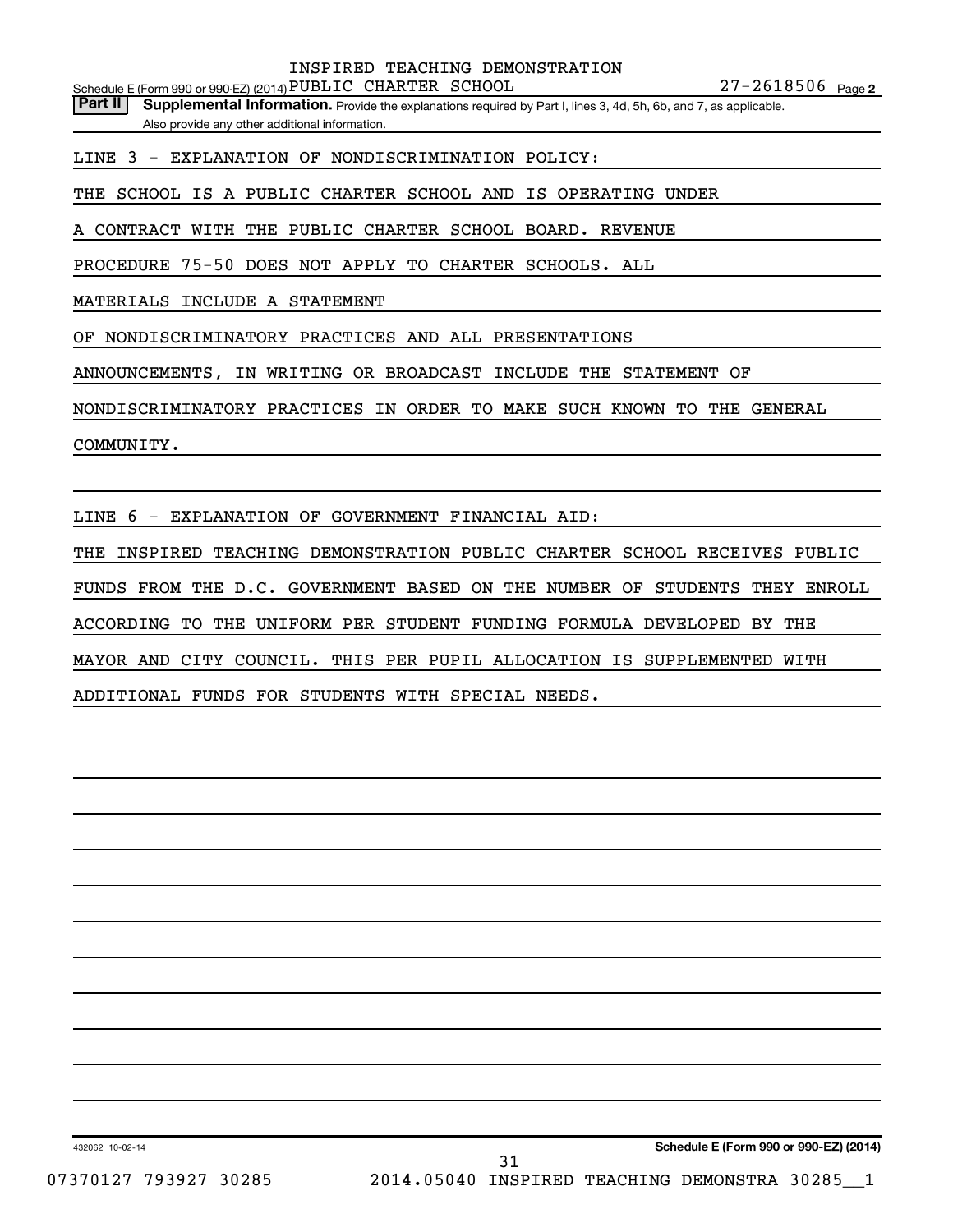| <b>SCHEDULE G</b><br>(Form 990 or 990-EZ)<br>Department of the Treasury<br>Internal Revenue Service                                           |                                  | <b>Supplemental Information Regarding Fundraising or Gaming Activities</b><br>Complete if the organization answered "Yes" to Form 990, Part IV, lines 17, 18, or 19, or if the<br>organization entered more than \$15,000 on Form 990-EZ, line 6a.<br>Attach to Form 990 or Form 990-EZ.<br>Information about Schedule G (Form 990 or 990-EZ) and its instructions is at www.irs.gov/form 990.                                                                                                                                                     |                                                                            |    |                                                                            |  |                                                                            | OMB No. 1545-0047<br><b>Open to Public</b><br>Inspection |
|-----------------------------------------------------------------------------------------------------------------------------------------------|----------------------------------|----------------------------------------------------------------------------------------------------------------------------------------------------------------------------------------------------------------------------------------------------------------------------------------------------------------------------------------------------------------------------------------------------------------------------------------------------------------------------------------------------------------------------------------------------|----------------------------------------------------------------------------|----|----------------------------------------------------------------------------|--|----------------------------------------------------------------------------|----------------------------------------------------------|
| Name of the organization                                                                                                                      |                                  | <b>Employer identification number</b>                                                                                                                                                                                                                                                                                                                                                                                                                                                                                                              |                                                                            |    |                                                                            |  |                                                                            |                                                          |
|                                                                                                                                               |                                  | PUBLIC CHARTER SCHOOL<br>Fundraising Activities. Complete if the organization answered "Yes" to Form 990, Part IV, line 17. Form 990-EZ filers are not                                                                                                                                                                                                                                                                                                                                                                                             |                                                                            |    |                                                                            |  | 27-2618506                                                                 |                                                          |
| Part I                                                                                                                                        | required to complete this part.  |                                                                                                                                                                                                                                                                                                                                                                                                                                                                                                                                                    |                                                                            |    |                                                                            |  |                                                                            |                                                          |
| Mail solicitations<br>a<br>b<br>Phone solicitations<br>c<br>In-person solicitations<br>d<br>compensated at least \$5,000 by the organization. | Internet and email solicitations | 1 Indicate whether the organization raised funds through any of the following activities. Check all that apply.<br>е<br>f<br>Special fundraising events<br>g<br>2 a Did the organization have a written or oral agreement with any individual (including officers, directors, trustees or<br>key employees listed in Form 990, Part VII) or entity in connection with professional fundraising services?<br>b If "Yes," list the ten highest paid individuals or entities (fundraisers) pursuant to agreements under which the fundraiser is to be |                                                                            |    | Solicitation of non-government grants<br>Solicitation of government grants |  | Yes                                                                        | <b>No</b>                                                |
| (i) Name and address of individual<br>or entity (fundraiser)                                                                                  |                                  | (ii) Activity                                                                                                                                                                                                                                                                                                                                                                                                                                                                                                                                      | (iii) Did<br>fundraiser<br>have custody<br>or control of<br>contributions? |    | (iv) Gross receipts<br>from activity                                       |  | (v) Amount paid<br>to (or retained by)<br>fundraiser<br>listed in col. (i) | (vi) Amount paid<br>to (or retained by)<br>organization  |
|                                                                                                                                               |                                  |                                                                                                                                                                                                                                                                                                                                                                                                                                                                                                                                                    | Yes                                                                        | No |                                                                            |  |                                                                            |                                                          |
|                                                                                                                                               |                                  |                                                                                                                                                                                                                                                                                                                                                                                                                                                                                                                                                    |                                                                            |    |                                                                            |  |                                                                            |                                                          |
|                                                                                                                                               |                                  |                                                                                                                                                                                                                                                                                                                                                                                                                                                                                                                                                    |                                                                            |    |                                                                            |  |                                                                            |                                                          |
|                                                                                                                                               |                                  |                                                                                                                                                                                                                                                                                                                                                                                                                                                                                                                                                    |                                                                            |    |                                                                            |  |                                                                            |                                                          |
|                                                                                                                                               |                                  |                                                                                                                                                                                                                                                                                                                                                                                                                                                                                                                                                    |                                                                            |    |                                                                            |  |                                                                            |                                                          |
|                                                                                                                                               |                                  |                                                                                                                                                                                                                                                                                                                                                                                                                                                                                                                                                    |                                                                            |    |                                                                            |  |                                                                            |                                                          |
|                                                                                                                                               |                                  |                                                                                                                                                                                                                                                                                                                                                                                                                                                                                                                                                    |                                                                            |    |                                                                            |  |                                                                            |                                                          |
|                                                                                                                                               |                                  |                                                                                                                                                                                                                                                                                                                                                                                                                                                                                                                                                    |                                                                            |    |                                                                            |  |                                                                            |                                                          |
|                                                                                                                                               |                                  |                                                                                                                                                                                                                                                                                                                                                                                                                                                                                                                                                    |                                                                            |    |                                                                            |  |                                                                            |                                                          |
|                                                                                                                                               |                                  |                                                                                                                                                                                                                                                                                                                                                                                                                                                                                                                                                    |                                                                            |    |                                                                            |  |                                                                            |                                                          |
|                                                                                                                                               |                                  |                                                                                                                                                                                                                                                                                                                                                                                                                                                                                                                                                    |                                                                            |    |                                                                            |  |                                                                            |                                                          |
|                                                                                                                                               |                                  |                                                                                                                                                                                                                                                                                                                                                                                                                                                                                                                                                    |                                                                            |    |                                                                            |  |                                                                            |                                                          |
|                                                                                                                                               |                                  |                                                                                                                                                                                                                                                                                                                                                                                                                                                                                                                                                    |                                                                            |    |                                                                            |  |                                                                            |                                                          |
| Total                                                                                                                                         |                                  | 3 List all states in which the organization is registered or licensed to solicit contributions or has been notified it is exempt from registration                                                                                                                                                                                                                                                                                                                                                                                                 |                                                                            |    |                                                                            |  |                                                                            |                                                          |
| or licensing.                                                                                                                                 |                                  |                                                                                                                                                                                                                                                                                                                                                                                                                                                                                                                                                    |                                                                            |    |                                                                            |  |                                                                            |                                                          |
|                                                                                                                                               |                                  |                                                                                                                                                                                                                                                                                                                                                                                                                                                                                                                                                    |                                                                            |    |                                                                            |  |                                                                            |                                                          |
|                                                                                                                                               |                                  |                                                                                                                                                                                                                                                                                                                                                                                                                                                                                                                                                    |                                                                            |    |                                                                            |  |                                                                            |                                                          |
|                                                                                                                                               |                                  |                                                                                                                                                                                                                                                                                                                                                                                                                                                                                                                                                    |                                                                            |    |                                                                            |  |                                                                            |                                                          |
|                                                                                                                                               |                                  |                                                                                                                                                                                                                                                                                                                                                                                                                                                                                                                                                    |                                                                            |    |                                                                            |  |                                                                            |                                                          |
|                                                                                                                                               |                                  |                                                                                                                                                                                                                                                                                                                                                                                                                                                                                                                                                    |                                                                            |    |                                                                            |  |                                                                            |                                                          |
|                                                                                                                                               |                                  |                                                                                                                                                                                                                                                                                                                                                                                                                                                                                                                                                    |                                                                            |    |                                                                            |  |                                                                            |                                                          |
|                                                                                                                                               |                                  |                                                                                                                                                                                                                                                                                                                                                                                                                                                                                                                                                    |                                                                            |    |                                                                            |  |                                                                            |                                                          |

LHA For Paperwork Reduction Act Notice, see the Instructions for Form 990 or 990-EZ. Schedule G (Form 990 or 990-EZ) 2014

432081 08-28-14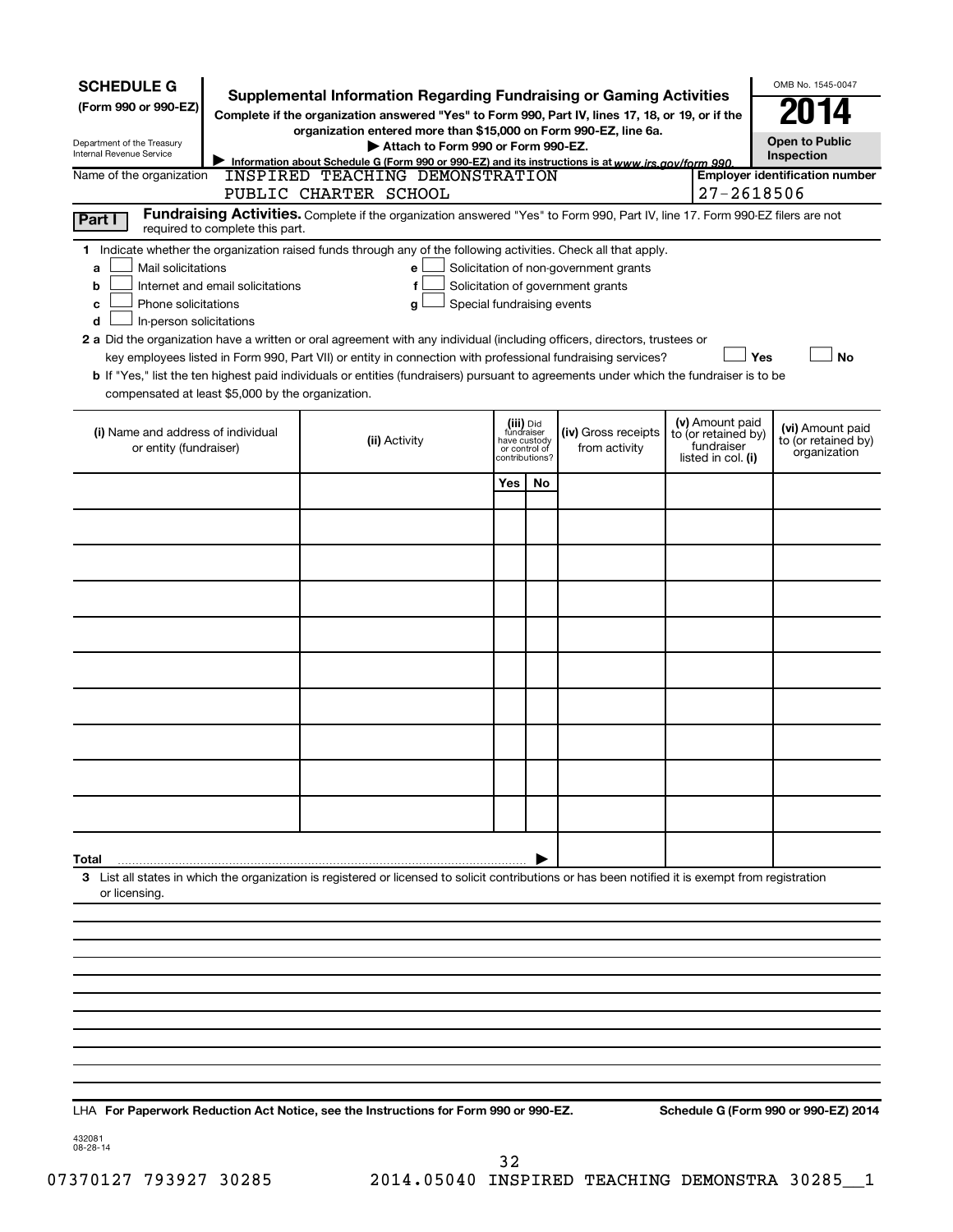#### 27-2618506 Page 2 Schedule G (Form 990 or 990-EZ) 2014 Page PUBLIC CHARTER SCHOOL 27-2618506

| <b>Part II</b>         |              | Fundraising Events. Complete if the organization answered "Yes" to Form 990, Part IV, line 18, or reported more than \$15,000                                                                                         |                                             |                         |                                 |                                           |
|------------------------|--------------|-----------------------------------------------------------------------------------------------------------------------------------------------------------------------------------------------------------------------|---------------------------------------------|-------------------------|---------------------------------|-------------------------------------------|
|                        |              | of fundraising event contributions and gross income on Form 990-EZ, lines 1 and 6b. List events with gross receipts greater than \$5,000.                                                                             |                                             |                         |                                 |                                           |
|                        |              |                                                                                                                                                                                                                       | (a) Event #1<br>SPRING<br><b>FUNDRAISER</b> | (b) Event #2            | (c) Other events<br><b>NONE</b> | (d) Total events<br>(add col. (a) through |
|                        |              |                                                                                                                                                                                                                       | (event type)                                | (event type)            | (total number)                  | col. (c)                                  |
| Revenue                | 1.           |                                                                                                                                                                                                                       | 85,974.                                     |                         |                                 | 85,974.                                   |
|                        | $\mathbf{2}$ |                                                                                                                                                                                                                       | 76,326.                                     |                         |                                 | 76,326.                                   |
|                        | 3            | Gross income (line 1 minus line 2)                                                                                                                                                                                    | 9,648.                                      |                         |                                 | 9,648.                                    |
|                        |              |                                                                                                                                                                                                                       |                                             |                         |                                 |                                           |
|                        | 5            |                                                                                                                                                                                                                       |                                             |                         |                                 |                                           |
|                        | 6            |                                                                                                                                                                                                                       |                                             |                         |                                 |                                           |
| Direct Expenses        | $\mathbf{7}$ | Food and beverages                                                                                                                                                                                                    |                                             |                         |                                 |                                           |
|                        | 8            |                                                                                                                                                                                                                       |                                             |                         |                                 |                                           |
|                        | 9            |                                                                                                                                                                                                                       | 9,648.                                      |                         |                                 | 9,648.                                    |
|                        |              | 10 Direct expense summary. Add lines 4 through 9 in column (d)                                                                                                                                                        |                                             |                         |                                 | 9,648.                                    |
| <b>Part III</b>        |              | 11 Net income summary. Subtract line 10 from line 3, column (d)                                                                                                                                                       |                                             |                         |                                 | $\overline{0}$ .                          |
|                        |              | Gaming. Complete if the organization answered "Yes" to Form 990, Part IV, line 19, or reported more than<br>\$15,000 on Form 990-EZ, line 6a.                                                                         |                                             |                         |                                 |                                           |
|                        |              |                                                                                                                                                                                                                       |                                             | (b) Pull tabs/instant   |                                 | (d) Total gaming (add                     |
| Revenue                |              |                                                                                                                                                                                                                       | (a) Bingo                                   | bingo/progressive bingo | (c) Other gaming                | col. (a) through col. (c))                |
|                        |              |                                                                                                                                                                                                                       |                                             |                         |                                 |                                           |
|                        |              |                                                                                                                                                                                                                       |                                             |                         |                                 |                                           |
|                        |              |                                                                                                                                                                                                                       |                                             |                         |                                 |                                           |
| <b>Direct Expenses</b> | 3            |                                                                                                                                                                                                                       |                                             |                         |                                 |                                           |
|                        | 4            |                                                                                                                                                                                                                       |                                             |                         |                                 |                                           |
|                        |              |                                                                                                                                                                                                                       |                                             |                         |                                 |                                           |
|                        |              |                                                                                                                                                                                                                       | Yes<br>%                                    | Yes<br>%                | Yes<br>%                        |                                           |
|                        | 6.           | Volunteer labor                                                                                                                                                                                                       | No                                          | No                      | No                              |                                           |
|                        | 7            | Direct expense summary. Add lines 2 through 5 in column (d)                                                                                                                                                           |                                             |                         |                                 |                                           |
|                        |              |                                                                                                                                                                                                                       |                                             |                         |                                 |                                           |
|                        | 8            |                                                                                                                                                                                                                       |                                             |                         |                                 |                                           |
|                        |              | 9 Enter the state(s) in which the organization conducts gaming activities:                                                                                                                                            |                                             |                         |                                 |                                           |
|                        |              |                                                                                                                                                                                                                       |                                             |                         |                                 | Yes<br>No                                 |
|                        |              |                                                                                                                                                                                                                       |                                             |                         |                                 |                                           |
|                        |              | 10a Were any of the organization's gaming licenses revoked, suspended or terminated during the tax year?<br><b>b</b> If "Yes," explain:<br><u> 1989 - Johann Stein, mars an deus Amerikaansk kommunister (* 1958)</u> |                                             |                         |                                 | Yes<br>No                                 |
|                        |              |                                                                                                                                                                                                                       |                                             |                         |                                 |                                           |

**Schedule G (Form 990 or 990-EZ) 2014**

33

432082 08-28-14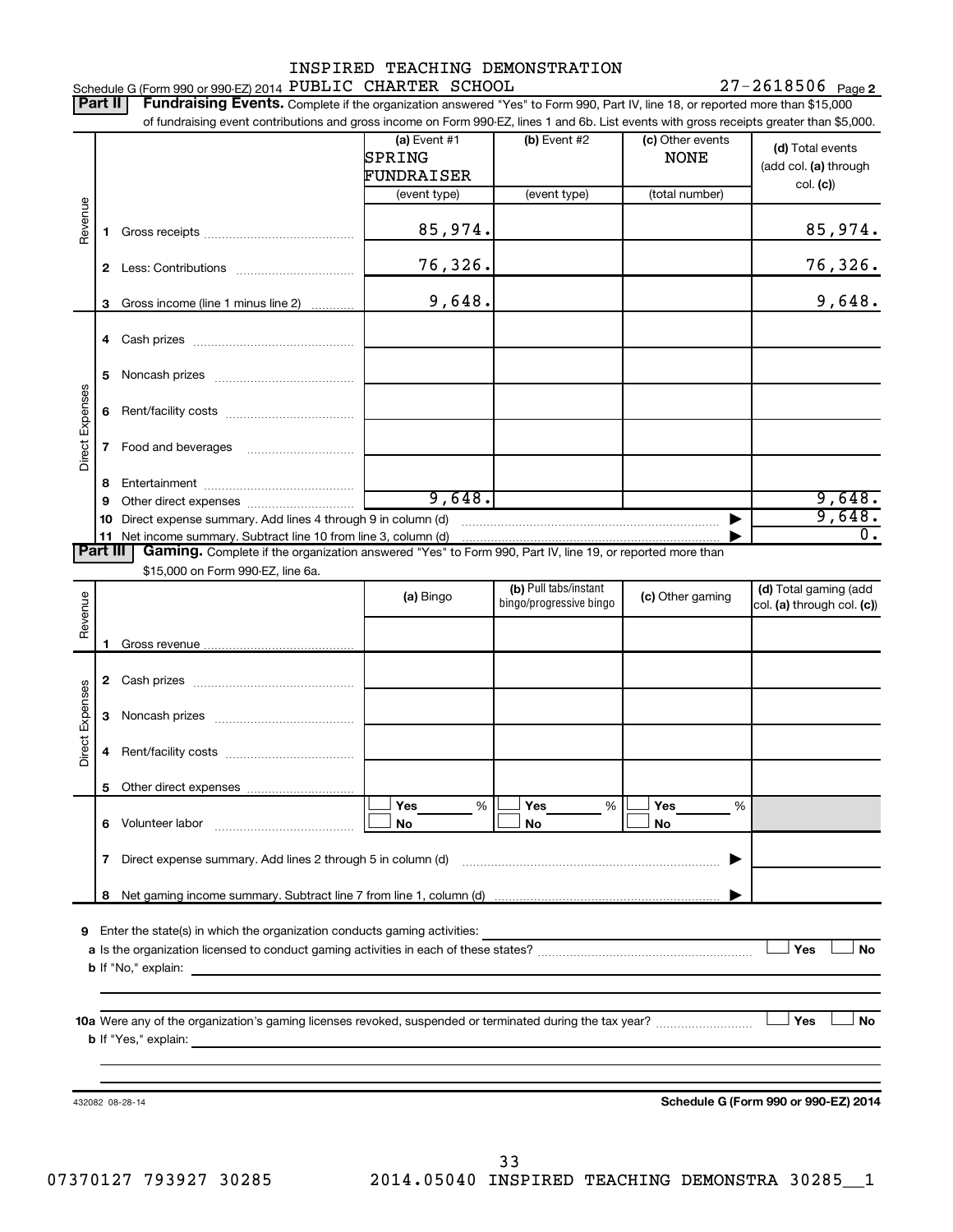| Schedule G (Form 990 or 990-EZ) 2014 PUBLIC CHARTER SCHOOL                                                                                                                                                                                                    |                 |     | $27 - 2618506$ Page 3 |
|---------------------------------------------------------------------------------------------------------------------------------------------------------------------------------------------------------------------------------------------------------------|-----------------|-----|-----------------------|
|                                                                                                                                                                                                                                                               |                 | Yes | No                    |
| 12 Is the organization a grantor, beneficiary or trustee of a trust or a member of a partnership or other entity formed                                                                                                                                       |                 | Yes | No                    |
| 13 Indicate the percentage of gaming activity conducted in:                                                                                                                                                                                                   |                 |     |                       |
|                                                                                                                                                                                                                                                               | 13а             |     | %                     |
| <b>b</b> An outside facility <b>contained an according to the contract of the contract of the contract of the contract of the contract of the contract of the contract of the contract of the contract of the contract of the contrac</b>                     | 13 <sub>b</sub> |     | %                     |
| 14 Enter the name and address of the person who prepares the organization's gaming/special events books and records:                                                                                                                                          |                 |     |                       |
|                                                                                                                                                                                                                                                               |                 |     |                       |
| Address $\blacktriangleright$                                                                                                                                                                                                                                 |                 |     |                       |
| 15a Does the organization have a contract with a third party from whom the organization receives gaming revenue?                                                                                                                                              |                 | Yes | <b>No</b>             |
|                                                                                                                                                                                                                                                               |                 |     |                       |
| of gaming revenue retained by the third party $\triangleright$ \$ _______________________.                                                                                                                                                                    |                 |     |                       |
| c If "Yes," enter name and address of the third party:                                                                                                                                                                                                        |                 |     |                       |
| Name $\blacktriangleright$<br><u> 1989 - Andrea Stadt Britain, amerikansk politiker (</u>                                                                                                                                                                     |                 |     |                       |
| Address >                                                                                                                                                                                                                                                     |                 |     |                       |
| <b>16</b> Gaming manager information:                                                                                                                                                                                                                         |                 |     |                       |
| Name $\triangleright$                                                                                                                                                                                                                                         |                 |     |                       |
|                                                                                                                                                                                                                                                               |                 |     |                       |
| Gaming manager compensation > \$                                                                                                                                                                                                                              |                 |     |                       |
|                                                                                                                                                                                                                                                               |                 |     |                       |
|                                                                                                                                                                                                                                                               |                 |     |                       |
| Director/officer<br>Employee<br>Independent contractor                                                                                                                                                                                                        |                 |     |                       |
|                                                                                                                                                                                                                                                               |                 |     |                       |
| 17 Mandatory distributions:<br>a Is the organization required under state law to make charitable distributions from the gaming proceeds to                                                                                                                    |                 |     |                       |
|                                                                                                                                                                                                                                                               |                 | Yes | No                    |
| <b>b</b> Enter the amount of distributions required under state law to be distributed to other exempt organizations or spent in the                                                                                                                           |                 |     |                       |
| organization's own exempt activities during the tax year $\triangleright$ \$                                                                                                                                                                                  |                 |     |                       |
| <b>Part IV</b><br>Supplemental Information. Provide the explanations required by Part I, line 2b, columns (iii) and (v), and Part III, lines 9, 9b, 10b, 15b,<br>15c, 16, and 17b, as applicable. Also provide any additional information (see instructions). |                 |     |                       |
|                                                                                                                                                                                                                                                               |                 |     |                       |
|                                                                                                                                                                                                                                                               |                 |     |                       |
|                                                                                                                                                                                                                                                               |                 |     |                       |
|                                                                                                                                                                                                                                                               |                 |     |                       |
|                                                                                                                                                                                                                                                               |                 |     |                       |
|                                                                                                                                                                                                                                                               |                 |     |                       |
|                                                                                                                                                                                                                                                               |                 |     |                       |
|                                                                                                                                                                                                                                                               |                 |     |                       |
|                                                                                                                                                                                                                                                               |                 |     |                       |
|                                                                                                                                                                                                                                                               |                 |     |                       |
| Schedule G (Form 990 or 990-EZ) 2014<br>432083 08-28-14<br>34                                                                                                                                                                                                 |                 |     |                       |

07370127 793927 30285 2014.05040 INSPIRED TEACHING DEMONSTRA 30285...1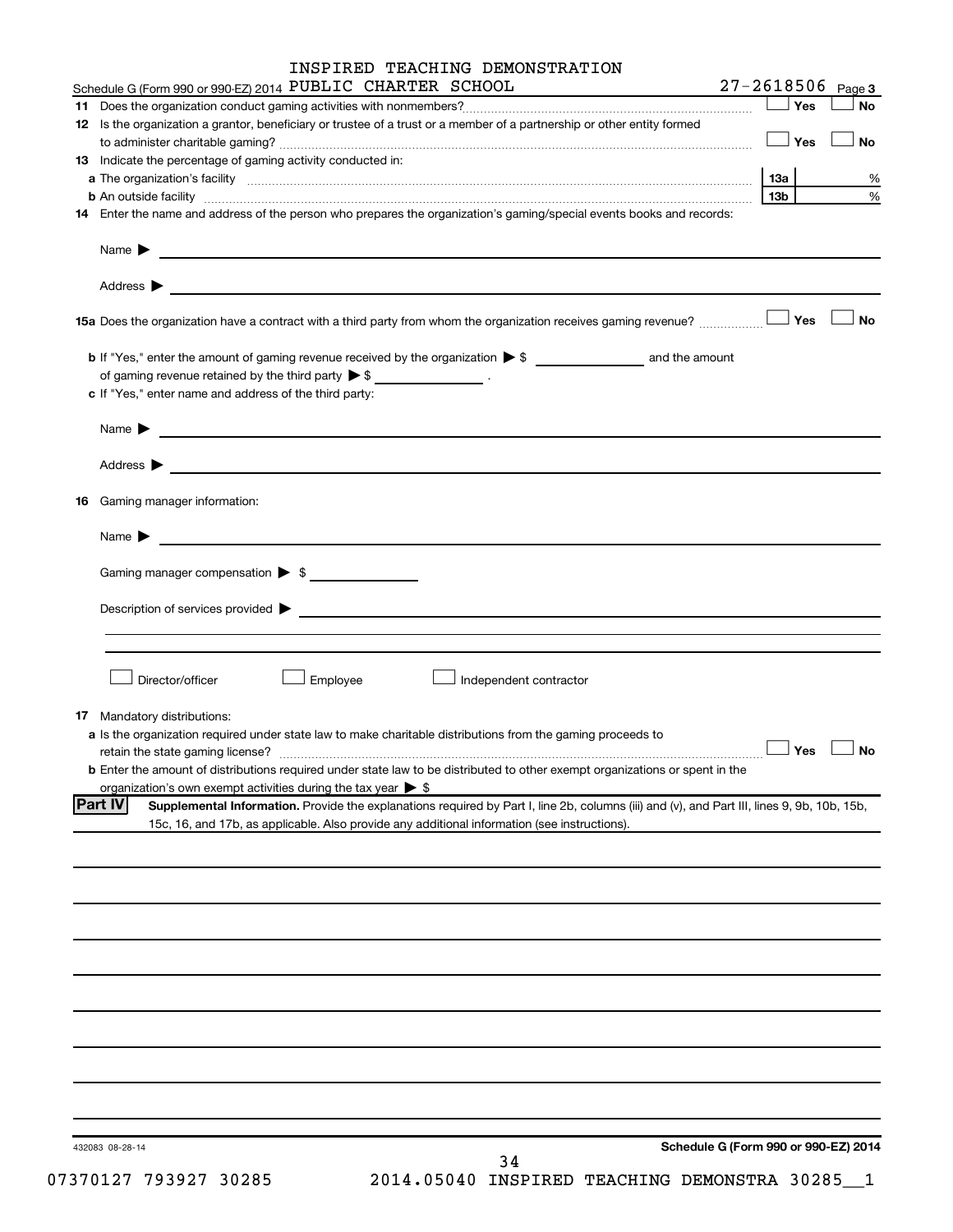|                                 | INSPIRED TEACHING DEMONSTRATION |                       |
|---------------------------------|---------------------------------|-----------------------|
| Schedule G (Form 990 or 990-EZ) | PUBLIC CHARTER SCHOOL           | $27 - 2618506$ Page 4 |

| Schedule G (Form 990 or 990-EZ)                       | PUDDIL CAARI |  |
|-------------------------------------------------------|--------------|--|
| <b>Part IV   Supplemental Information (continued)</b> |              |  |

| 432084<br>05-01-14 | Schedule G (Form 990 or 990-EZ) |
|--------------------|---------------------------------|
|                    |                                 |
|                    |                                 |
|                    |                                 |
|                    |                                 |
|                    |                                 |
|                    |                                 |
|                    |                                 |
|                    |                                 |
|                    |                                 |
|                    |                                 |
|                    |                                 |
|                    |                                 |
|                    |                                 |
|                    |                                 |
|                    |                                 |
|                    |                                 |
|                    |                                 |
|                    |                                 |
|                    |                                 |
|                    |                                 |
|                    |                                 |
|                    |                                 |
|                    |                                 |
|                    |                                 |
|                    |                                 |
|                    |                                 |
|                    |                                 |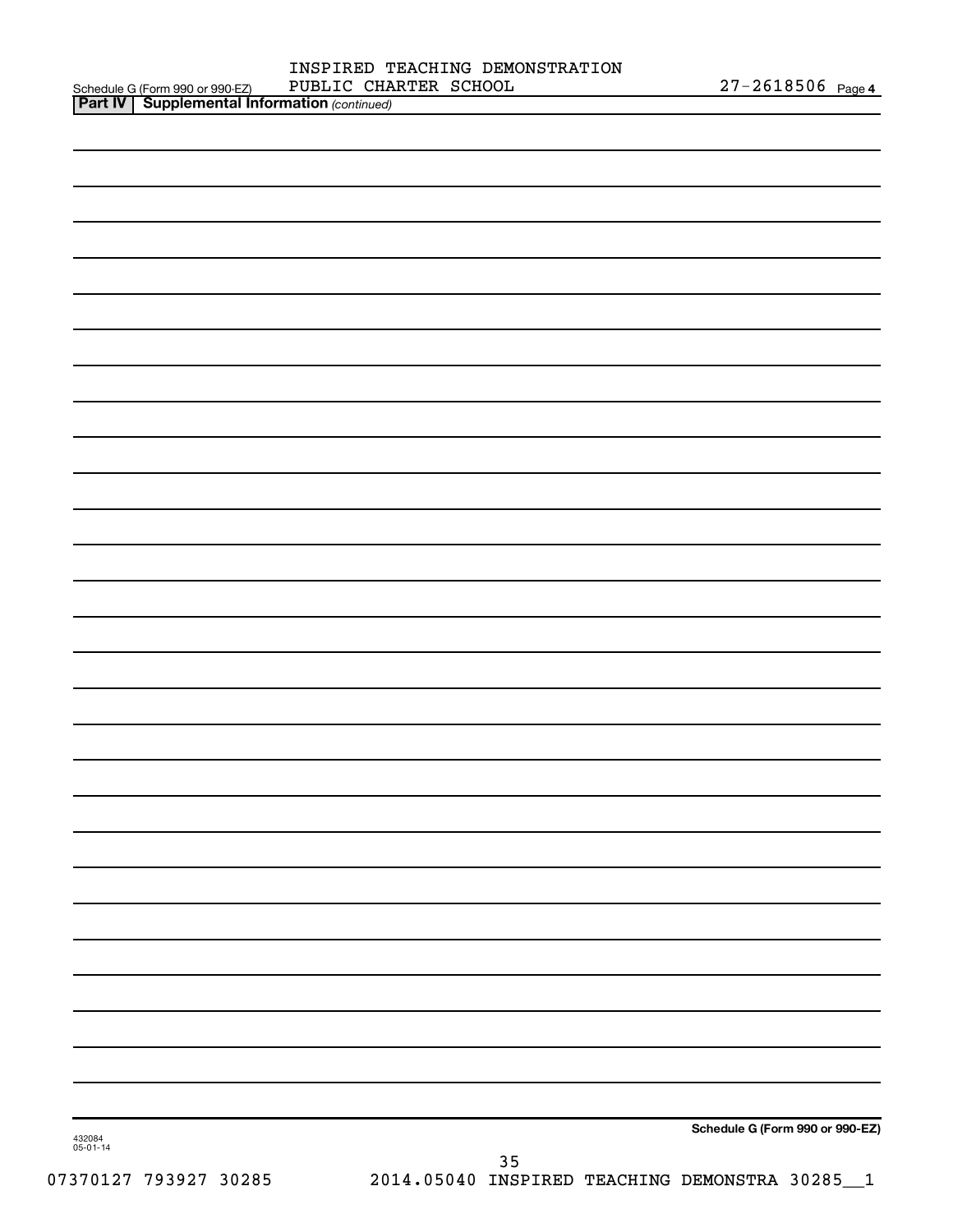| <b>Compensation Information</b><br><b>SCHEDULE J</b>                                                                             | OMB No. 1545-0047                     |
|----------------------------------------------------------------------------------------------------------------------------------|---------------------------------------|
| (Form 990)<br>For certain Officers, Directors, Trustees, Key Employees, and Highest                                              | [174                                  |
| <b>Compensated Employees</b><br>> Complete if the organization answered "Yes" on Form 990, Part IV, line 23.                     |                                       |
| Attach to Form 990.<br>Department of the Treasury                                                                                | <b>Open to Public</b>                 |
| Information about Schedule J (Form 990) and its instructions is at www.irs.gov/form990.<br>Internal Revenue Service              | Inspection                            |
| INSPIRED TEACHING DEMONSTRATION<br>Name of the organization                                                                      | <b>Employer identification number</b> |
| PUBLIC CHARTER SCHOOL                                                                                                            | $27 - 2618506$                        |
| <b>Questions Regarding Compensation</b><br>Part I                                                                                |                                       |
|                                                                                                                                  | Yes<br>No                             |
| <b>1a</b> Check the appropriate box(es) if the organization provided any of the following to or for a person listed in Form 990, |                                       |
| Part VII, Section A, line 1a. Complete Part III to provide any relevant information regarding these items.                       |                                       |
| First-class or charter travel<br>Housing allowance or residence for personal use                                                 |                                       |
| Travel for companions<br>Payments for business use of personal residence                                                         |                                       |
| Tax indemnification and gross-up payments<br>Health or social club dues or initiation fees                                       |                                       |
| Discretionary spending account<br>Personal services (e.g., maid, chauffeur, chef)                                                |                                       |
|                                                                                                                                  |                                       |
| <b>b</b> If any of the boxes on line 1a are checked, did the organization follow a written policy regarding payment or           |                                       |
| reimbursement or provision of all of the expenses described above? If "No," complete Part III to explain                         | 1b                                    |
| 2<br>Did the organization require substantiation prior to reimbursing or allowing expenses incurred by all directors,            |                                       |
| trustees, and officers, including the CEO/Executive Director, regarding the items checked in line 1a?                            | $\mathbf{2}$                          |
|                                                                                                                                  |                                       |
| Indicate which, if any, of the following the filing organization used to establish the compensation of the organization's<br>3   |                                       |
| CEO/Executive Director. Check all that apply. Do not check any boxes for methods used by a related organization to               |                                       |
| establish compensation of the CEO/Executive Director, but explain in Part III.                                                   |                                       |
| Written employment contract<br>Compensation committee                                                                            |                                       |
| $\lfloor \underline{X} \rfloor$ Compensation survey or study<br>Independent compensation consultant                              |                                       |
| $\lfloor x \rfloor$ Approval by the board or compensation committee<br>Form 990 of other organizations                           |                                       |
|                                                                                                                                  |                                       |
| During the year, did any person listed in Form 990, Part VII, Section A, line 1a, with respect to the filing<br>4                |                                       |
| organization or a related organization:                                                                                          |                                       |
| Receive a severance payment or change-of-control payment?                                                                        | х<br>4a                               |
| Participate in, or receive payment from, a supplemental nonqualified retirement plan?<br>b                                       | $\overline{\textbf{x}}$<br>4b         |
|                                                                                                                                  | $\overline{\text{x}}$<br>4c           |
| If "Yes" to any of lines 4a-c, list the persons and provide the applicable amounts for each item in Part III.                    |                                       |
|                                                                                                                                  |                                       |
| Only section 501(c)(3), 501(c)(4), and 501(c)(29) organizations must complete lines 5-9.                                         |                                       |
| For persons listed in Form 990, Part VII, Section A, line 1a, did the organization pay or accrue any compensation<br>5           |                                       |
| contingent on the revenues of:                                                                                                   |                                       |
|                                                                                                                                  | x<br>5a                               |
|                                                                                                                                  | $\overline{\text{x}}$<br>5b           |
| If "Yes" to line 5a or 5b, describe in Part III.                                                                                 |                                       |
| For persons listed in Form 990, Part VII, Section A, line 1a, did the organization pay or accrue any compensation<br>6.          |                                       |
| contingent on the net earnings of:                                                                                               |                                       |
|                                                                                                                                  | x<br>6a                               |
|                                                                                                                                  | $\overline{\mathtt{x}}$<br>6b         |
| If "Yes" to line 6a or 6b, describe in Part III.                                                                                 |                                       |
| 7 For persons listed in Form 990, Part VII, Section A, line 1a, did the organization provide any non-fixed payments              |                                       |
|                                                                                                                                  | х<br>7                                |
| Were any amounts reported in Form 990, Part VII, paid or accrued pursuant to a contract that was subject to the<br>8             |                                       |
|                                                                                                                                  | х<br>8                                |
| If "Yes" to line 8, did the organization also follow the rebuttable presumption procedure described in<br>9                      |                                       |
|                                                                                                                                  | 9                                     |
| LHA For Paperwork Reduction Act Notice, see the Instructions for Form 990.                                                       | Schedule J (Form 990) 2014            |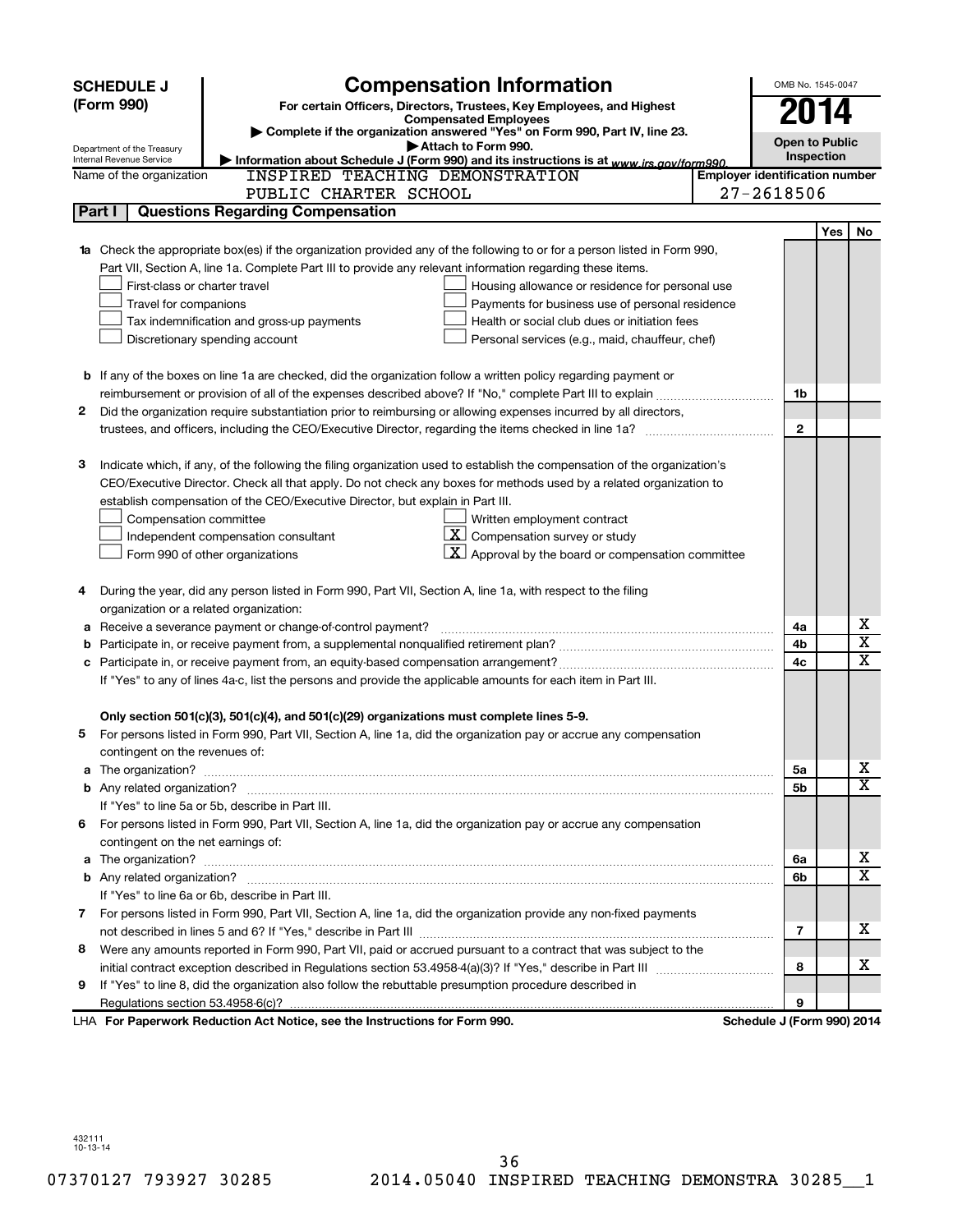**2 Part II Officers, Directors, Trustees, Key Employees, and Highest Compensated Employees.**  Use duplicate copies if additional space is needed. Schedule J (Form 990) 2014 PUBLIC CHARTER SCHOOL 27-2618506 27-2618506

For each individual whose compensation must be reported in Schedule J, report compensation from the organization on row (i) and from related organizations, described in the instructions, on row (ii). Do not list any individuals that are not listed on Form 990, Part VII.

**Note.**  The sum of columns (B)(i)-(iii) for each listed individual must equal the total amount of Form 990, Part VII, Section A, line 1a, applicable column (D) and (E) amounts for that individual.

| (A) Name and Title      |                              |                          | (B) Breakdown of W-2 and/or 1099-MISC compensation |                                           | (C) Retirement and             | (D) Nontaxable | (E) Total of columns        | (F) Compensation                                           |
|-------------------------|------------------------------|--------------------------|----------------------------------------------------|-------------------------------------------|--------------------------------|----------------|-----------------------------|------------------------------------------------------------|
|                         |                              | (i) Base<br>compensation | (ii) Bonus &<br>incentive<br>compensation          | (iii) Other<br>reportable<br>compensation | other deferred<br>compensation | benefits       | $(B)(i)$ - $(D)$            | in column (B)<br>reported as deferred<br>in prior Form 990 |
| DEBORAH WILLIAMS<br>(1) | (i)                          | 139,000.                 | $\overline{\mathbf{0}}$ .                          | $\overline{0}$ .                          | σ.                             | 13,127.        | 152, 127.                   | $\overline{\mathfrak{o}}$ .                                |
| EXECUTIVE DIRECTOR      | (ii)                         | $\overline{0}$ .         | σ.                                                 | $\overline{\mathfrak{o}}$ .               | $\overline{0}$ .               | σ.             | $\overline{\mathfrak{o}}$ . | $\overline{\mathfrak{o}}$ .                                |
|                         | (i)                          |                          |                                                    |                                           |                                |                |                             |                                                            |
|                         | (ii)                         |                          |                                                    |                                           |                                |                |                             |                                                            |
|                         | (i)                          |                          |                                                    |                                           |                                |                |                             |                                                            |
|                         | (ii)                         |                          |                                                    |                                           |                                |                |                             |                                                            |
|                         | (i)                          |                          |                                                    |                                           |                                |                |                             |                                                            |
|                         | (ii)                         |                          |                                                    |                                           |                                |                |                             |                                                            |
|                         | $\qquad \qquad \textbf{(i)}$ |                          |                                                    |                                           |                                |                |                             |                                                            |
|                         | (ii)                         |                          |                                                    |                                           |                                |                |                             |                                                            |
|                         | (i)                          |                          |                                                    |                                           |                                |                |                             |                                                            |
|                         | (ii)                         |                          |                                                    |                                           |                                |                |                             |                                                            |
|                         | (i)                          |                          |                                                    |                                           |                                |                |                             |                                                            |
|                         | (ii)                         |                          |                                                    |                                           |                                |                |                             |                                                            |
|                         | (i)<br>(ii)                  |                          |                                                    |                                           |                                |                |                             |                                                            |
|                         | (i)                          |                          |                                                    |                                           |                                |                |                             |                                                            |
|                         | (ii)                         |                          |                                                    |                                           |                                |                |                             |                                                            |
|                         | (i)                          |                          |                                                    |                                           |                                |                |                             |                                                            |
|                         | (ii)                         |                          |                                                    |                                           |                                |                |                             |                                                            |
|                         | $(i)$                        |                          |                                                    |                                           |                                |                |                             |                                                            |
|                         | (ii)                         |                          |                                                    |                                           |                                |                |                             |                                                            |
|                         | (i)                          |                          |                                                    |                                           |                                |                |                             |                                                            |
|                         | (ii)                         |                          |                                                    |                                           |                                |                |                             |                                                            |
|                         | (i)                          |                          |                                                    |                                           |                                |                |                             |                                                            |
|                         | (ii)                         |                          |                                                    |                                           |                                |                |                             |                                                            |
|                         | (i)                          |                          |                                                    |                                           |                                |                |                             |                                                            |
|                         | (ii)                         |                          |                                                    |                                           |                                |                |                             |                                                            |
|                         | (i)                          |                          |                                                    |                                           |                                |                |                             |                                                            |
|                         | (ii)                         |                          |                                                    |                                           |                                |                |                             |                                                            |
|                         | (i)                          |                          |                                                    |                                           |                                |                |                             |                                                            |
|                         | (ii)                         |                          |                                                    |                                           |                                |                |                             |                                                            |

432112 10-13-14

37

**Schedule J (Form 990) 2014**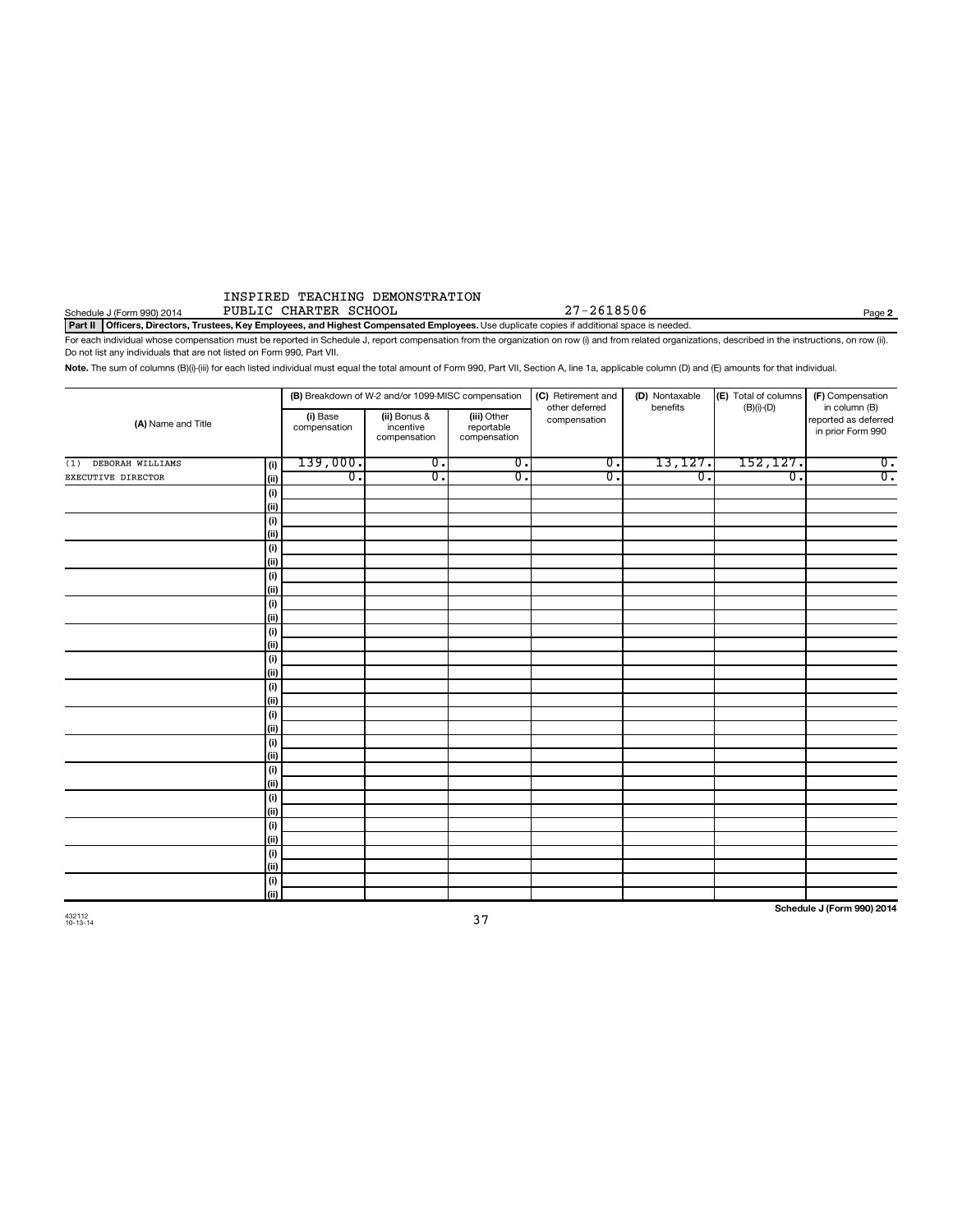|                                   | INSPIRED TEACHING DEMONSTRATION<br>PUBLIC CHARTER SCHOOL                                                                                                                                                   | 27-2618506 |        |
|-----------------------------------|------------------------------------------------------------------------------------------------------------------------------------------------------------------------------------------------------------|------------|--------|
| Schedule J (Form 990) 2014        |                                                                                                                                                                                                            |            | Page 3 |
| Part III Supplemental Information |                                                                                                                                                                                                            |            |        |
|                                   | Provide the information, explanation, or descriptions required for Part I, lines 1a, 1b, 3, 4a, 4b, 4c, 5a, 5b, 6a, 6b, 7, and 8, and for Part II. Also complete this part for any additional information. |            |        |
|                                   |                                                                                                                                                                                                            |            |        |
|                                   |                                                                                                                                                                                                            |            |        |
|                                   |                                                                                                                                                                                                            |            |        |
|                                   |                                                                                                                                                                                                            |            |        |
|                                   |                                                                                                                                                                                                            |            |        |
|                                   |                                                                                                                                                                                                            |            |        |
|                                   |                                                                                                                                                                                                            |            |        |
|                                   |                                                                                                                                                                                                            |            |        |
|                                   |                                                                                                                                                                                                            |            |        |
|                                   |                                                                                                                                                                                                            |            |        |
|                                   |                                                                                                                                                                                                            |            |        |
|                                   |                                                                                                                                                                                                            |            |        |
|                                   |                                                                                                                                                                                                            |            |        |
|                                   |                                                                                                                                                                                                            |            |        |
|                                   |                                                                                                                                                                                                            |            |        |
|                                   |                                                                                                                                                                                                            |            |        |
|                                   |                                                                                                                                                                                                            |            |        |
|                                   |                                                                                                                                                                                                            |            |        |
|                                   |                                                                                                                                                                                                            |            |        |
|                                   |                                                                                                                                                                                                            |            |        |
|                                   |                                                                                                                                                                                                            |            |        |
|                                   |                                                                                                                                                                                                            |            |        |
|                                   |                                                                                                                                                                                                            |            |        |
|                                   |                                                                                                                                                                                                            |            |        |
|                                   |                                                                                                                                                                                                            |            |        |
|                                   |                                                                                                                                                                                                            |            |        |
|                                   |                                                                                                                                                                                                            |            |        |
|                                   |                                                                                                                                                                                                            |            |        |
|                                   |                                                                                                                                                                                                            |            |        |
|                                   |                                                                                                                                                                                                            |            |        |
|                                   |                                                                                                                                                                                                            |            |        |
|                                   |                                                                                                                                                                                                            |            |        |
|                                   |                                                                                                                                                                                                            |            |        |
|                                   |                                                                                                                                                                                                            |            |        |
|                                   |                                                                                                                                                                                                            |            |        |

38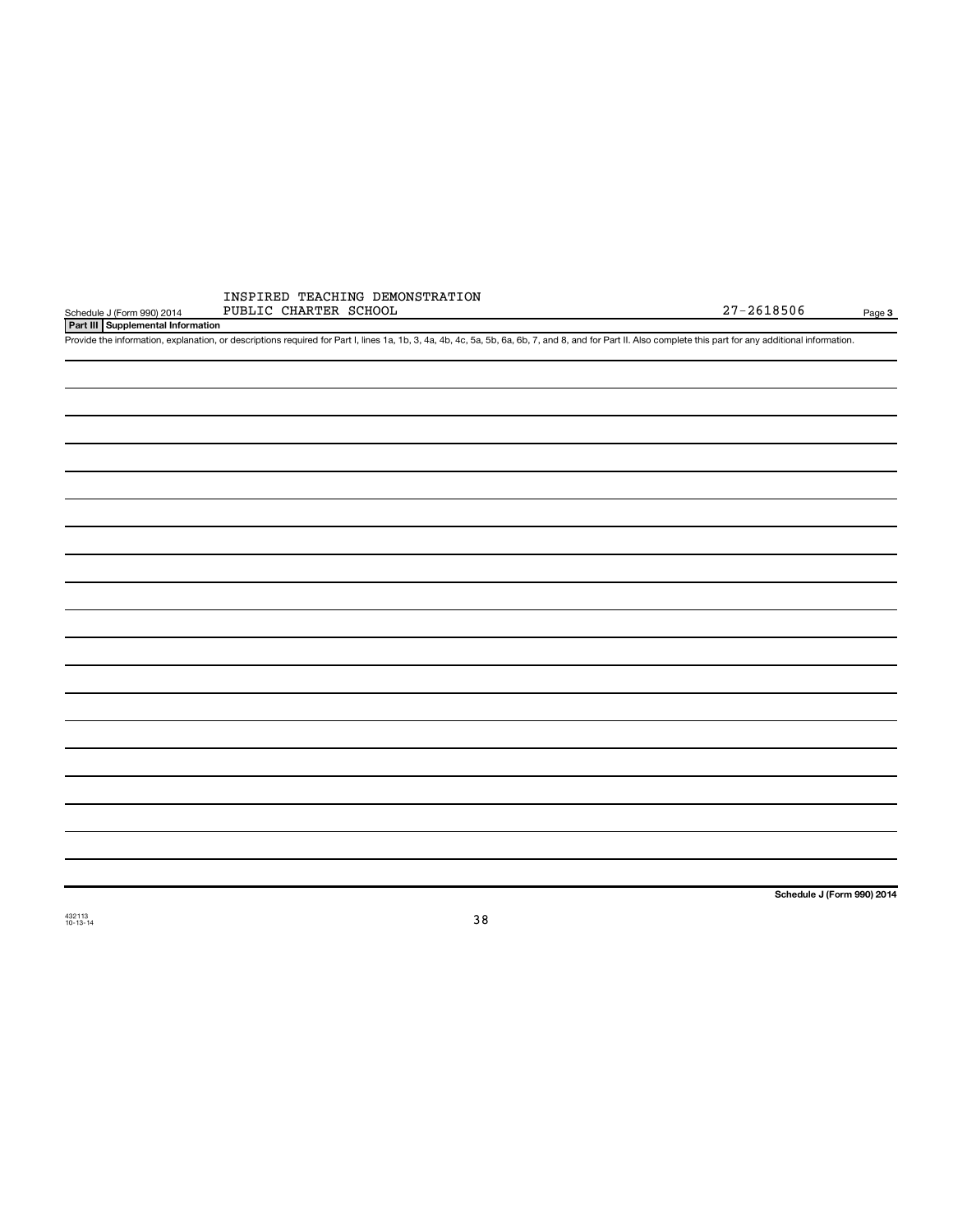| <b>Transactions With Interested Persons</b><br><b>SCHEDULE L</b><br>(Form 990 or 990-EZ) Complete if the organization answered "Yes" on Form 990, Part IV, line 25a, 25b, 26, 27, 28a,<br>28b, or 28c, or Form 990-EZ, Part V, line 38a or 40b.<br>Attach to Form 990 or Form 990-EZ.<br>Department of the Treasury<br>Information about Schedule L (Form 990 or 990-EZ) and its instructions is at www.irs.gov/form990.<br>Internal Revenue Service |                   |                                                                                                                                    |    |                           |  |                             |                           |                                | OMB No. 1545-0047<br><b>Open To Public</b><br>Inspection |    |                           |                                       |     |                                      |
|------------------------------------------------------------------------------------------------------------------------------------------------------------------------------------------------------------------------------------------------------------------------------------------------------------------------------------------------------------------------------------------------------------------------------------------------------|-------------------|------------------------------------------------------------------------------------------------------------------------------------|----|---------------------------|--|-----------------------------|---------------------------|--------------------------------|----------------------------------------------------------|----|---------------------------|---------------------------------------|-----|--------------------------------------|
| INSPIRED TEACHING DEMONSTRATION<br>Name of the organization<br>PUBLIC CHARTER SCHOOL                                                                                                                                                                                                                                                                                                                                                                 |                   |                                                                                                                                    |    |                           |  |                             |                           |                                | $27 - 2618506$                                           |    |                           | <b>Employer identification number</b> |     |                                      |
| Part I                                                                                                                                                                                                                                                                                                                                                                                                                                               |                   | <b>Excess Benefit Transactions</b> (section 501(c)(3), section 501(c)(4), and 501(c)(29) organizations only).                      |    |                           |  |                             |                           |                                |                                                          |    |                           |                                       |     |                                      |
|                                                                                                                                                                                                                                                                                                                                                                                                                                                      |                   | Complete if the organization answered "Yes" on Form 990, Part IV, line 25a or 25b, or Form 990-EZ, Part V, line 40b.               |    |                           |  |                             |                           |                                |                                                          |    |                           |                                       |     |                                      |
| (a) Name of disqualified person                                                                                                                                                                                                                                                                                                                                                                                                                      |                   | (b) Relationship between disqualified<br>person and organization                                                                   |    |                           |  |                             |                           | (c) Description of transaction |                                                          |    |                           |                                       | Yes | (d) Corrected?<br>No                 |
|                                                                                                                                                                                                                                                                                                                                                                                                                                                      |                   |                                                                                                                                    |    |                           |  |                             |                           |                                |                                                          |    |                           |                                       |     |                                      |
| 2 Enter the amount of tax incurred by the organization managers or disqualified persons during the year under<br>section 4958<br>Part II                                                                                                                                                                                                                                                                                                             |                   | Loans to and/or From Interested Persons.                                                                                           |    |                           |  |                             |                           |                                |                                                          |    | $\triangleright$ \$       |                                       |     |                                      |
|                                                                                                                                                                                                                                                                                                                                                                                                                                                      |                   | Complete if the organization answered "Yes" on Form 990-EZ, Part V, line 38a or Form 990, Part IV, line 26; or if the organization |    |                           |  |                             |                           |                                |                                                          |    |                           |                                       |     |                                      |
| (a) Name of                                                                                                                                                                                                                                                                                                                                                                                                                                          | (b) Relationship  | reported an amount on Form 990, Part X, line 5, 6, or 22.<br>(c) Purpose                                                           |    | (d) Loan to or            |  | (e) Original                |                           | (f) Balance due                |                                                          |    | (h) Approved              |                                       |     | (i) Written                          |
| interested person                                                                                                                                                                                                                                                                                                                                                                                                                                    | with organization | of loan                                                                                                                            |    | from the<br>organization? |  | principal amount            |                           |                                | (g) In<br>default?                                       |    | by board or<br>committee? |                                       |     | agreement?                           |
|                                                                                                                                                                                                                                                                                                                                                                                                                                                      |                   |                                                                                                                                    | To | From                      |  |                             |                           | Yes                            |                                                          | No | Yes   No                  |                                       |     | Yes   No                             |
|                                                                                                                                                                                                                                                                                                                                                                                                                                                      |                   |                                                                                                                                    |    |                           |  |                             |                           |                                |                                                          |    |                           |                                       |     |                                      |
|                                                                                                                                                                                                                                                                                                                                                                                                                                                      |                   |                                                                                                                                    |    |                           |  |                             |                           |                                |                                                          |    |                           |                                       |     |                                      |
|                                                                                                                                                                                                                                                                                                                                                                                                                                                      |                   |                                                                                                                                    |    |                           |  |                             |                           |                                |                                                          |    |                           |                                       |     |                                      |
|                                                                                                                                                                                                                                                                                                                                                                                                                                                      |                   |                                                                                                                                    |    |                           |  |                             |                           |                                |                                                          |    |                           |                                       |     |                                      |
|                                                                                                                                                                                                                                                                                                                                                                                                                                                      |                   |                                                                                                                                    |    |                           |  |                             |                           |                                |                                                          |    |                           |                                       |     |                                      |
|                                                                                                                                                                                                                                                                                                                                                                                                                                                      |                   |                                                                                                                                    |    |                           |  |                             |                           |                                |                                                          |    |                           |                                       |     |                                      |
|                                                                                                                                                                                                                                                                                                                                                                                                                                                      |                   |                                                                                                                                    |    |                           |  |                             |                           |                                |                                                          |    |                           |                                       |     |                                      |
|                                                                                                                                                                                                                                                                                                                                                                                                                                                      |                   |                                                                                                                                    |    |                           |  |                             |                           |                                |                                                          |    |                           |                                       |     |                                      |
| Total<br>Part III   Grants or Assistance Benefiting Interested Persons.                                                                                                                                                                                                                                                                                                                                                                              |                   |                                                                                                                                    |    |                           |  | $\blacktriangleright$ s     |                           |                                |                                                          |    |                           |                                       |     |                                      |
|                                                                                                                                                                                                                                                                                                                                                                                                                                                      |                   | Complete if the organization answered "Yes" on Form 990, Part IV, line 27.                                                         |    |                           |  |                             |                           |                                |                                                          |    |                           |                                       |     |                                      |
| (a) Name of interested person                                                                                                                                                                                                                                                                                                                                                                                                                        |                   | (b) Relationship between<br>interested person and<br>the organization                                                              |    |                           |  | (c) Amount of<br>assistance | (d) Type of<br>assistance |                                |                                                          |    |                           | (e) Purpose of<br>assistance          |     |                                      |
|                                                                                                                                                                                                                                                                                                                                                                                                                                                      |                   |                                                                                                                                    |    |                           |  |                             |                           |                                |                                                          |    |                           |                                       |     |                                      |
|                                                                                                                                                                                                                                                                                                                                                                                                                                                      |                   |                                                                                                                                    |    |                           |  |                             |                           |                                |                                                          |    |                           |                                       |     |                                      |
|                                                                                                                                                                                                                                                                                                                                                                                                                                                      |                   |                                                                                                                                    |    |                           |  |                             |                           |                                |                                                          |    |                           |                                       |     |                                      |
|                                                                                                                                                                                                                                                                                                                                                                                                                                                      |                   |                                                                                                                                    |    |                           |  |                             |                           |                                |                                                          |    |                           |                                       |     |                                      |
| LHA For Paperwork Reduction Act Notice, see the Instructions for Form 990 or 990-EZ.                                                                                                                                                                                                                                                                                                                                                                 |                   |                                                                                                                                    |    |                           |  |                             |                           |                                |                                                          |    |                           |                                       |     | Schedule L (Form 990 or 990-EZ) 2014 |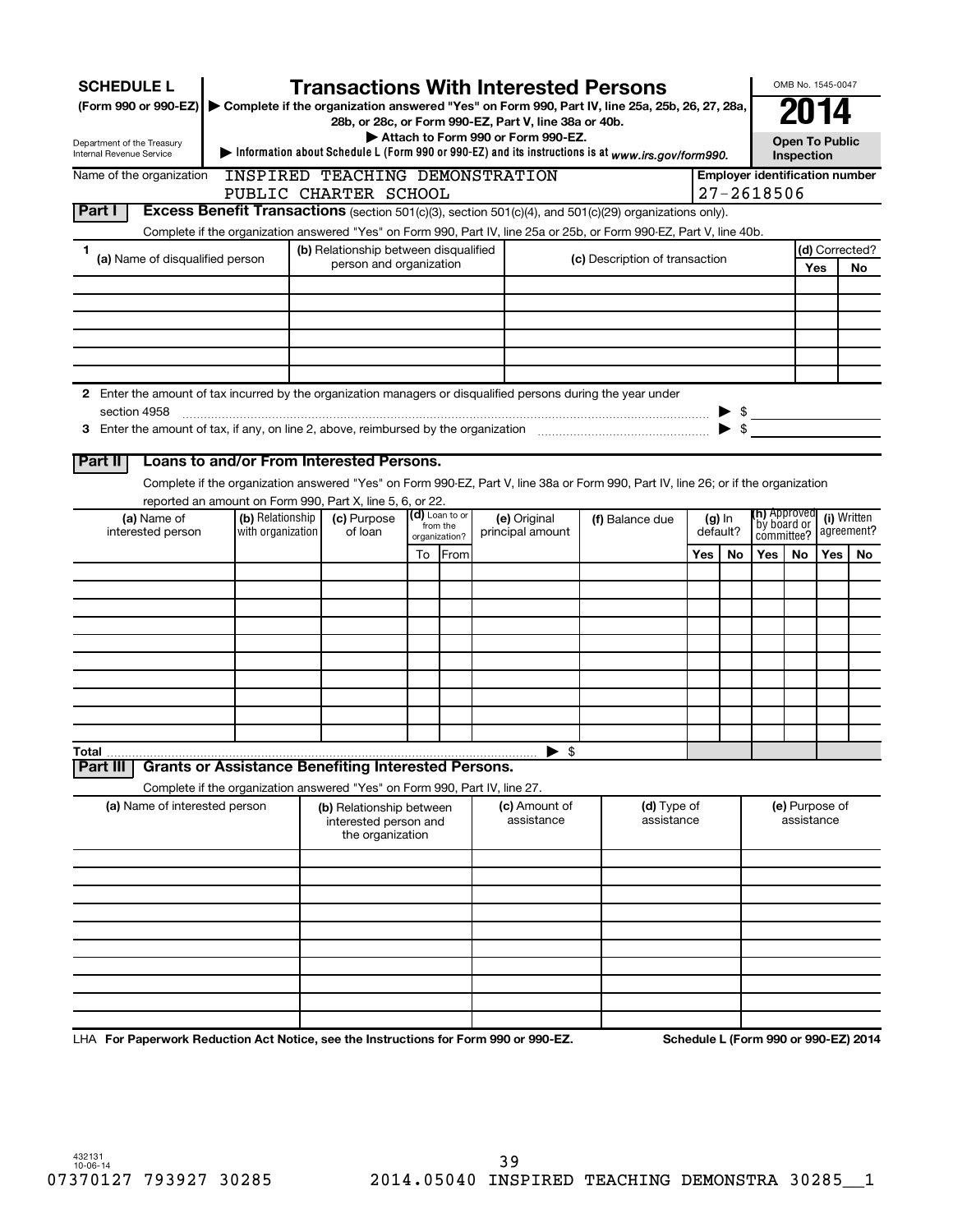27-2618506 Page 2 Schedule L (Form 990 or 990-EZ) 2014 PUBLIC CHARTER SCHOOL  $27-2618506$  Page

Complete if the organization answered "Yes" on Form 990, Part IV, line 28a, 28b, or 28c. **Part IV | Business Transactions Involving Interested Persons.** 

| Complete if the organization answered Frest for Form 990, Part IV, line 28a, 28D, or 28C. |                                                                    |  |               |                              |                                   |                                               |    |  |  |  |  |
|-------------------------------------------------------------------------------------------|--------------------------------------------------------------------|--|---------------|------------------------------|-----------------------------------|-----------------------------------------------|----|--|--|--|--|
| (a) Name of interested person                                                             | (b) Relationship between interested<br>person and the organization |  |               | (c) Amount of<br>transaction | (d) Description of<br>transaction | (e) Sharing of<br>organization's<br>revenues? |    |  |  |  |  |
|                                                                                           |                                                                    |  |               |                              |                                   | Yes                                           | No |  |  |  |  |
| ALETA MARGOLIS                                                                            | BOARD                                                              |  | MEMBER FOR BO |                              | 210,000. FEES PAID T              |                                               | х  |  |  |  |  |
|                                                                                           |                                                                    |  |               |                              |                                   |                                               |    |  |  |  |  |
|                                                                                           |                                                                    |  |               |                              |                                   |                                               |    |  |  |  |  |
|                                                                                           |                                                                    |  |               |                              |                                   |                                               |    |  |  |  |  |
|                                                                                           |                                                                    |  |               |                              |                                   |                                               |    |  |  |  |  |
|                                                                                           |                                                                    |  |               |                              |                                   |                                               |    |  |  |  |  |
|                                                                                           |                                                                    |  |               |                              |                                   |                                               |    |  |  |  |  |
|                                                                                           |                                                                    |  |               |                              |                                   |                                               |    |  |  |  |  |
|                                                                                           |                                                                    |  |               |                              |                                   |                                               |    |  |  |  |  |
|                                                                                           |                                                                    |  |               |                              |                                   |                                               |    |  |  |  |  |
|                                                                                           |                                                                    |  |               |                              |                                   |                                               |    |  |  |  |  |

#### **Part V** | Supplemental Information

Provide additional information for responses to questions on Schedule L (see instructions).

SCH L, PART IV, BUSINESS TRANSACTIONS INVOLVING INTERESTED PERSONS:

(A) NAME OF PERSON: ALETA MARGOLIS

(B) RELATIONSHIP BETWEEN INTERESTED PERSON AND ORGANIZATION:

BOARD MEMBER FOR BOTH ORGANIZATION AND CENTER FOR INSPIRED TEACHING

(D) DESCRIPTION OF TRANSACTION: FEES PAID TO CENTER FOR INSPIRED

TEACHING FOR TEACHING RESIDENTS AND FOR PROFESSIONAL DEVELOPMENT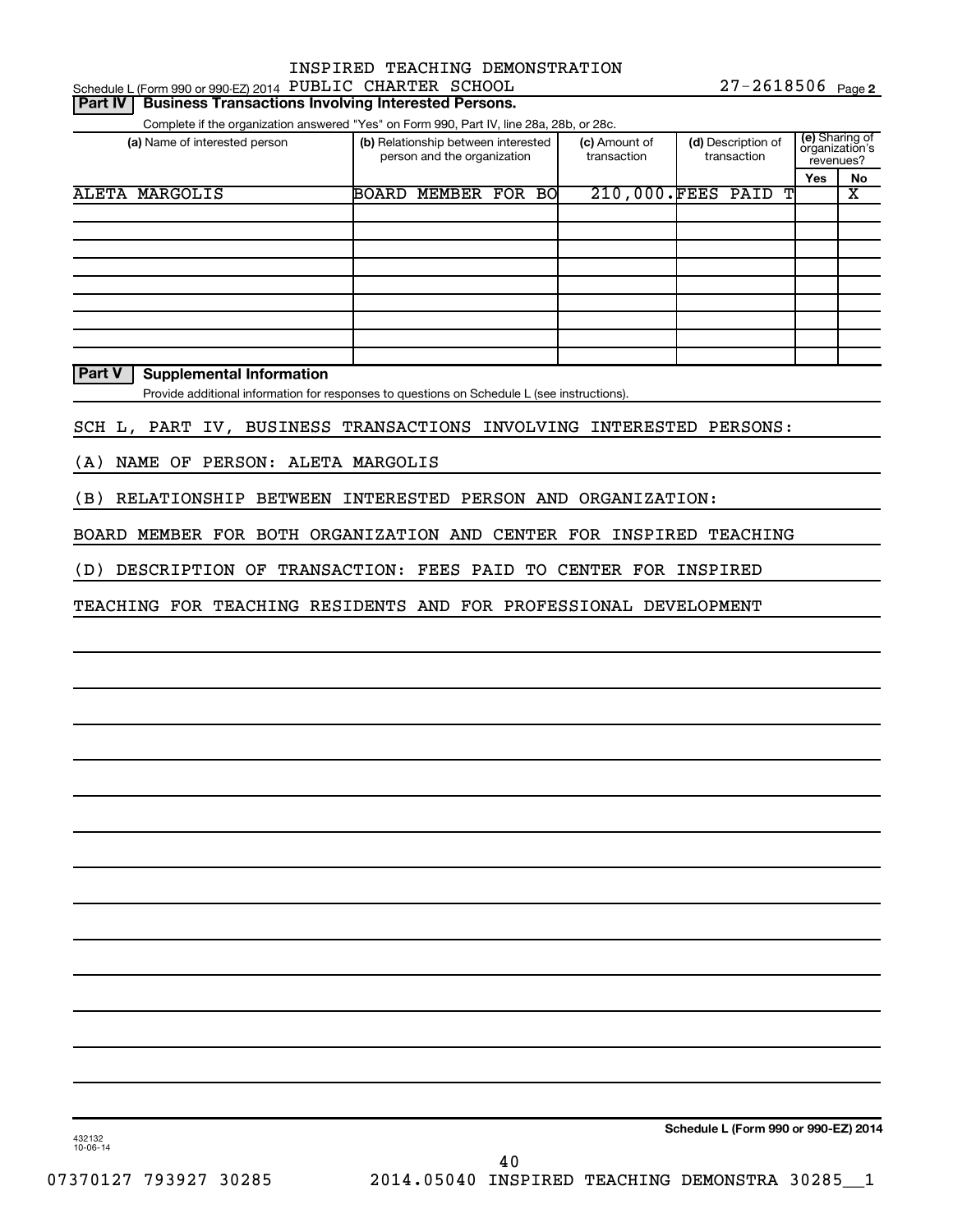|                     | <b>SCHEDULE M</b><br>(Form 990)<br>▶ Complete if the organizations answered "Yes" on Form 990, Part IV, lines 29 or 30.<br>Attach to Form 990.<br>Department of the Treasury<br>Internal Revenue Service<br>Information about Schedule M (Form 990) and its instructions is at www.irs.gov/form990.<br>INSPIRED TEACHING DEMONSTRATION<br>Name of the organization<br>PUBLIC CHARTER SCHOOL |                               | <b>Noncash Contributions</b>         |                                                                                                      | OMB No. 1545-0047<br>2014<br><b>Open To Public</b><br>Inspection<br><b>Employer identification number</b><br>$27 - 2618506$ |                                                              |  |
|---------------------|---------------------------------------------------------------------------------------------------------------------------------------------------------------------------------------------------------------------------------------------------------------------------------------------------------------------------------------------------------------------------------------------|-------------------------------|--------------------------------------|------------------------------------------------------------------------------------------------------|-----------------------------------------------------------------------------------------------------------------------------|--------------------------------------------------------------|--|
| Part I              | <b>Types of Property</b>                                                                                                                                                                                                                                                                                                                                                                    | (a)<br>Check if<br>applicable | (b)<br>Number of<br>contributions or | (c)<br>Noncash contribution<br>amounts reported on<br>items contributed Form 990, Part VIII, line 1q |                                                                                                                             | (d)<br>Method of determining<br>noncash contribution amounts |  |
| 1<br>2              |                                                                                                                                                                                                                                                                                                                                                                                             |                               |                                      |                                                                                                      |                                                                                                                             |                                                              |  |
| з<br>4              |                                                                                                                                                                                                                                                                                                                                                                                             |                               |                                      |                                                                                                      |                                                                                                                             |                                                              |  |
| 5<br>6              | Clothing and household goods                                                                                                                                                                                                                                                                                                                                                                |                               |                                      |                                                                                                      |                                                                                                                             |                                                              |  |
| $\overline{7}$<br>8 |                                                                                                                                                                                                                                                                                                                                                                                             |                               |                                      |                                                                                                      |                                                                                                                             |                                                              |  |
| 9<br>10             | Securities - Publicly traded<br>Securities - Closely held stock                                                                                                                                                                                                                                                                                                                             |                               |                                      |                                                                                                      |                                                                                                                             |                                                              |  |
| 11                  | Securities - Partnership, LLC, or                                                                                                                                                                                                                                                                                                                                                           |                               |                                      |                                                                                                      |                                                                                                                             |                                                              |  |
| 12<br>13            | Qualified conservation contribution -                                                                                                                                                                                                                                                                                                                                                       |                               |                                      |                                                                                                      |                                                                                                                             |                                                              |  |
| 14                  | Qualified conservation contribution - Other                                                                                                                                                                                                                                                                                                                                                 |                               |                                      |                                                                                                      |                                                                                                                             |                                                              |  |
| 15<br>16            | Real estate - Residential                                                                                                                                                                                                                                                                                                                                                                   |                               |                                      |                                                                                                      |                                                                                                                             |                                                              |  |
| 17<br>18            |                                                                                                                                                                                                                                                                                                                                                                                             |                               |                                      |                                                                                                      |                                                                                                                             |                                                              |  |
| 19<br>20            | Drugs and medical supplies                                                                                                                                                                                                                                                                                                                                                                  |                               |                                      |                                                                                                      |                                                                                                                             |                                                              |  |
| 21                  | Taxidermy                                                                                                                                                                                                                                                                                                                                                                                   |                               |                                      |                                                                                                      |                                                                                                                             |                                                              |  |

| 27  | Other                                                                                                                  |  |  |  |  |  |  |  |  |            |                                                                                                                            |   |  |  |  |     |     |
|-----|------------------------------------------------------------------------------------------------------------------------|--|--|--|--|--|--|--|--|------------|----------------------------------------------------------------------------------------------------------------------------|---|--|--|--|-----|-----|
| 28  | Other                                                                                                                  |  |  |  |  |  |  |  |  |            |                                                                                                                            |   |  |  |  |     |     |
| 29  | Number of Forms 8283 received by the organization during the tax year for contributions                                |  |  |  |  |  |  |  |  |            |                                                                                                                            |   |  |  |  |     |     |
|     | 29<br>for which the organization completed Form 8283, Part IV, Donee Acknowledgement                                   |  |  |  |  |  |  |  |  |            |                                                                                                                            |   |  |  |  |     |     |
|     |                                                                                                                        |  |  |  |  |  |  |  |  |            |                                                                                                                            |   |  |  |  | Yes | No. |
| 30a |                                                                                                                        |  |  |  |  |  |  |  |  |            | During the year, did the organization receive by contribution any property reported in Part I, lines 1 through 28, that it |   |  |  |  |     |     |
|     | must hold for at least three years from the date of the initial contribution, and which is not required to be used for |  |  |  |  |  |  |  |  |            |                                                                                                                            |   |  |  |  |     |     |
|     | exempt purposes for the entire holding period?                                                                         |  |  |  |  |  |  |  |  | <b>30a</b> |                                                                                                                            | x |  |  |  |     |     |
|     | <b>b</b> If "Yes," describe the arrangement in Part II.                                                                |  |  |  |  |  |  |  |  |            |                                                                                                                            |   |  |  |  |     |     |
| 31  | Does the organization have a gift acceptance policy that requires the review of any non-standard contributions?        |  |  |  |  |  |  |  |  | 31         |                                                                                                                            | х |  |  |  |     |     |
| 32a | Does the organization hire or use third parties or related organizations to solicit, process, or sell noncash          |  |  |  |  |  |  |  |  |            |                                                                                                                            |   |  |  |  |     |     |
|     | contributions?                                                                                                         |  |  |  |  |  |  |  |  | <b>32a</b> |                                                                                                                            | A |  |  |  |     |     |
|     | <b>b</b> If "Yes," describe in Part II.                                                                                |  |  |  |  |  |  |  |  |            |                                                                                                                            |   |  |  |  |     |     |
| 33  |                                                                                                                        |  |  |  |  |  |  |  |  |            | If the organization did not report an amount in column (c) for a type of property for which column (a) is checked,         |   |  |  |  |     |     |
|     | describe in Part II.                                                                                                   |  |  |  |  |  |  |  |  |            |                                                                                                                            |   |  |  |  |     |     |
|     |                                                                                                                        |  |  |  |  |  |  |  |  |            |                                                                                                                            |   |  |  |  |     |     |

**For Paperwork Reduction Act Notice, see the Instructions for Form 990. Schedule M (Form 990) (2014)** LHA

……………………………

 $($  LEASEHOLD IMP $)$ 

432141 08-12-14

X | 1 75,169. ESTIMATED QUOTE FROM

**22** Historical artifacts **was constructed 23** Scientific specimens ~~~~~~~~~~~

Other  $\blacktriangleright$  ( )

**24** Archeological artifacts

Other  $\blacktriangleright$ 

**25 26**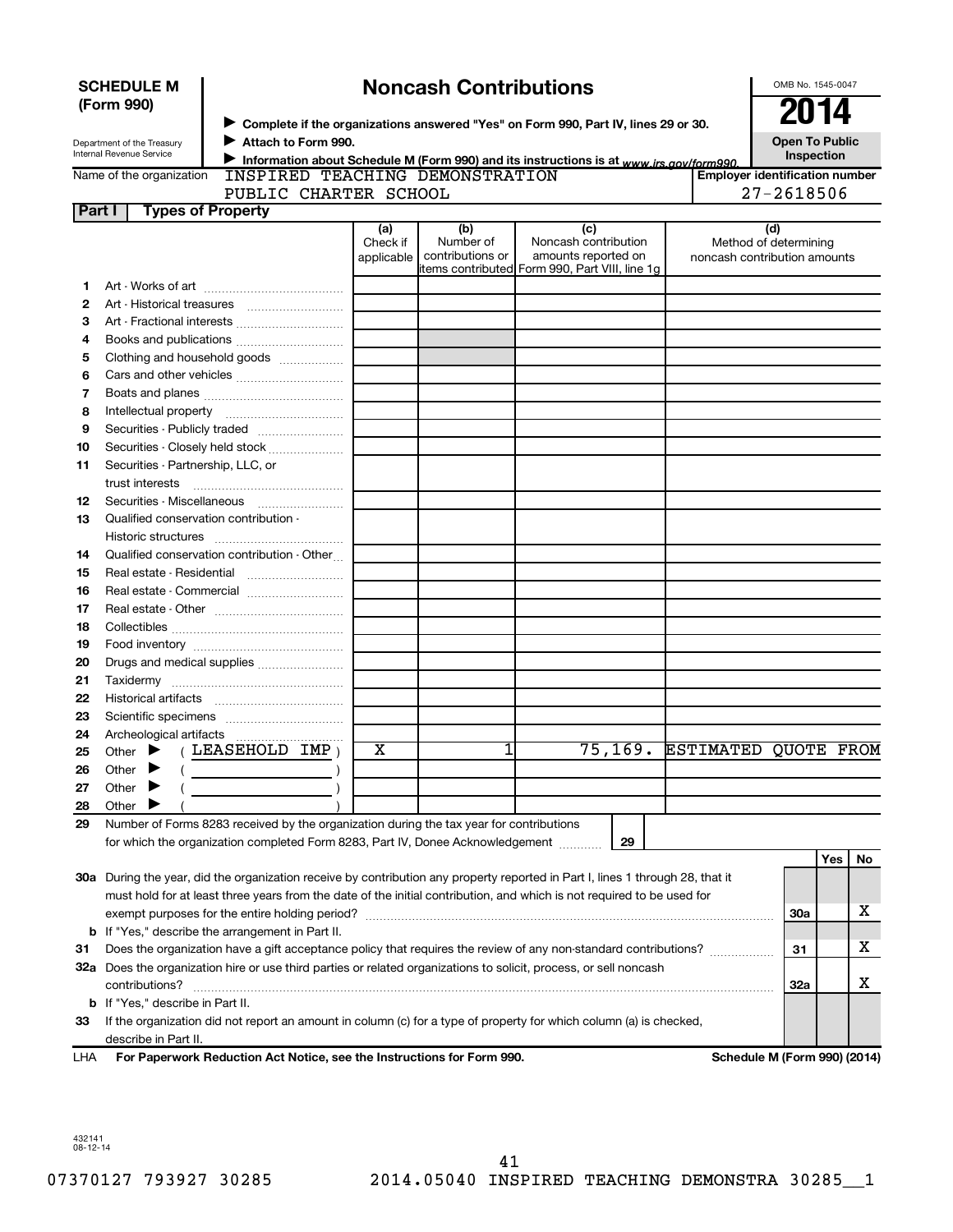## Schedule M (Form 990) (2014) Page PUBLIC CHARTER SCHOOL 27-2618506 INSPIRED TEACHING DEMONSTRATION

Provide the information required by Part I, lines 30b, 32b, and 33, and whether the organization is reporting in Part I, column (b), the number of contributions, the number of items received, or a combination of both. Also complete this part for any additional information. **Part II Supplemental Information.** 

| 432142 08-12-14       |                                                |          |  | <b>Schedule M (Form 990) (2014)</b> |
|-----------------------|------------------------------------------------|----------|--|-------------------------------------|
| 07370127 793927 30285 | 2014.05040 INSPIRED TEACHING DEMONSTRA 30285_1 | $\bf 42$ |  |                                     |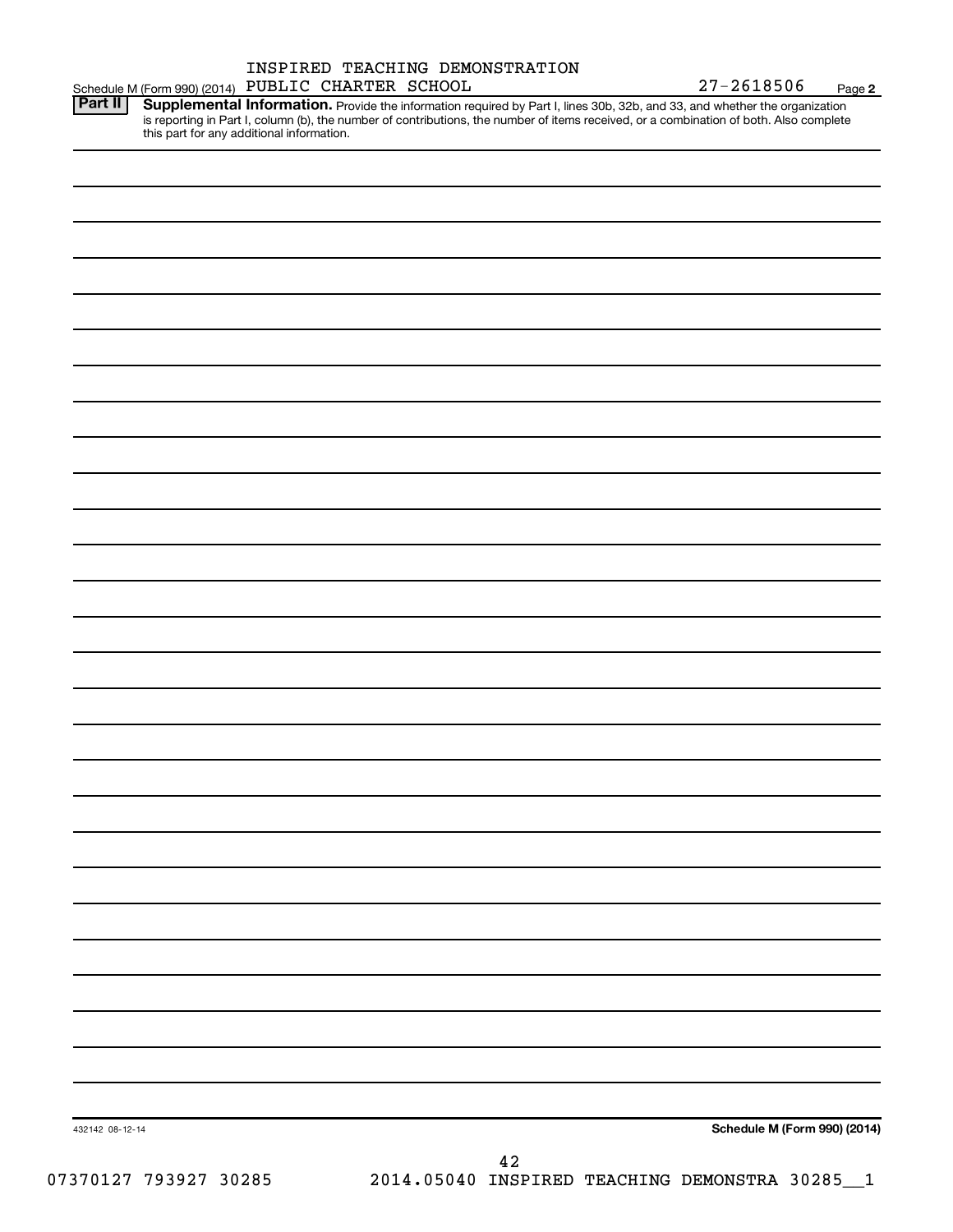OMB No. 1545-0047 Department of the Treasury Internal Revenue Service Information about Schedule O (Form 990 or 990-EZ) and its instructions is at www.irs.gov/form990. **Complete to provide information for responses to specific questions on Form 990 or 990-EZ or to provide any additional information. | Attach to Form 990 or 990-EZ. (Form 990 or 990-EZ) Open to Public Inspection Employer identification number** Name of the organization **SCHEDULE O Supplemental Information to Form 990 or 990-EZ 2014** INSPIRED TEACHING DEMONSTRATION PUBLIC CHARTER SCHOOL 27-2618506 FORM 990, PART I, LINE 1, DESCRIPTION OF ORGANIZATION MISSION: ACHIEVE THEIR POTENTIAL AS ACCOMPLISHED LEARNERS, THOUGHTFUL CITIZENS, AND IMAGINATIVE AND INQUISITIVE PROBLEM-SOLVERS THROUGH A DEMANDING, INQUIRY-BASED CURRICULUM. THE GOALS FOR OUR STUDENTS ARE CENTERED AROUND FOUR PRINCIPLES: INTELLECT, INQUIRY, IMAGINATION AND INTEGRITY.

FORM 990, PART III, LINE 1, DESCRIPTION OF ORGANIZATION MISSION: GOALS FOR OUR STUDENTS ARE CENTERED AROUND FOUR PRINCIPLES: INTELLECT, INQUIRY, IMAGINATION AND INTEGRITY.

FORM 990, PART III, LINE 4A, PROGRAM SERVICE ACCOMPLISHMENTS:

LEADERS. THE SCHOOL IMPLEMENTS THE PHILOSOPHY AND INSTRUCTIONAL

METHODOLOGY OF CENTER FOR INSPIRED TEACHING. CENTER FOR INSPIRED

TEACHING IS A DISTRICT OF COLUMBIA BASED EDUCATIONAL ORGANIZATION THAT

HAS SERVED DC'S TEACHERS AND STUDENTS SINCE 1995, WITH THE GOAL OF

ENSURING THAT TEACHERS MAKE THE MOST OF CHILDREN'S INNATE DESIRE TO

LEARN. THE SCHOOL IS A LEADER IN IMPROVING THE WAY TEACHERS ARE TRAINED

AND STUDENTS ARE EDUCATED IN DC AND BEYOND. AS A DEMONSTRATION SCHOOL,

THE SCHOOL INVITES AND RECEIVES VISITORS FROM AROUND THE GLOBE.

ANNUALLY, THE SCHOOL WELCOMES DOZENS OF VISITORS FROM THE DC EDUCATION

COMMUNITY, AS WELL AS THOSE INFLUENTIAL IN EDUCATION POLICY NATIONWIDE.

DOMINANT METHODS OF INSTRUCTION INCLUDE INQUIRY-BASED METHODS AND

ACTIVE LEARNING APPROACHES, WHERE THE TEACHER SERVES AS FACILITATOR AND

COACH TO SUPPORT STUDENT LEARNING. INSTRUCTION INCLUDES AN EMPHASIS ON

SOCIAL-EMOTIONAL LEARNING, AND CLASSROOMS ARE CHARACTERIZED BY

432211 08-27-14 **For Paperwork Reduction Act Notice, see the Instructions for Form 990 or 990-EZ. Schedule O (Form 990 or 990-EZ) (2014)** LHA STUDENT-CENTERED ORGANIZATIONAL STYLES SUCH AS DIFFERENTIATED 43

07370127 793927 30285 2014.05040 INSPIRED TEACHING DEMONSTRA 30285 1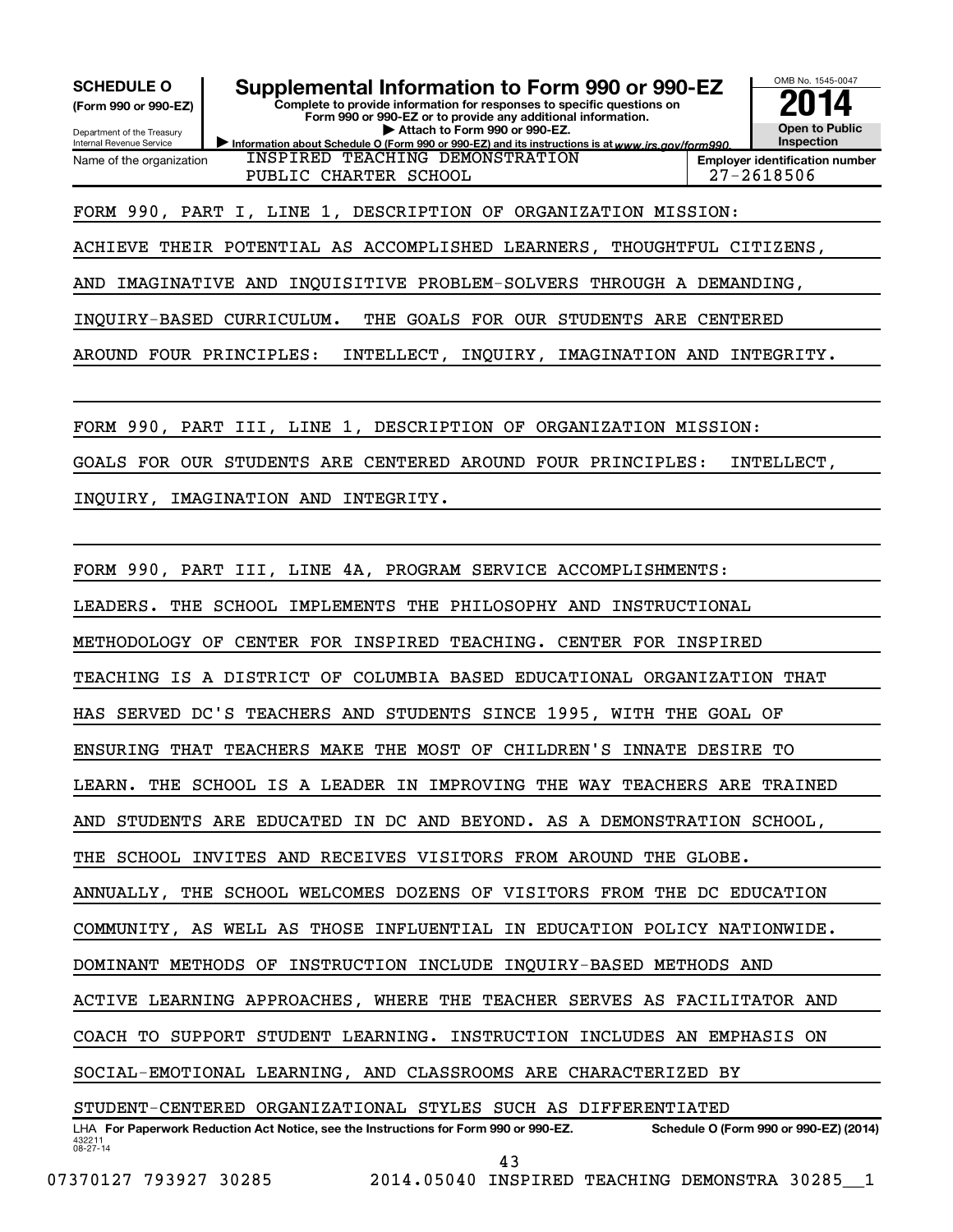| Schedule O (Form 990 or 990-EZ) (2014)<br>Page 2                        |  |  |                                                     |  |  |  |  |  |  |
|-------------------------------------------------------------------------|--|--|-----------------------------------------------------|--|--|--|--|--|--|
| Name of the organization INSPIRED TEACHING DEMONSTRATION                |  |  | <b>Employer identification number</b><br>27-2618506 |  |  |  |  |  |  |
| INSTRUCTION, COLLABORATIVE GROUPS, AND CHILD-INITIATED PLAY. THE        |  |  |                                                     |  |  |  |  |  |  |
| STANDARDS-BASED CURRICULUM AND STUDENT GOALS ARE CENTERED ON THE 4 I'S: |  |  |                                                     |  |  |  |  |  |  |

INTELLECT, INQUIRY, IMAGINATION, AND INTEGRITY.

FORM 990, PART VI, SECTION A, LINE 4:

THE ORGANIZATION'S BYLAWS WERE AMENDED AND RESTATED IN 2014 TO INCORPORATE THE FOLLOWING CHANGES: SECTION 4 - CHAIRMAN MAY SERVE SUCCESSIVE TERMS OF NO MORE THAN 4 TERMS CJANGED TO NO MORE THAN 6 TERMS AND SECTION 18 ADDED ON ETHICS AND CONFLICTS OF INTEREST AND OFFICER'S NAME CHANGED FROM "PRESIDENT" TO "EXECUTIVE DIRECTOR".

FORM 990, PART VI, SECTION B, LINE 11:

THE FORM 990 NOT-FOR-PROFIT INFORMATION TAX RETURN IS PROCESSED BY AN OUTSOURCED CONSULTANT. ONCE PREPARED, A DRAFT OF THE TAX RETURN IS PROVIDED TO THE EXECUTIVE DIRECTOR OF THE PUBLIC CHARTER SCHOOL AS WELL AS THE OUTSOURCED BOOKKEEPER. ANY ITEMS WHICH REQUIRE FURTHER DISCUSSION ARE ADDRESSED IN THIS DRAFT PHASE. ONCE ALL ITEMS HAVE BEEN ADEQUATELY ADDRESSED BY THE EXECUTIVE DIRECTOR, THE DRAFT IS THEN FORWARDED ONTO THE FINANCE COMMITTEE OF THE BOARD OF DIRECTORS. ANY CONCERNS FROM THE FINANCE COMMITTEE ARE ADDRESSED AND THEN THE EXECUTIVE DIRECTOR AUTHORIZES THE FILING WITH THE INTERNAL REVENUE SERVICE. ONCE FILED, A COPY OF THE 990 TAX RETURN IS PROVIDED TO THE FULL BOARD AT WHICH TIME IT IS APPROVED AT THE NEXT REGULARLY SCHEDULED MEETING.

432212 08-27-14 **Schedule O (Form 990 or 990-EZ) (2014)** FORM 990, PART VI, SECTION B, LINE 12C: ANNUALLY, BOARD MEMBERS AND KEY STAFF COMPLETE A CONFLICT OF INTEREST DISCLOSURE FORM IDENTIFYING ANY RELATIONSHIPS OR CIRCUMSTANCES WHICH THE BOARD OR KEY STAFF BELIEVE COULD CONTRIBUTE TO A CONFLICT OF INTEREST. 07370127 793927 30285 2014.05040 INSPIRED TEACHING DEMONSTRA 30285 1 44